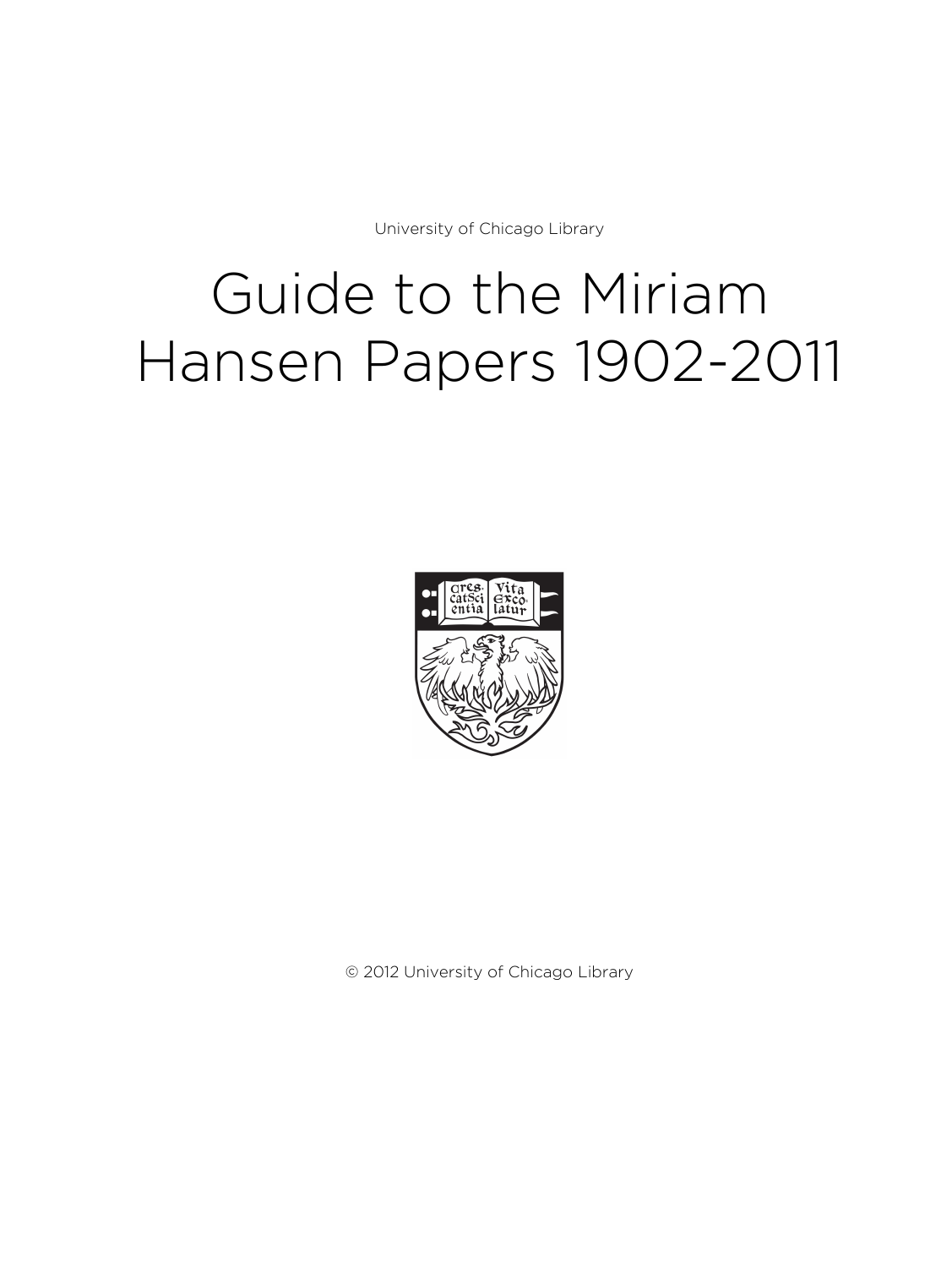# **Table of Contents**

| Descriptive Summary                                | $\mathfrak{Z}$ |
|----------------------------------------------------|----------------|
| Information on Use                                 | $\mathfrak{Z}$ |
| Access                                             |                |
| Citation                                           | $\frac{3}{3}$  |
| <b>Biographical Note</b>                           | $\overline{3}$ |
| Scope Note                                         | $\overline{4}$ |
| <b>Related Resources</b>                           | 6              |
| Subject Headings                                   | 6              |
| <b>INVENTORY</b>                                   | 6              |
| Series I: Personal                                 | $\overline{7}$ |
| Series II: Correspondence                          | 8              |
| Series III: Professional                           | 13             |
| Subseries I: Yale and Rutgers Administrative       | 13             |
| Subseries II: University of Chicago Administrative | 13             |
| Subseries III: Teaching                            | 13             |
| Sub-subseries I: General                           | 13             |
| Sub-subseries II: Classes                          | 15             |
| Sub-subseries III: Classes by Others               |                |
| Sub-subseries IV: Student Work                     |                |
| Subseries IV: Foundations, Fellowships and Grants  | 28             |
| Subseries V: Conferences, Symposiums and Workshops | 29             |
| Series IV: Research                                | 35             |
| Series V: Writing                                  | 66             |
| Subseries I: Articles and Manuscripts              | 66             |
| Subseries II: Publishing                           | 71             |
| Series VI: Writing by Others                       | 72             |
| Subseries I: Articles and Excerpts                 | 72             |
| Series VII: Photographs                            | 96             |
| Series VIII: Oversized                             | 97             |
| Series IX: Restricted                              | 98             |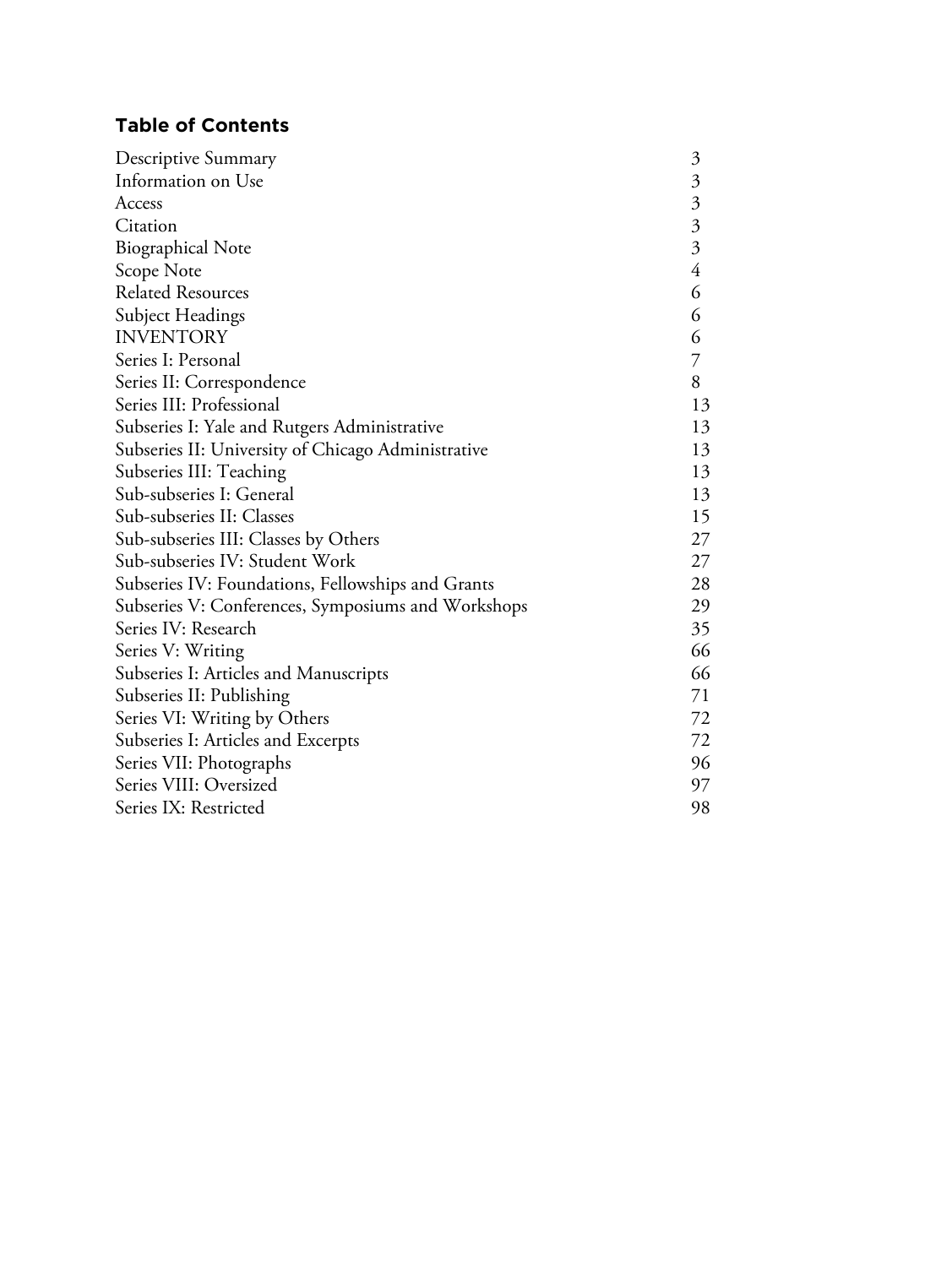## **Descriptive Summary**

| <b>Identifier</b> | <b>ICU.SPCL.MHANSEN</b>                                                                                                                                                                                                                                                                                                                                           |
|-------------------|-------------------------------------------------------------------------------------------------------------------------------------------------------------------------------------------------------------------------------------------------------------------------------------------------------------------------------------------------------------------|
| <b>Title</b>      | Hansen, Miriam. Papers                                                                                                                                                                                                                                                                                                                                            |
| <b>Date</b>       | 1902-2011                                                                                                                                                                                                                                                                                                                                                         |
| <b>Size</b>       | 76.5 linear feet (134 boxes)                                                                                                                                                                                                                                                                                                                                      |
| <b>Repository</b> | Special Collections Research Center<br>University of Chicago Library<br>1100 East 57th Street<br>Chicago, Illinois 60637 U.S.A.                                                                                                                                                                                                                                   |
| <b>Abstract</b>   | This collection contains the papers of University of Chicago professor<br>and film scholar Miriam Hansen. It includes the personal documents,<br>correspondence, administrative documents, teaching materials, and the<br>research and writings of Hansen. The collection dates from 1902 to 2011,<br>with the bulk of the material dating between 1980 and 2010. |

## **Information on Use**

## **Access**

This collection is open for research with the exception of boxes 123-134. Boxes 123-127 are restricted thirty years from date of creation. Boxes 128-130 are restricted fifty years from date of creation. Boxes 131-134 are restricted eighty years from date of creation.

# **Citation**

When quoting material from this collection, the preferred citation is: Hansen, Miriam. Papers, [Box #, Folder #], Special Collections Research Center, University of Chicago Library.

# **Biographical Note**

Miriam Hansen was born in Offenbach, Germany in 1949, the daughter of Jewish parents who survived World War II in exile. She attended J.W. Goethe University in Frankfurt, Germany as an undergraduate and graduate student. During this time, she studied with Jurgen Habermas and Theodor Adorno. Her primary fields were in English and American Literature with a secondary specialization in Philosophy and History. In 1975, Hansen was awarded a PhD on a dissertation on Ezra Pound's early poetics and cultural criticism. In 1976, she passed the Staatsexmen (a graduate degree administered by the German state).

From 1977-1979, Hansen was at Yale on an ACLS fellowship for German Americanists. During this time, she published her dissertation on Ezra Pound and renewed her academic study of film.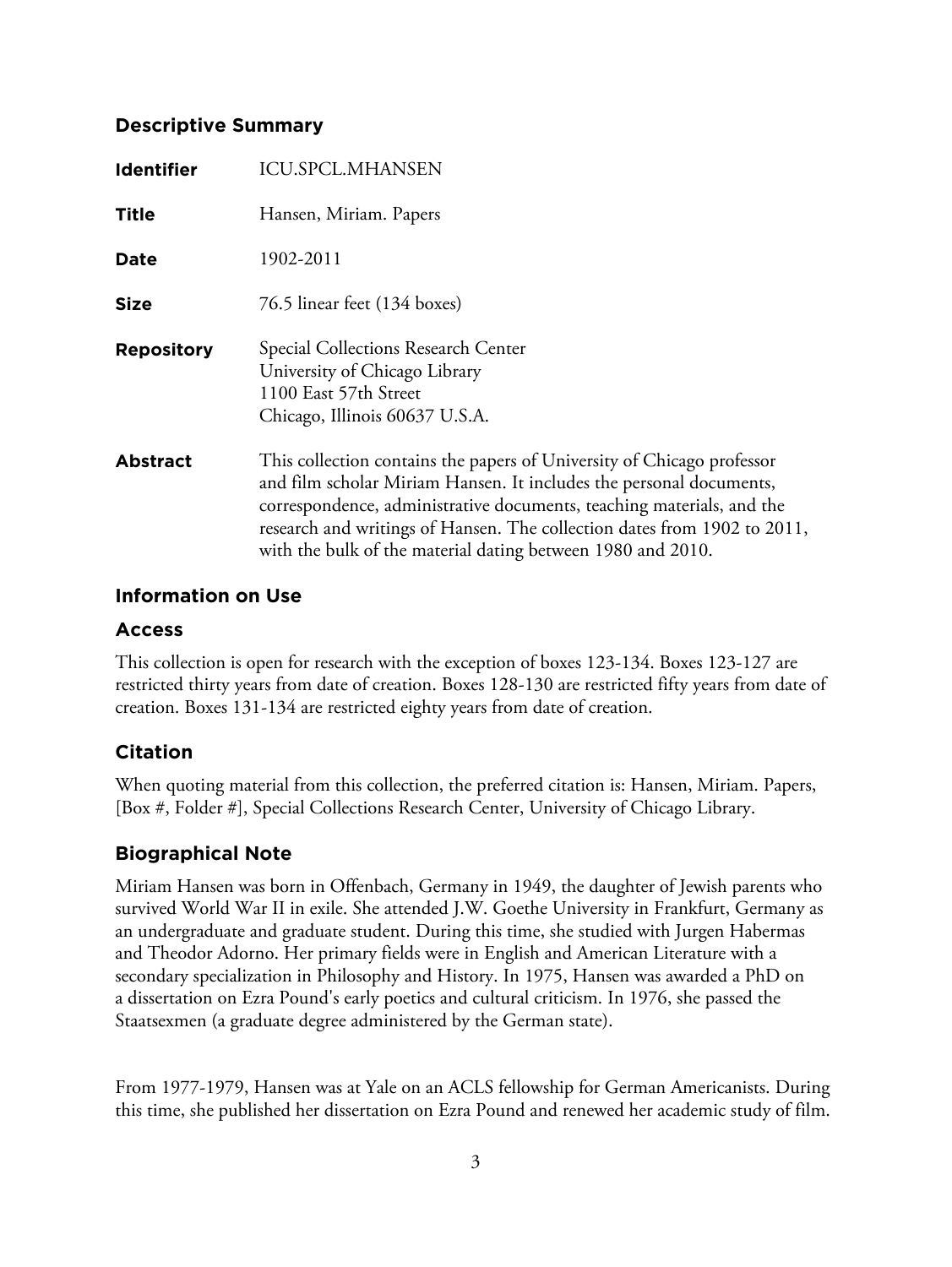From 1979-1982, Hansen taught at Yale in various departments and programs. As coordinator for Film Studies at Yale, she helped develop an undergraduate program in film.

From 1982-1989, Hansen taught at Rutgers University. In 1984, she was awarded a University Fellowship. During the 1985-86 academic year, Hansen held an Andrew Mellon Fellowship at Harvard University. In 1988 she was awarded a Trustees Research Fellowship and in 1988 she was award tenure in the Department of English.

During this time, she was working on her most substantial work. Published in 1991 by Harvard University Press, Babel and Babylon: Spectatorship in American Silent Film is a landmark study of early cinema that analyzes D.W. Griffith's Intolerance and the silent cinema star Rudolph Valentino through the concept of spectatorship.

In 1988-1989, Hansen received an Alexander von Humbolt Foundation fellowship and spent a year in Germany, researching at the universities of Frankfurt and Konstanz and the German Literature Archive, Marbach am Neckar. In 1990 Hansen joined the University of Chicago as full professor in the Department of English and, in 1991, she married University of Chicago historian Michael Geyer.

At the University of Chicago, Hansen helped found both the Film Studies Center and the Cinema and Media Studies Department. The Film Studies Center, a teaching and research facility for film scholars, was established by Hansen and she became its first director in 1991. In 1995, she founded the Cinema and Media Studies Department that established an undergraduate concentration and a graduate degree granting program. Hansen was active in university service at the University of Chicago, serving on hiring and search committees, the Board of Publications and the Council of the Senate. Outside of the University of Chicago, Hansen was the co-editor of the New German Critique.

Hansen was the recipient of many accolades during her career at the University of Chicago. In 1993, she was appointed the Andrew W. Mellon Professor in the Division of the Humanities and in 1995 was named the Ferdinand Schevill Distinguished Service Professor in the Humanities. Hansen won the Katherine Singer Kovacs Essay Prize in Film, TV & Video Studies three times, was a 1997-1998 Guggenheim Fellow, and a 2007-2008 fellow at the Institute for Advanced Studies in Berlin.

Miriam Hansen died on February 5, 2011 after a long battle with cancer.

#### **Scope Note**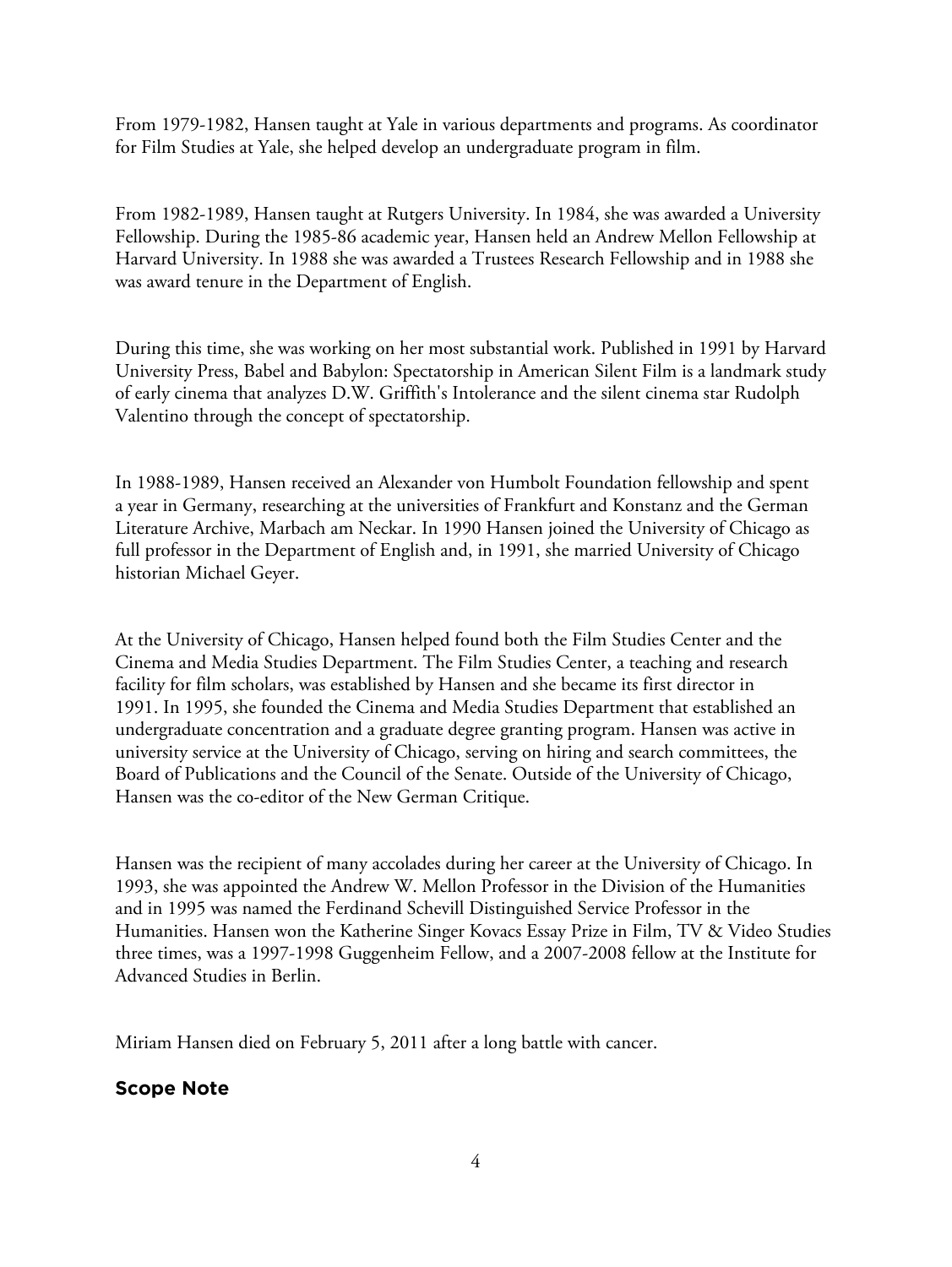The Miriam Hansen Papers are organized into nine series: Series I Personal; Series II Correspondence; Series III Professional; Series IV Research; Series V Writing; Series VI Writing by Others; Series VII Photographs; Series VIII Oversized; and Series IX Restricted.

Series I, Personal contains the personal documents of Hansen. This series primarily consists of personal travel plans and ephemera.

Series II, Correspondence consists of Hansen's professional and personal correspondence.

Series III, Professional contains material relating to Hansen's professional career as a teacher, a film scholar and a university administrator. The bulk of the material relates to her time at the University of Chicago. This series also contains documents related to her professional activities outside of the university, such as editorships and professional associations. This series is divided into six subseries, with subseries 3 divided into three sub-subseries:

Subseries 1: Yale and Rutgers University Administrative

Subseries 2: University of Chicago Administrative

Subseries 3: Teaching

Sub-subseries 1: General

Sub-subseries 2: Classes

Sub-Subseries 3: Classes by Others

Sub-Subseries 4: Student Work

Subseries 4: Foundations, Fellowships and Grants

Subseries 5: Conferences, Symposiums and Workshops

Subseries 6: Professional Associations and Editorial Work

Series IV, Research contains Hansen's topically organized research material. It consists of both primary and secondary sources in the form of photocopied articles, newspaper clippings, bound journals and magazines. The series also contains Hansen's research notebooks.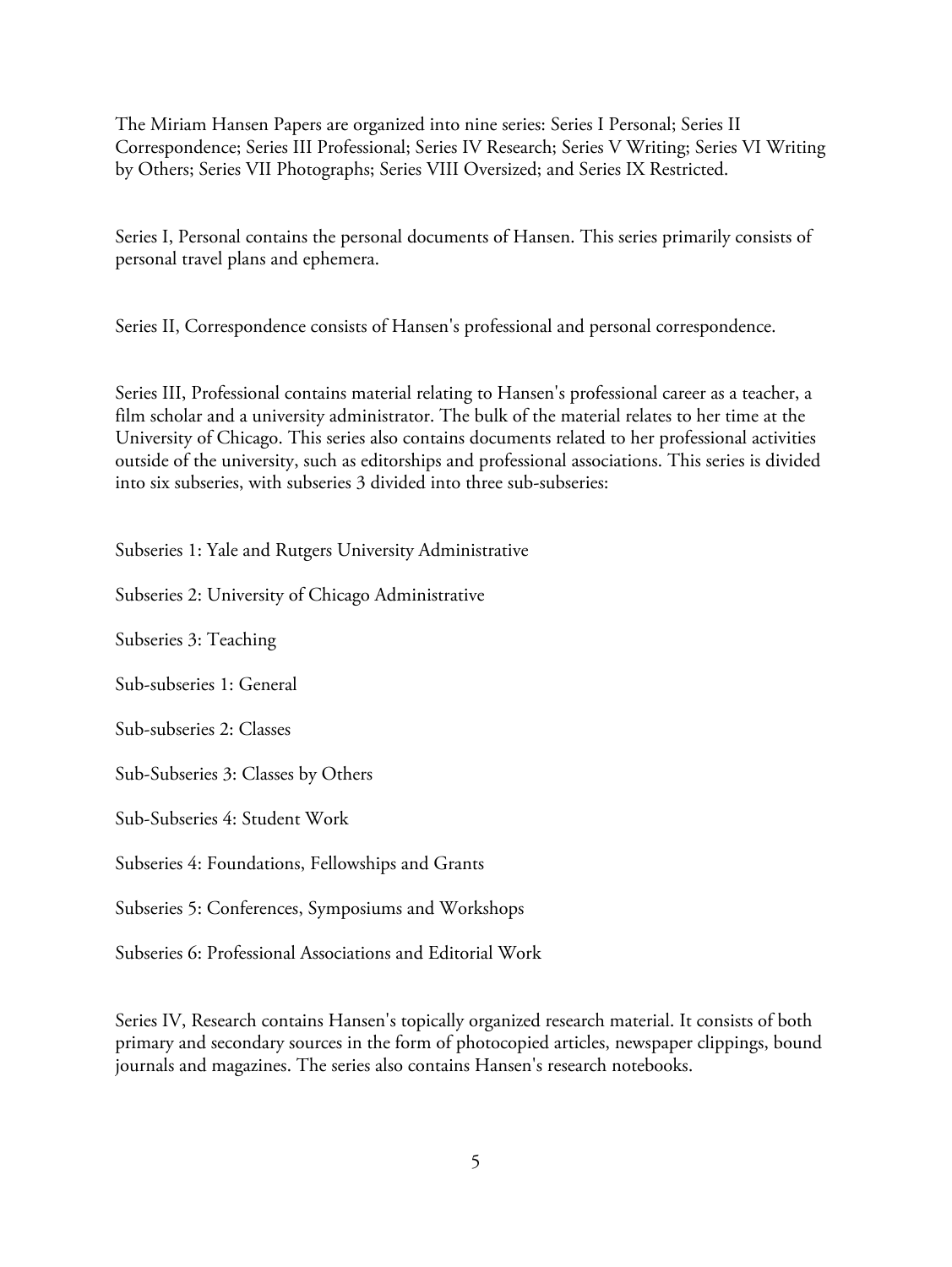Series V, Writing contains material related to Hansen's writings. It is divided into two subseries. Subseries 1, Articles and Manuscripts consists of the notes, manuscripts and published articles and books of Hansen. Subseries 2, Publishing consists of documents and correspondence pertaining to the publishing of Hansen's writings.

Series VI, Writing by Others consists of writing by others organized by author's name. It is divided into two subseries: Subseries 1, Articles and Excerpts and Subseries 2, Books, Journals and Magazines.

Series VII, Photographs contains photographs and illustrations used in Hansen's writing and research.

Series VIII, Oversized consists of oversized materials. It primarily consists of oversized articles, newspapers and magazines. It also contains oversized ephemera, film posters and large photograph contact sheets.

Series IX, Restricted contains restricted material. Boxes 123-127 are restricted thirty years from date of creation. Boxes 128-130 are restricted fifty years from date of creation. Boxes 131-134 are restricted eighty years from date of creation.

# **Related Resources**

The following related resources are located in the Department of Special Collections:

The following related resources are located in the Special Collections Research Center:

http://www.lib.uchicago.edu/e/spcl/select.html

# **Subject Headings**

- Adorno, Theodor, 1903-1969
- Hansen, Miriam
- Kluge, Alexander, 1932-
- Walter, Benjamin, 1892-1940
- Doc Films
- University of Chicago
- Film
- Frankfurt School
- Silent films
- Surrealism

# **INVENTORY**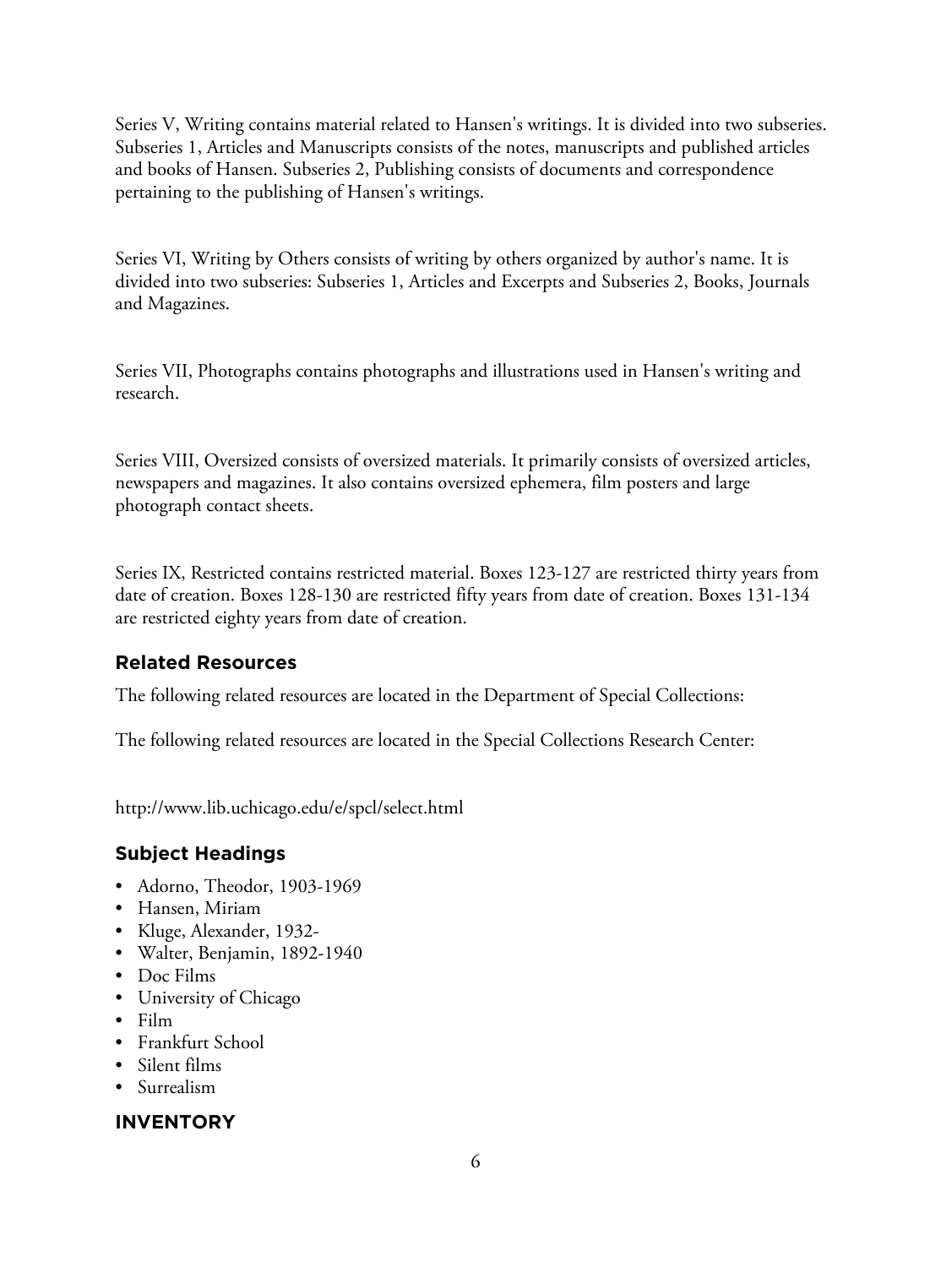## **Series I: Personal Box 1 Folder 1** Awards, 2002 **Box 1 Folder 2** Berkeley Travel Plans, 2009 **Box 1 Folder 3** Birthday Party, 1999 **Box 1 Folder 4** Cinema Journal Award for Scholarly Writing, 1986 **Box 1 Folder 5** Concerts, 2001-2003 **Box 1 Folder 6** Feminist Literary Group, 1975-1980 [1/2] **Box 1 Folder 7** Feminist Literary Group, 1975-1980 [2/2] **Box 1 Folder 8** Film Postcards, undated **Box 1 Folder 9** Films to Watch, 2002 **Box 1 Folder 10** Fittko, Lisa, 2001-2009 [1/2] **Box 1 Folder 11** Fittko, Lisa, 2001-2009 [2/2] **Box 1 Folder 12** France Travel Plans, 2006 **Box 1 Folder 13** German Legal Documents, 1967-1982 **Box 2 Folder 1** Hansen Press and Publicity, 1982-2006 **Box 2 Folder 2**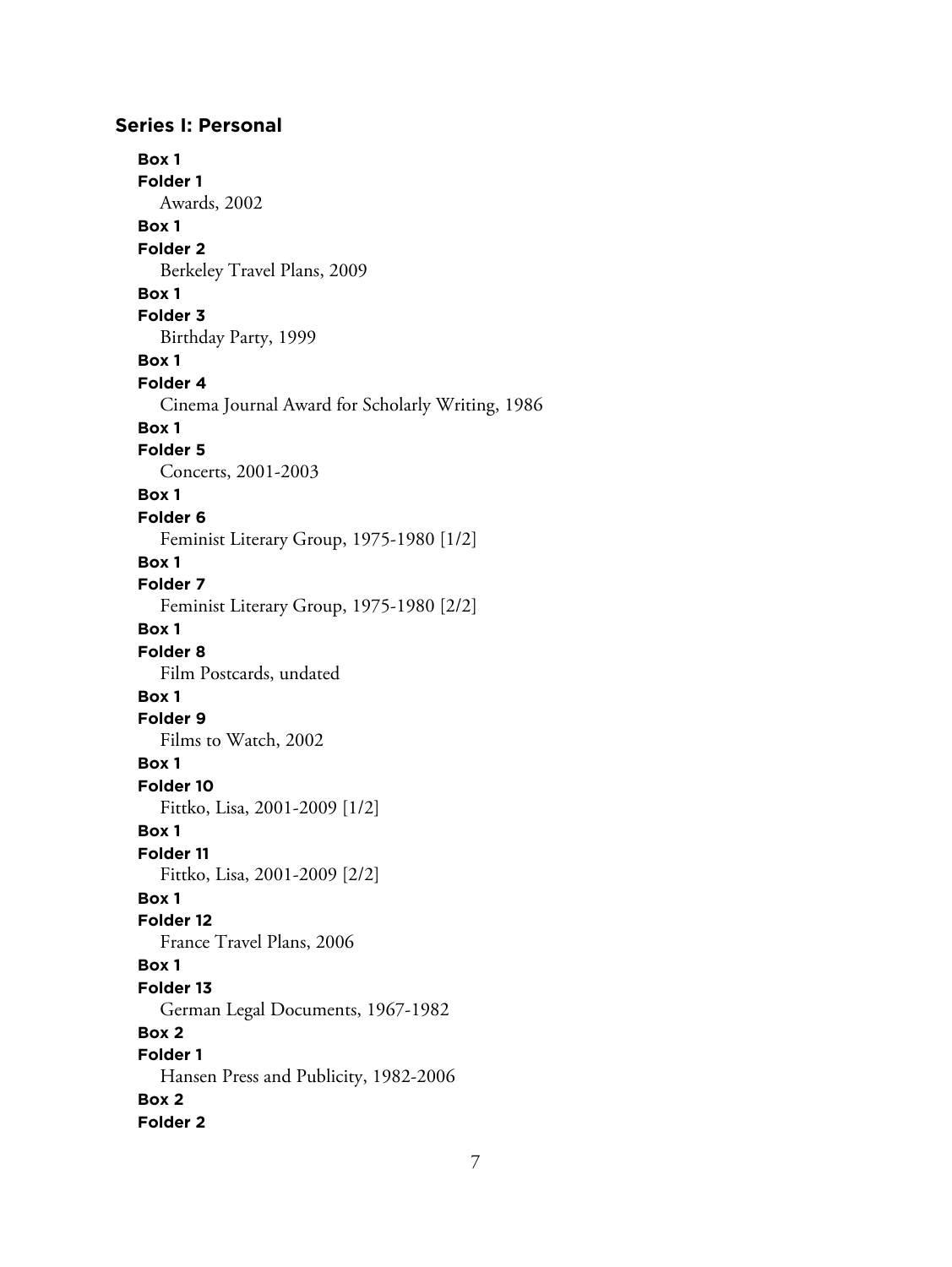Isaiah Israel Congregation, 2002-2009 **Box 2 Folder 3** Philip Gosset Birthday Party, 2001 **Box 2 Folder 4** Randolph Street Gallery, 1995-1997 **Box 2 Folder 5** Sicily Travel Plans, 2004 **Box 2 Folder 6** Tokyo/Kyoto Tourists Materials, 1998 **Series II: Correspondence Box 2 Folder 7** Aaron, Daniel, 1992-2003 **Box 2 Folder 8** Alexander, Elizabeth, 1994-1999 **Box 2 Folder 9** Amad, Paula, 2005-2006 **Box 2 Folder 10** Anderson, Gill, 1997-1998 **Box 2 Folder 11** Arnheim, Rudolf, 1991 **Box 2 Folder 12** Bergen Correspondence, 1992 **Box 2 Folder 13** Bhabha, Homi, 1997-1999 **Box 2 Folder 14** Bloom, Harold, 1989-2010 **Box 2 Folder 15** Bratu Correspondence, 1988-2010 **Box 2 Folder 16** Bratu, Micha, 1973-2000 **Box 2**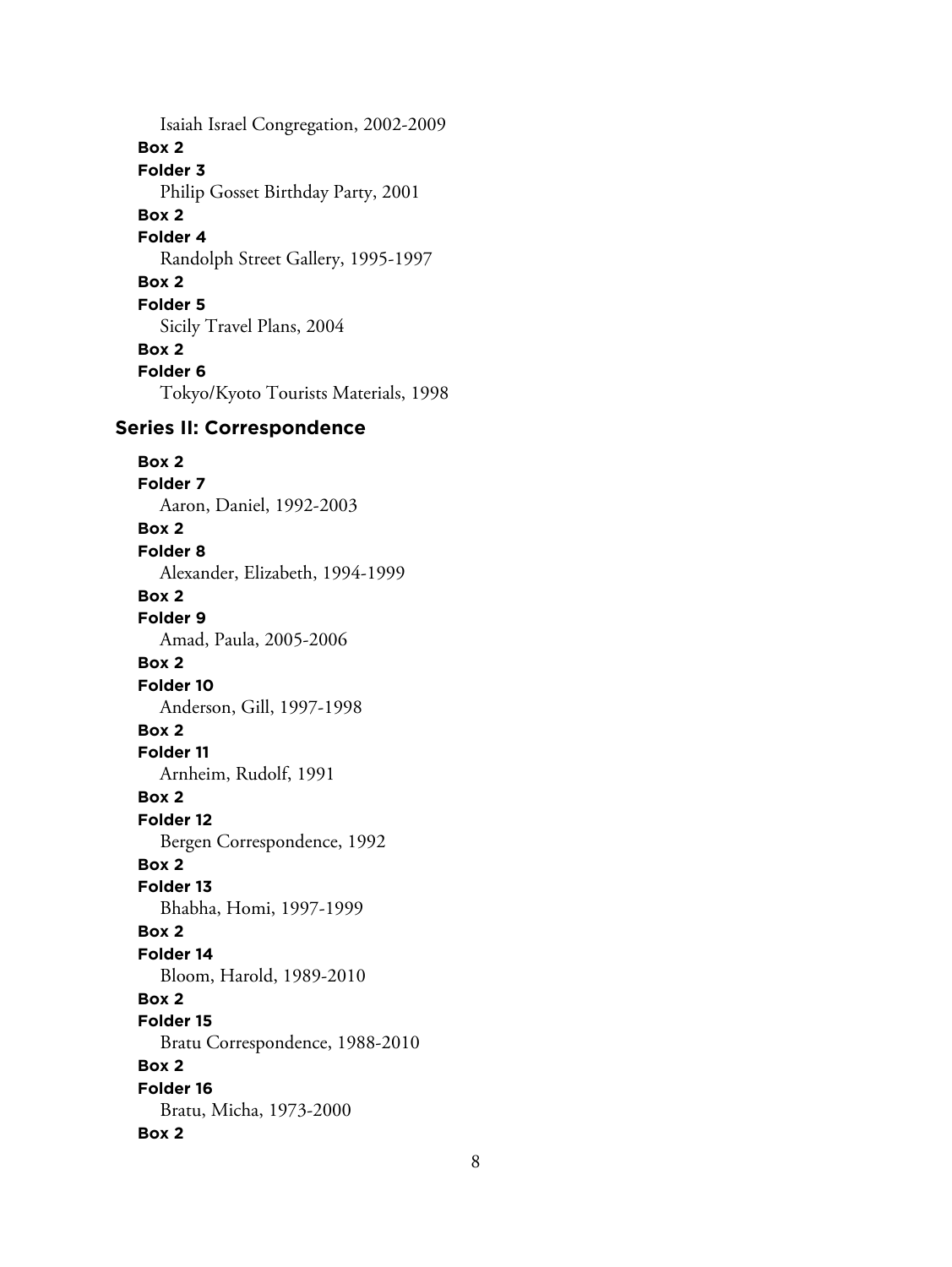**Folder 17** Cavell, Stanley, 2002 **Box 2 Folder 18** Chametzky, Marianne, 1996-2008 **Box 3 Folder 1** Chicago Correspondence, 1991-1992 **Box 3 Folder 2** Chicago Correspondence, 1995-2001 **Box 3 Folder 3** Chicago Friends Correspondence, 1998-2010 [1/2] **Box 3 Folder 4** Chicago Friends Correspondence, 1998-2010 [2/2] **Box 3 Folder 5** Derrida, Jacque, 1984-1985 **Box 3 Folder 6** Douglas, Mary, 1990-2007 **Box 3 Folder 7** Egoyan, Atom, 2006 **Box 3 Folder 8** England Correspondence, 1988-1997 **Box 3 Folder 9** Fan Mail, 1992-2003 **Box 3 Folder 10** Film Friends Correspondence, 1988-2006 **Box 3 Folder 11** Filmwissenshaft Correspondence, 1994-1996 **Box 3 Folder 12** Fletcher, August, undated **Box 3 Folder 13** Foster, Hal, 1992-1999 **Box 3 Folder 14**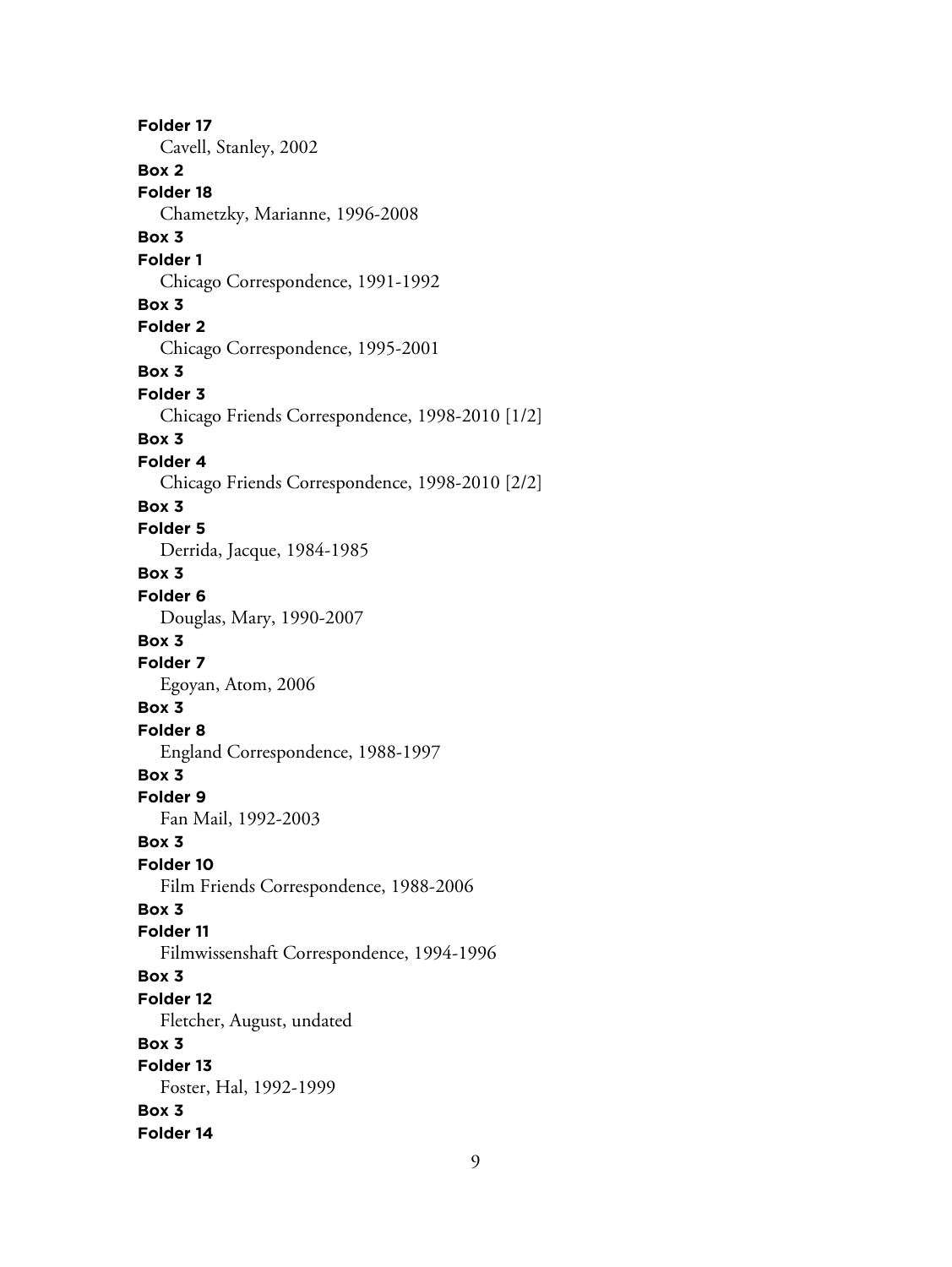Frankels Correspondence, 1998-2004 **Box 4 Folder 1** Frankfurt Correspondence, 1988-2009 [1/2] **Box 4 Folder 2** Frankfurt Correspondence, 1988-2009 [2/2] **Box 4 Folder 3** Freie Universitat Berlin Correspondence, 1990-1994 **Box 4 Folder 4** Friedberg, Anne, 1985-2009 **Box 4 Folder 5** General Correspondence, 2001-2010 **Box 4 Folder 6** Geyer, Michael, 1991-2008 **Box 4 Folder 7** Grazia, Victoria de, 1996-1998 **Box 4 Folder 8** Harvard University Job, 1995 **Box 4 Folder 9** Harvard University Job Search, 2003 **Box 4 Folder 10** Hearne, Vicki, 2001 **Box 4 Folder 11** Hesse, Eva, 1989-2005 **Box 4 Folder 12** Humboldt Universitat Correspondence, 1993-1994 [1/2] **Box 5 Folder 1** Humboldt Universitat Correspondence, 1993-1994 [2/2] **Box 5 Folder 2** Italian Correspondence, 2001-2002 **Box 5 Folder 3** Jay, Martin, 1996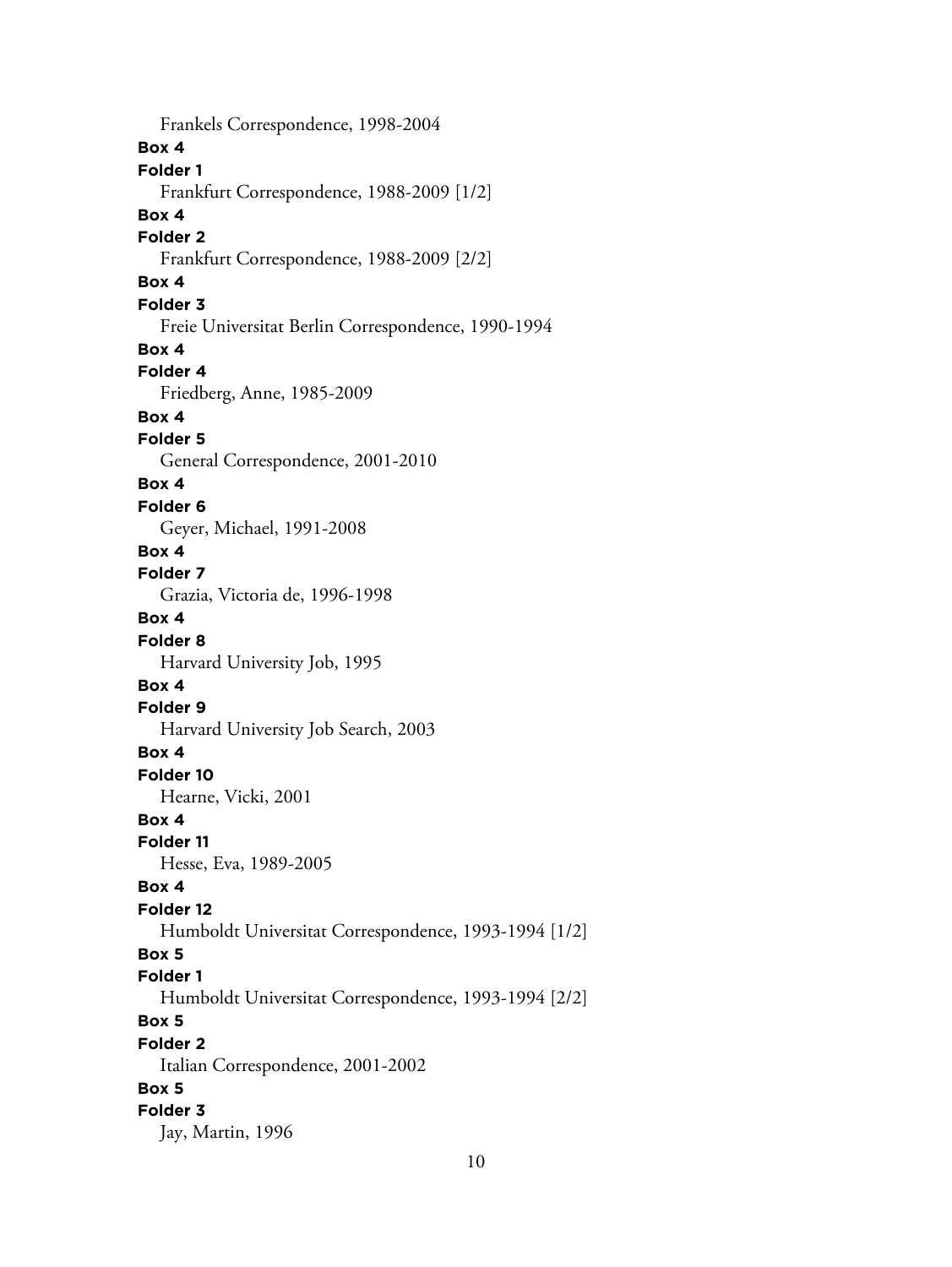**Box 5 Folder 4** Joynes, Carroll, 1997 **Box 5 Folder 5** Kluge, Alexander, undated **Box 5 Folder 6** Kluge, Alexander. Related correspondence, 1993-1995 **Box 5 Folder 7** Koch, Gertrud, 1988-1992 **Box 5 Folder 8** Lethen, Helmet, 1994 **Box 5 Folder 9** Levin, Tom, 1996 **Box 5 Folder 10** Lowenthal, Leo, 1991 **Box 5 Folder 11** Malick, Terry, 2006-2007 **Box 5 Folder 12** Martin, Bresknick, 1980-1998 **Box 5 Folder 13** MLA, ASA Correspondence, 1978-1996 **Box 5 Folder 14** New York and New England Correspondence, 1988-2009 **Box 5 Folder 15** Nuveen/Deans Correspondence, 1998-1999 **Box 5 Folder 16** Obama Mailings, 2004-2010 **Box 5 Folder 17** Ophuls, Marcel, 1996-2005 **Box 5 Folder 18** Paretsky, Sara, 1995-2007 **Box 6**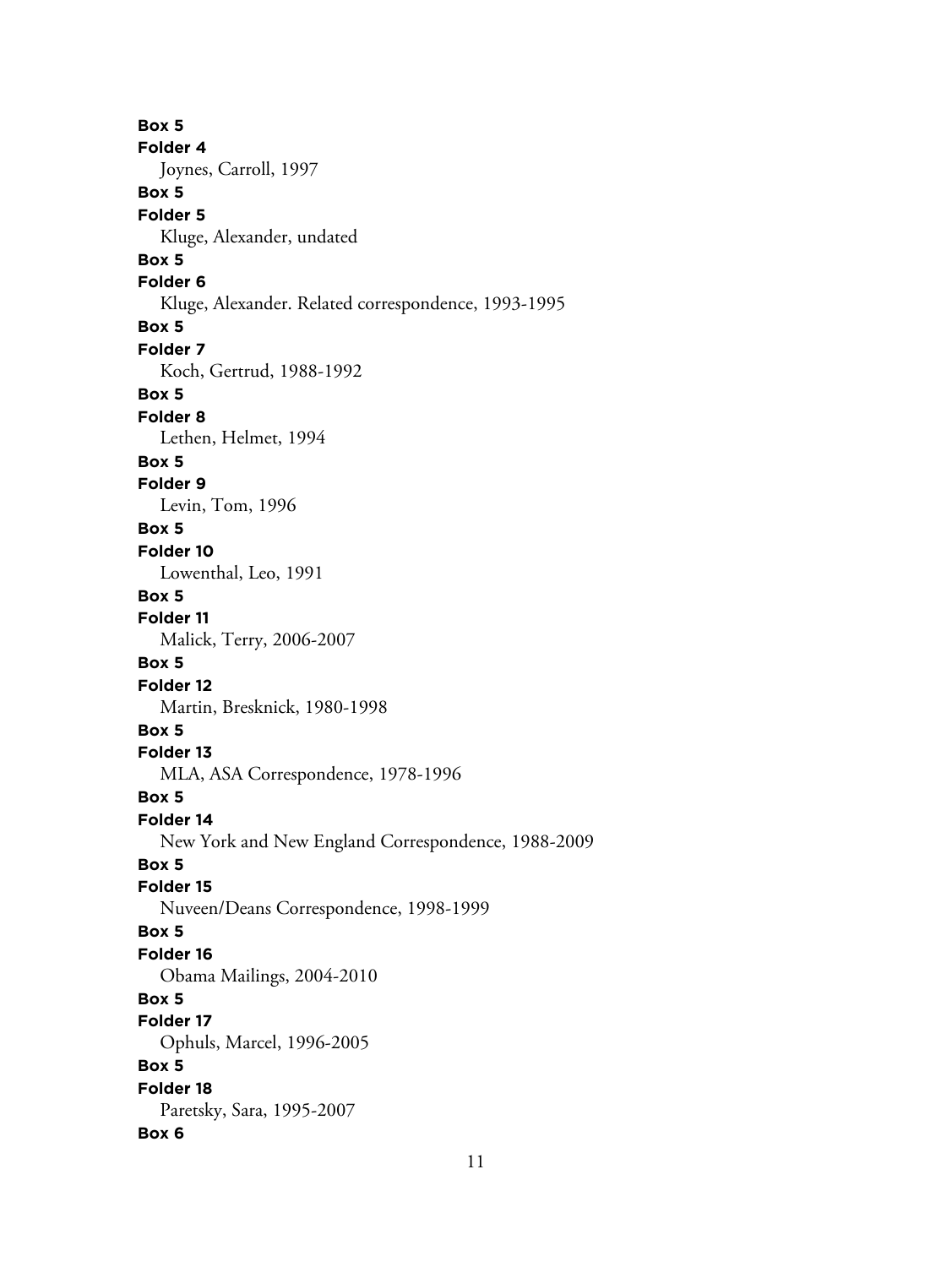**Folder 1** Post-Berlin, 1991-2010 **Box 6 Folder 2** Post-German Friends, 1989-2007 **Box 6 Folder 3** Post-Kanstanz, 1990-1995 **Box 6 Folder 4** Prague, 2000-2001 **Box 6 Folder 5** Professional Correspondence, 1981-1999 **Box 6 Folder 6** Rachewitz, Mary de, 1995-2008 **Box 6 Folder 7** Raza, Azra, 2002-2009 **Box 6 Folder 8** Rogin, Michael, 1989 **Box 6 Folder 9** Rutgers Correspondence, 1985-1999 **Box 6 Folder 10** Schamus, James, 2000 **Box 6 Folder 11** Schlupmann, H., 1991-2010 **Box 6 Folder 12** Sontag, Susan, 1991-2003 **Box 7 Folder 1** Stern, Lesley, 1997-2009 **Box 7 Folder 2** Stern, Richard, 2000-2006 **Box 7 Folder 3** Stewart, Susan, 2001 **Box 7 Folder 4**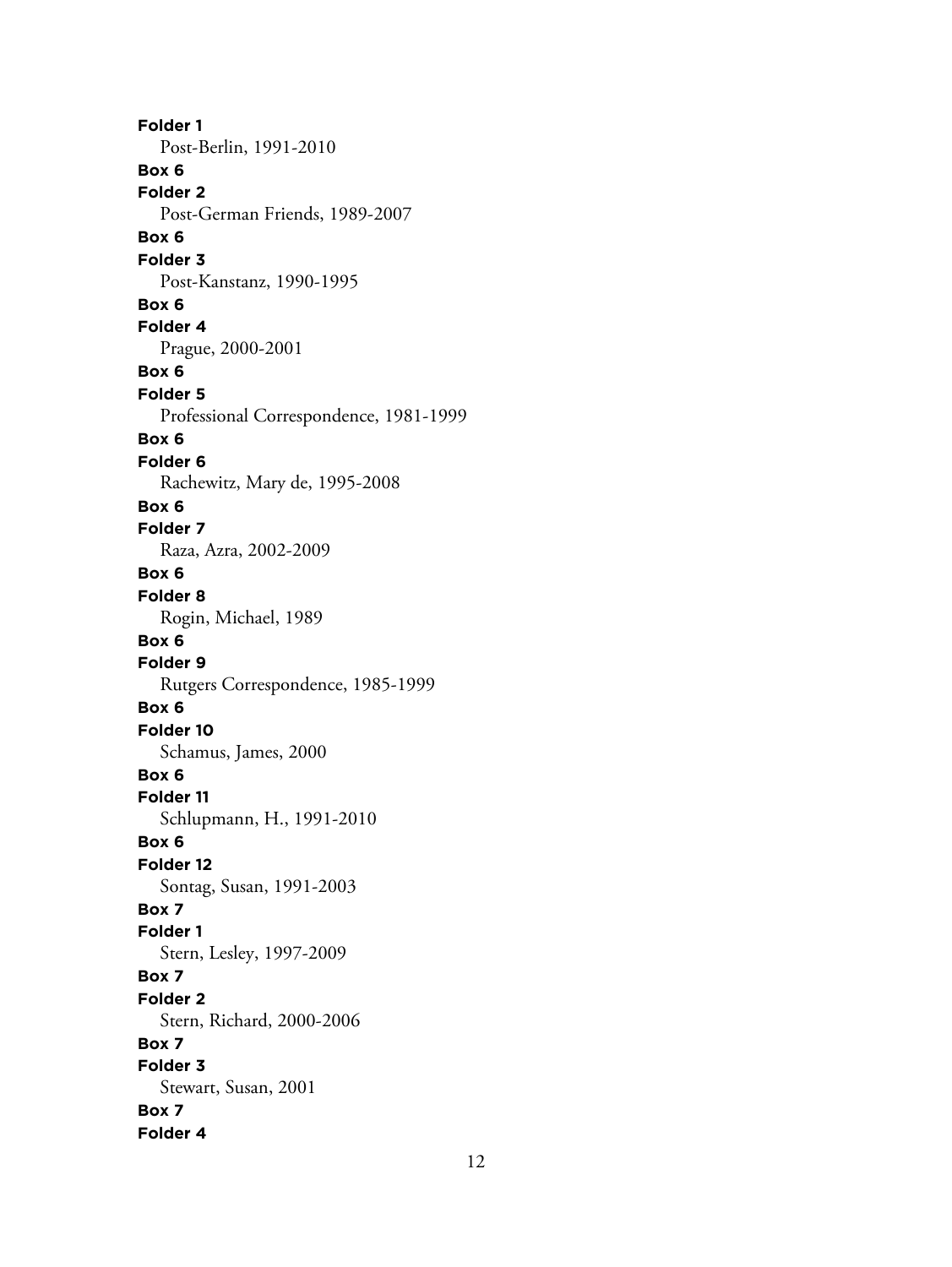Student Correspondence, undated **Box 7 Folder 5** Swanson, Pat, undated **Box 7 Folder 6** Taute, Friedel, 1988-2008 **Box 7 Folder 7** Witte, Karsten, 1975-1998 [1/2] **Box 7 Folder 8** Witte, Karsten, 1975-1998 [2/2] **Box 7 Folder 9** Wolf, Christa, 1992-2010 **Box 7 Folder 10** Wolf, KD, 1969-2010

# **Series III: Professional**

#### **Subseries I: Yale and Rutgers Administrative**

**Box 8 Folder 1** Tenure and Reappointment, 1982-1988

#### **Subseries II: University of Chicago Administrative**

**Box 8 Folder 2** Graduate School Handbook, 2009-2010 **Box 8 Folder 3** University of Chicago Publicity, 1991-1995 **Box 8 Folder 4** University of Chicago Directory, 2010-2011 **Box 8 Folder 5** University of Chicago Publicity, 2001

#### **Subseries III: Teaching**

#### **Sub-subseries I: General**

**Box 8 Folder 6** American Field, 2003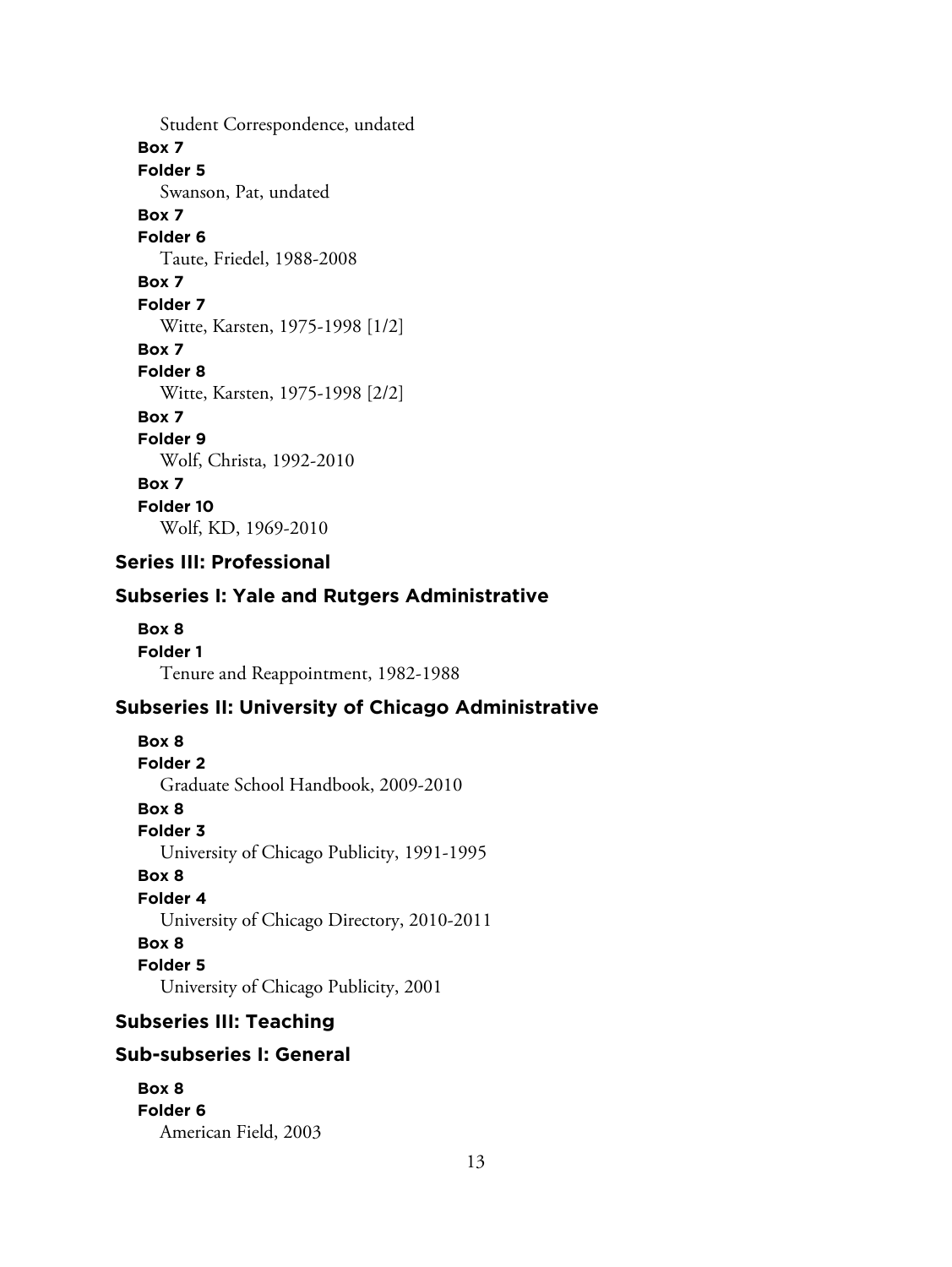**Box 8 Folder 7** Cinema and Media Studies Course Listing, 1996-2001 **Box 8 Folder 8** Field Exam Lists, 2004-2006 **Box 8 Folder 9** Film Studies Center Film Courses, 1990-1992 **Box 8 Folder 10** Graduate School Handbook, 2006-2007 **Box 8 Folder 11** Harper Reserve Materials, 1980-1992 **Box 9 Folder 1** Introduction Courses, 1987-1997 **Box 9 Folder 2** Lecture Notes, 2010 **Box 9 Folder 3** Library E-Reserve, 2006-2007 **Box 9 Folder 4** Notes and Syllabi, 2002-2009 **Box 9 Folder 5** Orals, 1988-1995 **Box 9 Folder 6** Orals, 1993 **Box 9 Folder 7** Orals, 1993-1994 **Box 9 Folder 8** Orals, 1994-1996 **Box 9 Folder 9** Orals, 1995-1996 **Box 9 Folder 10** Orals, 1997 **Box 9**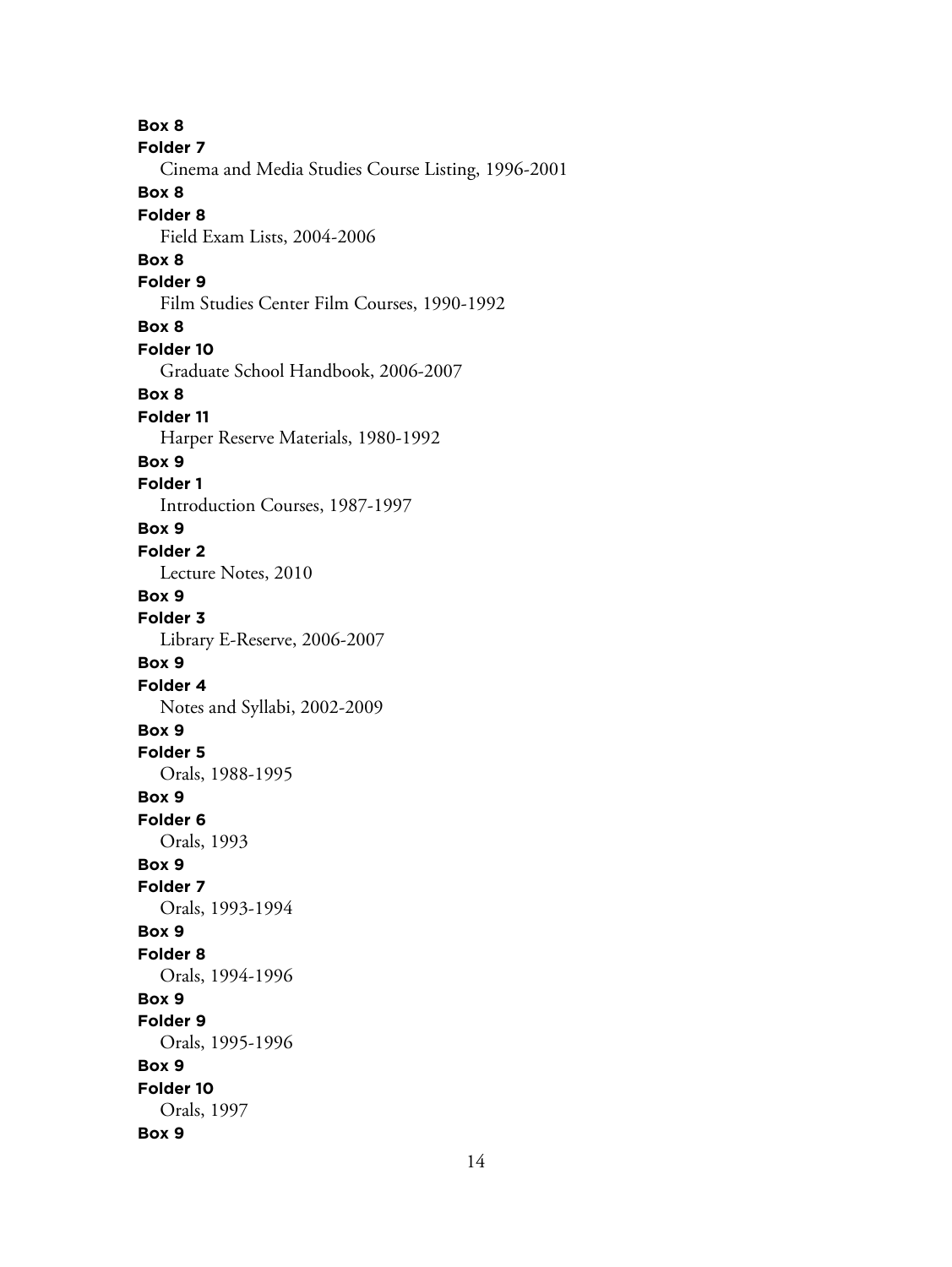**Folder 11**

Rutgers's Graduate Program in Comparative Literature, 1987

**Box 10**

**Folder 1**

Syllabi, 1973-1988 [1/2]

# **Box 10**

**Folder 2**

Syllabi, 1973-1988 [2/2]

# **Box 10**

**Folder 3**

Syllabi, 1994-1997

**Box 10**

# **Folder 4**

Syllabi, 1997-2002

# **Box 10**

**Folder 5**

Teaching Materials, 1980-1991

# **Box 10**

**Folder 6** Faculty Directories, 2000-2003

#### **Sub-subseries II: Classes**

| <b>Box 10</b>                                             |
|-----------------------------------------------------------|
| Folder 7                                                  |
| Aesthetics and Technology, undated                        |
| <b>Box 10</b>                                             |
| <b>Folder 8</b>                                           |
| American Cinema, 1981-1994                                |
| <b>Box 10</b>                                             |
| Folder <sub>9</sub>                                       |
| American Cinema, undated [1/2]                            |
| <b>Box 10</b>                                             |
| Folder 10                                                 |
| American Cinema, undated [2/2]                            |
| <b>Box 11</b>                                             |
| <b>Folder 1</b>                                           |
| American Cinema Supplemental Readings, undated            |
| <b>Box 11</b>                                             |
| <b>Folder 2</b>                                           |
| American Cinema Syllabi and Teaching Materials, 1981-1997 |
| <b>Box 11</b>                                             |
| <b>Folder 3</b>                                           |
| American Cinema Since 1934, 1994                          |
| <b>Box 11</b>                                             |
| Folder 4                                                  |
| American Cinema Since 1934 Exams, 1994                    |
| 15                                                        |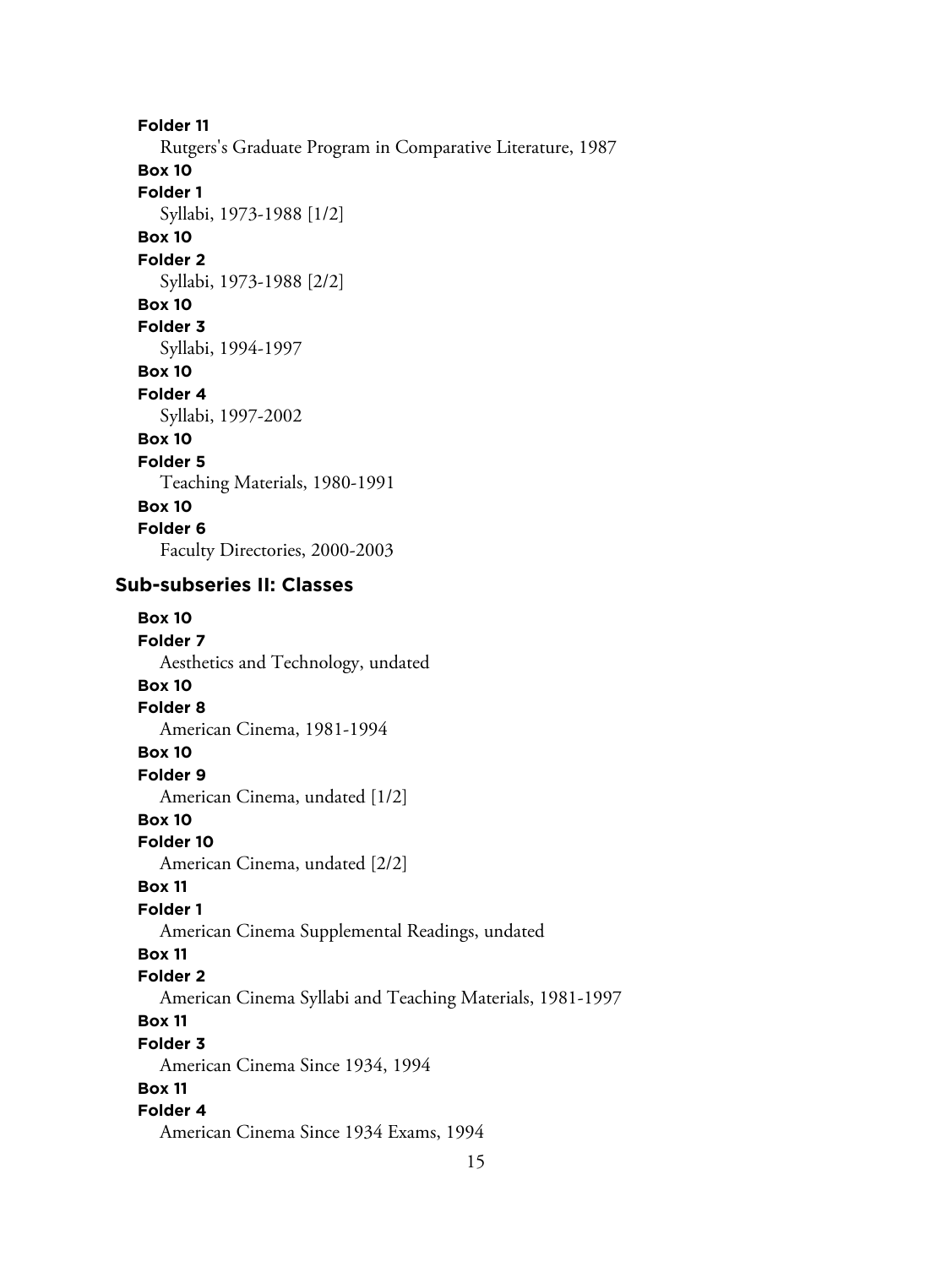**Box 11 Folder 5** American Cinema Since 1960, 2009 **Box 11 Folder 6** American Cinema Since 1960-Secondary Readings, 2009 **Box 11 Folder 7** American Cinema Since 1960- Week 1, 2009 **Box 11 Folder 8** American Cinema Since 1960- Week 2, 2009 **Box 11 Folder 9** American Cinema Since 1960- Week 3, 2009 **Box 11 Folder 10** American Cinema Since 1960- Week 4, 2009 **Box 11 Folder 11** American Cinema Since 1960- Week 5, 2009 **Box 12 Folder 1** American Cinema Since 1960- Week 6, 2009 **Box 12 Folder 2** American Cinema Since 1960- Week 7, 2009 **Box 12 Folder 3** American Cinema Since 1960- Week 8, 2009 **Box 12 Folder 4** American Cinema Since 1960- Week 9, 2009 **Box 12 Folder 5** American Cinema Since 1960- Week 10, 2009 **Box 12 Folder 6** American Cinema Since 1961, 1996 **Box 12 Folder 7** American Cinema Since 1961, 1996 **Box 12 Folder 8** American Cinema to 1934, 1991-1994 **Box 12**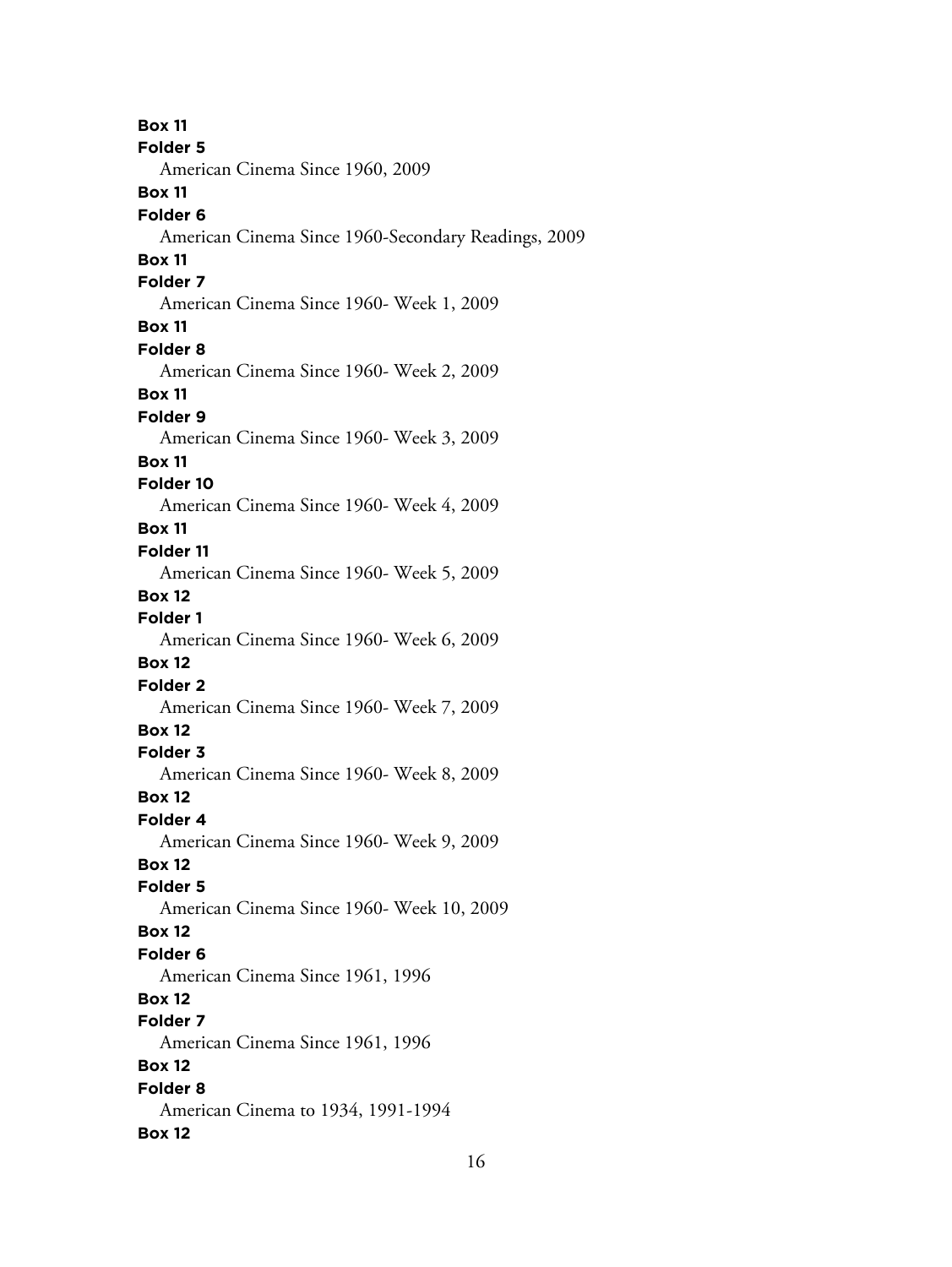**Folder 9** American Cinema to 1934, 1997 **Box 12 Folder 10** American Silent Film, 1982 **Box 12 Folder 11** American Silent Film Seminar (reader), 1971-1992 **Box 12 Folder 12** American Silent Film Seminar, undated **Box 13 Folder 1** Avant Garde Seminar, 1986 **Box 13 Folder 2** Avant Garde Seminar Readings, 1986 [1/2] **Box 13 Folder 3** Avant Garde Seminar Readings, 1986 [2/2] **Box 13 Folder 4** Basic Concepts of Film Analysis, 1993 **Box 13 Folder 5** Cinema and Media Studies Introduction Course, 2004-2006 **Box 13 Folder 6** Cinema Post-Cinema, 2010 **Box 13 Folder 7** Cinema Post-Cinema 1a, 2010 **Box 13 Folder 8** Cinema Post-Cinema 1b, 2010 **Box 13 Folder 9** Cinema Post-Cinema 2a, 2010 **Box 13 Folder 10** Cinema Post-Cinema 2b, 2010 **Box 13 Folder 11** Cinema Post-Cinema 3a, 2010 **Box 14 Folder 1**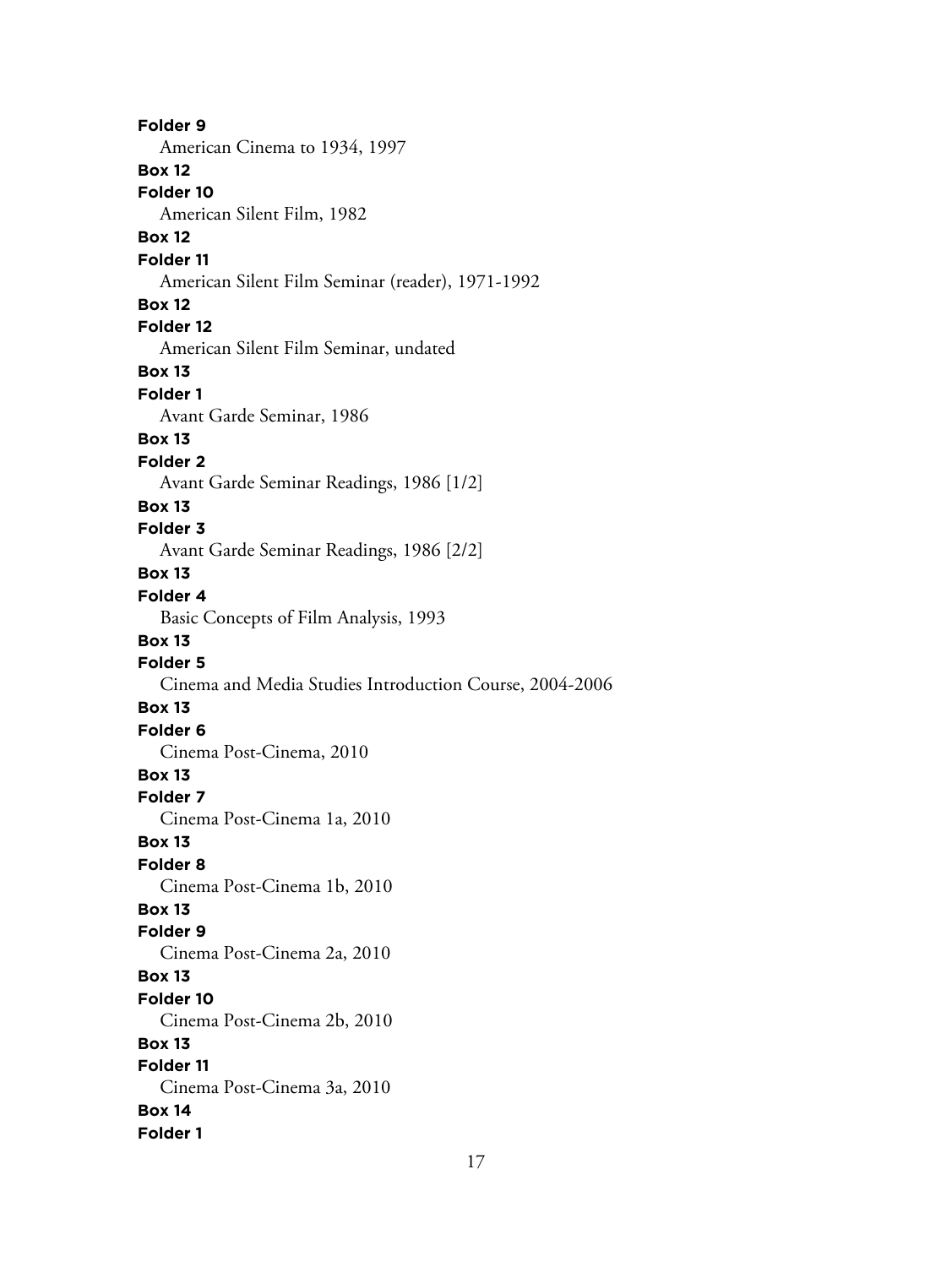18 Cinema Post-Cinema 3b, 2010 **Box 14 Folder 2** Cinema Post-Cinema 4a and 4b, 2010 **Box 14 Folder 3** Cinema Post-Cinema 5a, 2010 **Box 14 Folder 4** Cinema Post-Cinema 5b, 2010 **Box 14 Folder 5** Cinema Post-Cinema 6a and 6b, 2010 **Box 14 Folder 6** Classical Cinema as Vernacular Modernism-Week 1, 2002 **Box 14 Folder 7** Classical Cinema as Vernacular Modernism-Week 2, 2002 **Box 14 Folder 8** Classical Cinema as Vernacular Modernism-Week 3, 2002 **Box 14 Folder 9** Classical Cinema as Vernacular Modernism-Week 4, 2002 **Box 14 Folder 10** Classical Cinema as Vernacular Modernism-Week 5, 2002 **Box 14 Folder 11** Classical Cinema as Vernacular Modernism-Week 6, 2002 **Box 14 Folder 12** Classical Cinema as Vernacular Modernism-Week 7, 2002 **Box 14 Folder 13** Classical Cinema as Vernacular Modernism-Week 8, 2002 **Box 14 Folder 14** Classical Cinema as Vernacular Modernism-Week 9, 2002 **Box 14 Folder 15** Classical Cinema Readings, undated [1/2] **Box 14 Folder 16** Classical Cinema Readings, undated [2/2]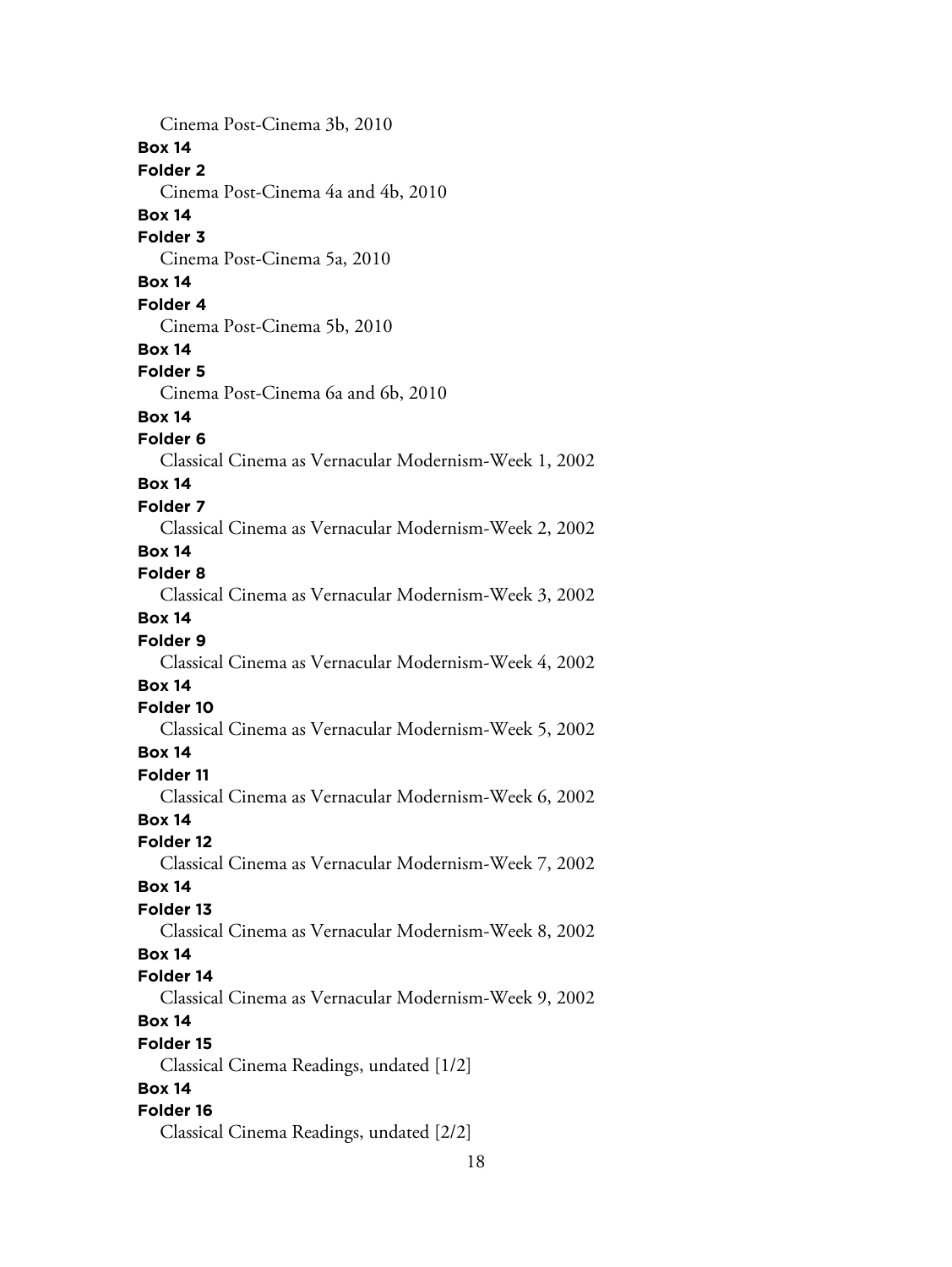**Box 15 Folder 1** Classical Film Theory, 1997-2001 **Box 15 Folder 2** Columbia Seminar, 1985-1996 [1/2] **Box 15 Folder 3** Columbia Seminar, 1985-1996 [2/2] **Box 15 Folder 4** Concept of "Classical Cinema," 1997 **Box 15 Folder 5** Critical Inquiry, 2003 **Box 15 Folder 6** ENG 481 Reader [1/2] **Box 15 Folder 7** ENG 481 Reader [2/2] **Box 15 Folder 8** ENG 481 Reader-Genre and Authorship in Postclassical Cinema, 1996 [1/2] **Box 15 Folder 9** ENG 481 Reader-Genre and Authorship in Postclassical Cinema, 1996 [2/2] **Box 16 Folder 1** ENG 481-Week 1, 1996 **Box 16 Folder 2** ENG 481-Week 2, 1996 **Box 16 Folder 3** ENG 481-Week 3, 1996 **Box 16 Folder 4** ENG 481-Week 4, 1996 **Box 16 Folder 5** ENG 481-Week 5, 1996 **Box 16 Folder 6** ENG 481-Week 6, 1996 **Box 16**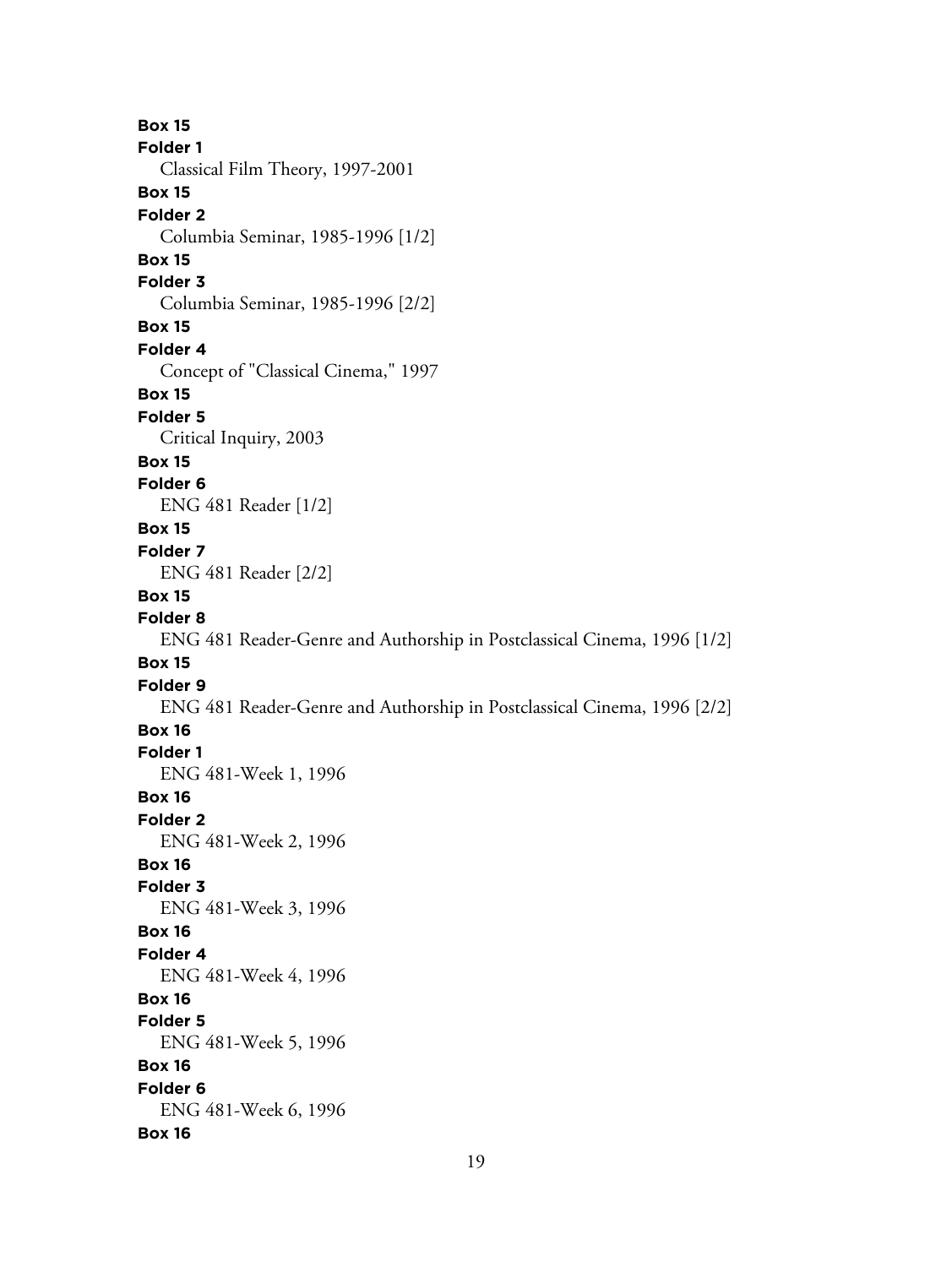**Folder 7** ENG 481-Week 7, 1996 **Box 16 Folder 8** ENG 481-Week 8, 1996 **Box 16 Folder 9** ENG 481-Week 9, 1996 **Box 16 Folder 10** ENG 481-Week 10, 1996 **Box 17 Folder 1** English and American Avant Garde Movements, undated **Box 17 Folder 2** European Silent Film, 1981 **Box 17 Folder 3** Feminist Theory, 1978-1981 [1/2] **Box 17 Folder 4** Feminist Theory, 1978-1981 [2/2] **Box 17 Folder 5** Feminist Theory, undated [1/2] **Box 17 Folder 6** Feminist Theory, undated [2/2] **Box 18 Folder 1** Film Aesthetics, Spectatorship, and Cinema Experience, 2002 [1/2] **Box 18 Folder 2** Film Aesthetics, Spectatorship, and Cinema Experience, 2002 [2/2] **Box 18 Folder 3** Film Narrative, 1980 **Box 18 Folder 4** Film Noir, 1983 **Box 18 Folder 5** Frankfurt School on Film and Mass Culture, 1992 [1/2] **Box 18 Folder 6**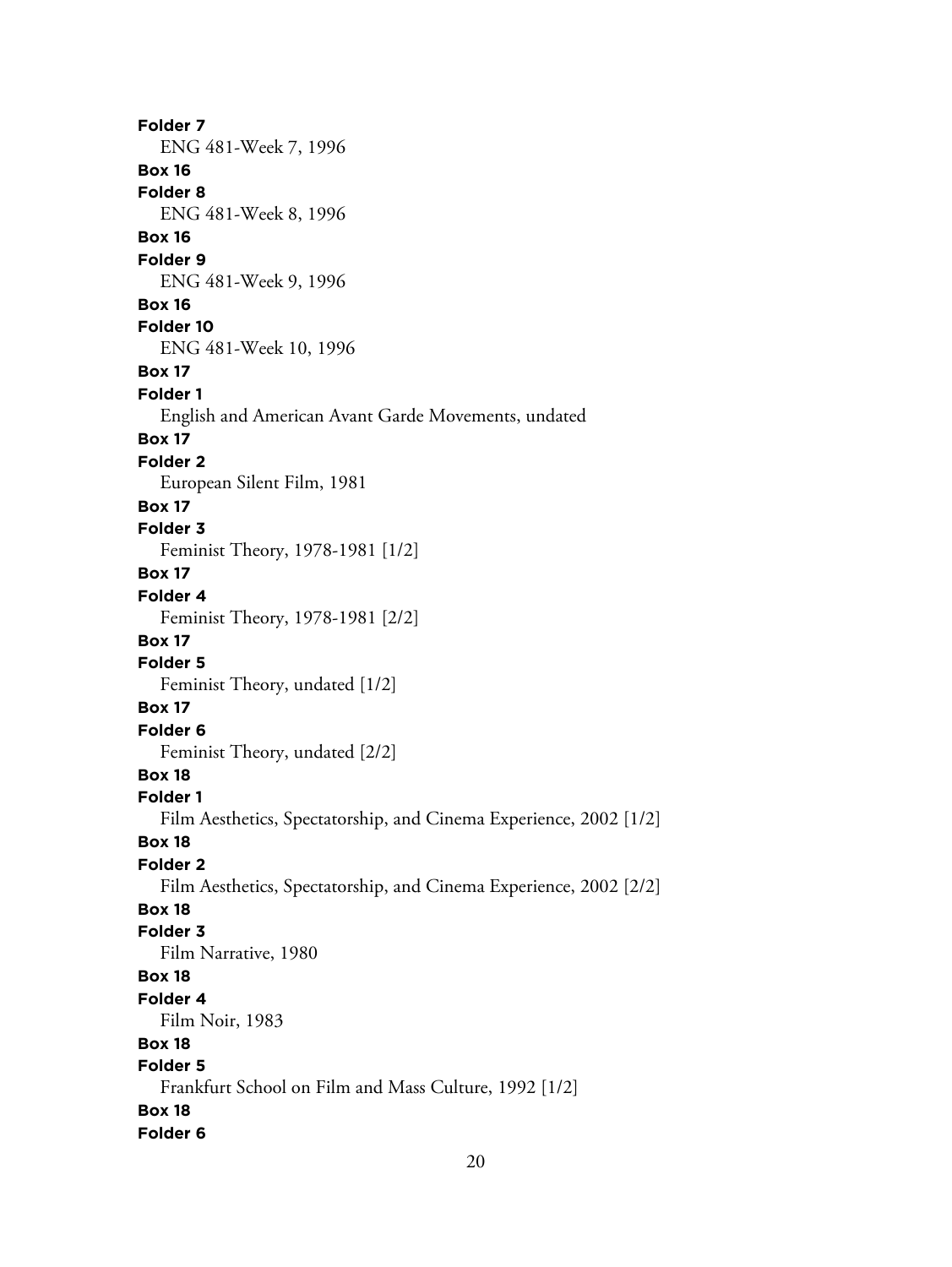Frankfurt School on Film and Mass Culture, 1992 [2/2] **Box 18 Folder 7** Frankfurt School on Film and Mass Culture, 1993 **Box 18 Folder 8** Frankfurt School on Film and Mass Culture, 2001 [1/2] **Box 19 Folder 1** Frankfurt School on Film and Mass Culture, 2001 [2/2] **Box 19 Folder 2** Frankfurt School Seminars, 1992-1994 **Box 19 Folder 3** Frankfurt School Seminars, 1992-2009 **Box 19 Folder 4** Frankfurt School-Week 1, undated **Box 19 Folder 5** Frankfurt School-Week 2, undated **Box 19 Folder 6** Frankfurt School-Week 3, undated **Box 19 Folder 7** Frankfurt School-Week 4, undated **Box 19 Folder 8** Frankfurt School-Week 5, undated **Box 19 Folder 9** Frankfurt School-Week 6, undated **Box 20 Folder 1** Frankfurt School-Week 7, undated **Box 20 Folder 2** Frankfurt School-Week 8, undated **Box 20 Folder 3** Frankfurt School-Week 9, undated **Box 20 Folder 4** French Film Course, 1995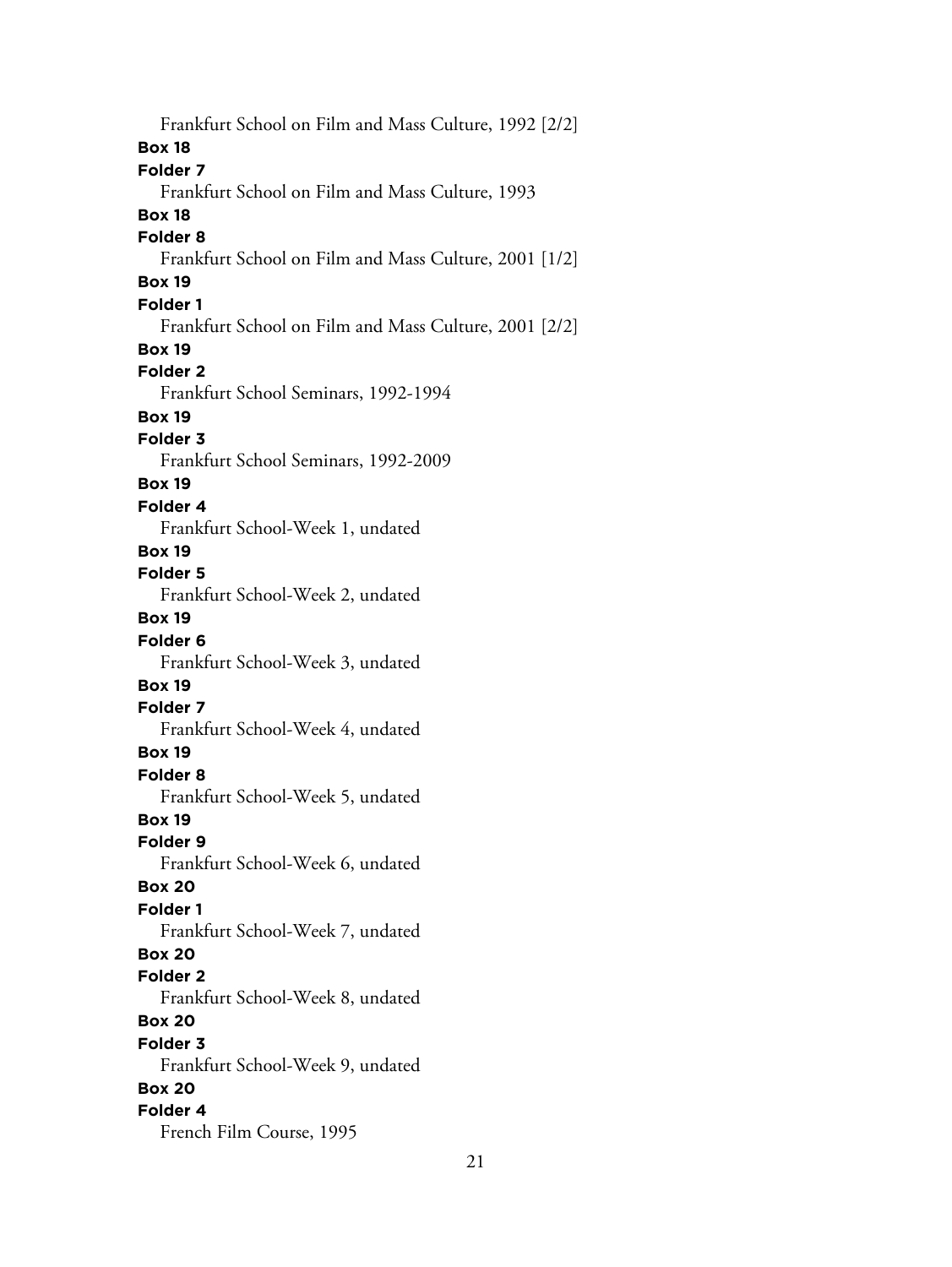**Box 20 Folder 5** Genre and Authorship in Postclassical Cinema, 1996 **Box 20 Folder 6** Introduction to Film, 1978 **Box 20 Folder 7** Introduction to Film, 1987 [1/2] **Box 20 Folder 8** Introduction to Film, 1987 [2/2] **Box 20 Folder 9** Introduction to Film, 1990 **Box 21 Folder 1** Introduction to Film, undated **Box 21 Folder 2** Literature and Film, 1989 [1/3] **Box 21 Folder 3** Literature and Film, 1989 [2/3] **Box 21 Folder 4** Literature and Film, 1989 [3/3] **Box 21 Folder 5** Masterpieces in American Film Studies, 1979 **Box 21 Folder 6** Media Aesthetics, 2002 **Box 21 Folder 7** Methods and Issues in Cinema Studies, 1987-1995 **Box 22 Folder 1** Methods and Issues in Cinema Studies, 1991-1995 **Box 22 Folder 2** Methods and Issues in Cinema Studies, 1995 **Box 22 Folder 3** Methods and Issues in Cinema Studies, 1995 **Box 22**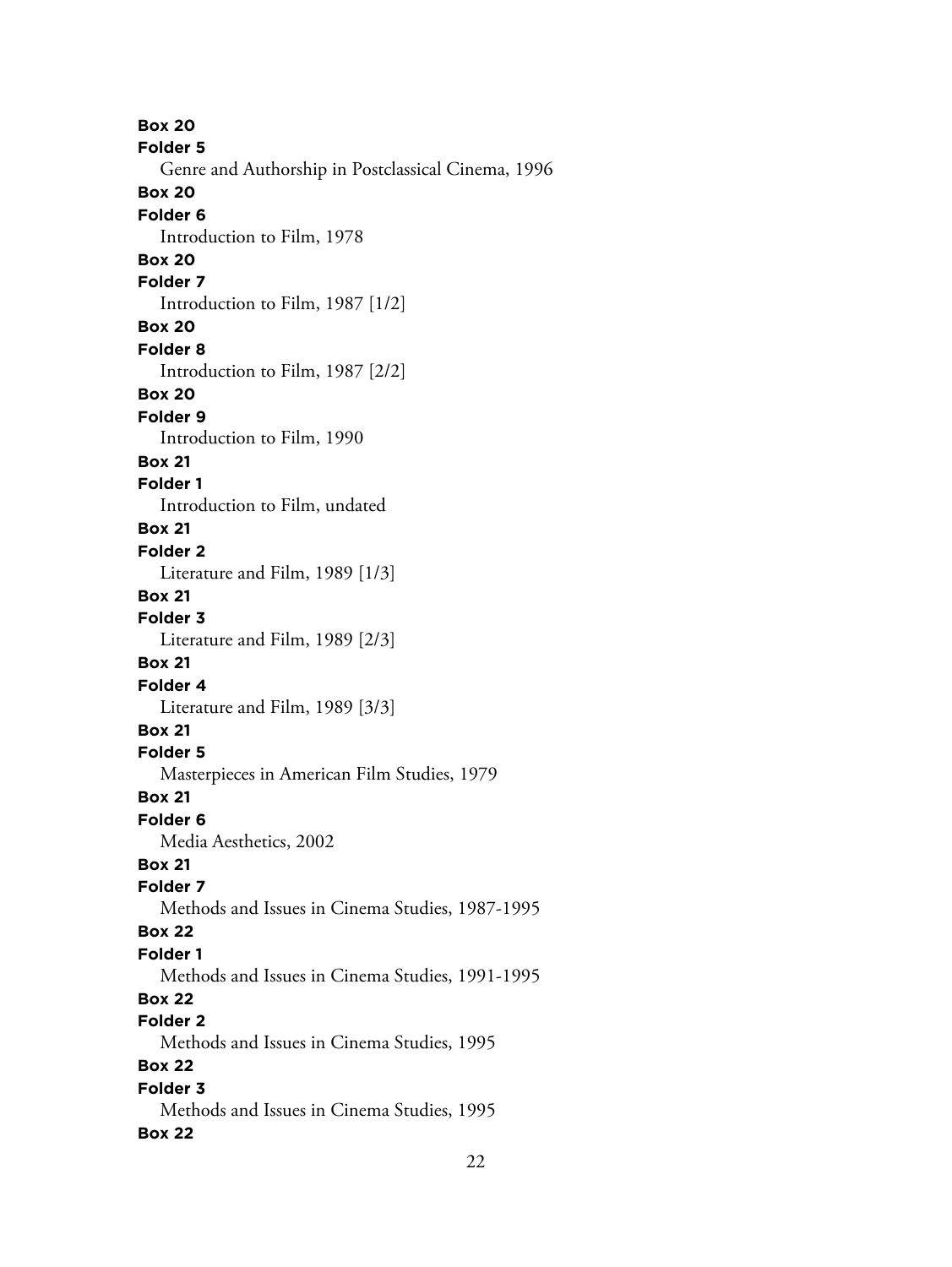**Folder 4** Methods and Issues, 1992-2005 **Box 22 Folder 5** Methods and Issues Readings, undated [1/2] **Box 22 Folder 6** Methods and Issues Readings, undated [2/2] **Box 22 Folder 7** Methods and Issues-Week 1, undated **Box 22 Folder 8** Methods and Issues-Week 2, undated **Box 23 Folder 1** Methods and Issues-Week 3, undated **Box 23 Folder 2** Methods and Issues-Week 4, undated **Box 23 Folder 3** Methods and Issues-Week 5, undated **Box 23 Folder 4** Methods and Issues-Week 6, undated **Box 23 Folder 5** Methods and Issues-Week 7, undated **Box 23 Folder 6** Methods and Issues-Week 9, undated **Box 23 Folder 7** Methods and Issues-Week 10, undated **Box 23 Folder 8** Modernity and the Sense of Things Master Copy- Week 1-5, 1998 [1/3] **Box 23 Folder 9** Modernity and the Sense of Things Master Copy- Week 1-5, 1998 [2/3] **Box 23 Folder 10** Modernity and the Sense of Things Master Copy- Week 1-5, 1998 [3/3] **Box 23**

**Folder 11**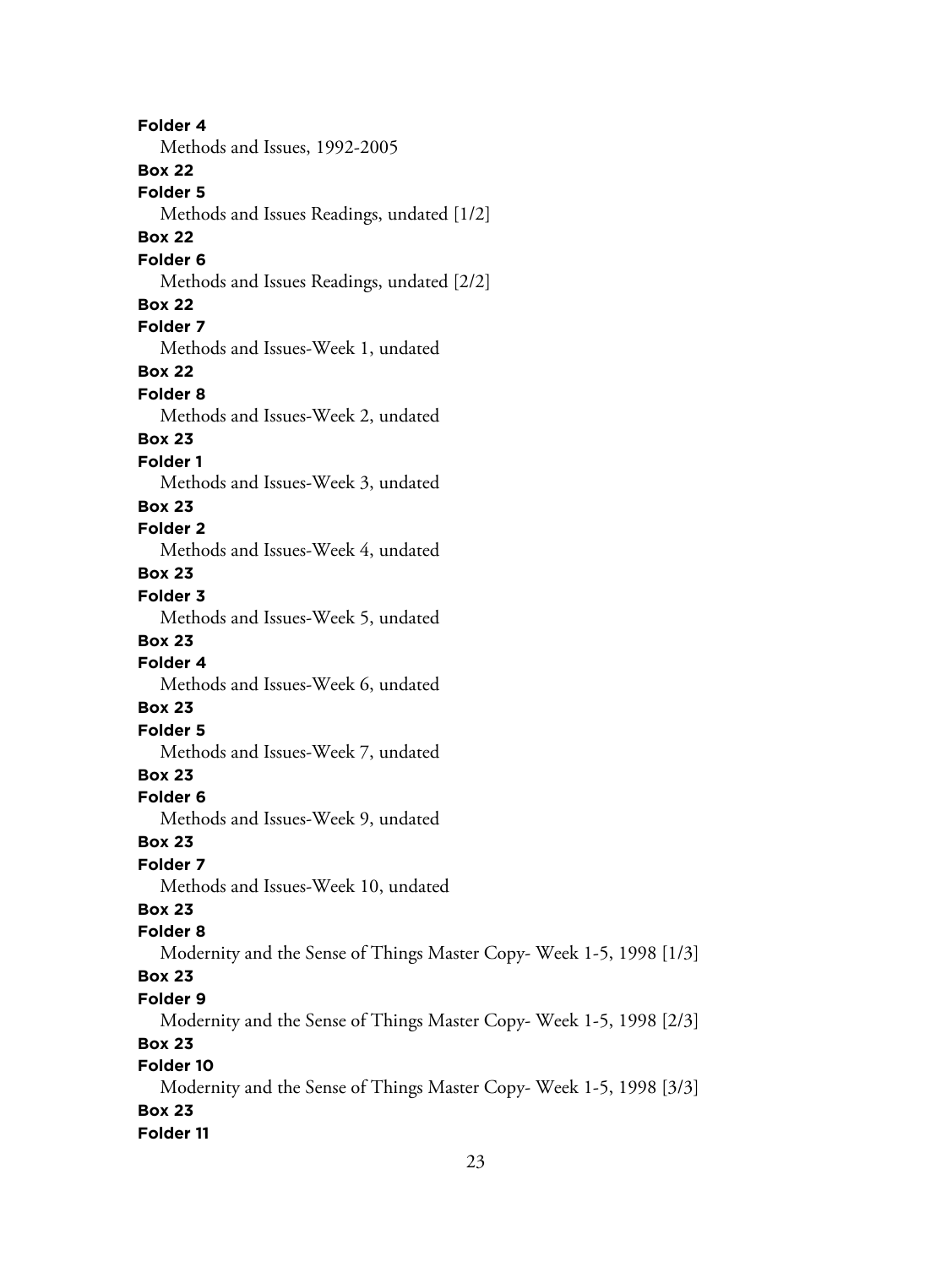Modernity and the Sense of Things Master Copy- Week 5-10, 1998 [1/2]

#### **Box 24**

#### **Folder 1**

Modernity and the Sense of Things Master Copy- Week 5-10, 1998 [2/2]

## **Box 24**

## **Folder 2**

Modernity and the Sense of Things, 2001

# **Box 24**

## **Folder 3**

Modernity and the Sense of Things Readings, 2001

#### **Box 24**

#### **Folder 4**

Modernity and the Sense of Things-Weeks 1-2, 1998

# **Box 24**

#### **Folder 5**

Modernity and the Sense of Things-Weeks 3-4, 1998 [1/2]

# **Box 24**

#### **Folder 6**

Modernity and the Sense of Things-Weeks 3-4, 1998 [2/2]

#### **Box 24**

## **Folder 7**

Modernity and the Sense of Things-Weeks 5-6, 1998

## **Box 25**

## **Folder 1**

Modernity and the Sense of Things-Weeks 7-10, 1998 [1/2]

# **Box 25**

#### **Folder 2**

Modernity and the Sense of Things-Weeks 7-10, 1998 [2/2]

## **Box 25**

# **Folder 3**

Myths and Models, undated

## **Box 25**

# **Folder 4**

Narrative Theory in Film and Literature, 1981 [1/2]

#### **Box 25**

## **Folder 5**

Narrative Theory in Film and Literature, 1981 [2/2]

## **Box 25**

#### **Folder 6**

Ophuls Course. Additional Readings, 2009 [1/2]

# **Box 26**

#### **Folder 1**

Ophuls Course. Additional Readings, 2009 [2/2]

## **Box 26**

## **Folder 2**

Ophuls Course. Bibliography and Accessory Readings, 2009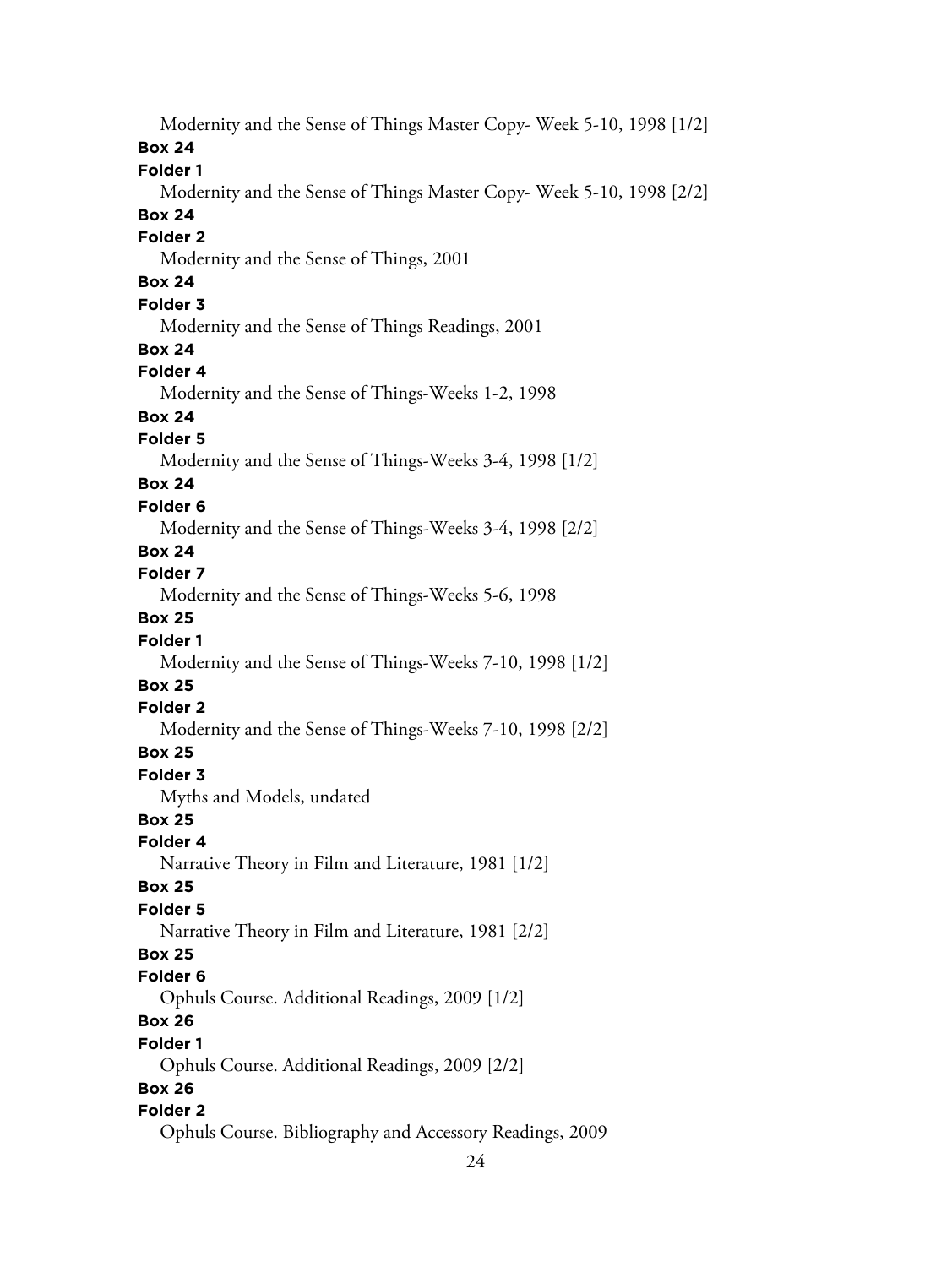**Box 26 Folder 3** Ophuls Course. Reading Packet, 2009 [1/3] **Box 26 Folder 4** Ophuls Course. Reading Packet, 2009 [2/3] **Box 26 Folder 5** Ophuls Course. Reading Packet, 2009 [3/3] **Box 26 Folder 6** Ophuls Course. Syllabus and Exams, 2009 **Box 26 Folder 7** Poems, Plays and Fiction, 1983 **Box 27 Folder 1** Post Classical Cinema: Genre and Authority, 1996 **Box 27 Folder 2** Principles of Literary Study, 1987 **Box 27 Folder 3** Regional Women's Literature, 1978 **Box 27 Folder 4** Sexual Politics of Modernism, undated **Box 27 Folder 5** Supplemental Readings- MA, 1988-1992 **Box 27 Folder 6** Syllabi and Class Descriptions, 1976-1999 [1/2] **Box 27 Folder 7** Syllabi and Class Descriptions, 1976-1999 [2/2] **Box 28 Folder 1** The Concept of "Classical Cinema," 1995 **Box 28 Folder 2** The Concept of Film Spectatorship in Film Theory and Film History, 1990 **Box 28 Folder 3** The Concept of Spectatorship, 1990 **Box 28**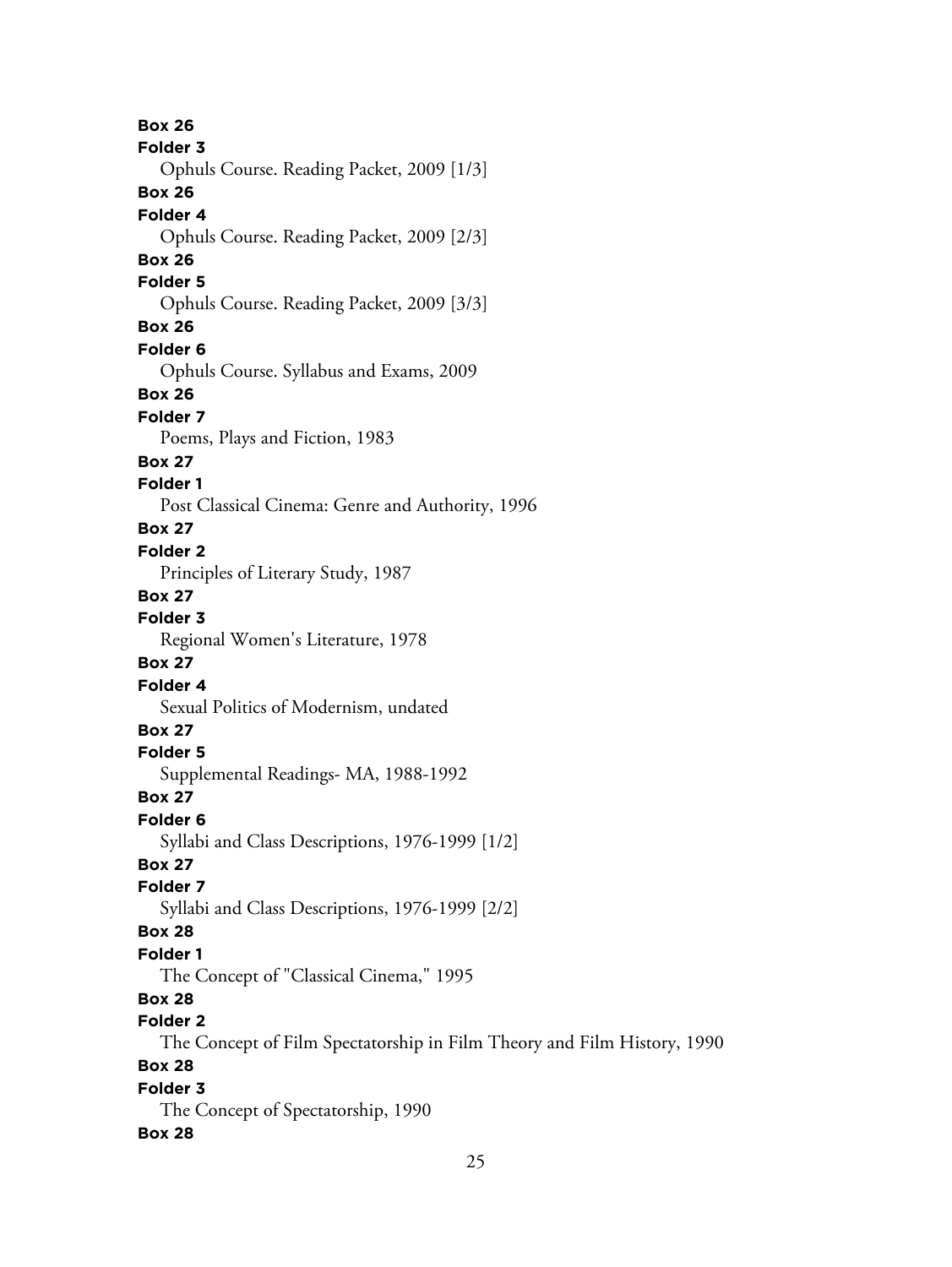**Folder 4** The Concept of Spectatorship, 1990 **Box 28 Folder 5** The Films of Max Ophuls, 2003 **Box 28 Folder 6** The Frankfurt School on Film and Mass Culture, 1993 **Box 28 Folder 7** The Frankfurt School on Film and Mass Culture-Lecture Notes, 1993 **Box 29 Folder 1** Vernacular Modernism, 2006 **Box 29 Folder 2** Vernacular History, undated [1/4] **Box 29 Folder 3** Vernacular History, undated [2/4] **Box 29 Folder 4** Vernacular History, undated [3/4] **Box 29 Folder 5** Vernacular History, undated [4/4] **Box 29 Folder 6** Visual Culture, 1996 [1/3] **Box 29 Folder 7** Visual Culture, 1996 [2/3] **Box 30 Folder 1** Visual Culture, 1996 [3/3] **Box 30 Folder 2** Women and Film, 1974-1996 [1/2] **Box 30 Folder 3** Women and Film, 1974-1996 [2/2] **Box 30 Folder 4** Women and Film, 1981 **Box 30 Folder 5**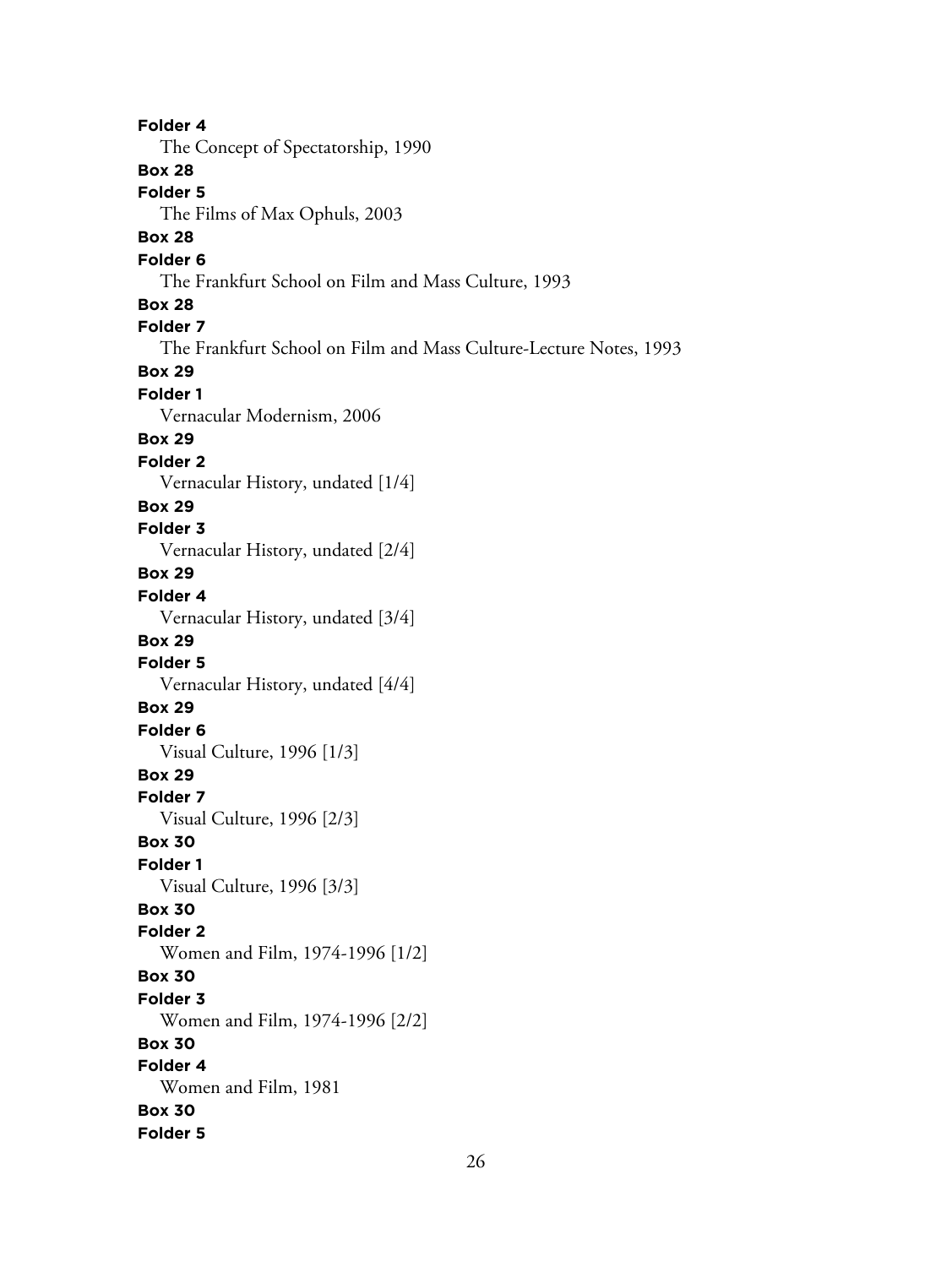Women's Film Reader, undated [1/2] **Box 30 Folder 6** Women's Film Reader, undated [2/2] **Box 30 Folder 7** World Cinema, undated

#### **Sub-subseries III: Classes by Others**

**Box 31 Folder 1** Arts of Memory, 2005

**Box 31**

#### **Folder 2**

Cinema and Media Studies Introduction Courses, 2004-2006

#### **Box 31**

#### **Folder 3**

Cinema and the First Avant-garde, 2006

#### **Box 31**

#### **Folder 4**

History of International Cinema Part I: Silence Era, 2002

#### **Box 31**

**Folder 5**

Virtual Worlds, 2010

#### **Box 31**

**Folder 6**

Women in Chinese Film, 2009

#### **Sub-subseries IV: Student Work**

**Box 31 Folder 7** Barlow, Priscilla Proposal, undated **Box 31 Folder 8** Cantarella, James Proposal, undated **Box 31 Folder 9** Caprio, Temby. Proposal. 1997-1998 **Box 31 Folder 10** Cohen, M. Introduction, 1997 **Box 31 Folder 11** Cohen, Mary Morley. Proposal, 1995 **Box 31 Folder 12**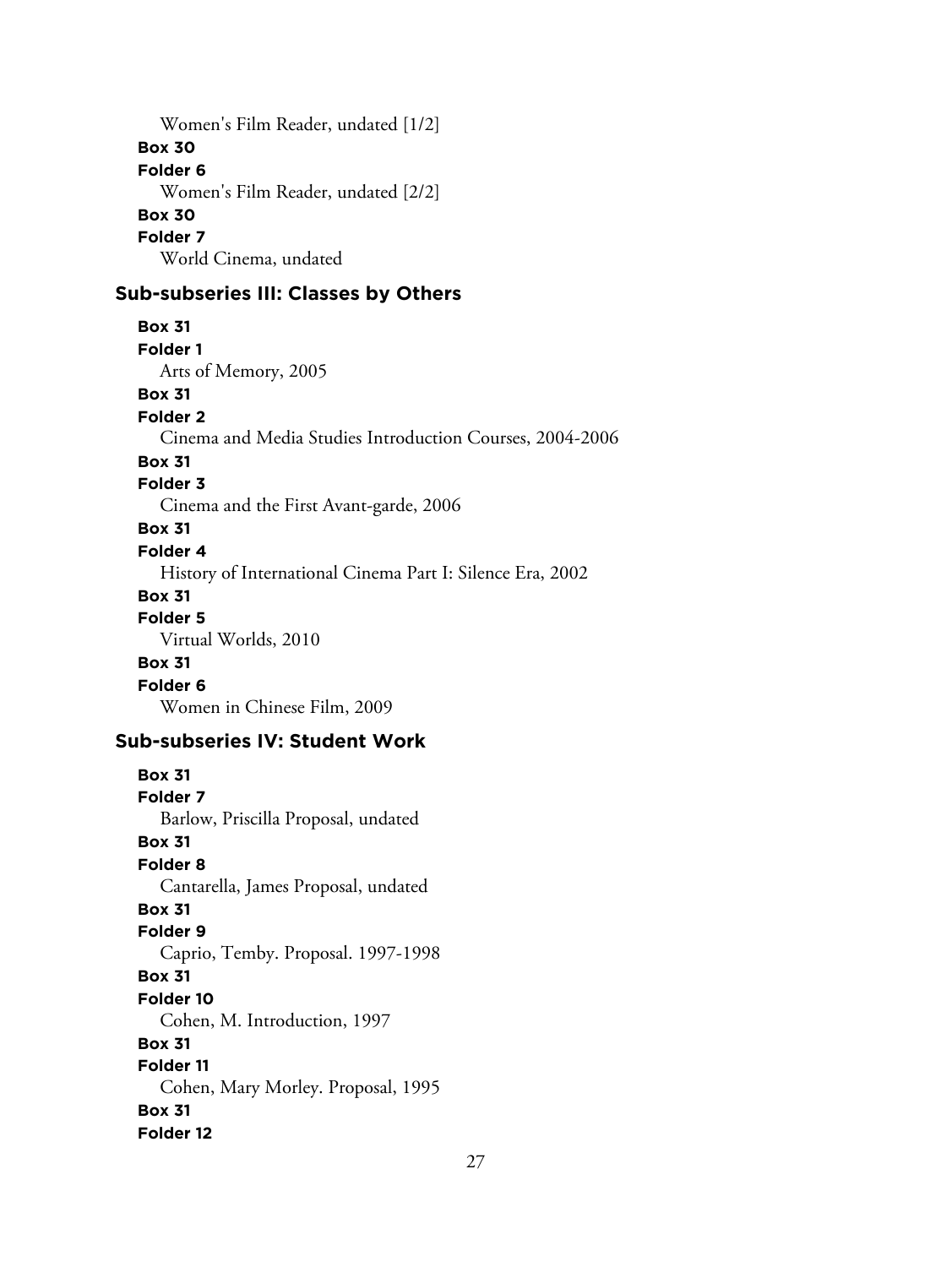Gelley, Ora. Proposal, 2000 **Box 31 Folder 13** Kinoshita, Chika, 1999 **Box 31 Folder 14** Knight, Arthur. Proposal, 1991

## **Subseries IV: Foundations, Fellowships and Grants**

```
Box 31
Folder 15
  American Academy Applications, 2003-2009
Box 31
Folder 16
  Center for the Critical Analysis of Contemporary Culture, 1988-1989
Box 31
Folder 17
  Goethe House, 1993-1998
Box 31
Folder 18
  Grant Proposals, 1977-1992
Box 31
Folder 19
  Guggenheim, 1984-2008
Box 31
Folder 20
  Guggenheim Fellowship, 1997
Box 32
Folder 1
  Harvard University Fellowship, 1985-1986
Box 32
Folder 2
  Humboldt Foundation, 1988-2002
Box 32
Folder 3
  MacArthur Foundation, 1994-2007
Box 32
Folder 4
  National Humanities Center Fellowship Application, 2006
Box 32
Folder 5
  Rutgers Grant, 1985
Box 32
Folder 6
  Rutgers Grant Applications, 1985-1986
Box 32
```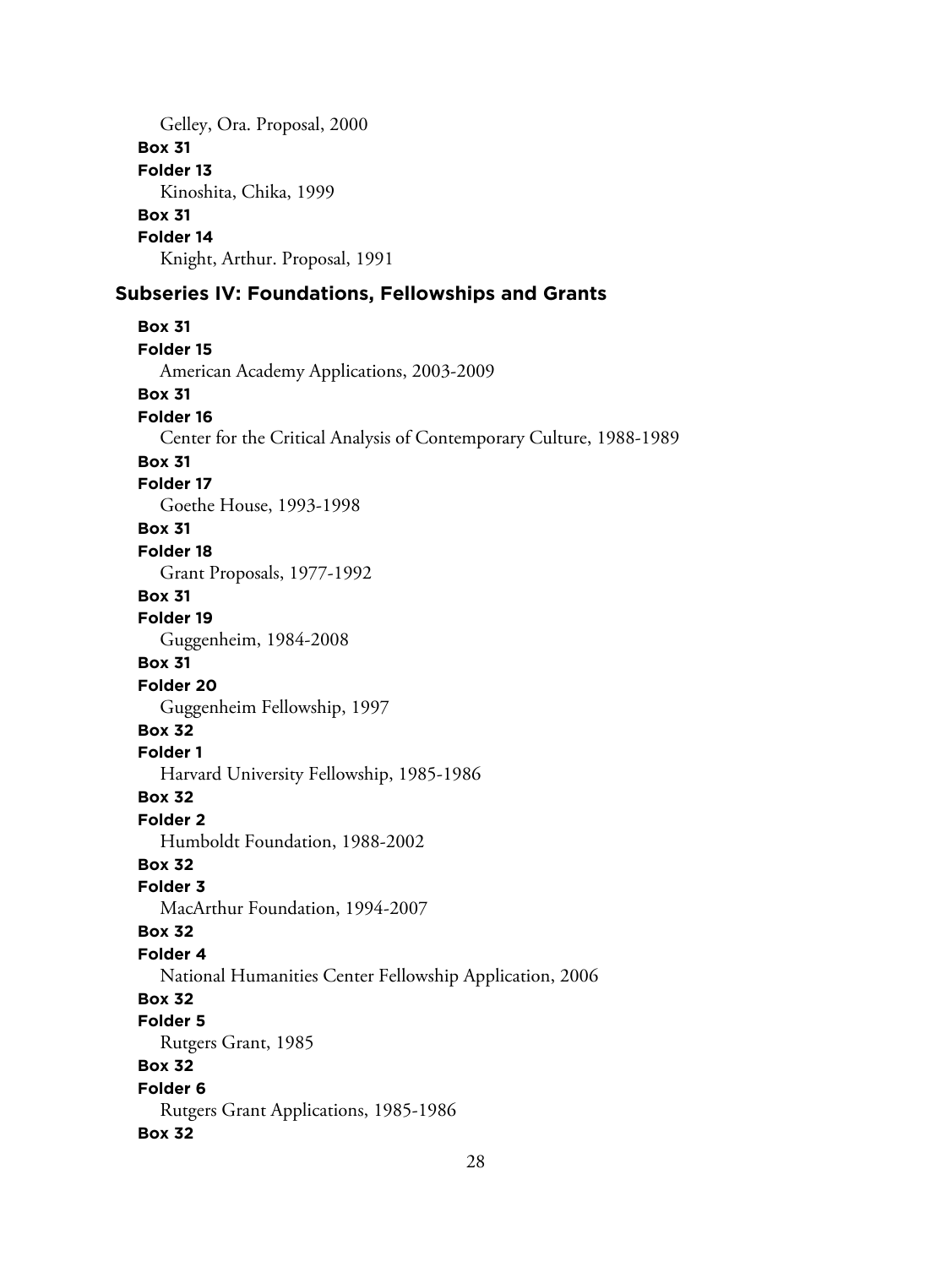**Folder 7** University of Newcastle Fellowship, 1995-1997 **Box 32 Folder 8** Yale University Fellowship, 1978-1982 **Subseries V: Conferences, Symposiums and Workshops Box 32 Folder 9** American Studies Association, 1986-1990 **Box 32 Folder 10** Aura Lecture, 2007 **Box 32 Folder 11** Band Wagon Symposium, 1991-1995 **Box 32 Folder 12** Centennial Celebration of Chinese Cinema, 2005 [1/3] **Box 32 Folder 13** Centennial Celebration of Chinese Cinema, 2005 [2/3] **Box 33 Folder 1** Centennial Celebration of Chinese Cinema, 2005 [3/3] **Box 33 Folder 2** Centennial Yal Conference, 1993 **Box 33 Folder 3** Chicago Film Seminar, 1996-2001 **Box 33 Folder 4** Chinese Cinema and Culture Conference, 2007 **Box 33 Folder 5** Cinema and Media Studies Colloquium, 2006 **Box 33 Folder 6** Cinema and Media Studies Symposium, 1995-1996 **Box 33 Folder 7** Conference Invitation, Taiwan, 2009 **Box 34 Folder 1** Conference Invitations, 2003-2010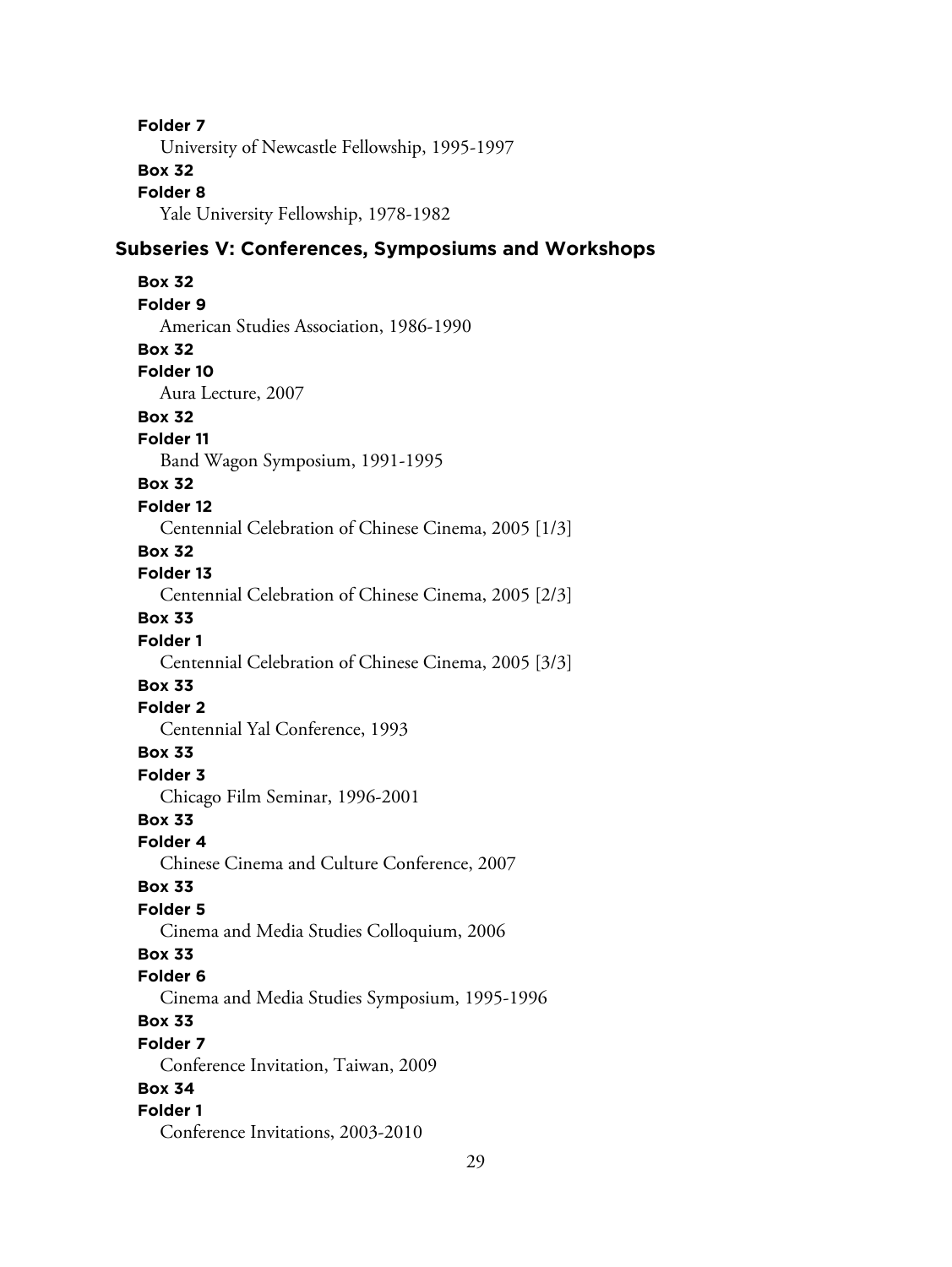**Box 34 Folder 2** Conference Invitations, 2007 **Box 34 Folder 4** Critical Inquiry Board Symposium, undated **Box 34 Folder 5** Domitor Conference, 1989 **Box 34 Folder 6** Domitor Conference, 1998 **Box 34 Folder 7** Domitor Newsletters, 1988-1997 **Box 34 Folder 8** Early Cinema Conference, 2006 **Box 34 Folder 9** Early Cinema, Late Cinema Yale Screening, 1994 **Box 34 Folder 9** Essen Conference, 1992-1993 **Box 34 Folder 10** Fate of the Disciplines Conference, 2006 **Box 34 Folder 11** Festival Brochures and Schedules, 1996 **Box 34 Folder 12** Festivals, 1996 **Box 34 Folder 13** Film and Film Music Symposium, 1989-1992 **Box 35 Folder 1** Film and the Modernist Moment Seminar Reader, 1996 **Box 35 Folder 2** German Film Institute, Goethe Events, 1995-1996 **Box 35 Folder 3** Hong Kong Conference, 1999 **Box 35**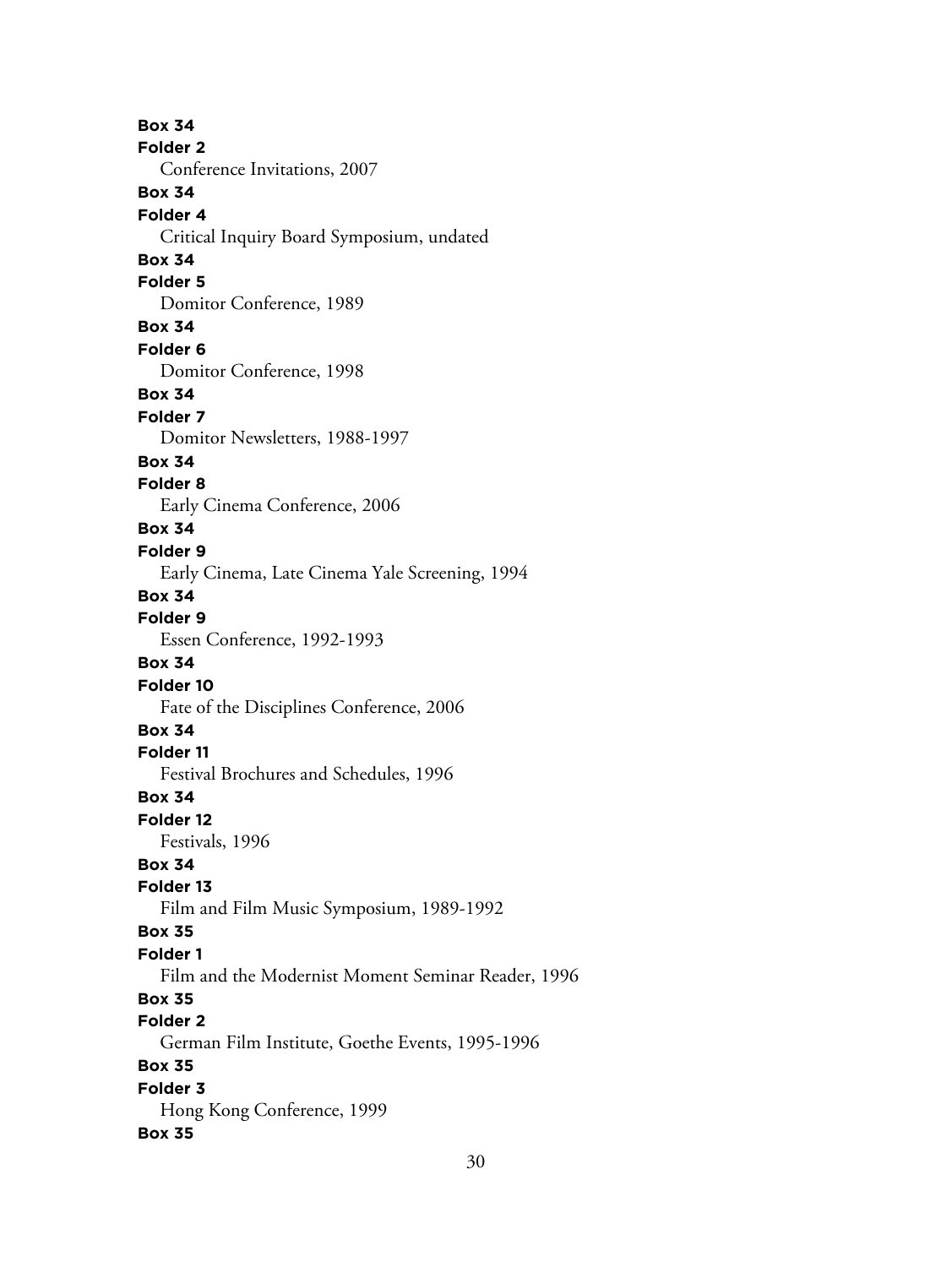**Folder 4** International Conference on the 50th Anniversary of the 1944 Massacres, 1994 **Box 35 Folder 5** Intolerance Symposium and Premier, 1989-1993 **Box 35 Folder 6** Introduction to Dialectic of Enlightenment Conference, 1997 **Box 35 Folder 7** Kentridge, William Talk, 2006 **Box 35 Folder 8** Kluge, Alexander Conference, 2007 **Box 35 Folder 9** Kluge, Alexander Symposium, 1987-1994 **Box 36 Folder 1** Le Giornate del Cinema, 1987 **Box 36 Folder 2** Le Giornate del Cinema, 1989 **Box 36 Folder 3** Le Giornate del Cinema, 1991 **Box 36 Folder 4** Le Giornate del Cinema, 1994 **Box 36 Folder 5** Le Giornate del Cinema, 1995 **Box 36 Folder 6** Le Giornate del Cinema, 1996 **Box 36 Folder 7** Le Giornate del Cinema, 1997 **Box 36 Folder 8** Lectures, 1994-2007 **Box 36 Folder 9** Looking After Siegfried Kracauer Conference, 2008 **Box 36 Folder 10**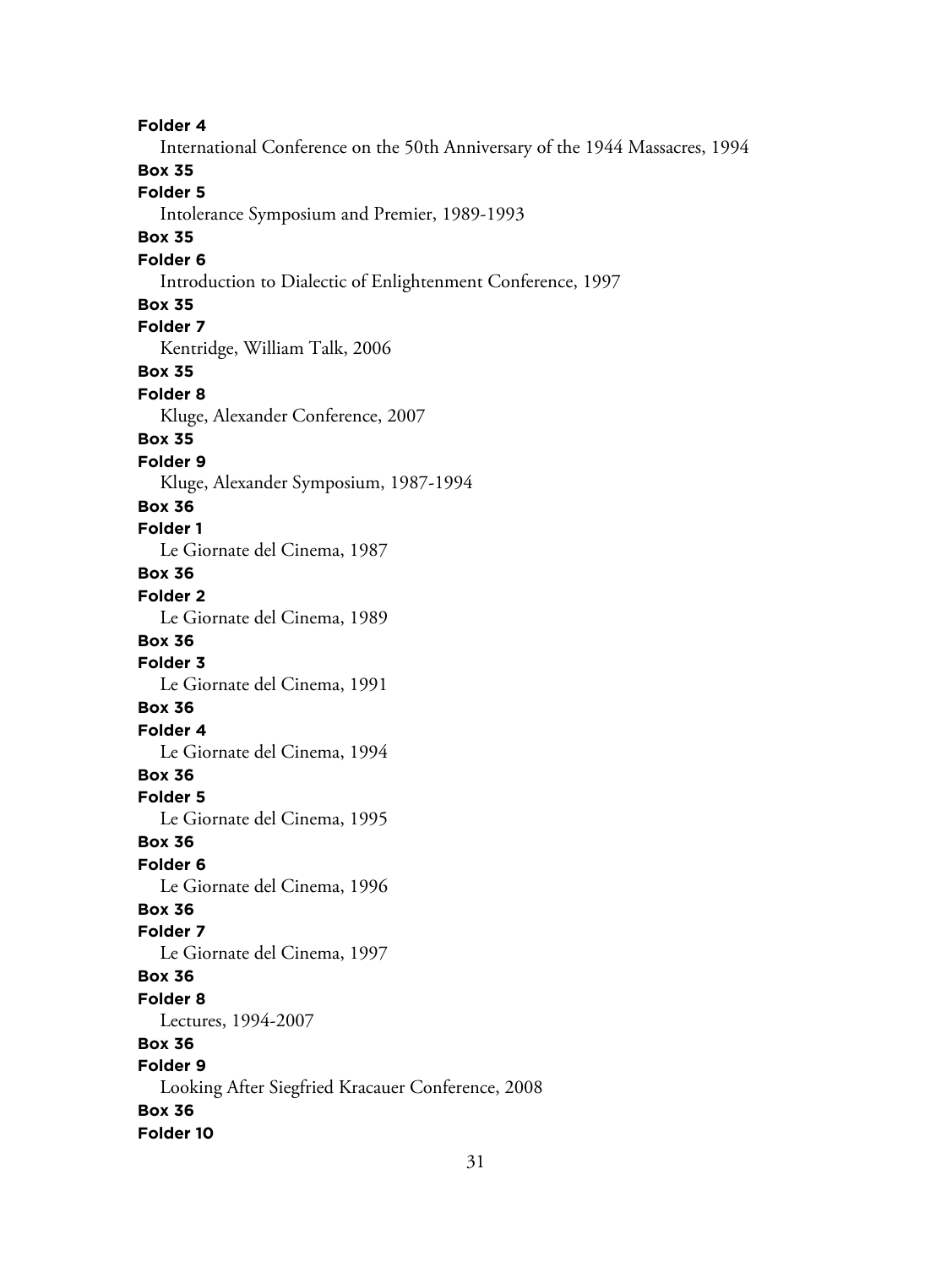Maddin, Guy Screening, 2005 **Box 36 Folder 11** Madness Series, 1995 **Box 36 Folder 12** Mass Culture Workshop, 1991-1992 **Box 36 Folder 13** Non-fiction Workshop, 1995 **Box 36 Folder 14** Occasional Talks, Historiography Workshops, 2003 **Box 36 Folder 15** Ophuls, Max Beyond Borders Conference Materials, 2003 **Box 36 Folder 16** Preliminary Proposal for a Sawyer Seminar, 2004 **Box 37 Folder 1** Popular European Cinema, 1989 **Box 37 Folder 2** Pordemone, 1993-1995 **Box 37 Folder 3** Pordemone Screening, 1995 **Box 37 Folder 4** Potential Visiting Lectures, 1995-1997 **Box 37 Folder 5** Rethinking Weimar Conference Materials, 2002 **Box 37 Folder 6** Rethinking Weimar Conference Reader, 2002 **Box 37 Folder 7** Screen Studies Conference, 1992 **Box 37 Folder 8** Society for Cinema Studies Conference, 1985-1993 **Box 37 Folder 9** Society for Cinema Studies Conference, 1989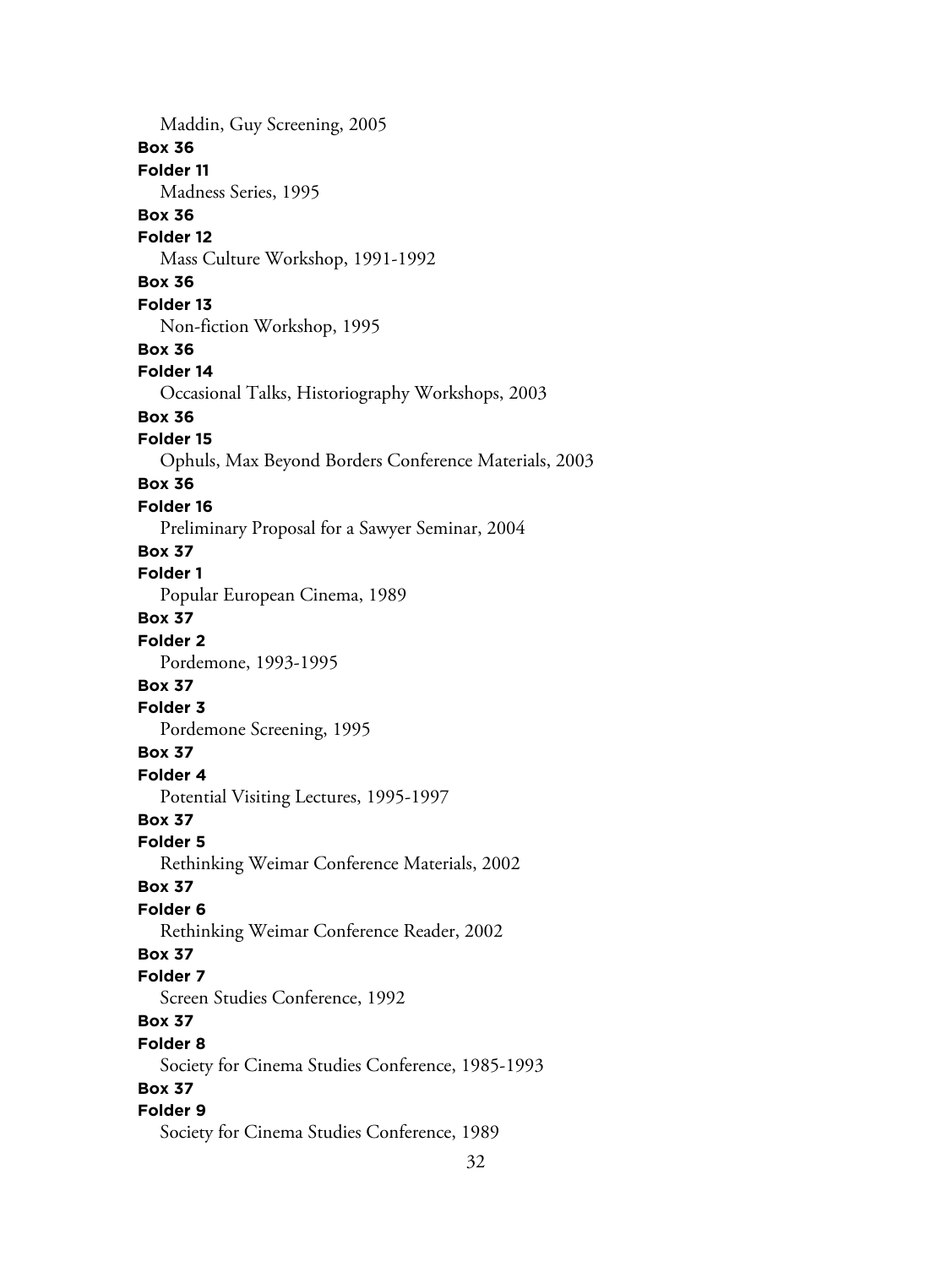**Box 37 Folder 10** Society for Cinema Studies Conference, 1993 **Box 37 Folder 11** Society for Cinema Studies Conference, 1995 **Box 37 Folder 12** Society for Cinema Studies Conference, 1995 **Box 37 Folder 13** Society for Cinema Studies Conference, 1996 **Box 37 Folder 14** Society for Cinema Studies, 1982-1991 **Box 38 Folder 1** Society for Cinema Studies, 1982-1991 **Box 38 Folder 2** Teenage Cinema Conference, 2002-2003 **Box 38 Folder 3** The Eye of the Beholder, 1998 **Box 38 Folder 4** The Material and the Code Seminar, 2010 **Box 38 Folder 5** The Passenger Screening, 2005 **Box 38 Folder 6** Visual Culture Conference, 1992 **Box 38 Folder 7** Wiko Film Series, 2004-2008 **Box 38 Folder 8** Wiko Film Series, 2007-2008 **Box 38 Folder 9** Yale Film Studies Symposium, 1982 **Box 38 Folder 10** Center for Creative and Performing Arts, 2006-2007 **Box 38**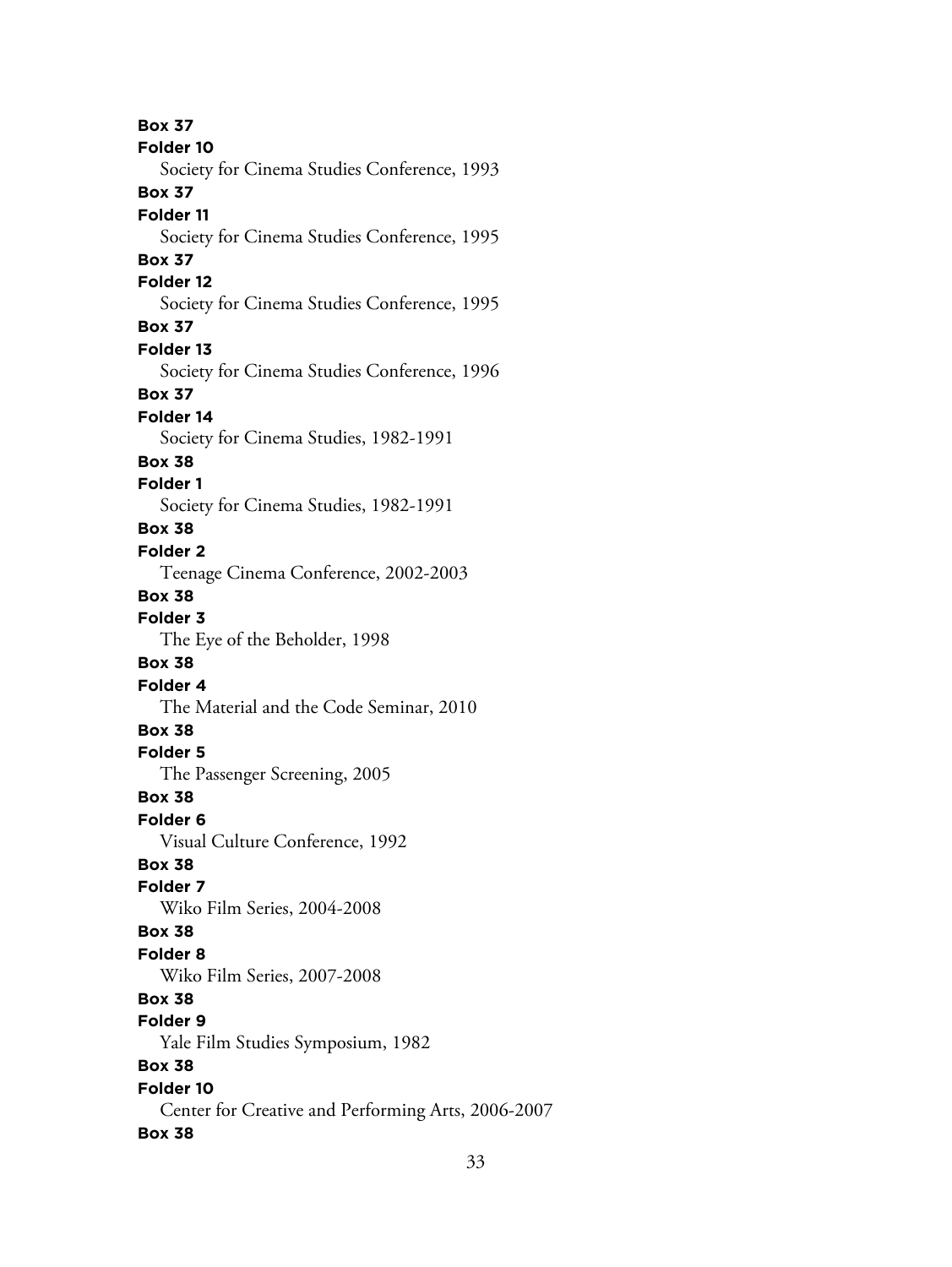**Folder 11** Film Societies, 1980-1992 **Box 38 Folder 12** Film Studies Association of Canada Conference, 2003 **Box 38 Folder 13** Goethe Institute, 1994 **Box 39 Folder 1** Internships, 1992 **Box 39 Folder 2** Lecture Invitations, 2002-2003 **Box 39 Folder 3** New German Cinema, 1984-1987 **Box 39 Folder 4** New German Cinema, 1988-1990 **Box 39 Folder 5** New German Cinema- Articles, 1989 **Box 39 Folder 6** New German Cinema- General Articles, 1979-2002 [1/2] **Box 39 Folder 7** New German Cinema- General Articles, 1979-2002 [2/2] **Box 39 Folder 8** New German Cinema- Miscellaneous and Reviews, 1979-1982 **Box 39 Folder 9** New German Critique, 1995-1996 **Box 39 Folder 10** Nuveen, 1996-1997 **Box 39 Folder 11** SCS Translation Board, 1991-1992 **Box 39 Folder 12** Southern Atlantic Quarterly, 1988 **Box 39 Folder 13**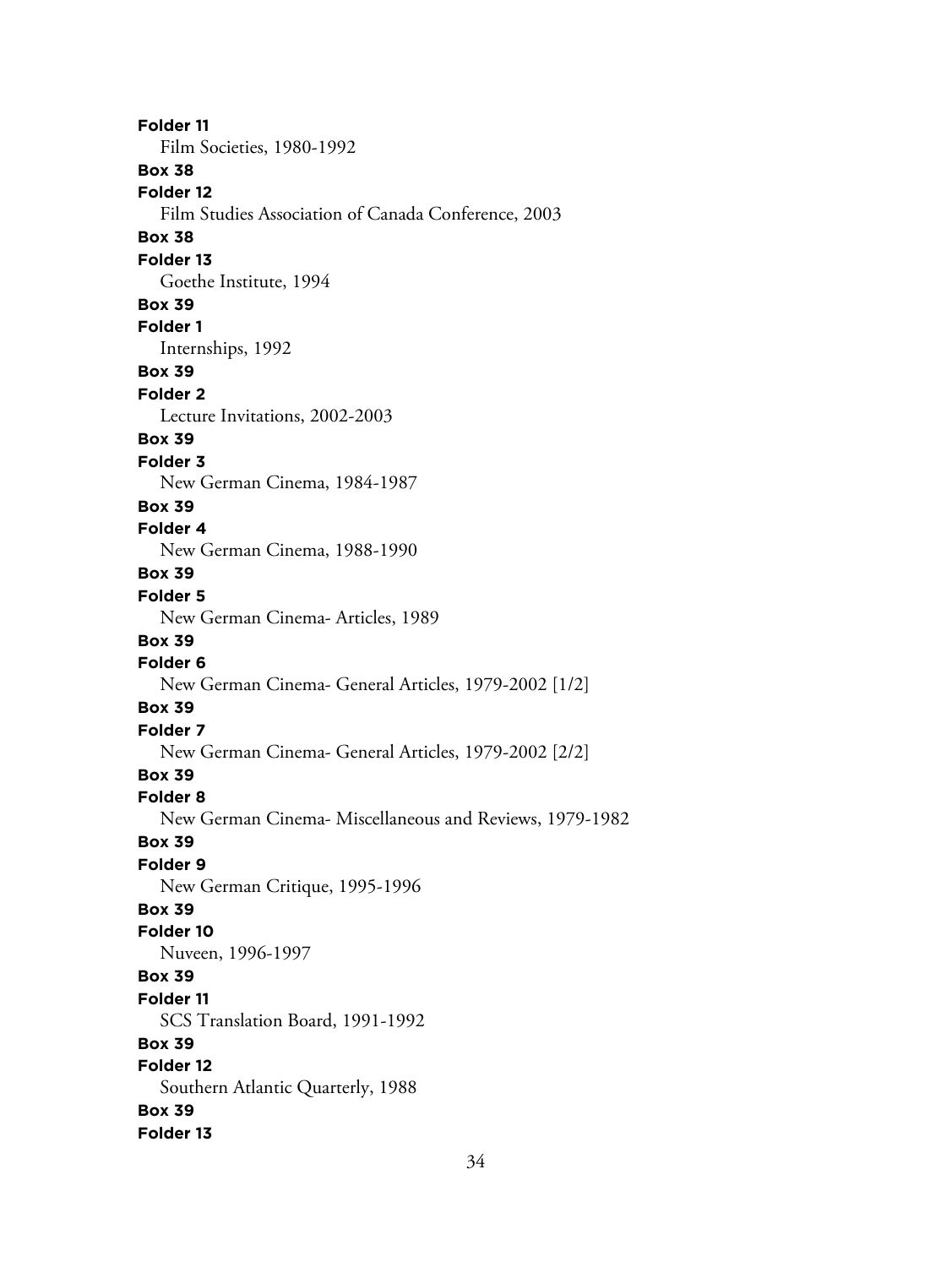UCI's Visual Studies Program, 1996-1997

#### **Box 39**

#### **Folder 14**

Vanderbilt and Columbia University Press, 2006

#### **Series IV: Research**

**Box 40 Folder 1** 3D, 2003-2010 **Box 40 Folder 2** "A.I," 2004 **Box 40 Folder 3** Academic Critique of Modernism, 1932-1973 **Box 40 Folder 4** Adorno, Theodor, 1951-1971 [1/2] **Box 40 Folder 5** Adorno, Theodor, 1951-1971 [2/2] **Box 40 Folder 6** Adorno, Theodor, 1951-1977 **Box 40 Folder 7** Adorno, Theodor and Alexander Kluge, 2009 **Box 40 Folder 8** Adorno, Theodor. Anthology and Articles, 1967-1994 **Box 40 Folder 9** Adorno, Theodor. Articles, 1995-1998 **Box 40 Folder 10** Adorno, Theodor. Bibliography, undated **Box 40 Folder 11** Adorno, Theodor. Company for Films, 1941-1994 **Box 41 Folder 1** Adorno, Theodor. Criticism, 1975-2006 **Box 41 Folder 2** Adorno, Theodor. Criticism, 1979-1994 **Box 41**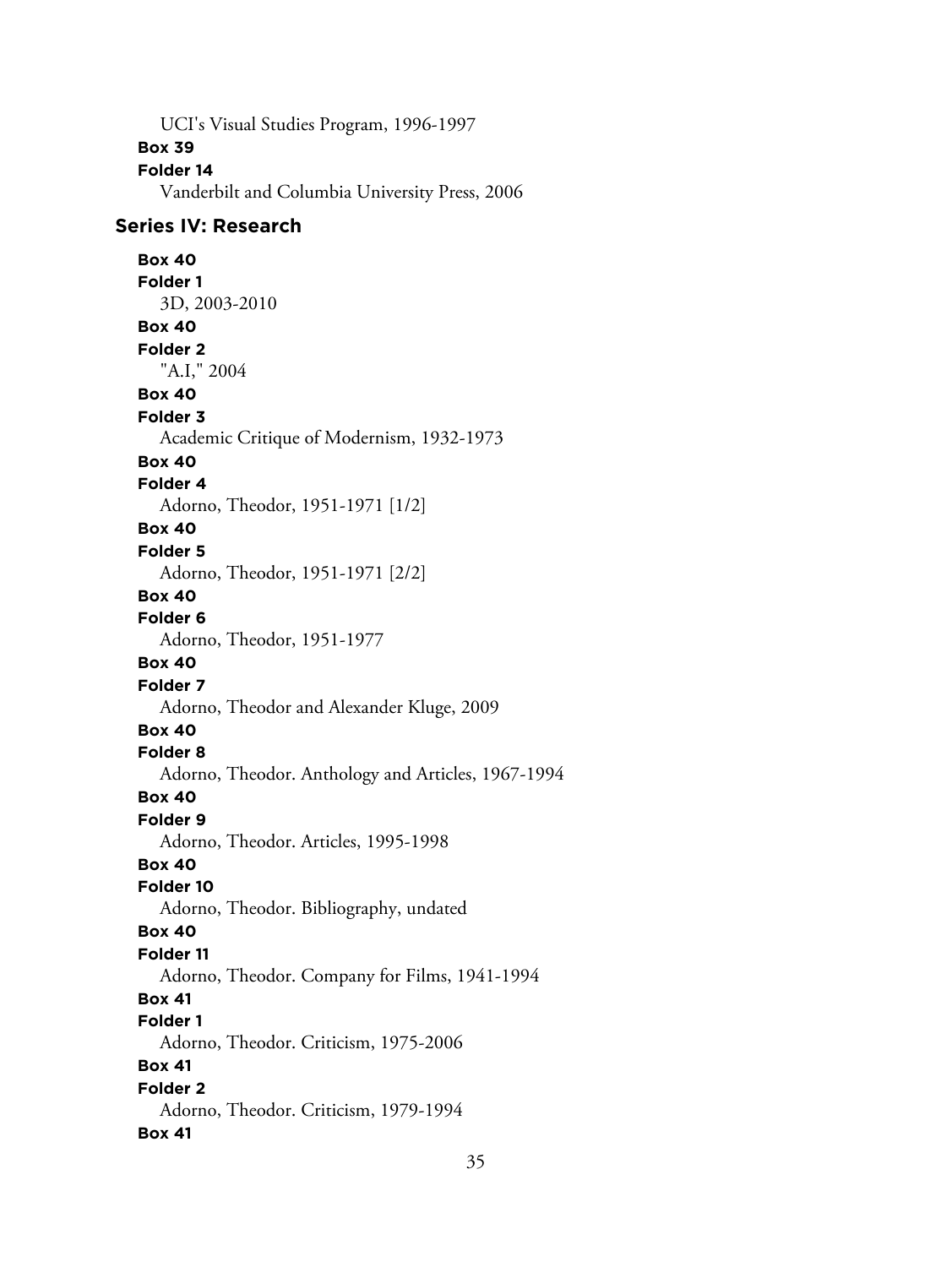**Folder 3** Adorno, Theodor. Criticism, 1989-1993 **Box 41 Folder 4** Adorno, Theodor. Dreams, 1997 **Box 41 Folder 5** Adorno, Theodor. Hann's Eisler's Composing for the Films, 1947-2003 **Box 41 Folder 6** Adorno, Theodor. Literature, 1995-2005 **Box 41 Folder 7** Adorno, Theodor. Madison Talks, 2003 **Box 41 Folder 8** Adorno, Theodor. Mimesis, 2007-2009 **Box 41 Folder 9** Adorno, Theodor. Nature, 2003 **Box 41 Folder 10** Adorno, Theodor. Newspaper Clippings, 1995-2002 **Box 41 Folder 11** Adorno, Theodor. Neue Musik, 2009 **Box 41 Folder 12** Adorno, Theodor. Notes, undated **Box 41 Folder 13** Adorno, Theodor. Notes, undated **Box 42 Folder 1** Adorno, Theodor. Notes, 2003-2010 **Box 42 Folder 2** Adorno, Theodor. Pippin Seminar, 2003 **Box 42 Folder 3** Adorno, Theodor. Publications, 1981-1982 **Box 42 Folder 4** Adorno, Theodor, Published Essays and Talks, 1966-2003 **Box 42 Folder 5**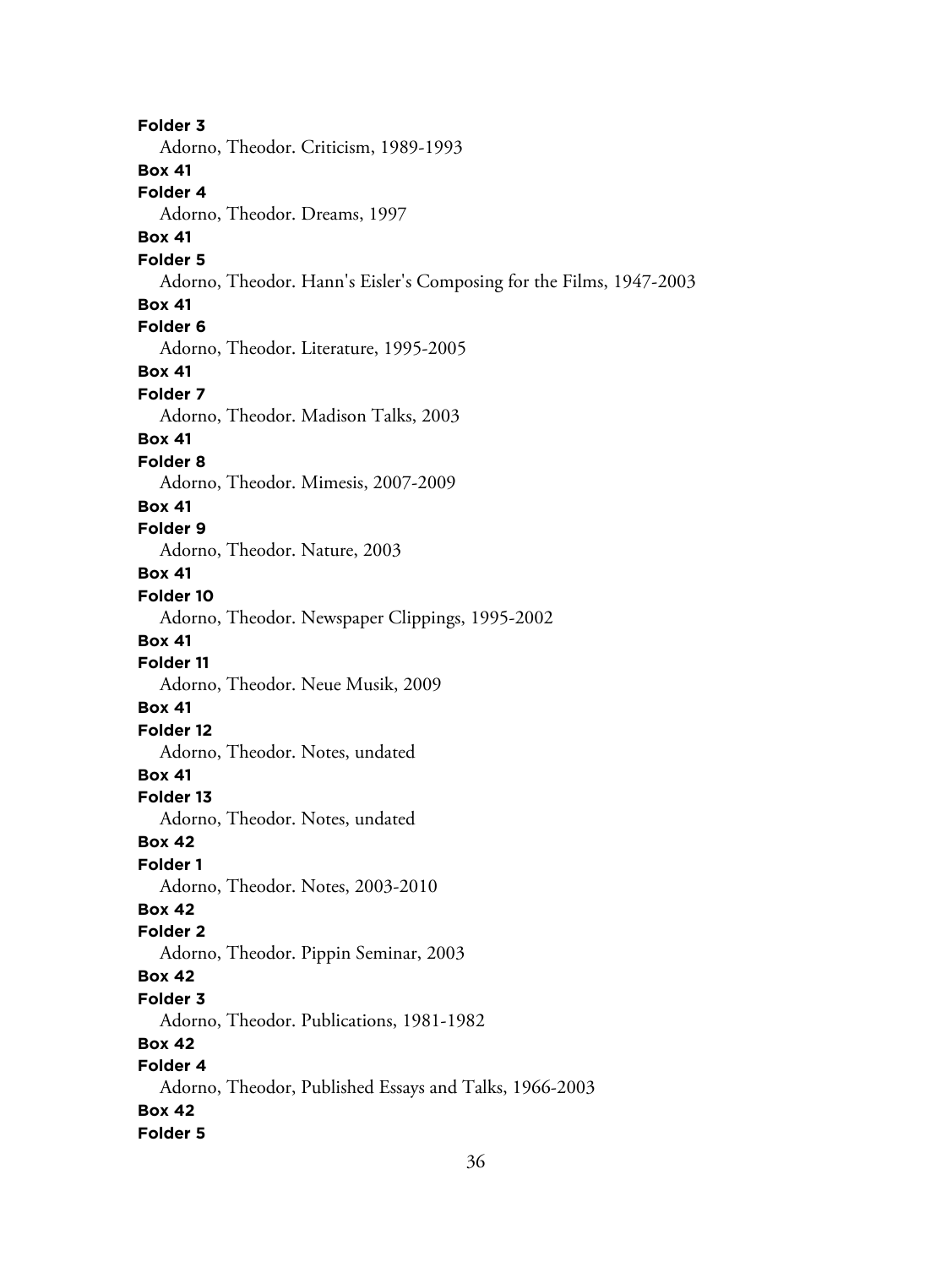Adorno, Theodor. Readings, 1963-2005 **Box 42 Folder 6** Adorno, Theodor. Texts, 1942-1991 **Box 42 Folder 7** Adorno, Theodor. Texts for Course, 1942-1991 **Box 42 Folder 8** African Americans, 1992-2002 [1/2] **Box 42 Folder 9** African Americans, 1992-2002 [2/2] **Box 42 Folder 10** African American Cinema, 1910-1992 **Box 43 Folder 1** African American Cinema, 1990-1992 **Box 43 Folder 2** African Cinema, 1991-2007 **Box 43 Folder 3** Altman, Robert, 1971-1994 **Box 43 Folder 4** American Mass Culture Critique, 1944-1980 **Box 43 Folder 5** Animals, 2005 **Box 43 Folder 6** Animation Newspaper Clippings, 2000-2003 **Box 43 Folder 7** Anthropology and Cultural Studies, 2002-2003 **Box 43 Folder 8** Apocalypse Now: Redux, undated **Box 43 Folder 9** Archives, 1995-1996 **Box 43 Folder 10** Arnheim, Rudolf, 1972-1990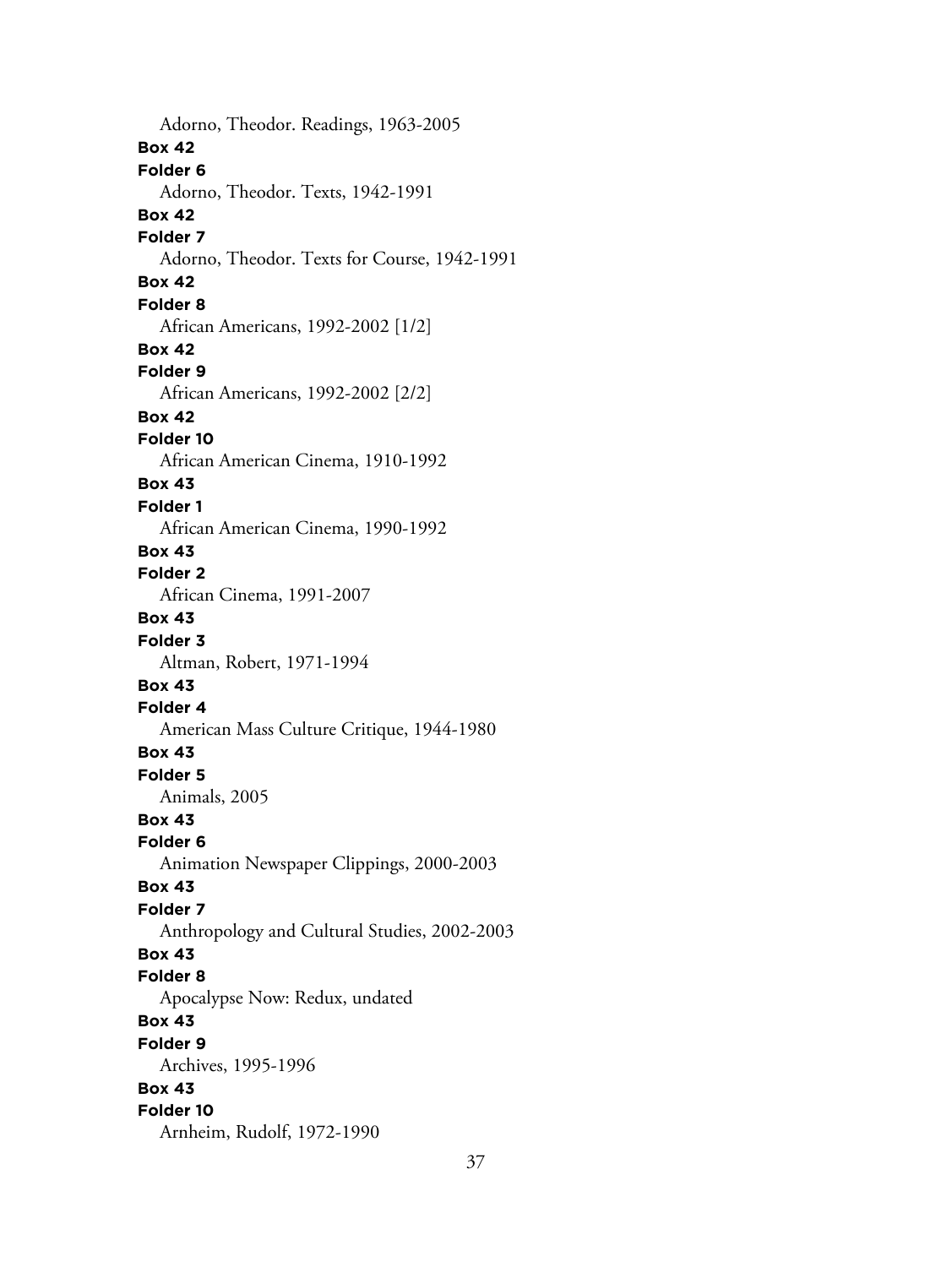**Box 43 Folder 11** Arson, 1936 **Box 43 Folder 12** Articles, 2008-2009 **Box 43 Folder 13** Articles Reprints, 2008-2009 **Box 43 Folder 14** Arzner, Dorothy, 1953-2000 **Box 44 Folder 1** Asian Diaspora, undated **Box 44 Folder 2** Australian Cinema, 1996-1999 **Box 44 Folder 3** Australian Cinema, 1996-1999 **Box 44 Folder 4** Avant Garde, undated [1/2] **Box 44 Folder 5** Avant Garde, undated [2/2] **Box 44 Folder 6** Babylon and Hieroglyphics, 1916-1974 **Box 44 Folder 7** Baker, Josephine, 1927-2001 **Box 44 Folder 8** Barker, Michael, 2002-2009 **Box 44 Folder 9** Bejing Film Academy, undated **Box 44 Folder 10** Benjamin, Walter, 1987-2007 **Box 45 Folder 1** Benjamin, Walter, 2005 **Box 45**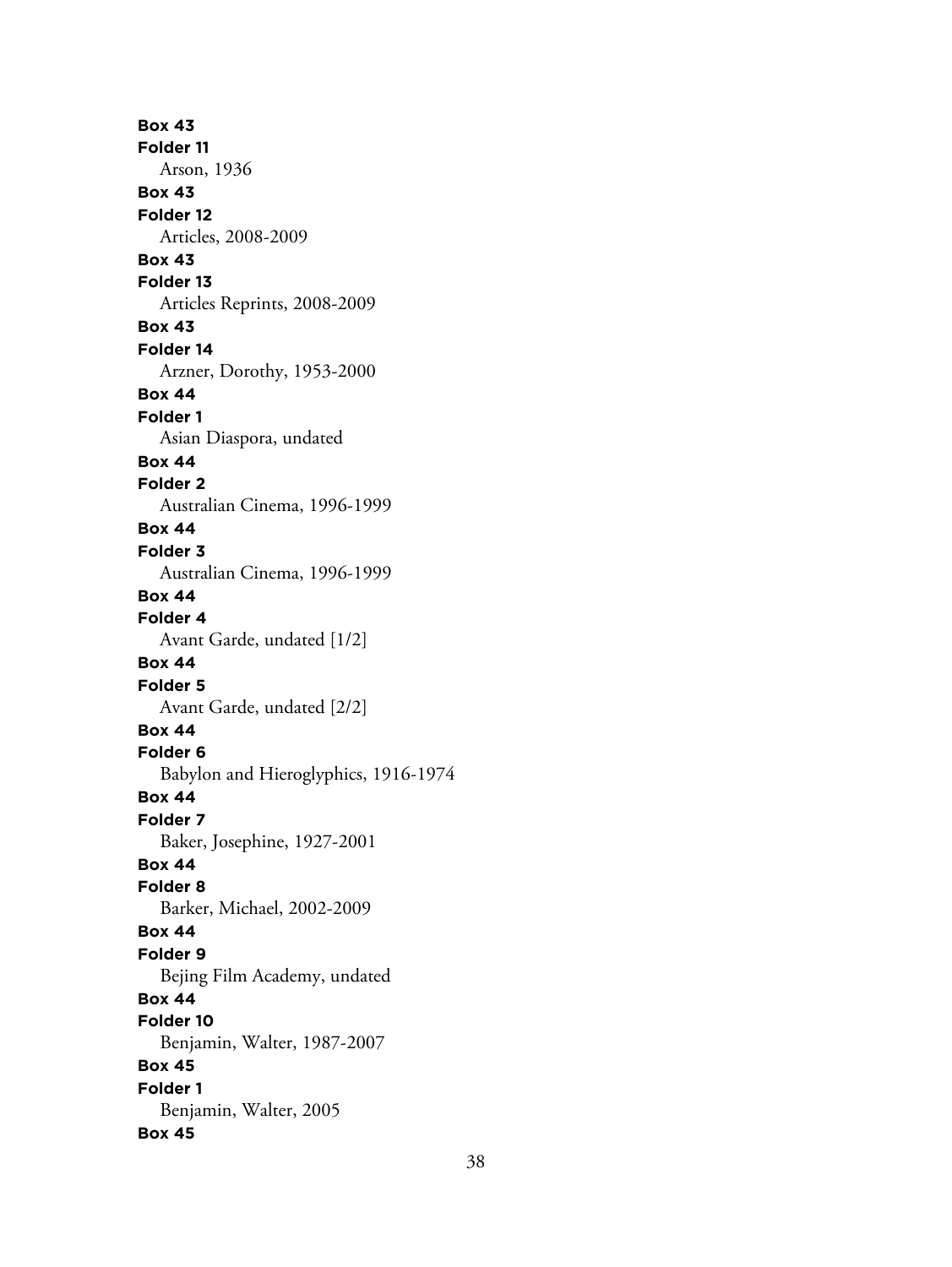**Folder 2** Benjamin, Walter. Arcades, 2000 **Box 45 Folder 3** Benjamin, Walter. Art, 1965-2009 [1/2] **Box 45 Folder 4** Benjamin, Walter. Art, 1965-2009 [2/2] **Box 45 Folder 5** Benjamin, Walter. Aura, 1975-1999 **Box 45 Folder 6** Benjamin, Walter. Aura and Tselem, 1934-1994 **Box 45 Folder 7** Benjamin, Walter. Aura Comments and Versions, 2004-2006 [1/2] **Box 46 Folder 1** Benjamin, Walter. Aura Comments and Versions, 2004-2006 [2/2] **Box 46 Folder 2** Benjamin, Walter. Aura Notes, 2004 **Box 46 Folder 3** Benjamin, Walter. Aura Secondary Literature, 1984-2009 **Box 46 Folder 4** Benjamin, Walter and Bergson, 1963 **Box 46 Folder 5** Benjamin, Walter. Bibliography, 1998 **Box 46 Folder 6** Benjamin, Walter. Bibliography and Texts, 2000-2001 **Box 46 Folder 7** Benjamin, Walter. Chaplin, Kafka, Self-Alienation, 1977 **Box 46 Folder 8** Benjamin, Walter. Conference Information and Passages, 2000-2001 **Box 46 Folder 9** Benjamin, Walter. Criticism "A," 1977-1994 **Box 46 Folder 10**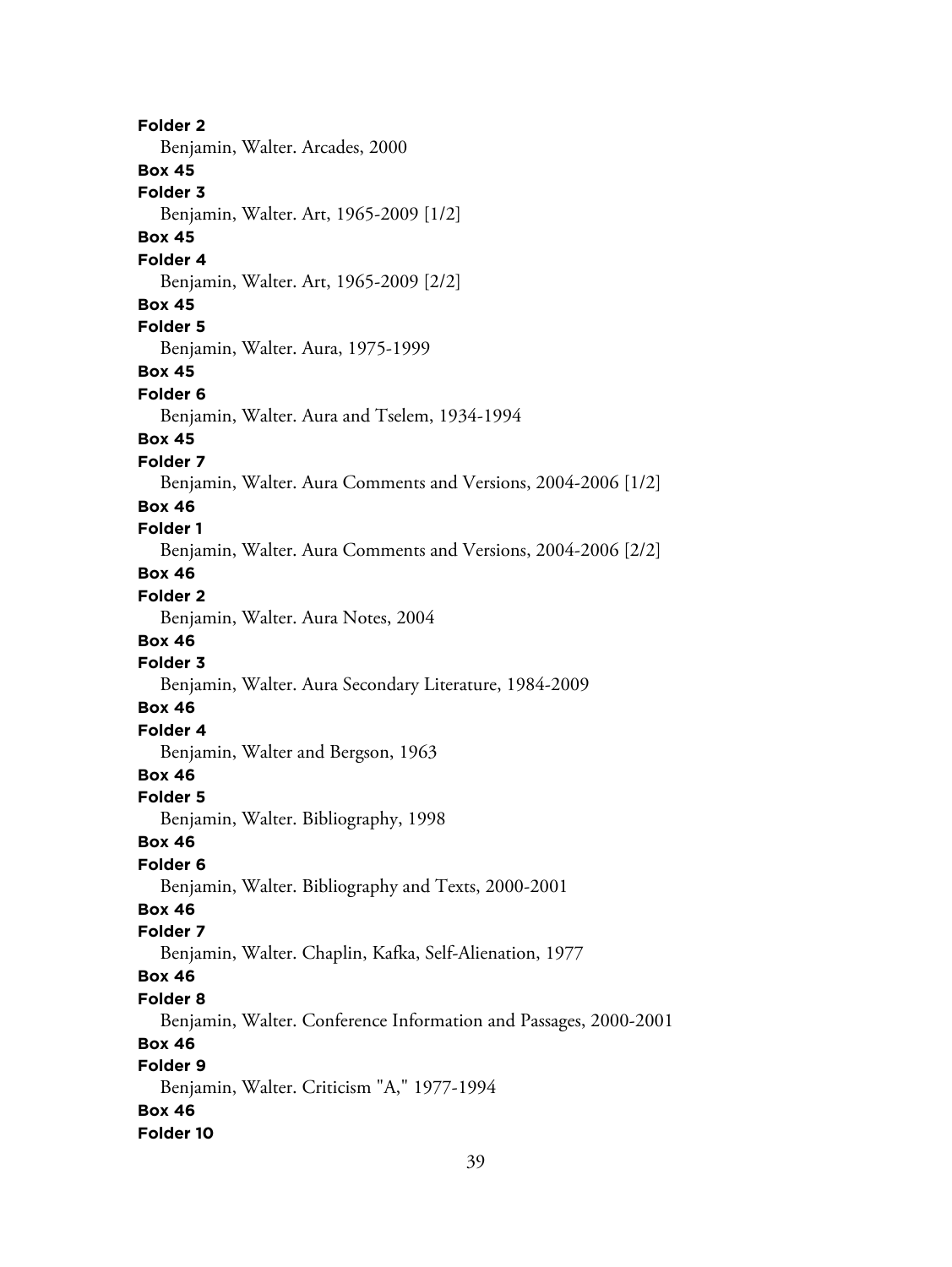Benjamin, Walter. Criticism "B," 1979-2002 **Box 46 Folder 11** Benjamin, Walter. Criticism "D-F," 1983-1993 **Box 46 Folder 12** Benjamin, Walter. Criticism "G," 1988-1996 **Box 47 Folder 1** Benjamin, Walter. Criticism, "H-K," 1983-1992 **Box 47 Folder 2** Benjamin, Walter. Criticism, "I," 1985-1993 **Box 47 Folder 3** Benjamin, Walter. Criticism, "L," 1971-1992 **Box 47 Folder 4** Benjamin, Walter. Criticism, "M," 1982-1996 **Box 47 Folder 5** Benjamin, Walter. Criticism, "P," 1995 **Box 47 Folder 6** Benjamin, Walter. Criticism, "R," 1977 **Box 47 Folder 7** Benjamin, Walter. Criticism, "S," 1989-2001 **Box 47 Folder 8** Benjamin, Walter. Criticism, "W," 1972-1996 **Box 47 Folder 9** Benjamin, Walter. Disney, 1993 **Box 47 Folder 10** Benjamin, Walter. English Copies, 1927-1934 **Box 48 Folder 1** Benjamin, Walter. German Copies, 1940 **Box 48 Folder 2** Benjamin, Walter. Gershom Scholem, 1971-1981 **Box 48 Folder 3** Benjamin, Walter. Ludwig Klages, 1940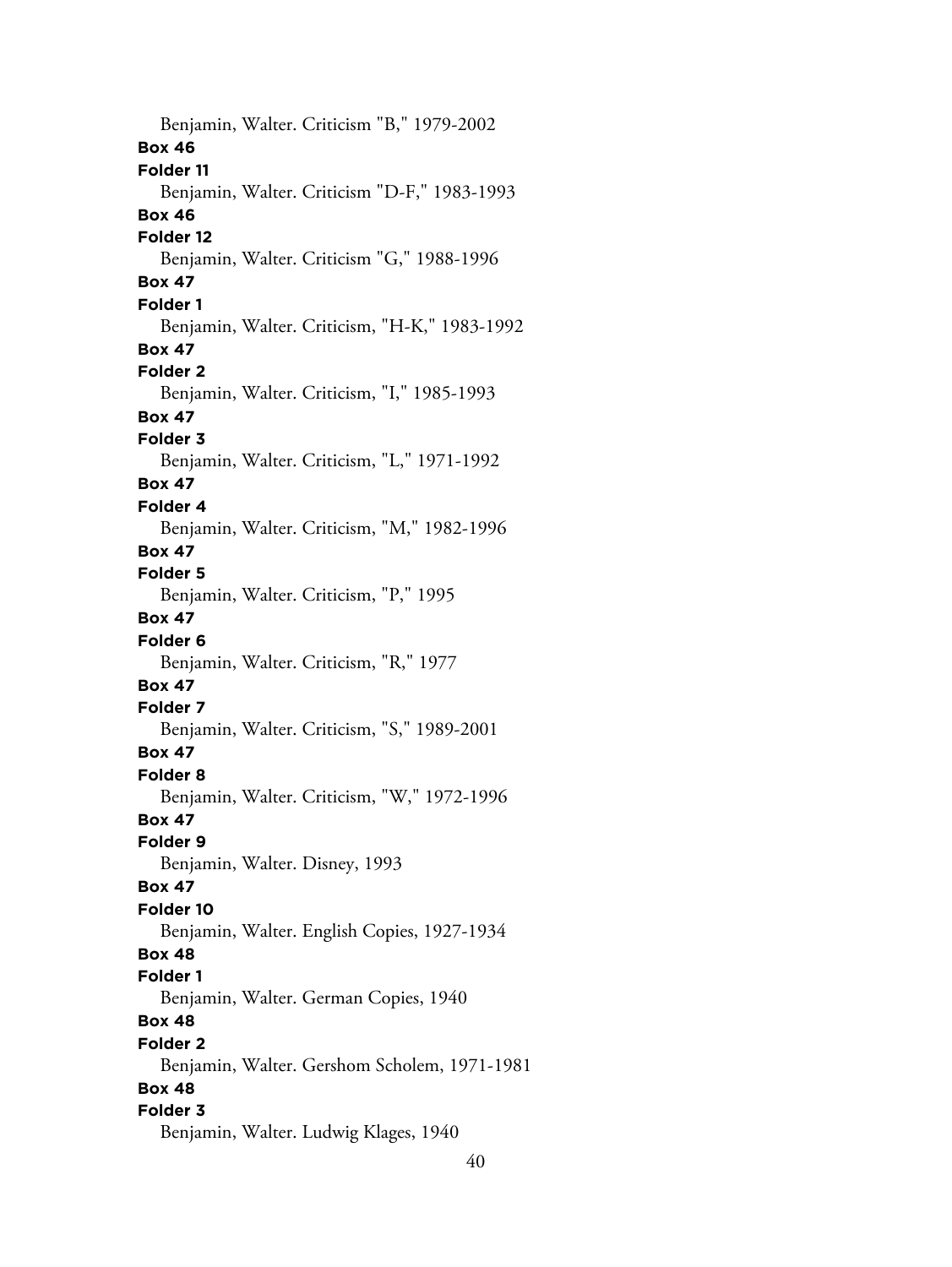**Box 48 Folder 4** Benjamin, Walter. Ludwig Klages, 1967-1992 **Box 48 Folder 5** Benjamin, Walter. Media Aesthetics, 2004 **Box 48 Folder 6** Benjamin, Walter. Misc. Articles, 1993-2007 **Box 48 Folder 7** Benjamin, Walter. New Formulations, 1993 **Box 48 Folder 8** Benjamin, Walter. Newspaper Articles, 1992-2006 **Box 48 Folder 9** Benjamin, Walter. Notes and Lectures, 1985-1989 **Box 48 Folder 10** Benjamin, Walter. Notes, undated **Box 48 Folder 11** Benjamin, Walter. Publications, 1996-2002 **Box 48 Folder 12** Benjamin, Walter. Reading Notes, 2004-2008 **Box 48 Folder 13** Benjamin, Walter. Secondary Literature Notes, undated **Box 49 Folder 1** Benjamin, Walter. "Spiel," 2001-2006 **Box 49 Folder 2** Bergson Readings, 1931-2006 **Box 49 Folder 3** Berlin, DDR, 1989-1990 **Box 49 Folder 4** Bibliographic Notes, undated **Box 49 Folder 5** Bibliographic References, 1993-2003 **Box 49**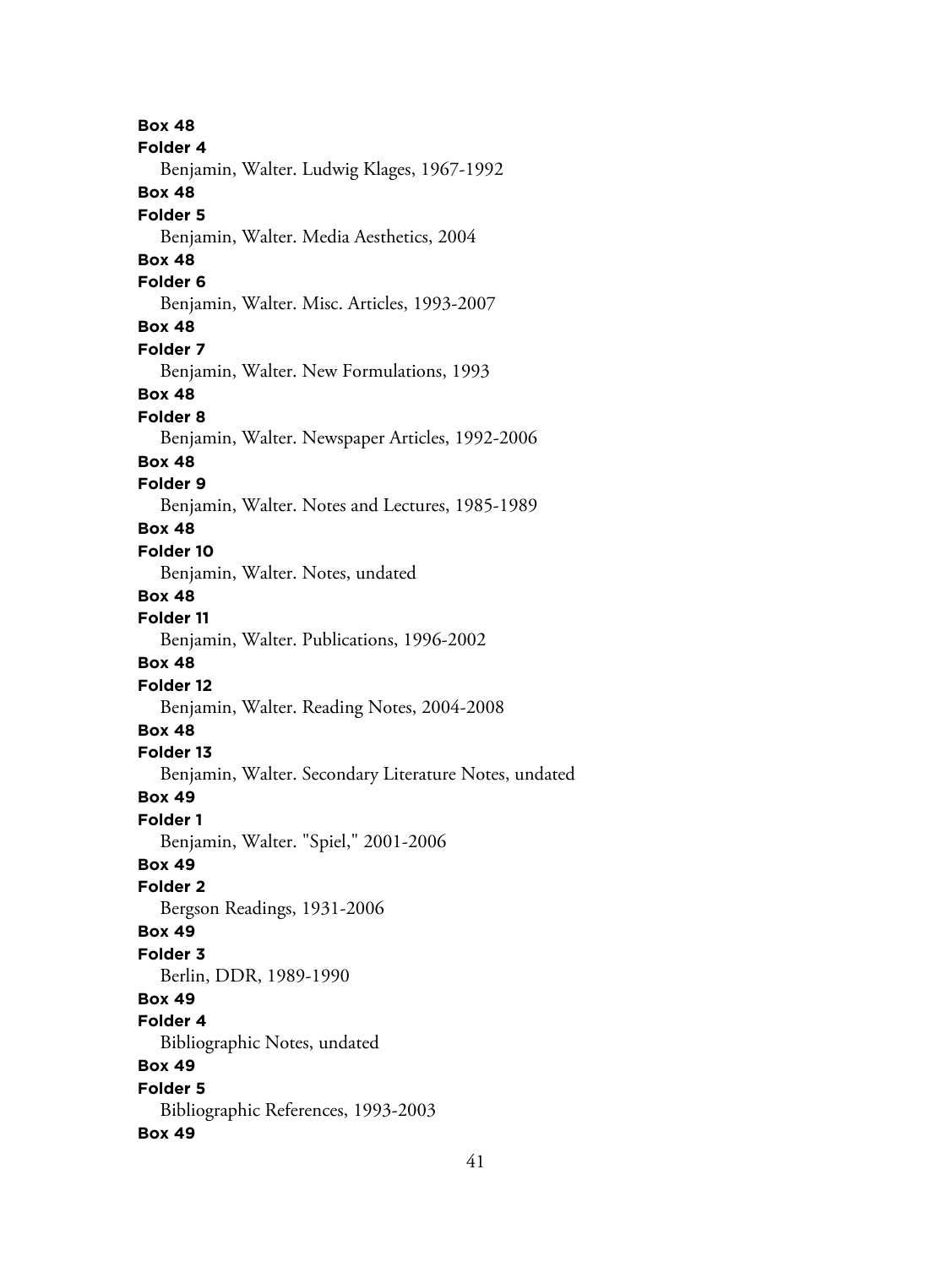**Folder 6** Bibliography, undated **Box 49 Folder 7** Bibliography and References. Suhrkamp, 2007 **Box 49 Folder 8** Birth of a Nation, 1977-1994 **Box 49 Folder 9** Blonde Venus, 1985-1988 **Box 49 Folder 10** Blues: A Magazine of New Rhythms, 1929 **Box 49 Folder 11** Body History/Theory Bibliography, undated **Box 49 Folder 12** Bowen, Elizabeth, 1937 **Box 49 Folder 13** Brazilian Cinema, 1998 **Box 50 Folder 1** Brecht, undated **Box 50 Folder 2** Brumkhorst, Hauke, undated **Box 50 Folder 3** Buck-Morss, Susan, 2005 **Box 50 Folder 4** Cahiers du Cinema- John Ford's Young Mr. Lincoln, undated **Box 50 Folder 5** Caravel, 1936 **Box 50 Folder 6** Casetti, F., 2006 **Box 50 Folder 7** Cassavetes, 1997 **Box 50 Folder 8**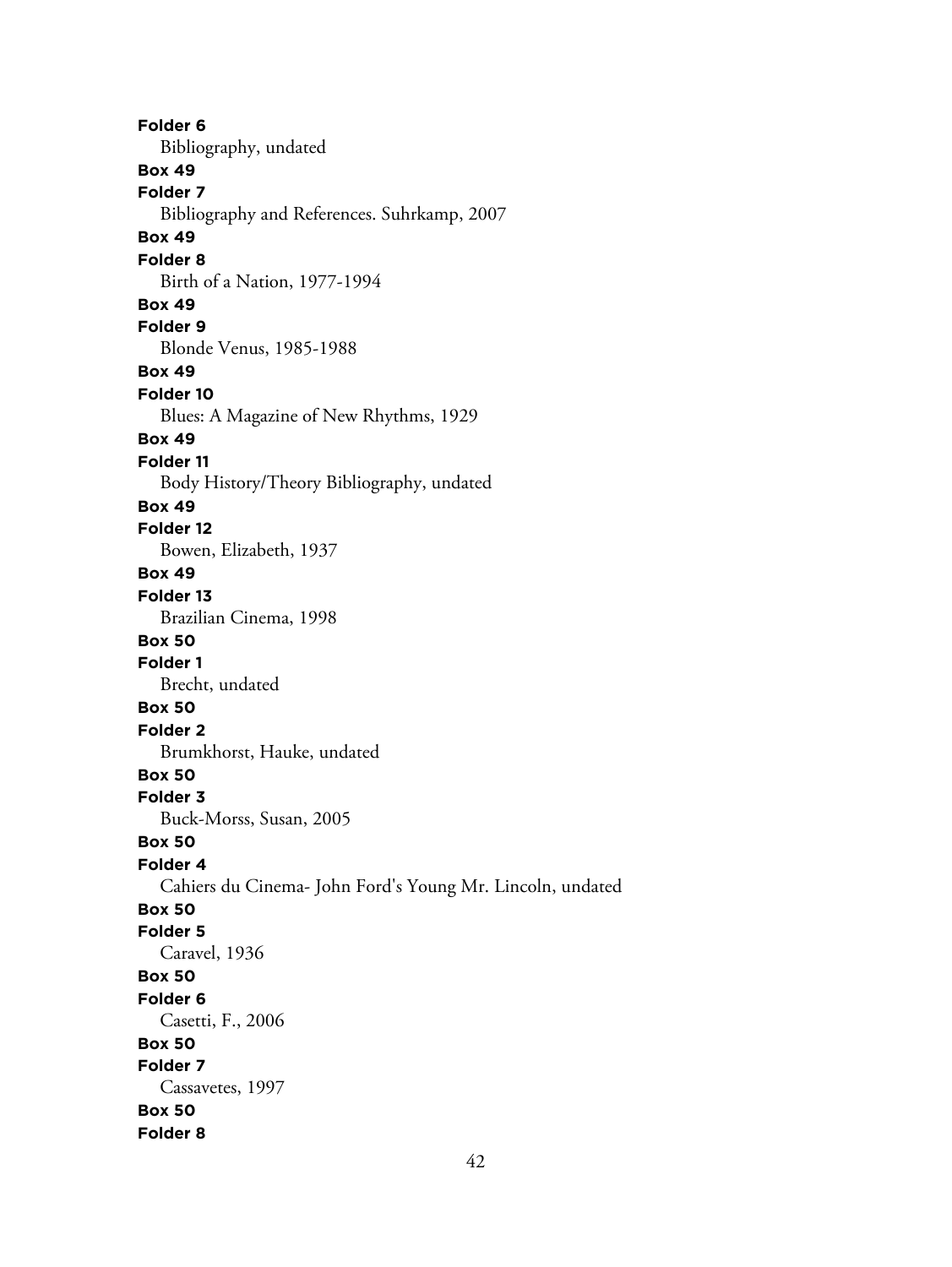Censorship, 1996-2005 **Box 50 Folder 9** Center for Transcultural Studies and Other Centers, 1993 **Box 50 Folder 10** Chicago Film Culture, 1993-2000 **Box 50 Folder 11** Chicago Surrealists, 1970-1978 **Box 50 Folder 12** Chicago Surrealists, 1971-1978 **Box 50 Folder 13** Chinese Cinema, 1993-2000 [1/2] **Box 50 Folder 14** Chinese Cinema, 1993-2000 [2/2] **Box 50 Folder 15** Chopin, Kate, 1973-1978 **Box 51 Folder 1** Christo and the Reichstag, German Culture Industry, 1997 **Box 51 Folder 2** Cinema and History, 1991-1992 **Box 51 Folder 3** Cinema Studies and Film Theory, 1999-2011 **Box 51 Folder 4** Citizen Kane, 1942-1996 **Box 51 Folder 5** Colleagues Articles, 1995-2006 **Box 51 Folder 6** Columbia Exposition, 1976-1994 **Box 51 Folder 7** Comedy/Holocaust, 2001 **Box 51 Folder 8** Cont. Film Reviews, 1993-2002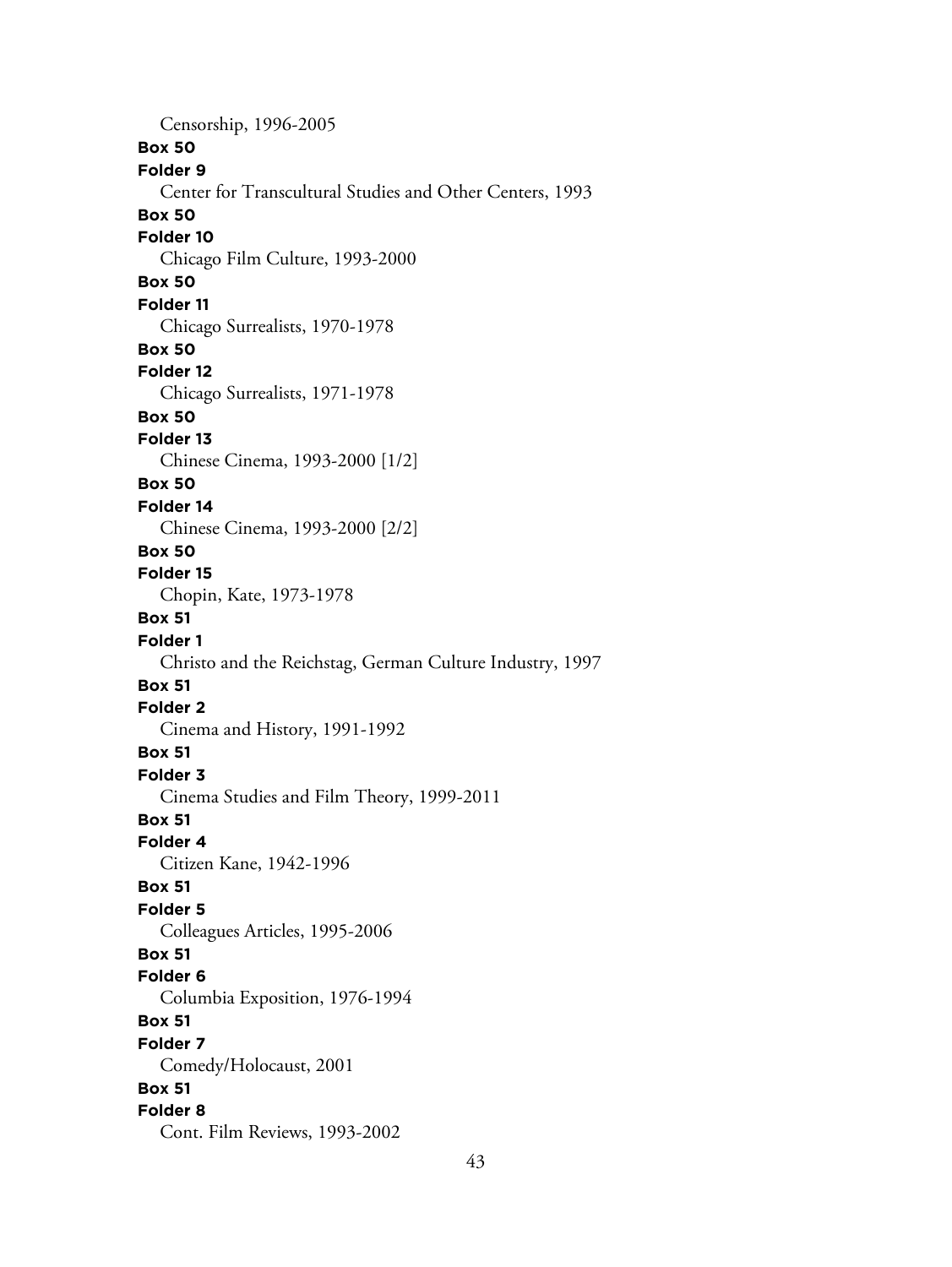**Box 51 Folder 9** Crouching Tiger, Hidden Dragon, 2000-2001 **Box 51 Folder 10** Cultural Studies and Aesthetics, 2004 **Box 51 Folder 11** Cultural Studies, 1981-1990 **Box 51 Folder 12** Currid, 1997 [1/3] **Box 52 Folder 1** Currid, 1997 [2/3] **Box 52 Folder 2** Currid, 1997 [3/3] **Box 52 Folder 3** Cyber Space, 1995 **Box 52 Folder 4** Czech Modernism, 2007 **Box 52 Folder 5** DeMille, 1992 **Box 52 Folder 6** Deutschland im Herbst, 1978-1979 **Box 52 Folder 7** Digital Film, 2001-2002 **Box 52 Folder 8** Digitality Publicness, 1993-2003 **Box 52 Folder 9** Directors, 1990-2007 **Box 52 Folder 10** Disney, 1982-1989 **Box 53 Folder 1** Disney, 1996-1997 **Box 53**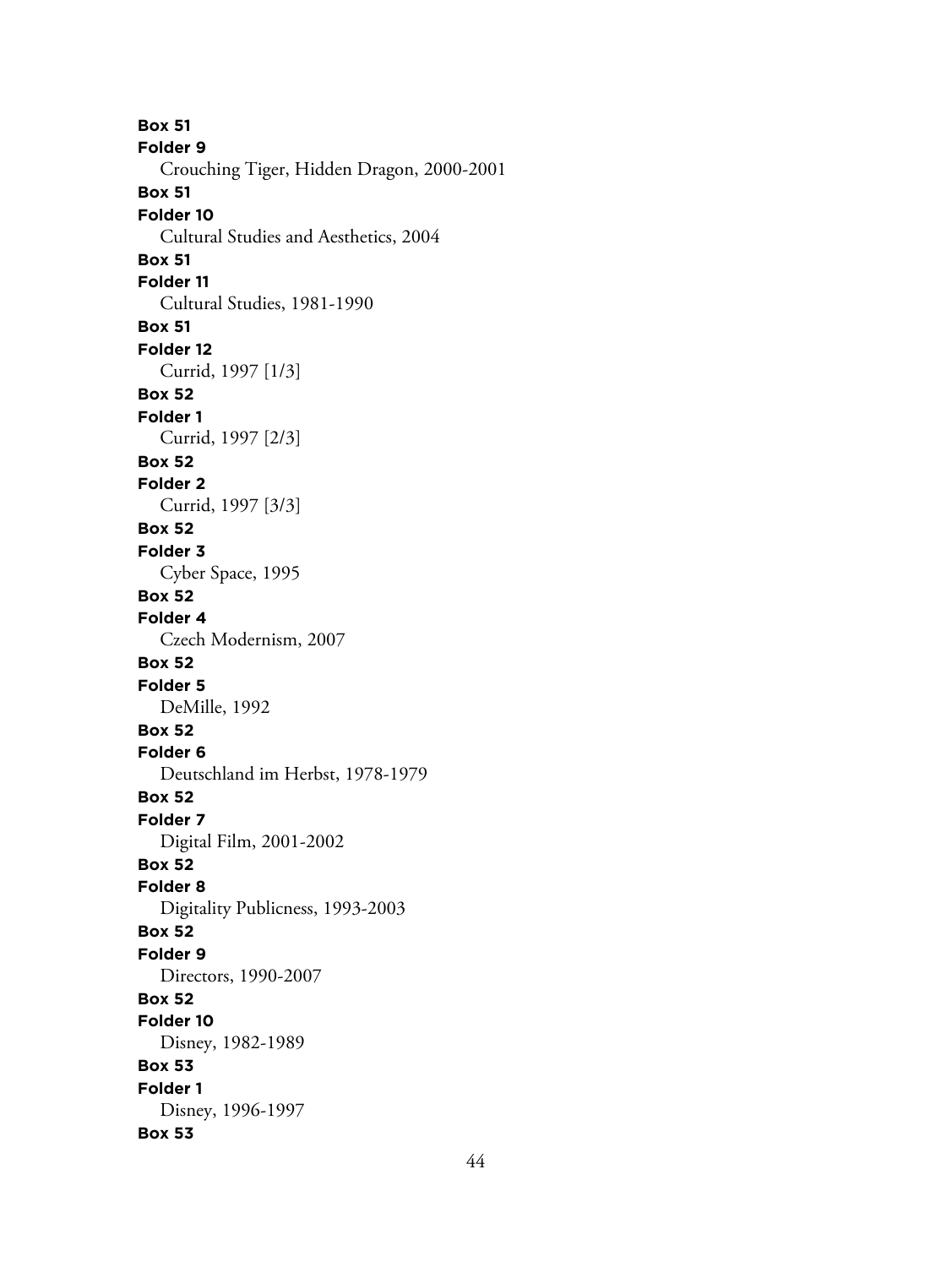**Folder 2** Dispositif, 2007 **Box 53 Folder 3** Documentary Newspaper Clippings, 1997-2009 **Box 53 Folder 4** Dulac, Germaine Postes, 2002-2005 **Box 53 Folder 5** Dyn, 1942-1945 **Box 53 Folder 6** Early Cinema, 1987-2001 **Box 53 Folder 7** Early German Theory, 2002 **Box 53 Folder 8** Economics of the Senses, 1927-1995 **Box 53 Folder 9** Egoyan, Atom, undated **Box 53 Folder 10** English and Italian Avant Garde, 1911-1969 [1/2] **Box 54 Folder 1** English and Italian Avant Garde, 1911-1969 [2/2] **Box 54 Folder 2** Ethnographic and Science Films, 1997-2002 **Box 54 Folder 3** Experimental Film Club, 2004 **Box 54 Folder 4** Farocki, Harum, 1993 **Box 54 Folder 5** Fassbinder Articles, 1994 **Box 54 Folder 6** Fate of Cinema, 1996-2011 [1/2] **Box 54 Folder 7**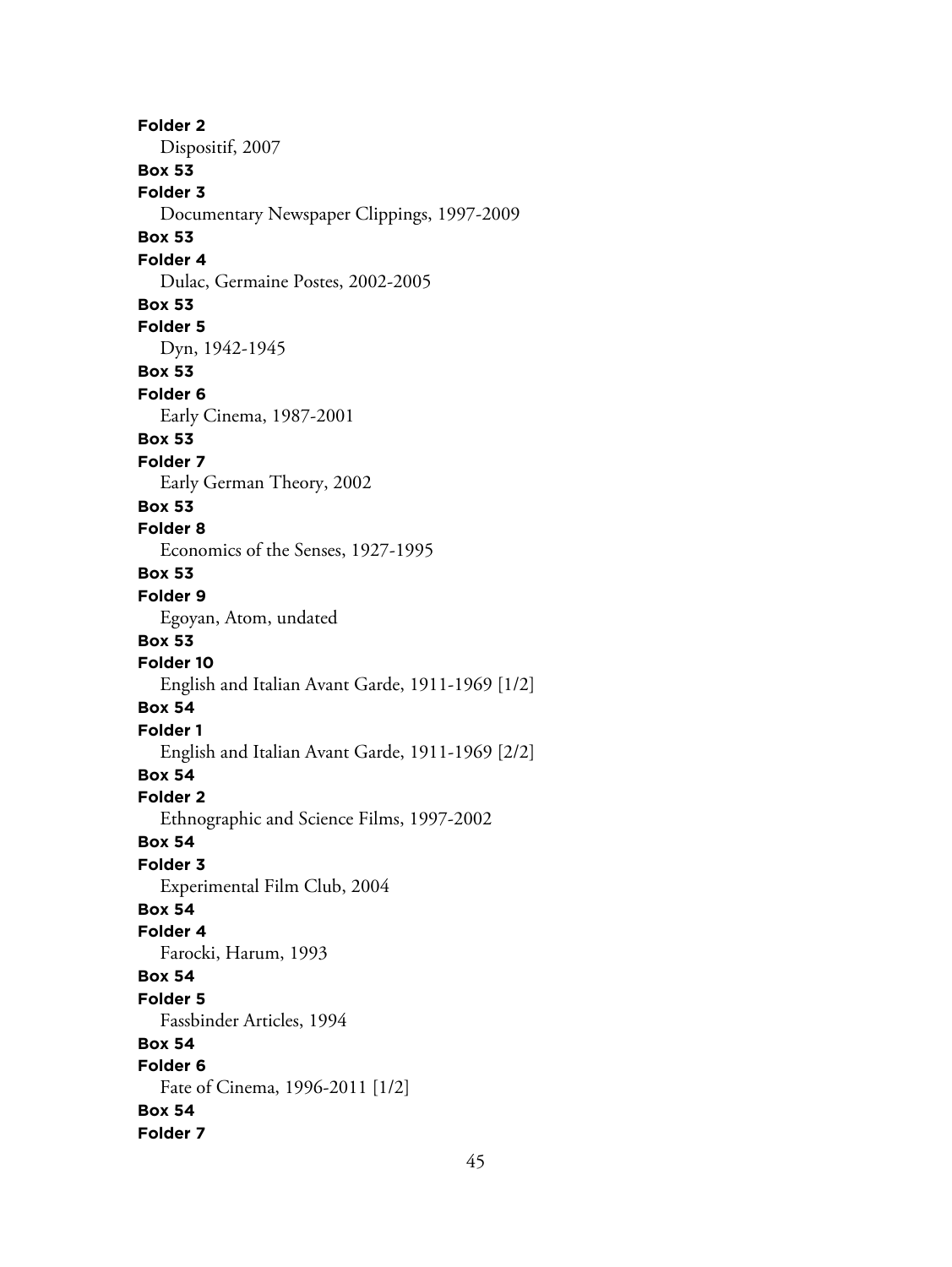Fate of Cinema, 1996-2011 [2/2] **Box 54 Folder 8** Female Spectatorship Proposals, 1988 **Box 54 Folder 9** Feminist Film Theory, 1970-1982 **Box 55 Folder 1** Feminist Film Theory, 1978-1988 **Box 55 Folder 2** Feminist Politics of Perception, 1999 **Box 55 Folder 3** Feyder, Jacques Film Stills, 2000 **Box 55 Folder 4** Film Aesthetics, 2006 **Box 55 Folder 5** Film and Exile, 1996-2004 **Box 55 Folder 6** Film Criticism, 1987-1988 **Box 55 Folder 7** Film Newspaper Clippings, 1993-2003 **Box 55 Folder 8** Film Noir, 1993-2010 **Box 55 Folder 9** Film Noir, Pippin Response, 2010 **Box 55 Folder 10** Film Notes, undated **Box 55 Folder 11** Film Technology, 1982-2001 **Box 55 Folder 12** Film/Language 1977-1985 **Box 56 Folder 1** Frankfurt School, 1977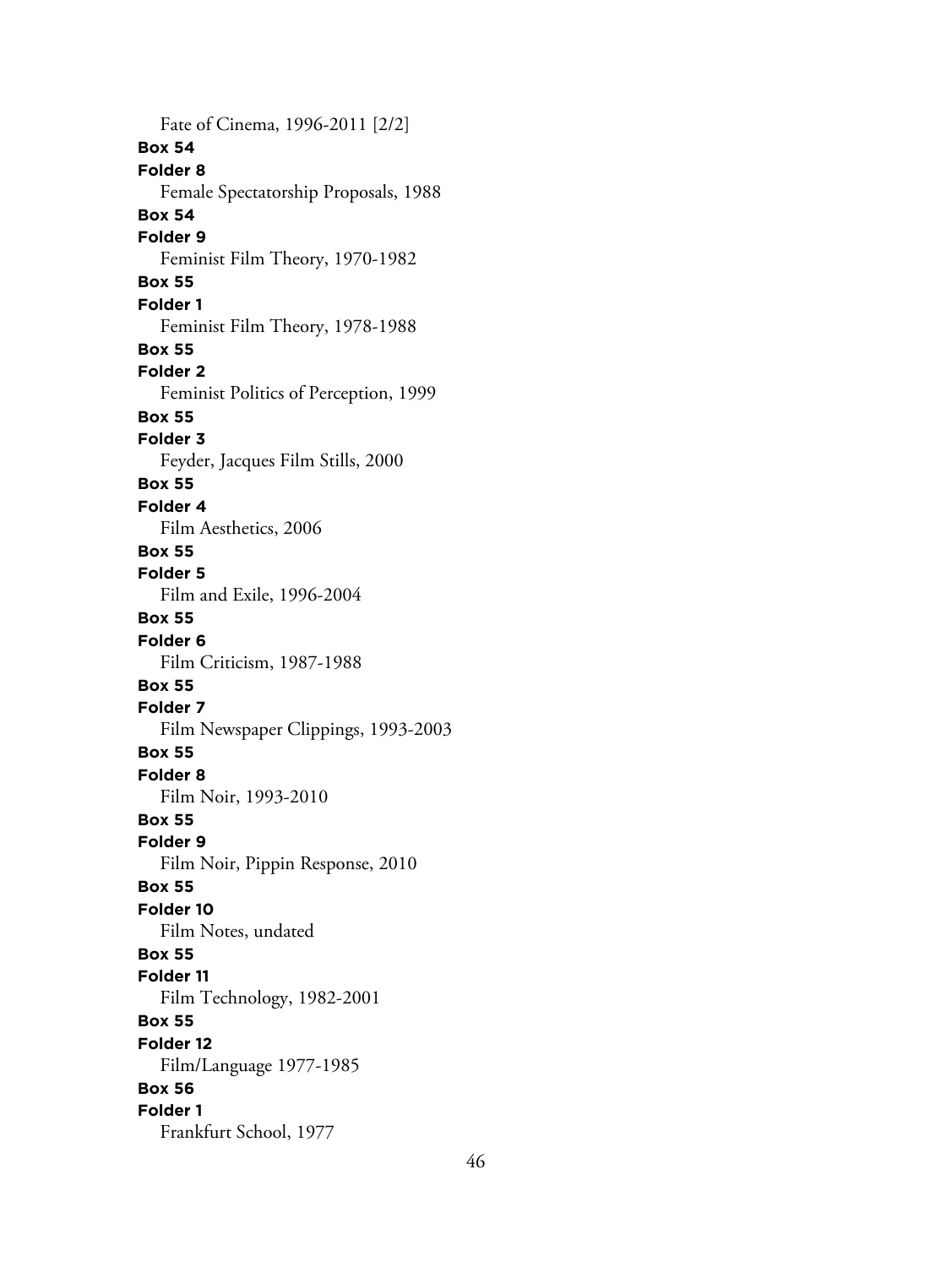**Box 56 Folder 2** Frankfurt School, 1998-2009 **Box 56 Folder 3** Frankfurt School, undated **Box 56 Folder 4** Fraven und Film, 1982-1990 **Box 56 Folder 5** Fraven und Film, 1990 **Box 56 Folder 6** French Cinema, 1994-2007 **Box 56 Folder 7** French Film Writings 1910-1930s, 1974-1988 **Box 56 Folder 8** French Film, 1976-1980 **Box 56 Folder 9** Freud and Psychoanalysis, 1927-1980 **Box 56 Folder 10** Fuller, Samuel, 2002 **Box 57 Folder 1** Fulop-Miller, Rene, 1931 **Box 57 Folder 2** Gangster Film Notes, undated **Box 57 Folder 3** Gay/Lesbian/Queer, 1990-1996 **Box 57 Folder 4** General Film Theory, 1974-1984 **Box 57 Folder 5** General Film Theory and Psychoanalytic Theory, undated **Box 57 Folder 6** Genre Notes and Brochures, undated **Box 57**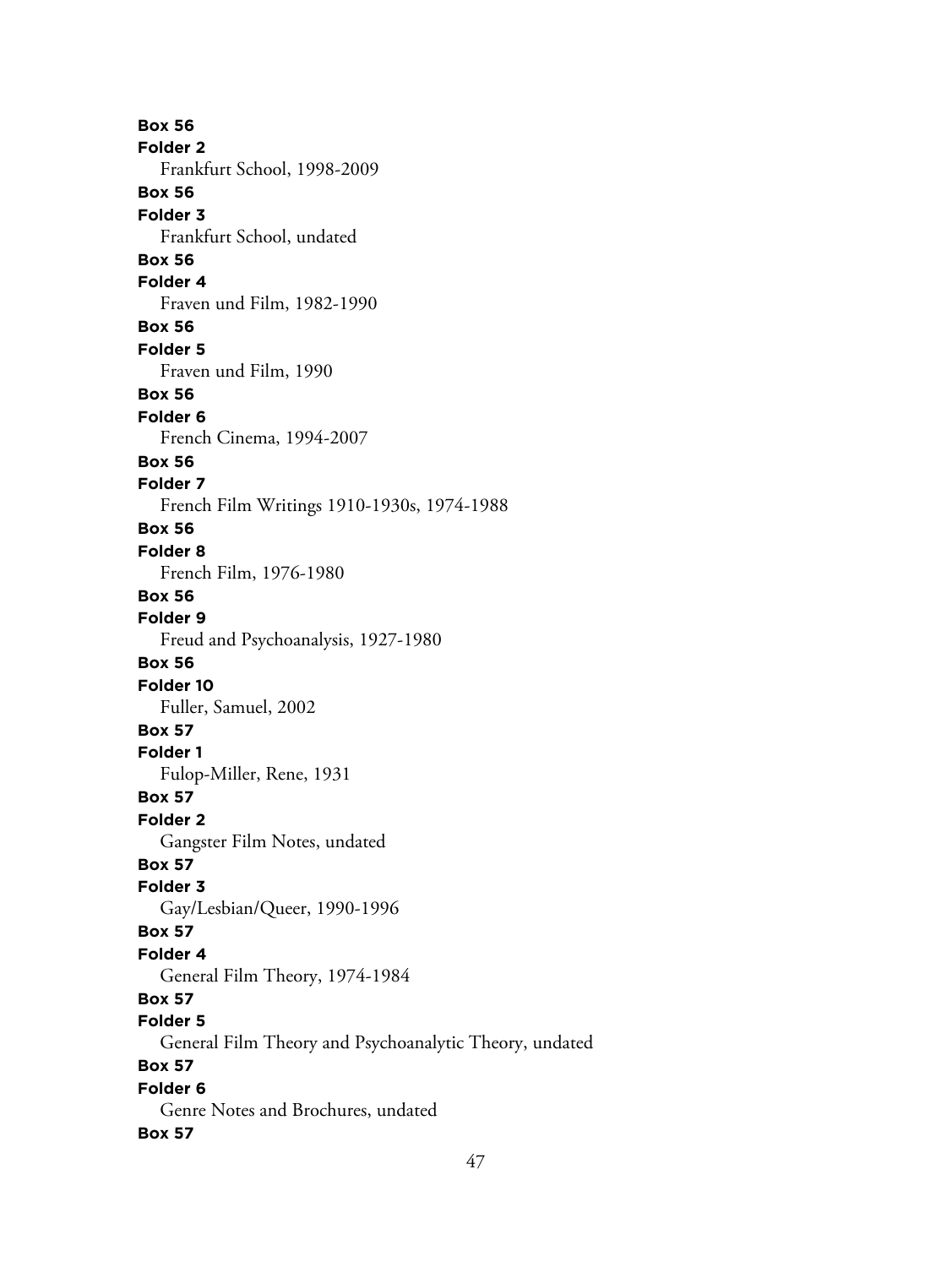**Folder 7** German Cinema Materials, 1992-1994 **Box 57 Folder 8** German Film Distribution, 1996 **Box 57 Folder 9** German Silent Film Era, 1912-1940 **Box 57 Folder 10** German Silent Film Era, 1975-2002 **Box 57 Folder 11** Global Film, 1996-2007 **Box 57 Folder 12** Glossary, undated **Box 58 Folder 1** Godard, Jean-Luc, 1983-2000 **Box 58 Folder 2** Godard, Jean-Luc. Notes and Historie(s) du Cinema, undated **Box 58 Folder 3** Goldilocks, 1924-1993 **Box 58 Folder 4** Griffith, D.W., undated **Box 58 Folder 5** Griffith, D.W. General Criticism, 1963-1981 **Box 58 Folder 6** Griffith, D.W. Secondary Criticism, 1926-1981 **Box 58 Folder 7** Grund, Helen, 1935 **Box 58 Folder 8** Gulf War, 1991 **Box 58 Folder 9** Hays, H.R., 1939 **Box 59 Folder 1**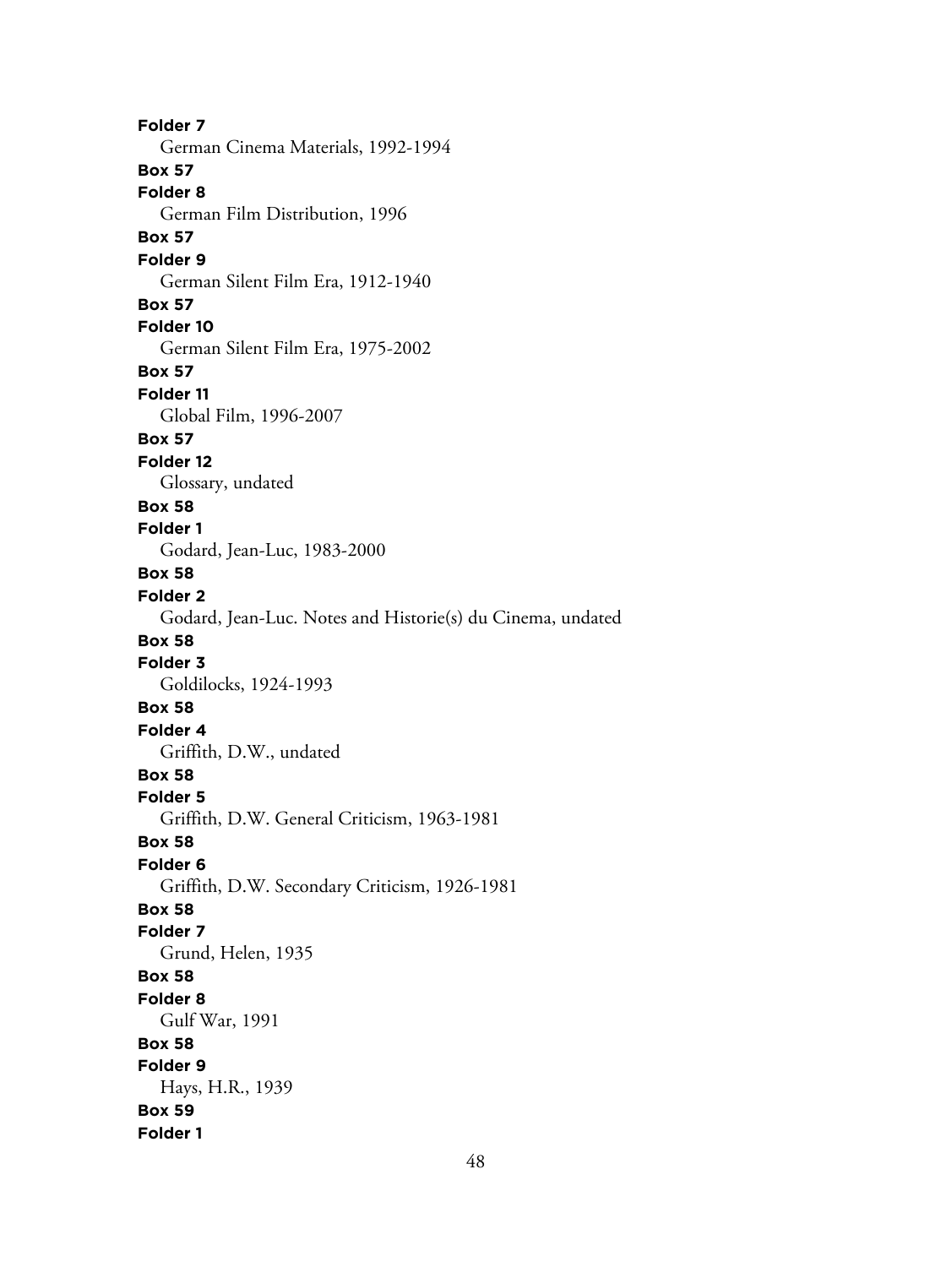Heimat Articles, 1984 **Box 59 Folder 2** Hill/Thomas, 1991-1993 **Box 59 Folder 3** History of Cinema, 1996-2004 **Box 59 Folder 4** History/Film, 1994-2001 **Box 59 Folder 5** Hitchcock, Alfred, 1976-1996 **Box 59 Folder 6** Hollywood Industry, 1991-2005 **Box 59 Folder 7** Hollywood, Violence and Political Attacks, 1992-2002 **Box 59 Folder 8** Holocaust Film, 1992-1997 **Box 60 Folder 1** Hong Kong, 1995 **Box 60 Folder 2** Horror Film, 1979-2000 **Box 60 Folder 3** Horror Film, 2007 **Box 60 Folder 4** House of Flying Daggers, 2003-2004 **Box 60 Folder 5** Hyde Park, 2001-2009 **Box 60 Folder 6** Ince Films, 1986 **Box 60 Folder 7** Indexicality, 2007 **Box 60 Folder 8** Indian Cinemas, 1991-1998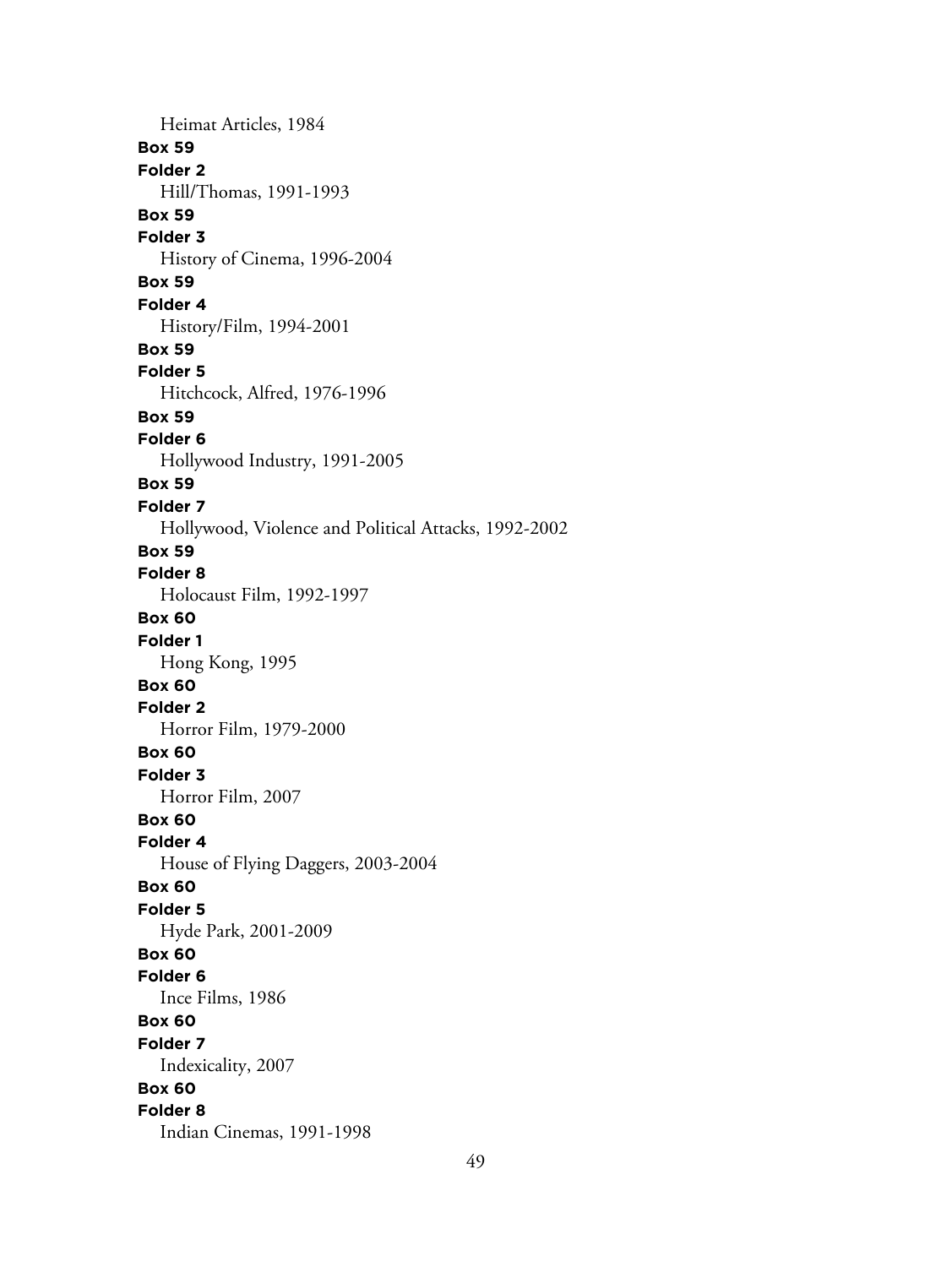**Box 60 Folder 9** Indian Cinema, 1995-1999 **Box 60 Folder 10** Innervation, 1993-2002 **Box 60 Folder 11** Interface, 2008-2010 **Box 60 Folder 12** Intolerance, 1916-1973 **Box 60 Folder 13** Intolerance Notes, undated **Box 61 Folder 1** Israeli Cinema, 2006-2008 **Box 61 Folder 2** Italian Cinema, 1982-2002 **Box 61 Folder 3** Italian Silents, 1995 **Box 61 Folder 4** It's a Wonderful Life, 1996-2001 **Box 61 Folder 5** Japanese Cinema, 1998-2009 **Box 61 Folder 6** Jaws, 1991-2001 **Box 61 Folder 7** Jewish Cinema, 1996-1997 **Box 61 Folder 8** Johannes and Moltke; Kraucer and New York, undated **Box 61 Folder 9** Jurassic Park, 1993 **Box 61 Folder 10** Kandinsky, Wassily, 1912 **Box 62**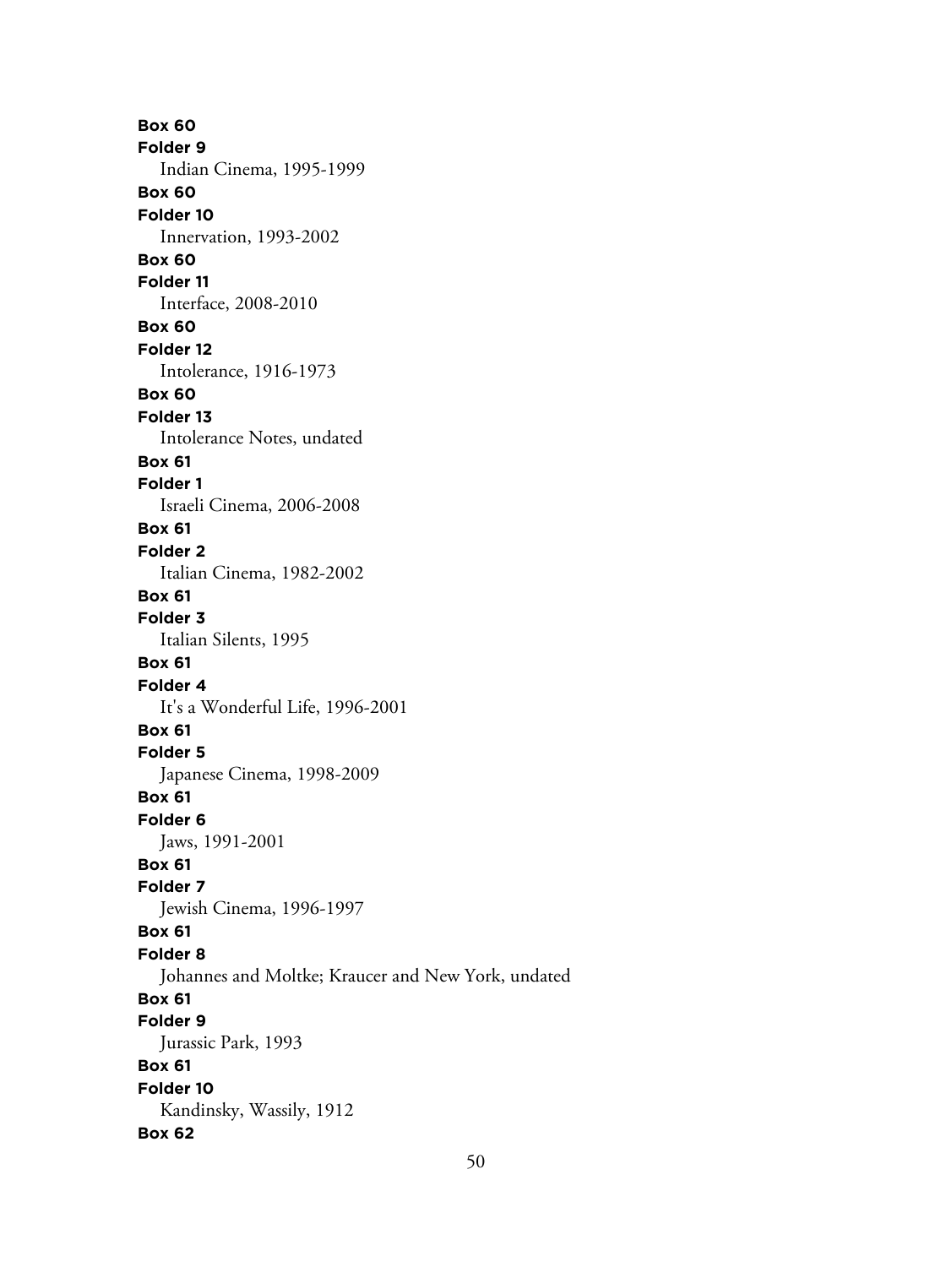**Folder 1** Kaufman, Philip, 2003 **Box 62 Folder 2** Kitsch, 2004 **Box 62 Folder 3** Klages, Ludwig, 1923 **Box 62 Folder 4** Klages, Ludwig, 1925-1974 **Box 62 Folder 5** Kluge, Alexander, 1967-2001 **Box 62 Folder 6** Kluge, Alexander, 1987-1990 **Box 62 Folder 7** Kluge, Alexander and New German Cinema, 1983-1984 **Box 62 Folder 8** Kluge, Alexander and the Frankfurt School, 1988-2009 **Box 62 Folder 9** Kluge, Alexander. Criticism, 1975-1985 [1/2] **Box 62 Folder 10** Kluge, Alexander. Criticism, 1975-1985 [2/2] **Box 62 Folder 11** Kluge, Alexander. List of German Television Programs, 1995 **Box 63 Folder 1** Kluge, Alexander. Offenllichkeit and TV, 1968 **Box 63 Folder 2** Kluge, Alexander. TV and Archives, 1997-2007 **Box 63 Folder 3** Kluge, Alexander. TV Articles, 1992-2007 **Box 63 Folder 4** Korean Cinema, 2005 **Box 63 Folder 5**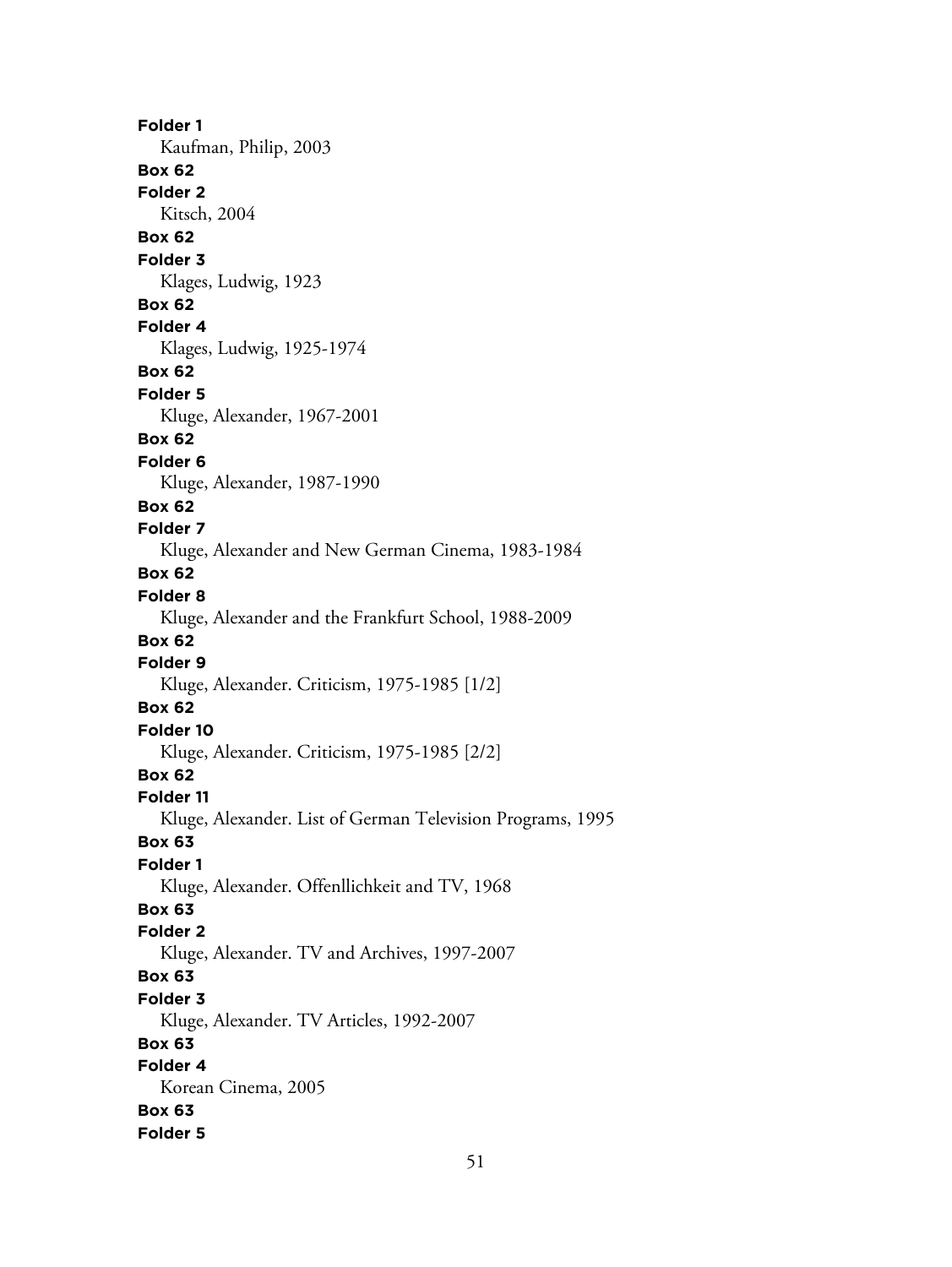Kracauer, Siegfried. 1920-1995 **Box 63 Folder 6** Kracauer, Siegfried. 1925 **Box 63 Folder 7** Kracauer, Siegfried. 1926 **Box 63 Folder 8** Kracauer, Siegfried. 1927 **Box 63 Folder 9** Kracauer, Siegfried. 1928 **Box 63 Folder 10** Kracauer, Siegfried. 1929 **Box 63 Folder 11** Kracauer, Siegfried. 1930 **Box 63 Folder 12** Kracauer, Siegfried. 1931 **Box 63 Folder 13** Kracauer, Siegfried. 1932-1933 **Box 64 Folder 1** Kracauer, Siegfried. 1969-1994 [1/2] **Box 64 Folder 2** Kracauer, Siegfried. 1969-1994 [1/2] **Box 64 Folder 3** Kracauer, Siegfried. "America," 1994 **Box 64 Folder 4** Kracauer, Siegfried. Architecture of Berlin, 2002-2006 **Box 64 Folder 5** Kracauer, Siegfried. Articles, 1995 **Box 64 Folder 6** Kracauer, Siegfried. Articles 1924 and Prior, 1922-1924 **Box 64 Folder 7** Kracauer, Siegfried. Criticism, 1963-2010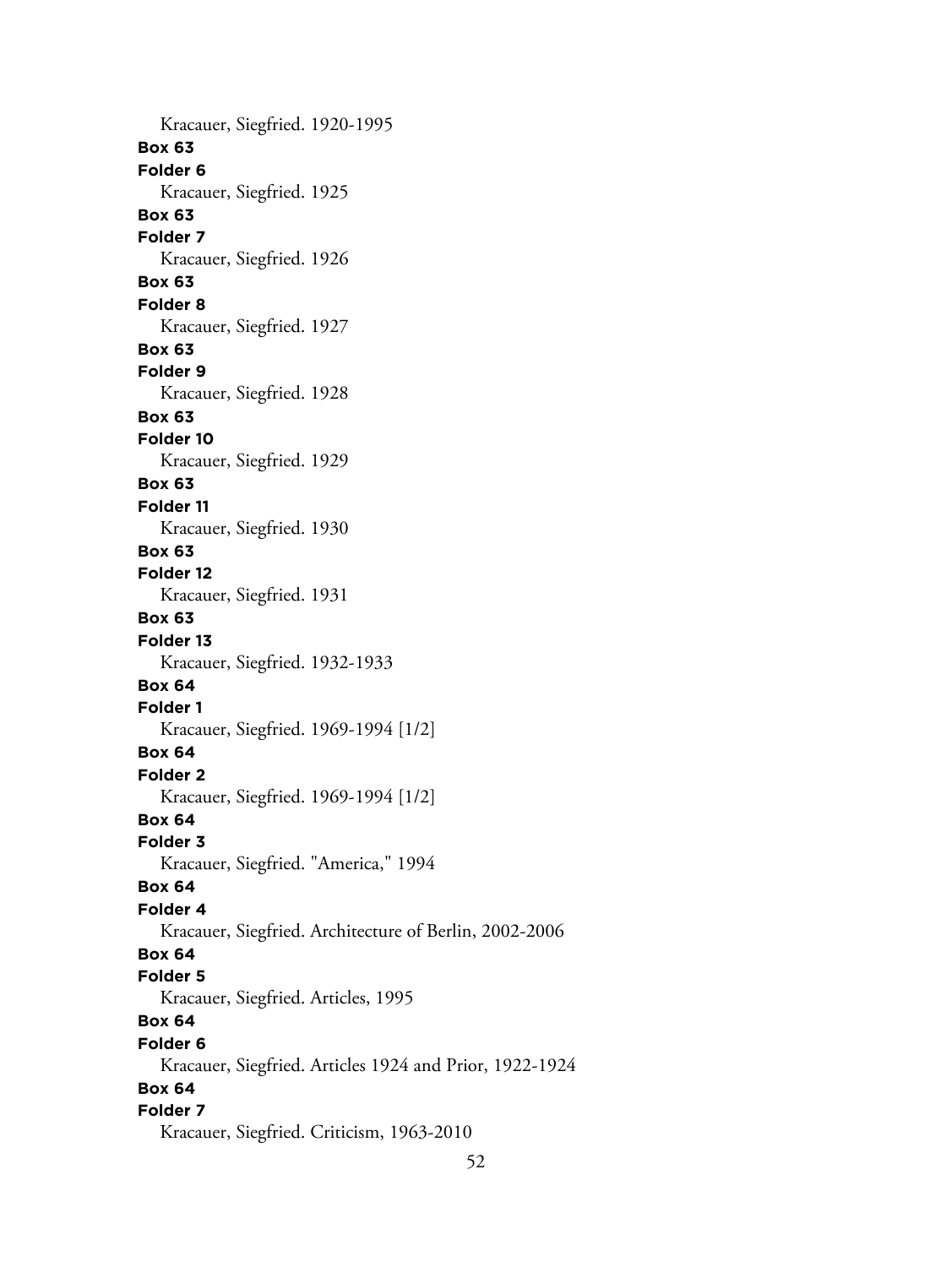**Box 65 Folder 1** Kracauer, Siegfried. Digitality, 2002-2009 **Box 65 Folder 2** Kracauer, Siegfried. Excerpts, undated **Box 65 Folder 3** Kracauer, Siegfried. Film Beitrage, 1927-1933 **Box 65 Folder 4** Kracauer, Siegfried. Frankfurter Zeitung, 1988-1991 **Box 65 Folder 5** Kracauer, Siegfried. Korrespondenz and Notes, 1922-1990 **Box 65 Folder 6** Kracauer, Siegfried. Mass Culture, 2006-2007 **Box 65 Folder 7** Kracauer, Siegfried. Michael Klaus, 1994 **Box 65 Folder 8** Kracauer, Siegfried. New York, 1966-1990 **Box 65 Folder 9** Kracauer, Siegfried. Notes on Secondary Literature, undated **Box 65 Folder 10** Kracauer, Siegfried. Notes on Theory of Film, 1994 **Box 65 Folder 11** Kracauer, Siegfried. Notes, 1995 **Box 65 Folder 12** Kracauer, Siegfried. Notes, undated **Box 66 Folder 1** Kracauer, Siegfried. "Photography," 1993 **Box 66 Folder 2** Kracauer, Siegfried. Texts, 1950 **Box 66 Folder 3** Kracauer, Siegfried. Theorie de Films. Outline and Notes, 1944-1994 [1/2] **Box 66**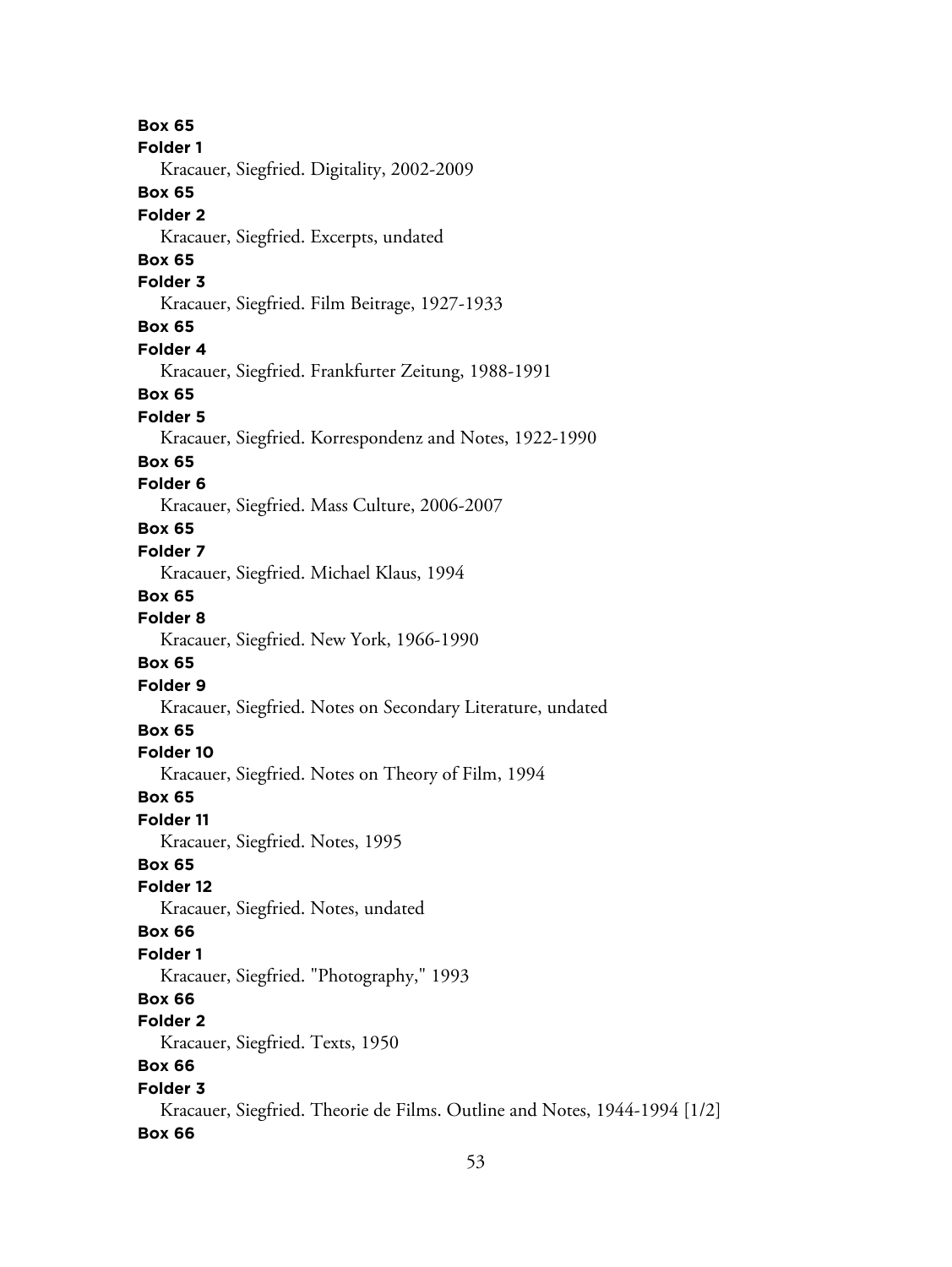**Folder 4** Kracauer, Siegfried. Theorie de Films. Outline and Notes, 1944-1994 [2/2] **Box 66 Folder 5** Kracauer, Siegfried. Translated by Thomas Levin, undated **Box 66 Folder 6** Kraft, Werner, 1944 **Box 66 Folder 7** Lady Vanishes, 1986-1993 **Box 66 Folder 8** Landscape, 1996 **Box 66 Folder 9** Language and Rhetoric, 1921-1984 **Box 66 Folder 10** Lee, Ang, 2005 **Box 66 Folder 11** Leslie Judge Company Cartoon, 1916 **Box 66 Folder 12** Letinsky, Laura, 2004 **Box 66 Folder 13** "Letter from an Unknown Women," 1974-2002 **Box 66 Folder 14** Levy, Julien. Surrealism, 1936 **Box 67 Folder 1** Linguistics and Saussure, 2002 **Box 67 Folder 2** Literary Criticism and Theory, 1978-1986 **Box 67 Folder 3** Literary Modernism, 1909-1981 [1/2] **Box 67 Folder 4** Literary Modernism, 1909-1981 [2/2] **Box 67 Folder 5**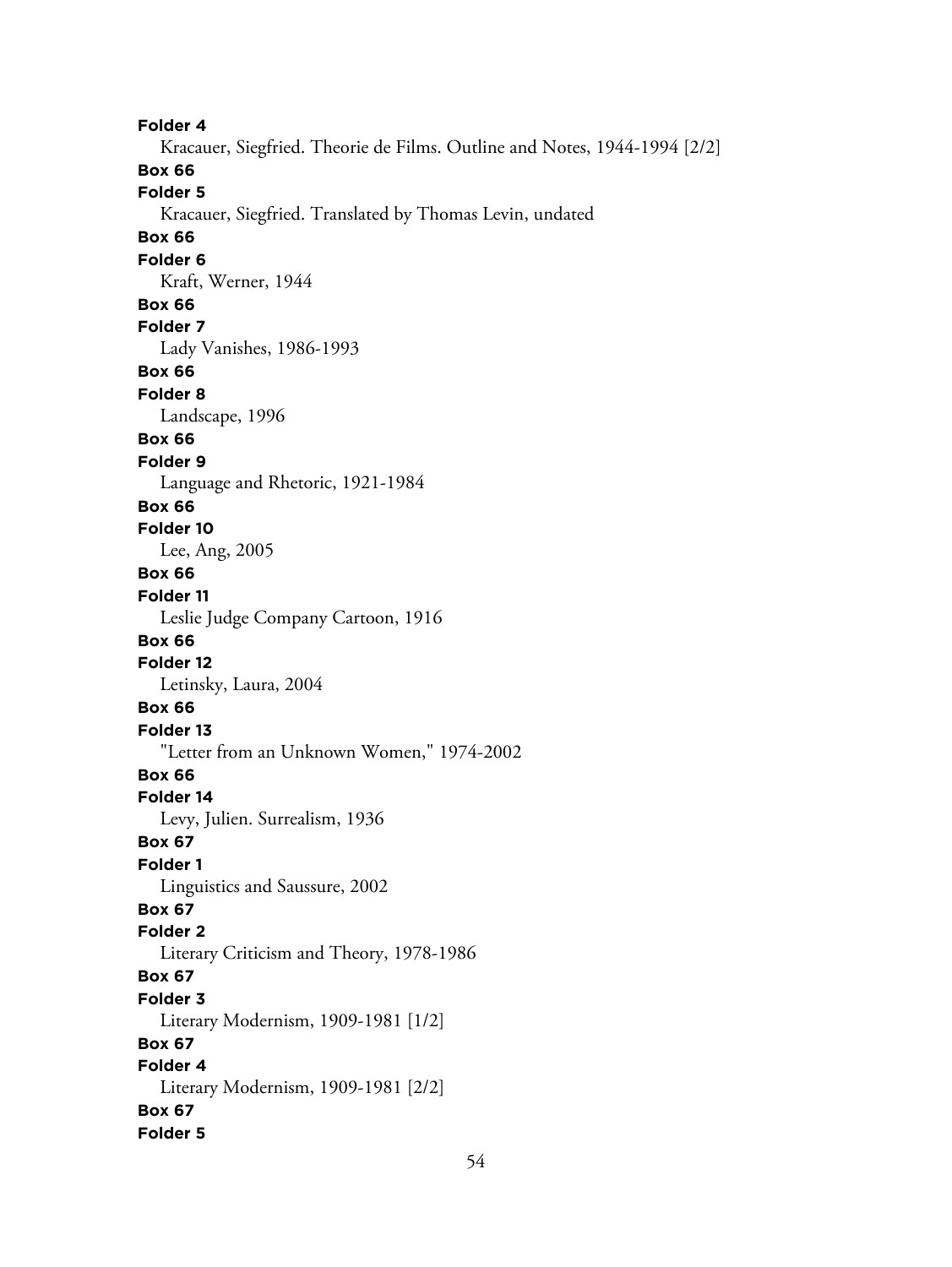Literary Modernism, 1912-1960 [1/2] **Box 67 Folder 6** Literary Modernism, 1912-1960 [2/2] **Box 67 Folder 7** Lola Mountez, 1979-2001 **Box 68 Folder 1** Lonesome, Fejos, 2003-2004 **Box 68 Folder 2** "M," 1991 **Box 68 Folder 3** "Madame de…" 1953-2009 **Box 68 Folder 4** Martial Arts Films, 1997-2005 **Box 68 Folder 5** Media Aesthetics, 1993-1996 **Box 68 Folder 6** Media Criticism, 1995-2001 **Box 68 Folder 7** Mediengeschichte, 1994-1997 **Box 68 Folder 8** Memory, 1995-2002 **Box 68 Folder 9** Metz, undated **Box 68 Folder 10** Mexican Cinema, 2005 **Box 68 Folder 11** Middle Eastern Cinema, 2006 **Box 68 Folder 12** Mimetic Identity, 1984-2005 **Box 69 Folder 1** Miscellaneous Articles, 1957-1985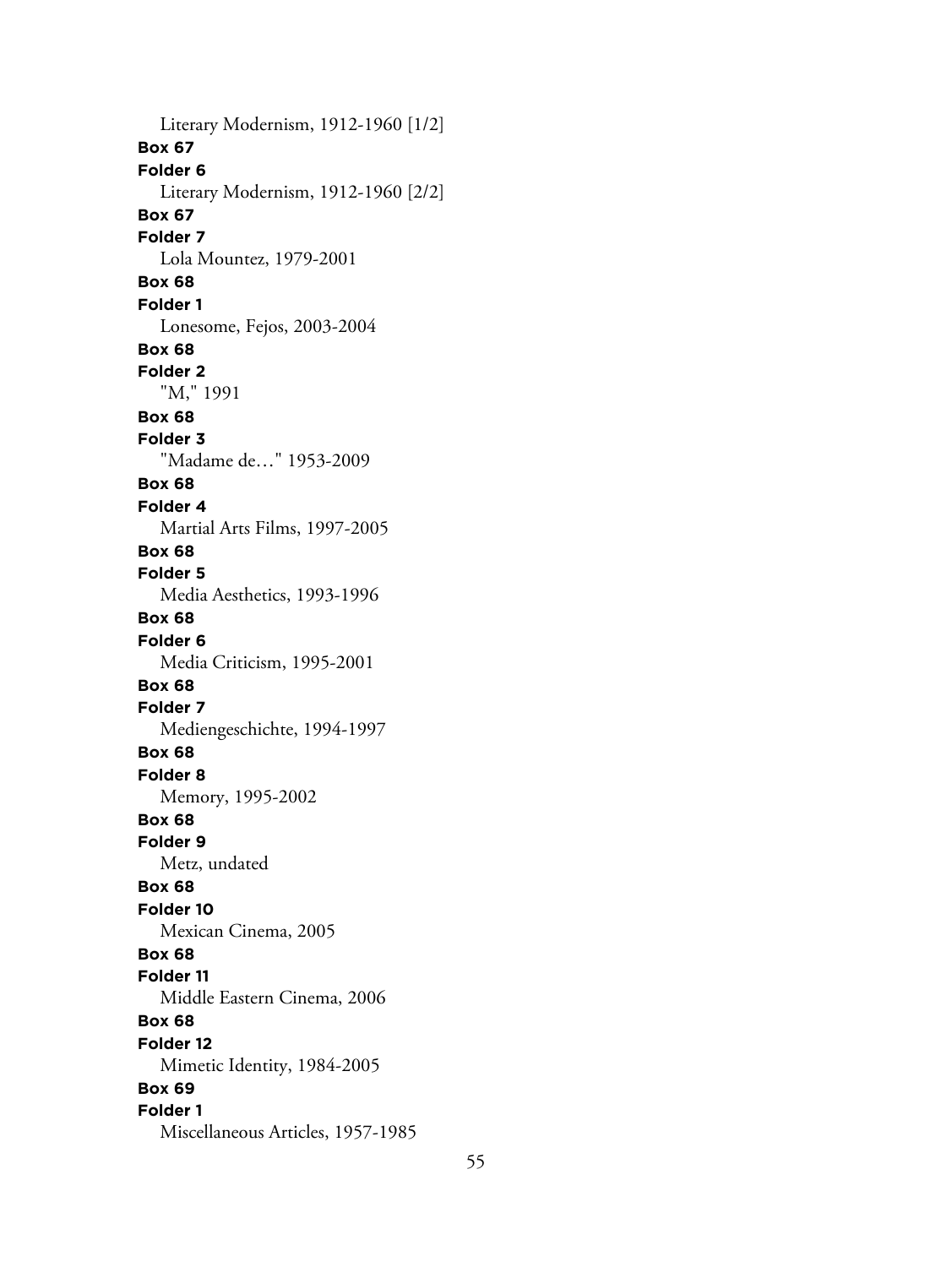**Box 69 Folder 2** Modernism, 1955-1980 [1/2] **Box 69 Folder 3** Modernism, 1955-1980 [2/2] **Box 69 Folder 4** Motion Picture News Magazine, 1916 **Box 69 Folder 5** Motion Picture Production Code of 1930, 1990 **Box 69 Folder 6** Movement, 1988-2009 **Box 69 Folder 7** Multiculturalism, 1992-2000 **Box 69 Folder 8** Mulvey, Laura, 2010 **Box 69 Folder 9** Murnau, 1990-1993 **Box 69 Folder 10** Music Theory, 2007 **Box 69 Folder 11** Musical Notes, 1977-1995 **Box 69 Folder 12** Netherlands Film Museum, 1997-2003 **Box 70 Folder 1** Nevsky, Alexander, 1992 **Box 70 Folder 2** New Media, 2005-2007 **Box 70 Folder 3** New Media, 2011 **Box 70 Folder 4** New Media, New Conglomerates, 1996-2003 **Box 70**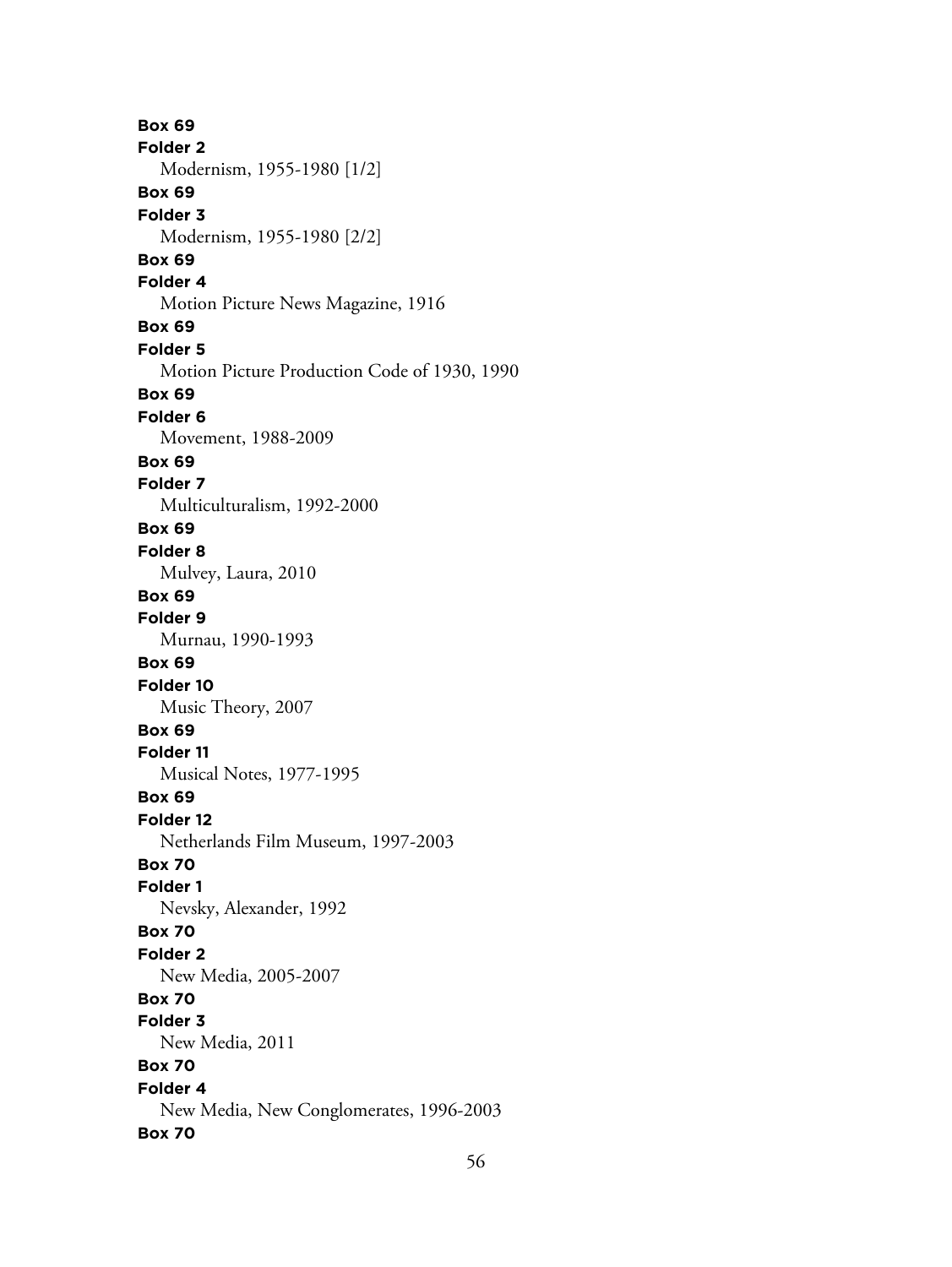**Folder 5** New Review, 1931 **Box 70 Folder 6** New York and Paris in Film, 1996-2001 **Box 70 Folder 7** New York Dada, undated **Box 70 Folder 8** Newspaper Clippings, 1990-1998 **Box 70 Folder 9** Notebook- American Academy Berlin, 2004-2009 **Box 70 Folder 10** Notebook- German Retro, 2002 **Box 70 Folder 11** Notebook- Le Cinema Ritrovato, Bologna, 1997 **Box 71 Folder 1** Notebook- Nonfiction from the Teens, 1994 **Box 71 Folder 2** Notebook- Pordenone, 1989-1991 **Box 71 Folder 3** Notebook- Pordenone, 1993 **Box 71 Folder 4** Notebook- Pordenone, 1994-1996 **Box 71 Folder 5** Notebook- Pordenone, 2004 **Box 71 Folder 6** Notebook- Sacile, 2001-2005 **Box 71 Folder 7** Notebook-Untitled, 2003 **Box 72 Folder 1** Notebooks, 1990-2005 [1/2] **Box 72 Folder 2**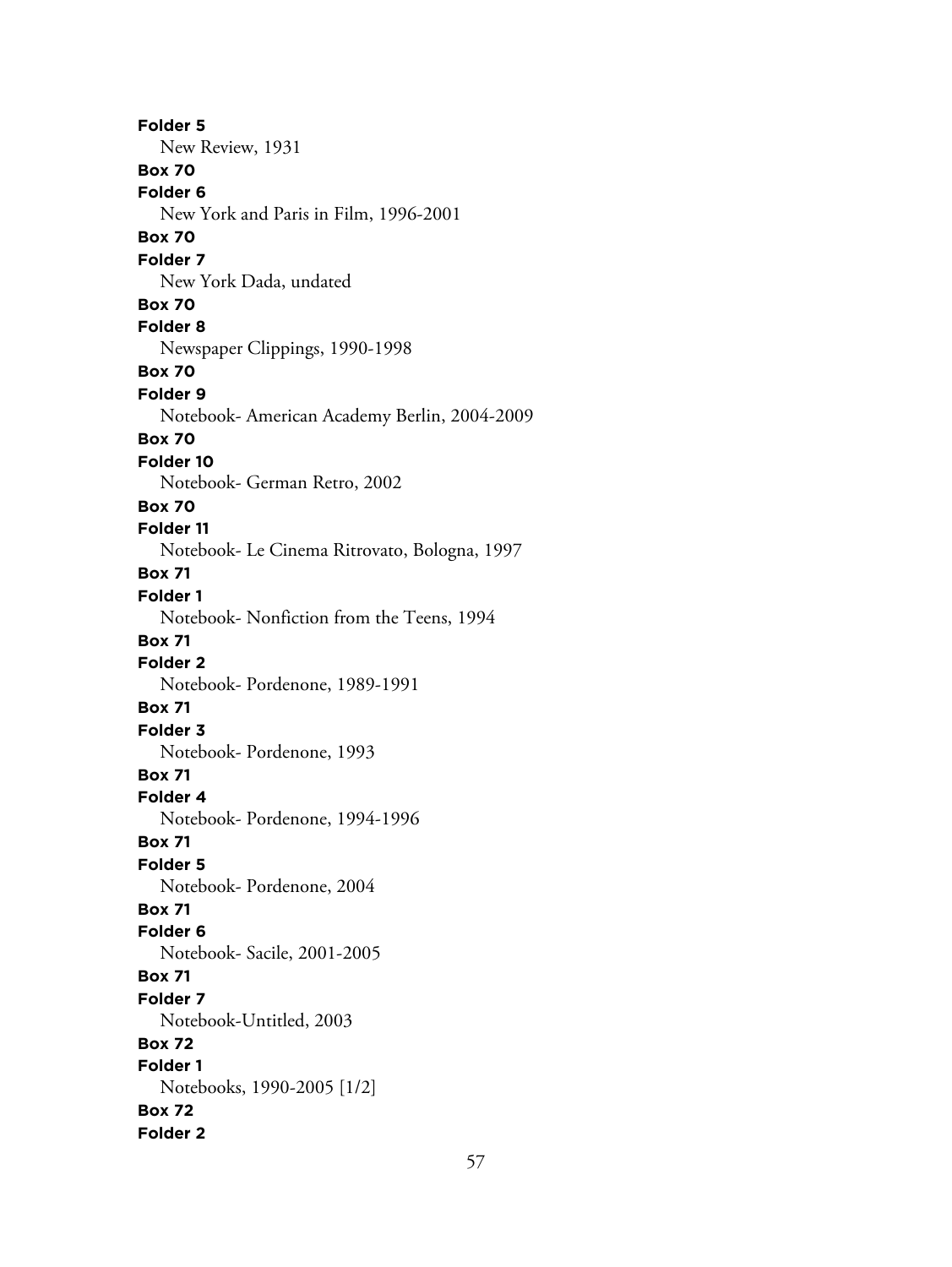Notebooks, 1990-2005 [2/2] **Box 72 Folder 3** Notebooks, 1995-1997 **Box 72 Folder 4** Notebook, undated **Box 72 Folder 5** Notebooks, undated **Box 72 Folder 6** Notes, undated **Box 72 Folder 7** Obama and Hyde Park, 1996-2009 **Box 72 Folder 8** OH Coelln Collection, 1943-1997 **Box 73 Folder 1** Onsow-Fold, Gordon, 1948-1977 **Box 73 Folder 2** Ophuls, Max, 1971-2001 **Box 73 Folder 3** Optical Uncon. Distraction, 1981-1997 **Box 73 Folder 4** Ottinger, Ulrike, undated **Box 73 Folder 5** Ottinger, Ulrike, 2007 **Box 73 Folder 6** Oz Texts, 1985-1997 **Box 73 Folder 7** Painters/Surrealism, 1962 **Box 73 Folder 8** Panofsky, Erwin, 1994-1996 **Box 73 Folder 9** Partisan Review, 1938-1940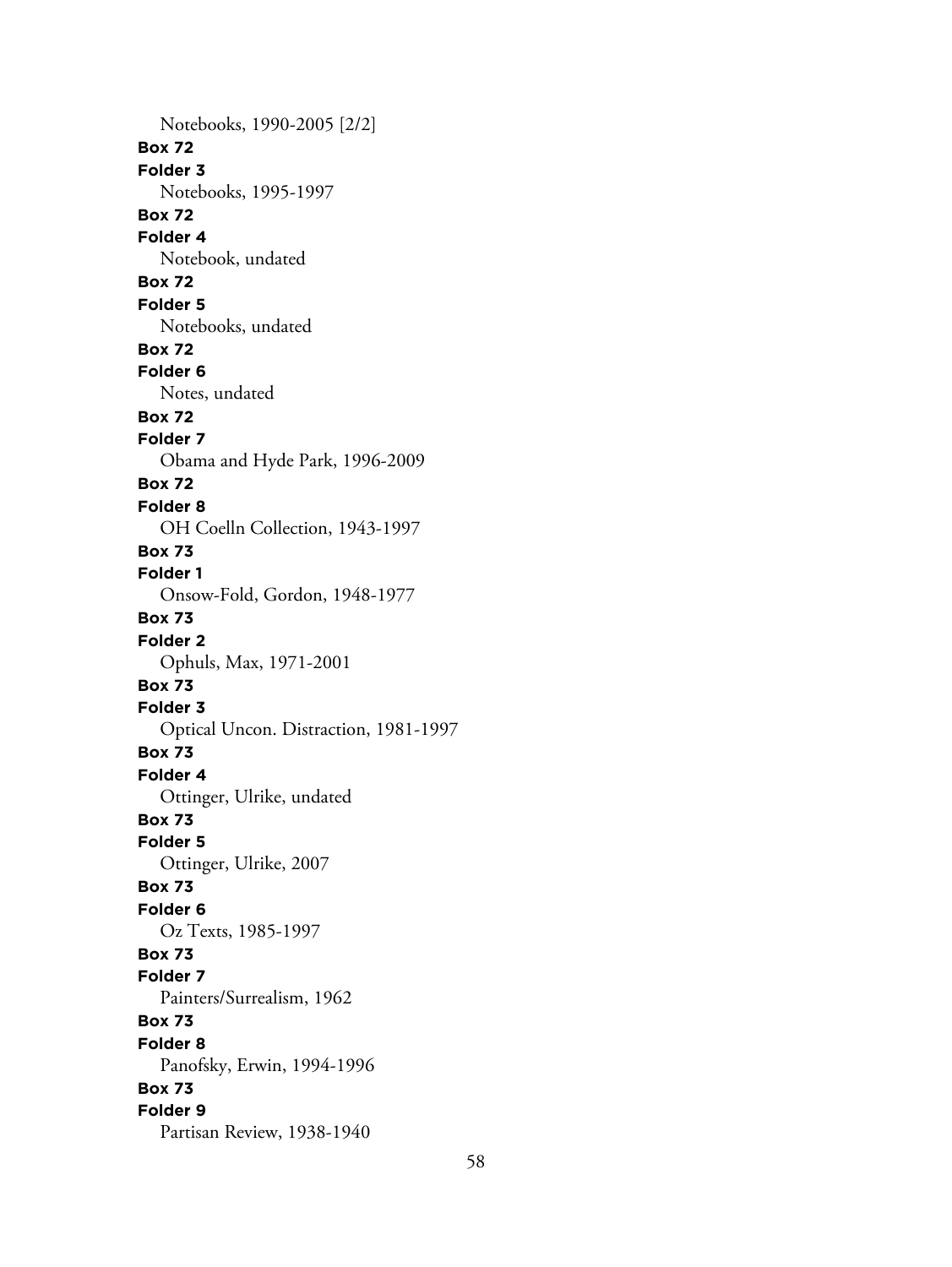**Box 73 Folder 10** Performance Theory, undated **Box 73 Folder 11** Photographs, 1975 **Box 74 Folder 1** Photographs, 2005 **Box 74 Folder 2** Physiognomy, undated **Box 74 Folder 3** Play, 2004 **Box 74 Folder 4** Poetry (modern), 1968-1972 **Box 74 Folder 5** Pornography, Sex, Eroticism, Censorship, 1996-2001 **Box 74 Folder 6** Potemkin, 1988-2005 **Box 74 Folder 7** Potemkin, Moscow/Berlin, 2004-2005 **Box 74 Folder 8** Pound, Ezra, 1914-1991 **Box 74 Folder 9** Projects, 1993 **Box 74 Folder 10** Public Culture, 1997-1998 **Box 74 Folder 11** Public Sphere, 1937-1989 **Box 74 Folder 12** Public Sphere, 1991-1996 **Box 74 Folder 13** Publics Articles, 1990-2002 **Box 74**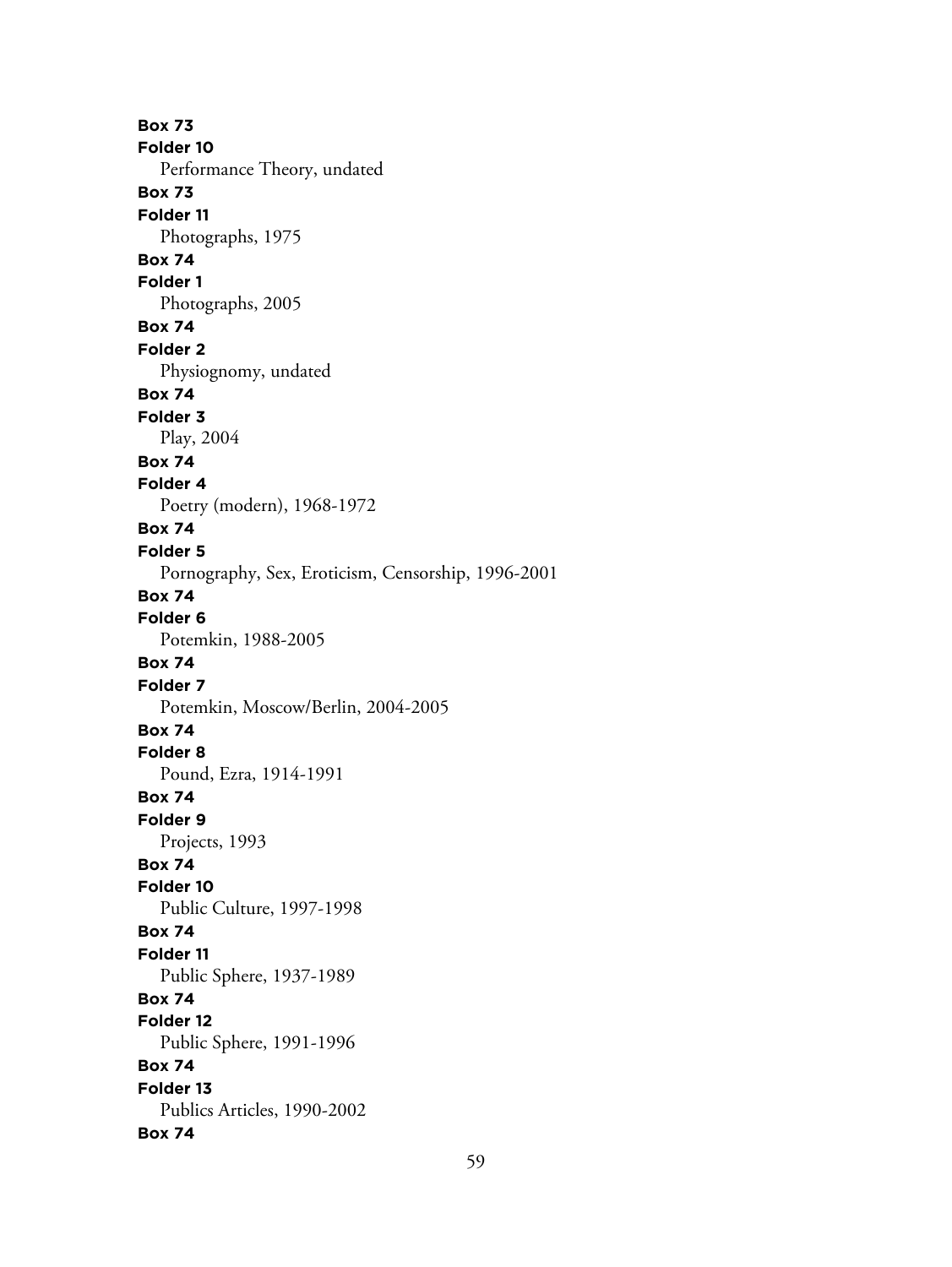**Folder 14** Psychoanalysis, 1975-1982 **Box 75 Folder 1** Race/Diaspora, 1992-1998 **Box 75 Folder 2** Radcliffe Film Theory, 2007 **Box 75 Folder 3** Reception Analysis, 1950-1994 **Box 75 Folder 4** Religion, 2005 **Box 75 Folder 5** Rich, Frank, Newspaper Clippings, 2005 **Box 75 Folder 6** Russian Cinema, 1984-1997 **Box 75 Folder 7** Rutgers Film Collection, undated **Box 75 Folder 8** Said, Edward, 2003 **Box 75 Folder 9** Scans of Drawing, undated **Box 75 Folder 10** Schamus, James, 1989-1997 **Box 75 Folder 11** Schindler's List, 1994-1996 **Box 75 Folder 12** Schindler's List and German Holocausts, 1999 **Box 76 Folder 1** Science Fiction Film, 1991-2002 **Box 76 Folder 2** Secondary Sources and Articles, 1908-1914 **Box 76 Folder 3**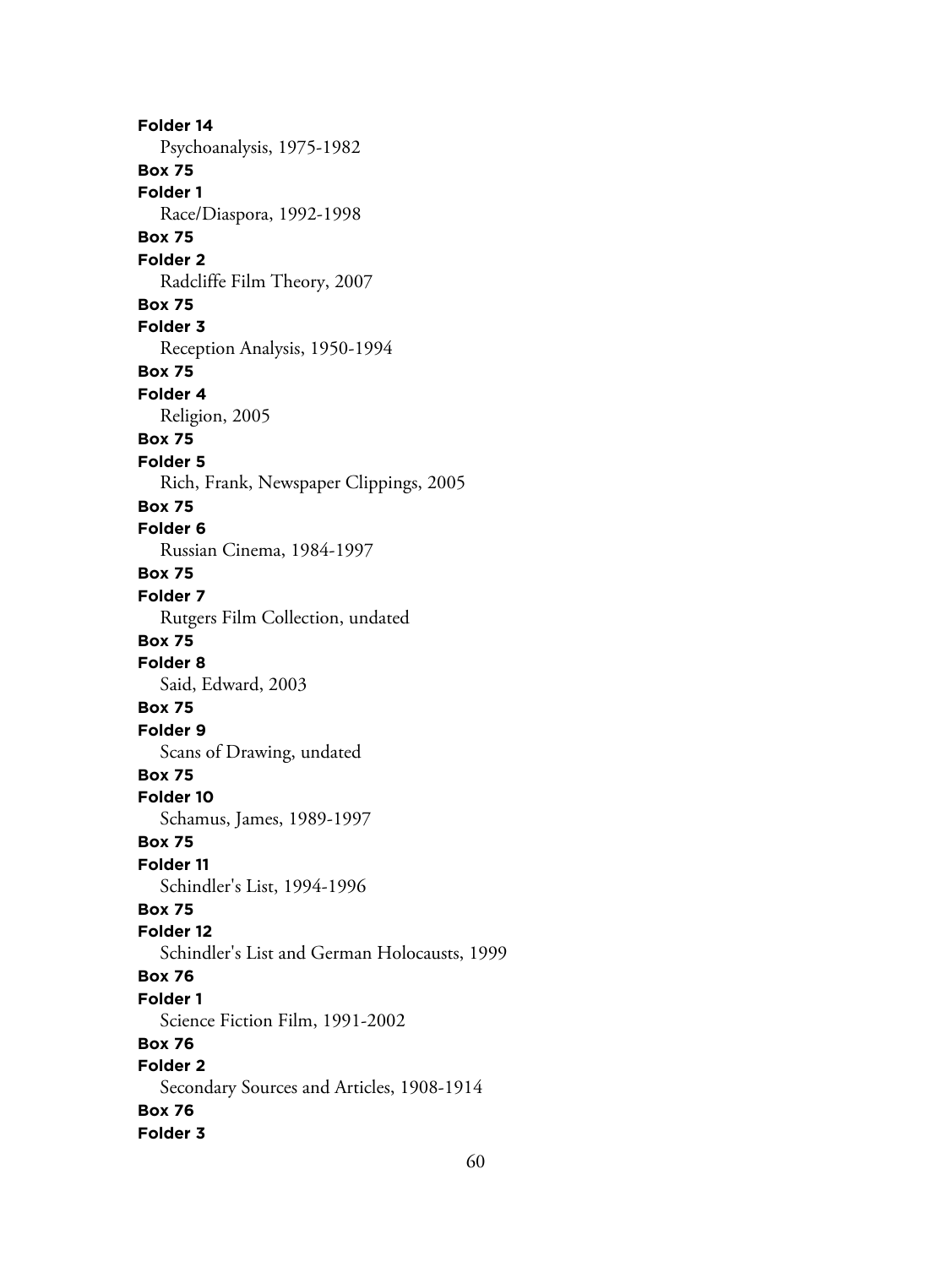Sekula, Allan, 2003 **Box 76 Folder 4** Semiotics, 1980 **Box 76 Folder 5** Shanghai Cinema, 1982-1997 **Box 76 Folder 6** Shanghai Cinema, 1997-2004 **Box 76 Folder 7** Silent Articles, 1962-1979 **Box 76 Folder 8** Silent Comedy, 1977-1996 **Box 76 Folder 9** Social History, 1902-1988 **Box 77 Folder 1** Sonderdruck, 1976-1992 [1/3] **Box 77 Folder 2** Sonderdruck, 1976-1992 [2/3] **Box 77 Folder 3** Sonderdruck, 1976-1992 [3/3] **Box 77 Folder 4** Spanish Cinema, 1999-2006 **Box 77 Folder 5** Stars, 1992-2005 **Box 77 Folder 6** Sublime, 1985-1994 **Box 77 Folder 7** Sunrise, 1977-1992 **Box 77 Folder 8** Surrealism, 1963-1979 **Box 77 Folder 9** Surrealism, 1978-1993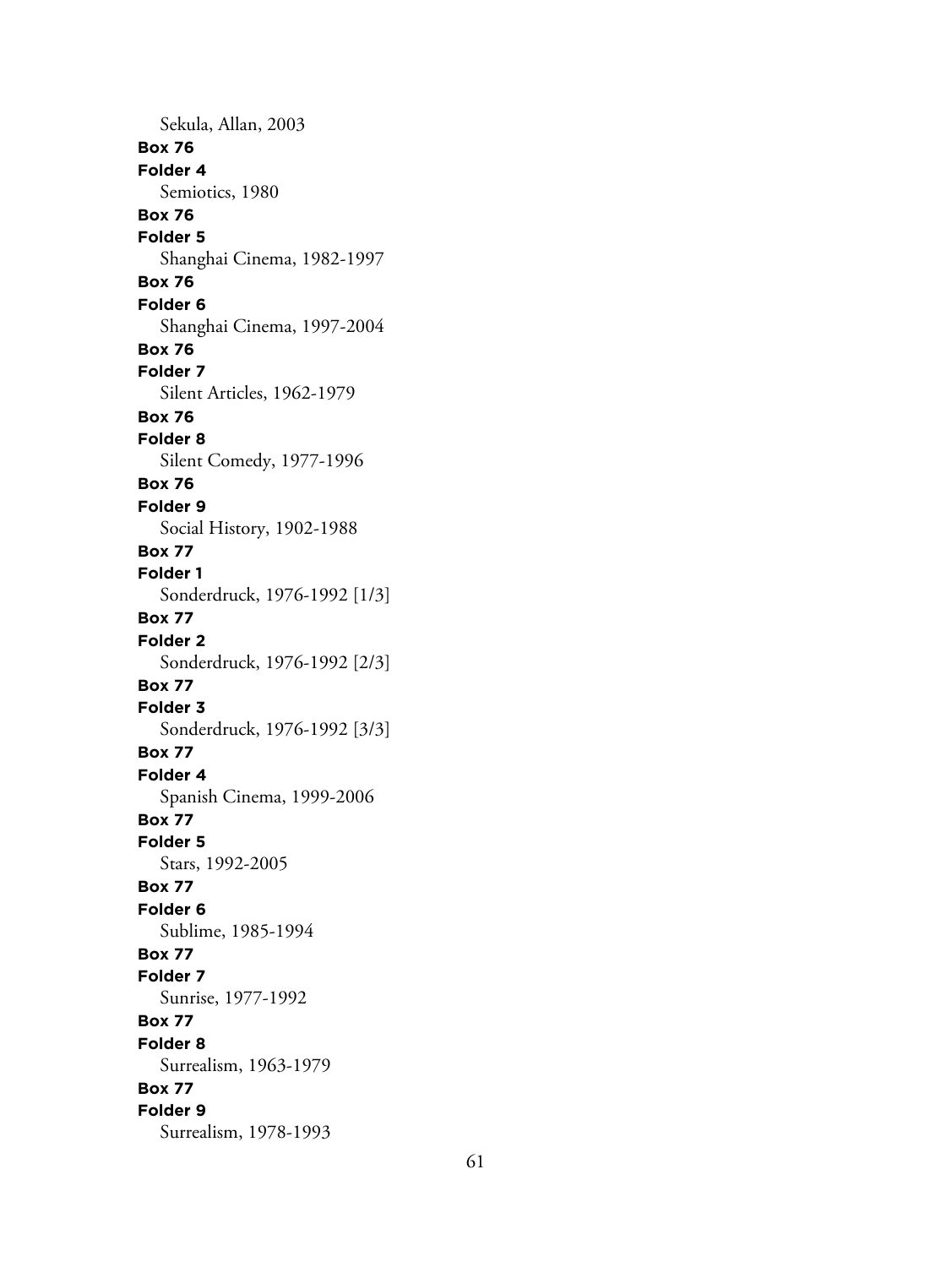**Box 77 Folder 10** Surrealism, 1992-2005 **Box 78 Folder 1** Surrealism Bibliography, 1946-1978 **Box 78 Folder 2** Surrealisms, 1976-1977 **Box 78 Folder 3** Surrealisms Theory, 1948-1978 **Box 78 Folder 4** Syrimis, 1980-1990 **Box 78 Folder 5** Talk to Her, 2002 **Box 78 Folder 6** Talks and Macht, 1983-2001 **Box 78 Folder 7** Targeted Muscle Reinnervation, 2009 **Box 78 Folder 8** Tati, Jacques, 1995-2007 **Box 78 Folder 9** Taxi Driver, 1976-1996 **Box 78 Folder 10** Television Newspaper Clippings, 1997-2001 **Box 78 Folder 11** Television, 1984-2004 **Box 78 Folder 12** The Awakening, 1973-1978 **Box 78 Folder 13** The Crowd, 1989-1996 **Box 79 Folder 1** "The Fog of War," 2003-2005 **Box 79**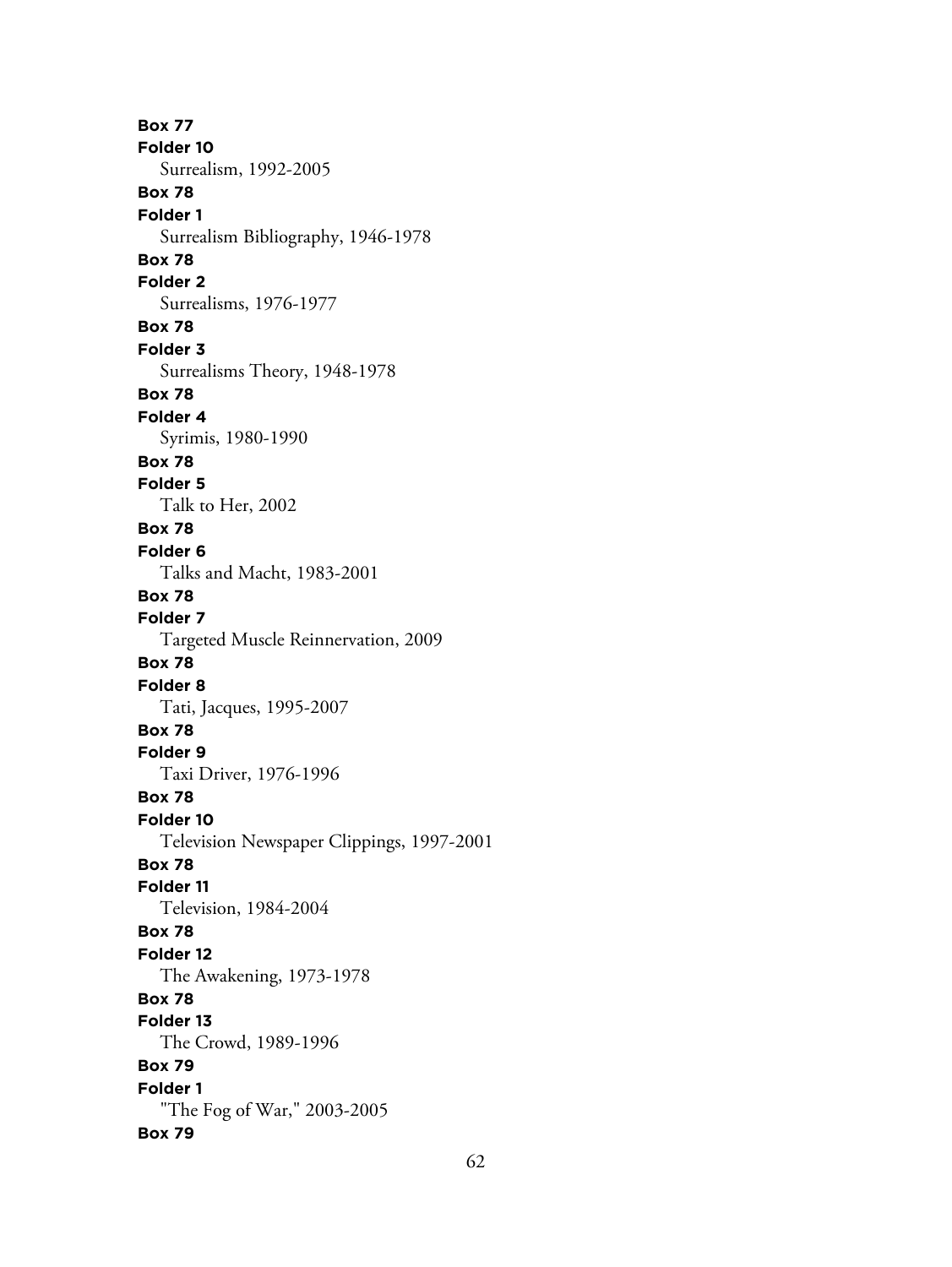**Folder 2** The Passion, 2004-2005 **Box 79 Folder 3** The Tiger's Eye / Hemispheres, 1942-1979 **Box 79 Folder 4** Theatre History, 1992-2002 **Box 79 Folder 5** Theme Parks, 1984-1996 **Box 79 Folder 6** This Quarter, 1932 **Box 79 Folder 7** TLS Book Reviews, 1997-2001 **Box 79 Folder 8** Totems without Taboos, 1993 **Box 79 Folder 9** Touch of Evil, 1998-1999 **Box 79 Folder 10** Touch of Evil Script, 1985 **Box 79 Folder 11** Travel and Tourism, undated **Box 79 Folder 12** Un Chien Andalou, 1977-2000 **Box 80 Folder 1** Universial Language and Classical Codification, 1968-1980 **Box 80 Folder 2** University of Chicago History, 1956 **Box 80 Folder 3** University of Chicago, 1991-2002 **Box 80 Folder 4** Valentino, 1919-2003 [1/3] **Box 80 Folder 5**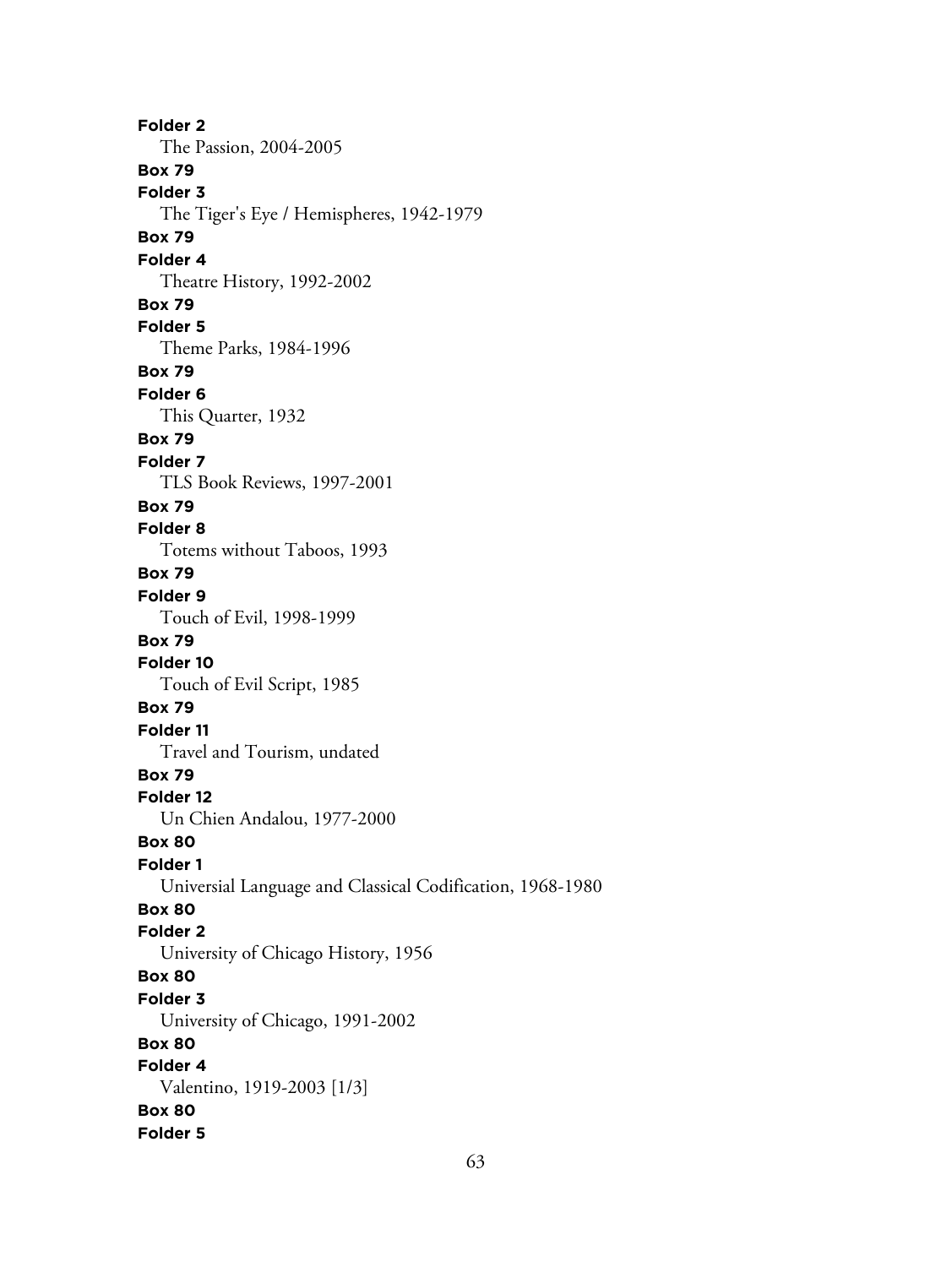Valentino, 1919-2003 [2/3] **Box 80 Folder 6** Valentino, 1919-2003 [3/3] **Box 80 Folder 7** Vaudeville, 1980-1986 **Box 81 Folder 1** Vernacular Modernism, 2003 **Box 81 Folder 2** Vertov, Dziga, 1984 **Box 81 Folder 3** Video, 1993-1997 **Box 81 Folder 4** Video Art, 1995-2001 **Box 81 Folder 5** Video Games, 2003 **Box 81 Folder 6** Vienna, 1993 **Box 81 Folder 7** Vietnam War and Apocalypse Now, 1968-1980 **Box 81 Folder 8** View, 1940-1942 **Box 81 Folder 9** View, 1942-1943 **Box 81 Folder 10** View, 1943-1944 **Box 81 Folder 11** View, 1945-1946 [1/2] **Box 82 Folder 1** View, 1945-1946 [2/2] **Box 82 Folder 2** View, 1946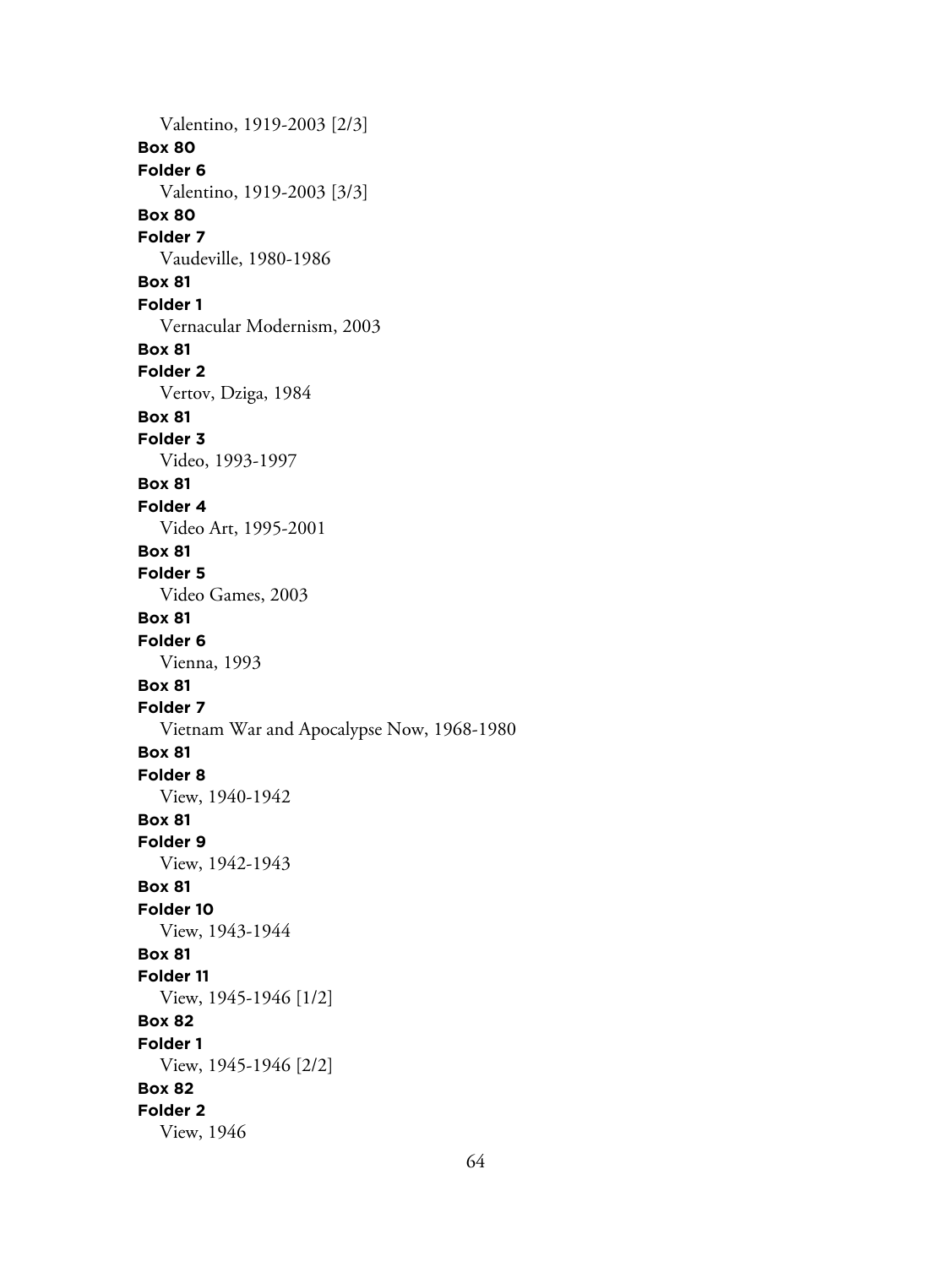**Box 82 Folder 3** View, 1946-1947 **Box 82 Folder 4** Violence and Women, 1987-1995 **Box 82 Folder 5** Visual Culture, 1993-1996 **Box 82 Folder 6** Volver, 2006 **Box 82 Folder 7** W, 1942-1944 **Box 82 Folder 8** WCW, undated **Box 83 Folder 1** Weimar Cinema, 1926-1993 **Box 83 Folder 2** Weimer Culture and Wilhelm Articles, 1919-1989 **Box 83 Folder 3** Weimer Era Criticism, 1981-1986 **Box 83 Folder 4** Weimer Pop Culture, 1999 **Box 83 Folder 5** Wellmer, Albrecht, 1986-1991 **Box 83 Folder 6** Westerns, 1990-2004 **Box 83 Folder 7** Wilder, Billy, 1952-2000 **Box 83 Folder 8** Wiserman, Frederick, 1999-2000 **Box 83 Folder 9** Wolkskehl, Karl, 1904-1983 **Box 83**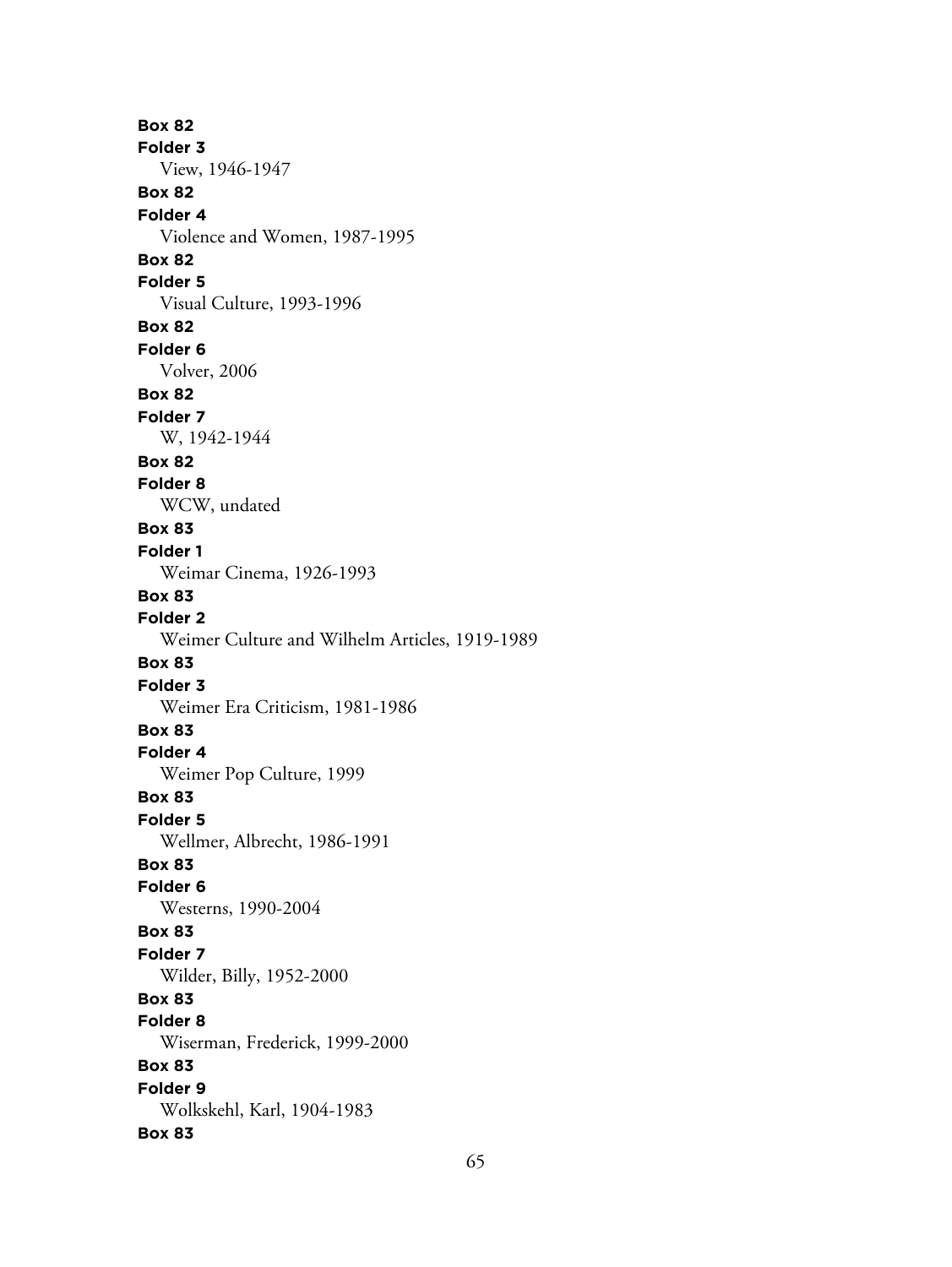**Folder 10** Women and Film, 1995-2001 **Box 84 Folder 1** Women and Media, 1992-1998 **Box 84 Folder 2** Women and Silent Film, 1978-1988 **Box 84 Folder 3** Women and Surrealism, 1973 **Box 84 Folder 4** Women in Weimar Cinema, 1984 **Box 84 Folder 5** Women's Cinema in Germany, 1979-1984 **Box 84 Folder 6** Women's Social History, 1907-1990 [1/2] **Box 84 Folder 7** Women's Social History, 1907-1990 [2/2] **Box 84 Folder 8** Women's Studies-Feminist Literature, Criticism and Theory, 1971-1981 [1/2] **Box 84 Folder 9** Women's Studies-Feminist Literature, Criticism and Theory, 1971-1981 [2/2] **Box 84 Folder 10** Woods, Franks, 1909-1910 **Box 84 Folder 11** Z Film, 1990 **Box 85 Folder 1** Research Note cards, undated **Box 86 Folder 1** Research Note cards, undated **Series V: Writing**

## **Subseries I: Articles and Manuscripts**

**Box 87**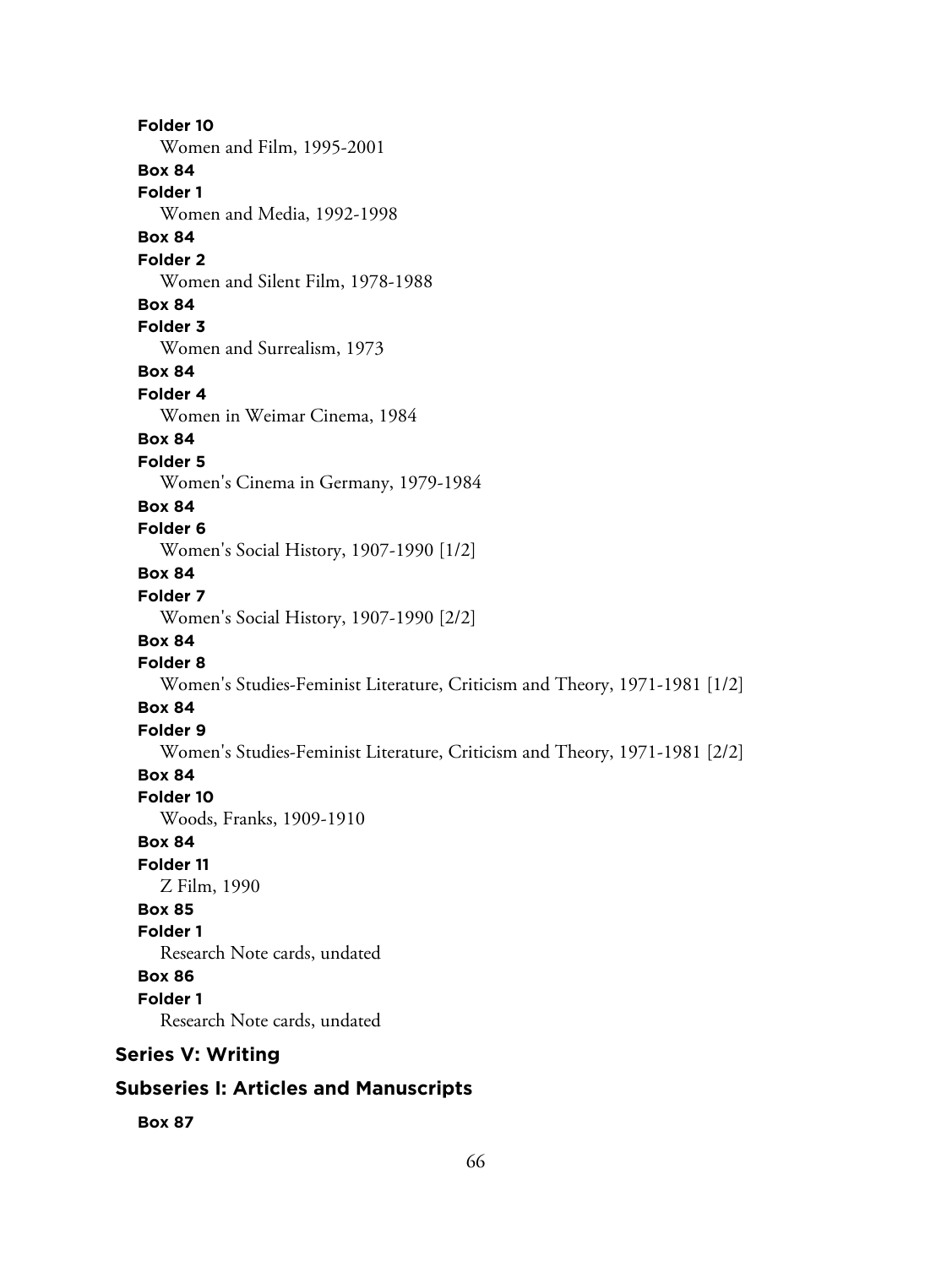**Folder 1** "A Self-Representation of the Masses," 2005 **Box 87 Folder 2** "Adventure of Goldilocks: Spectatorship, Consumerism, and Public Life," 1990 **Box 87 Folder 3** "Ambivalences of the 'Mass Ornament,'" 1992 **Box 87 Folder 4** "American, Paris, the Alps: Kracauer (and Benjamin) on Cinema and Moderntiy," 1995 **Box 87 Folder 5** "Benjamin and Cinema," 1998 **Box 87 Folder 6** "Cinema, Language, Film Theory," 1984 **Box 87 Folder 7** "Classical Cinema and Modernism," 1995 **Box 87 Folder 8** "Cooperative Auteur Cinema and Oppositional Public Sphere,' 1982 **Box 87 Folder 9** "Cultural Studies, Critical Theory," 1990 **Box 87 Folder 10** "Deadly Scenarios," 1992 **Box 87 Folder 11** "Der Lyriker Heinrich Heine," 1967 **Box 87 Folder 12** "Dinosaurier sehen und nicht gegressen werden," 1995 **Box 87 Folder 13** "Dinosaurier," 1980-1994 **Box 87 Folder 14** "Early Cinema, Late Cinema," 1987 **Box 87 Folder 15** "Ethnografisches Marchen oder moralistiche Allegorie," 2004 **Box 87 Folder 16**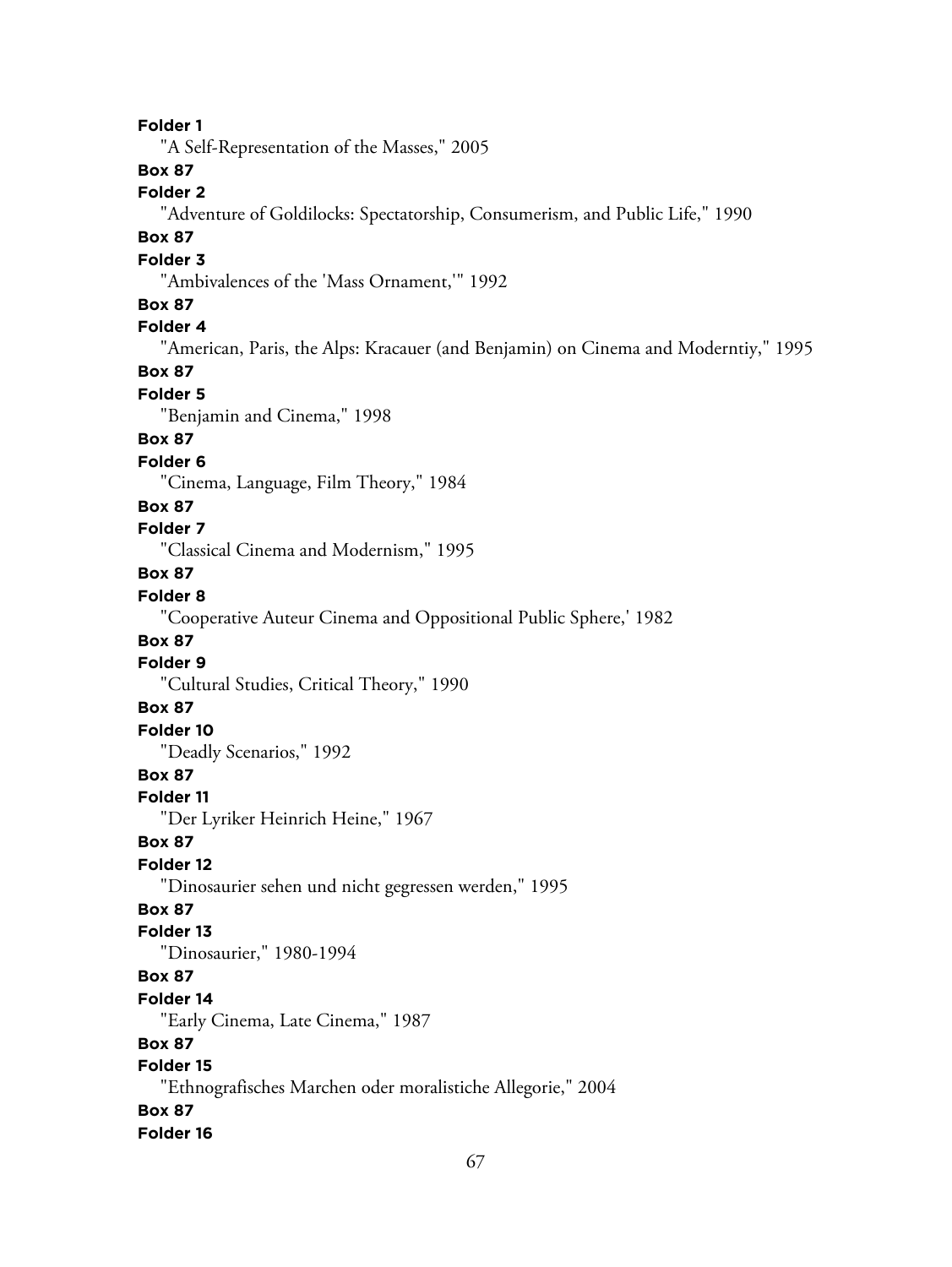"Fallen Women, Rising Stars, New Horizons," 2000 **Box 87 Folder 17** "German-Jewish Memory and National Consciousness," 1994 **Box 88 Folder 1** "Kracauer's Photography Essay," undated **Box 88 Folder 2** "Male Star, Female Fans," 1991 **Box 88 Folder 3** "Male Star, Female Fans," 1991 **Box 88 Folder 4** "Mass Culture as Hieroglyphic Writing," 1993 **Box 88 Folder 5** "Messages in a Bottle?" 1987 **Box 88 Folder 6** "Mit Haut und Haarem," 1991 **Box 88 Folder 7** "Of Lightening Rods, Prisms, and Forgotten Scissors," 2005 **Box 88 Folder 8** "Of Mice and Ducks," 1993 **Box 88 Folder 9** "Of Mice and Ducks," Reponses and Reviews, 1992-1993 **Box 88 Folder 10** "Pleasure, Ambivalence, Identification," 1987 **Box 88 Folder 11** "Reinventing the Nickelodeon," 1988 **Box 88 Folder 12** "Space of History, Language of Time," 1986 **Box 88 Folder 13** "The Hieroglyph and the Whore: D.W. Griffith's Intolerence," 1988 **Box 88 Folder 14** "The Mass Production of the Senses," 2000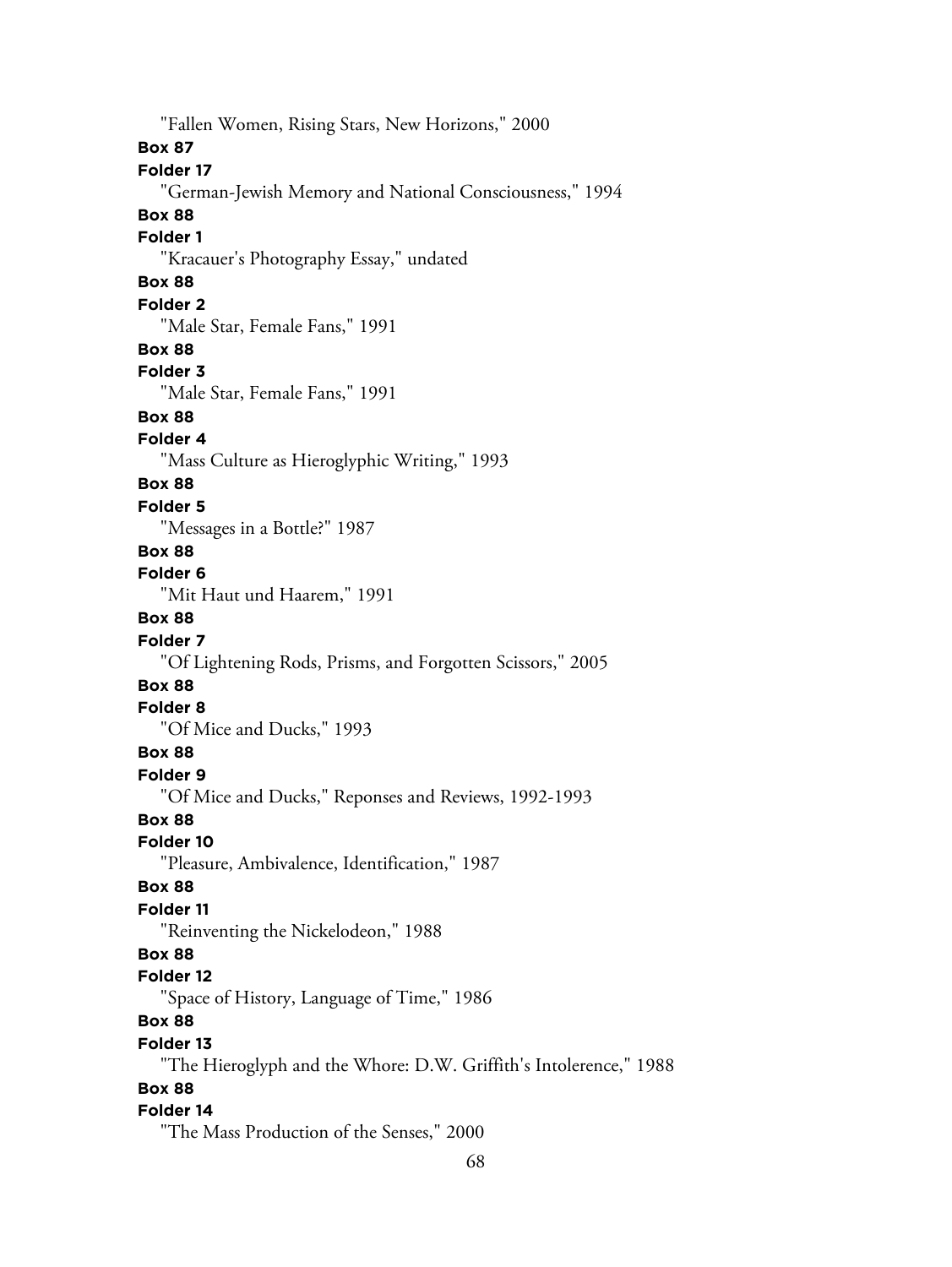69 **Box 88 Folder 15** "The Stubborn Discourse," 1985 **Box 88 Folder 16** "Toward a Feminist Politics of Perception," undated **Box 88 Folder 17** "Traces of Transgression in Apocalypse Now," 1980 **Box 88 Folder 18** "Universal Language and Democratic Culture," 1985 **Box 88 Folder 19** "Unstable Mixtures, Dilated Spheres," 1993 **Box 88 Folder 20** "With Skin and Hair," 1993 **Box 88 Folder 21** "With Skin and Hair," Drafts and Notes, 1993 **Box 88 Folder 22** "Zum Verhaltnis von Film und Geschichte in der Progressive Era," undated **Box 88 Folder 23** Allegories of Femininity Notes and Drafts, 1980 **Box 89 Folder 1** Articles on Kluge, Alexander, 1984-2007 **Box 89 Folder 2** Babel Outlines, undated **Box 89 Folder 3** Bebel Preface to the Italian Edition, undated **Box 89 Folder 4** Babel Reviews, 1991-1995 **Box 89 Folder 5** Babel Reviews and Correspondence, 1991-1995 **Box 89 Folder 6** Cinema and Experience Manuscript, 2011 [1/2] **Box 89**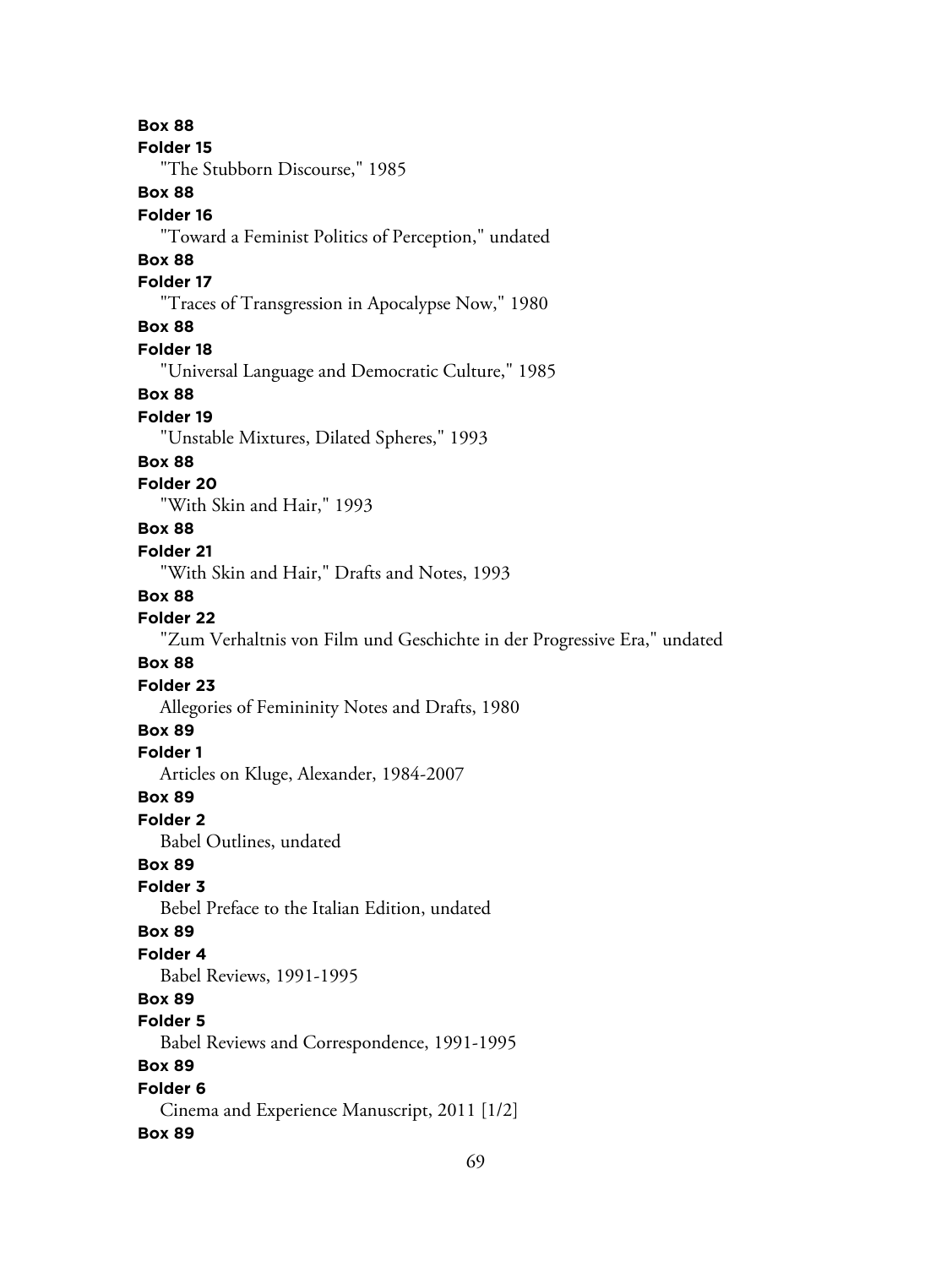**Folder 7** Cinema and Experience Manuscript, 2011 [2/2] **Box 89 Folder 8** Cinema and Experience, 2010 **Box 90 Folder 1** Cinema and Experience, 2011 **Box 90 Folder 2** Cinema and Experience, 2011 [1/3] **Box 90 Folder 3** Cinema and Experience, 2011 [2/3] **Box 90 Folder 4** Cinema and Experience, 2011 [3/3] **Box 90 Folder 5** Critical Inquiry, Notes and Statement, 2003 **Box 90 Folder 6** Doctoral Dissertation, 1975 **Box 90 Folder 7** Drafts of Introduction to Babel and Babylon, 1983 **Box 90 Folder 8** Feminists Film Theory Essays, 1994 **Box 91 Folder 1** Foreword to Negt and Kluge's Public Sphere and Expierence, 1993 **Box 91 Folder 2** Foreword to Negt and Kluge's Public Sphere and Experience Draft, 1993 **Box 91 Folder 3** Introduction to Adorno's Transparencies on Film, 1982 **Box 91 Folder 4** Introduction to Kracauer's Theory of Film, 1997 **Box 91 Folder 5** Introduction to Kracauer's Theory of Film. Drafts and Reviews, 1993-1997 **Box 91**

## **Folder 6**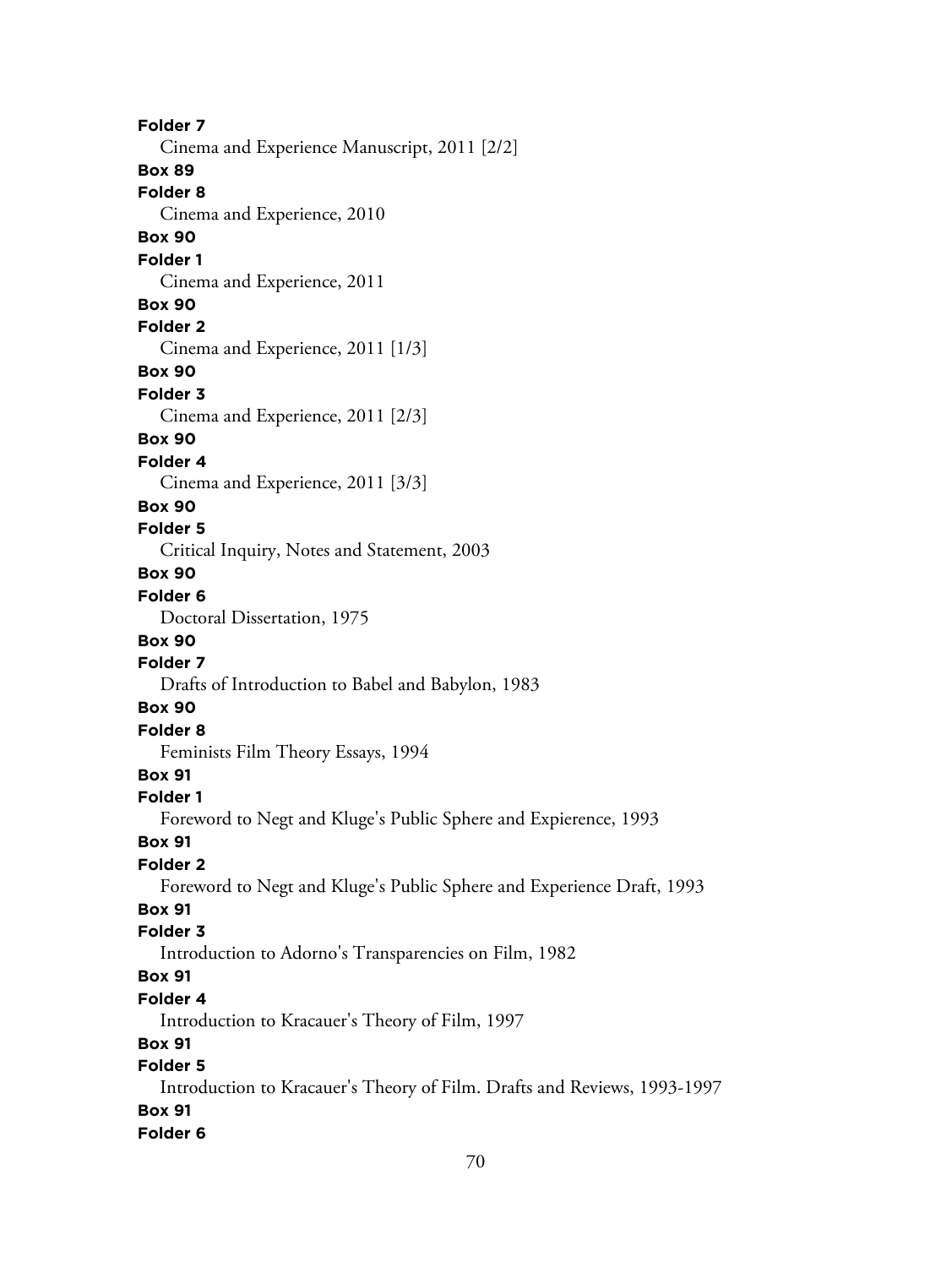Kluge, Alexander. Manuscript, 1985 **Box 91 Folder 7** Kracauer, Siegfried. Chapter 2, 2010 **Box 91 Folder 8** Kraucer, Siegfried. Chapter 2 Draft and Notes, 1990-2007 **Box 91 Folder 9** Kraucer, Siegfried. Chapter 2 Notes, undated **Box 91 Folder 10** Manuscript Photocopy, 1995 **Box 91 Folder 11** Manuscripts and Notes, undated **Box 92 Folder 1** Notes, 1985-1986 **Box 92 Folder 2** Opera and Film Proposal, 1998 **Box 92 Folder 3** Published Articles, 1993-2008 **Box 92 Folder 4** Spectatorship and Acculturation, 1975-1988 **Subseries II: Publishing Box 92 Folder 5** Arnold Publishing, 1996-1999, **Box 92 Folder 6** Copyright Clearance Center, 1999 **Box 92 Folder 7** Harvard Press, 1991-1997 **Box 92 Folder 8** Iris Journal Announcements, 1993 **Box 92 Folder 9**

Kraucer Chapter Publisher Correspondence, 1996-2000

## **Box 92**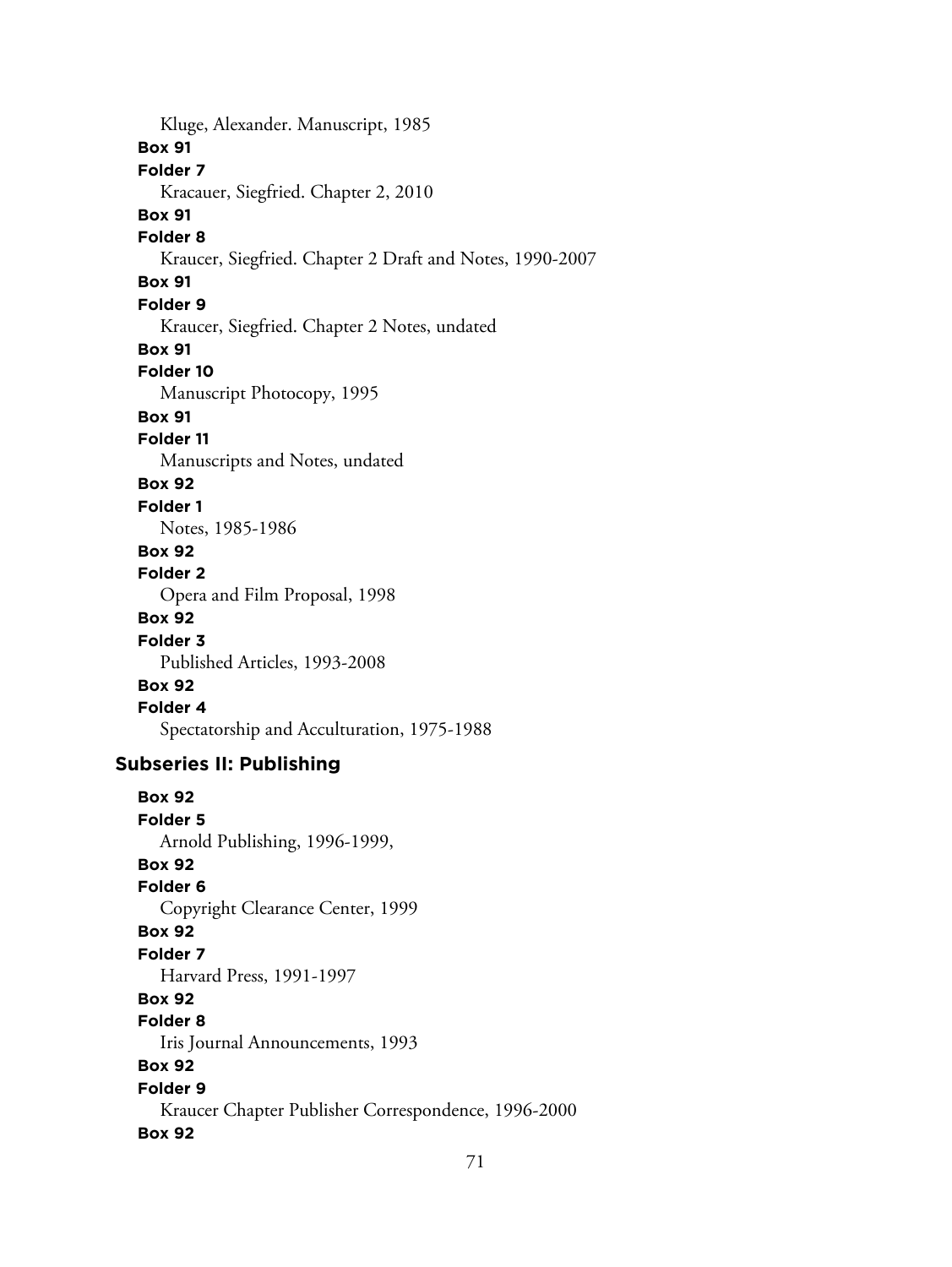**Folder 10** Marbach, 1991-1994 **Box 92 Folder 11** Publishing Correspondence, 2007-2008 **Box 92 Folder 12** University of California Press Guidelines for Page Proofs, 2011

# **Series VI: Writing by Others**

### **Subseries I: Articles and Excerpts**

**Box 92 Folder 13** Agamben, Giorgio, 1993 **Box 92 Folder 14** Agee, James, undated **Box 93 Folder 1** Ajami, Fouad, 1993 **Box 93 Folder 2** Allen, Richard, 1995 **Box 93 Folder 3** Allen, Robert, 1979-1990 **Box 93 Folder 4** Altman, Charles, 1976-1992 **Box 93 Folder 5** Altman, Rick, undated **Box 93 Folder 6** Amad, Paula, 2001-2003 **Box 93 Folder 7** Anderson, J.L, 1992 **Box 93 Folder 8** Andrew, Dudley, 1984 **Box 93 Folder 9** Aragon, Louis, 1974-1994 **Box 93**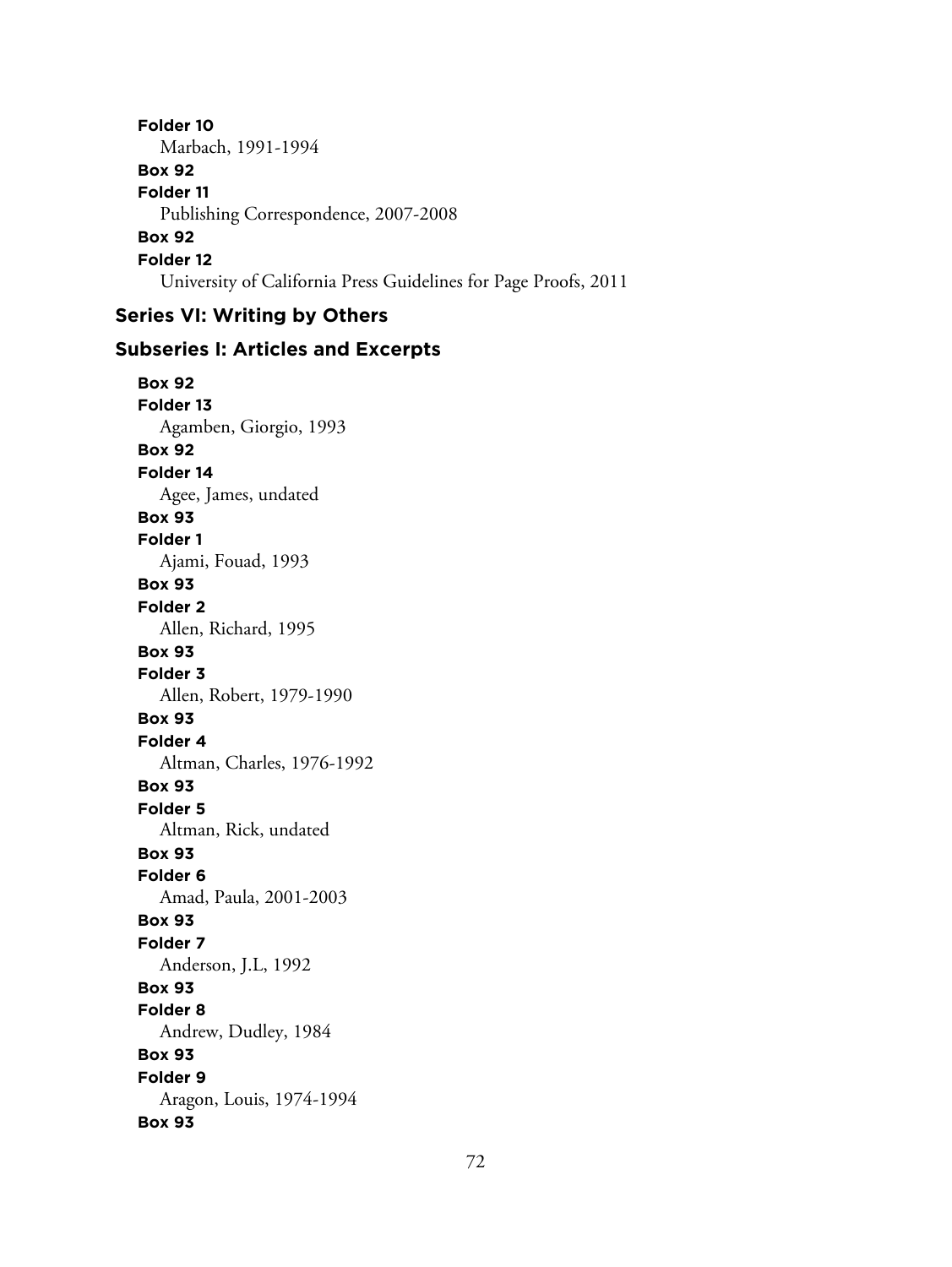**Folder 10** Arnheim, Rudolf, 1957-1997 **Box 93 Folder 11** Arvaton, Boris, 1997 **Box 93 Folder 12** Assman, Aleida, 1996 **Box 93 Folder 13** Augst, Betrand, 1977 **Box 93 Folder 14** Aumont, Jacques, 1982-1989 **Box 93 Folder 15** Ayres, James, 2002 **Box 93 Folder 16** Balio, Tino, 1990 **Box 93 Folder 17** Bartels, Emily, undated **Box 93 Folder 18** Barthes, Roland, 1972-1980 **Box 94 Folder 1** Baudrillard, Jean, 1988-1990 **Box 94 Folder 2** Baum, Frank L., 1998 **Box 94 Folder 3** Baxter, Peter, 1985-1988 **Box 94 Folder 4** Bazin, Andre, 1967-1985 **Box 94 Folder 5** Bellour, Raymond, 1975-2009 **Box 94 Folder 6** Belton, John, 1971-1994 **Box 94 Folder 7**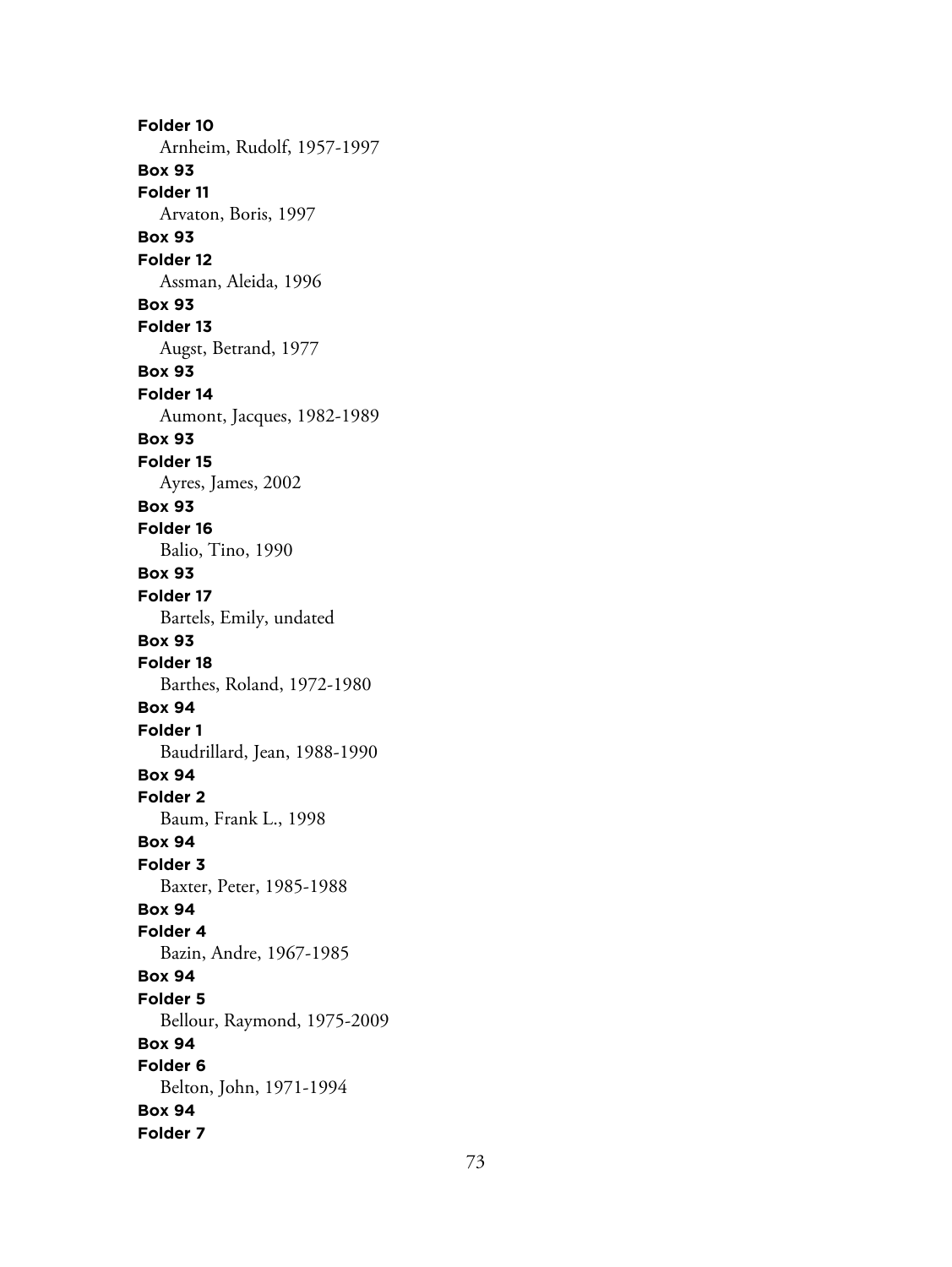Benjamin, Jessica, 1978 **Box 94 Folder 8** Benjamin, Walter, 1972-1999 [1/2] **Box 95 Folder 1** Benjamin, Walter, 1972-1999 [2/2] **Box 95 Folder 2** Berger, John, 1972 **Box 95 Folder 3** Bergson, Henri, 1956-1991 **Box 95 Folder 4** Bergstrom, Janet, 1977 **Box 95 Folder 5** Bhabba, Homi, 2001 **Box 95 Folder 6** Bierre, Ambrose, undated **Box 95 Folder 7** Biskind, Peter, 1975 **Box 95 Folder 8** Bloch, Ernst, 1974-1991 **Box 95 Folder 9** Bloom, Harold, 1984-2006 [1/2] **Box 95 Folder 10** Bloom, Harold, 1984-2006 [2/2] **Box 95 Folder 11** Bloom, Harold, 1984-2006 [3/3] **Box 96 Folder 1** Bohrer, Karl, undated **Box 96 Folder 2** Bolton, Richard, 1986 **Box 96 Folder 3** Bolz, Norbert, 1986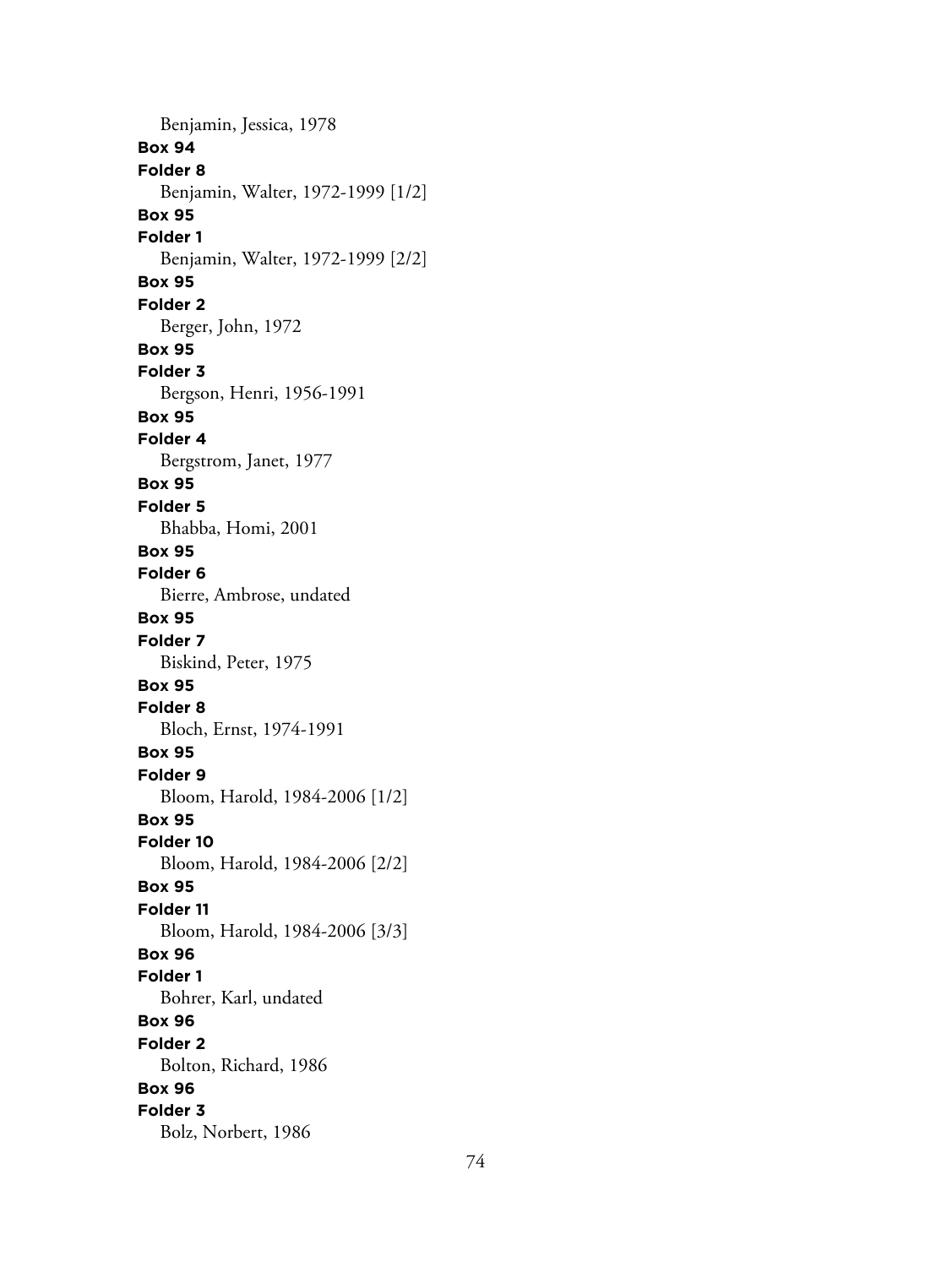**Box 96 Folder 4** Bonitzer, Pascal, undated **Box 96 Folder 5** Bordwell, David, 1976-2004 [1/2] **Box 96 Folder 6** Bordwell, David, 1976-2004 [2/2] **Box 96 Folder 7** Bowser, Eileen, 1983 **Box 96 Folder 8** Brakhage, Stan, 1978 **Box 96 Folder 9** Branigan, Edward, 1984-1985 **Box 96 Folder 10** Brecht, Bertolt, 1989 **Box 96 Folder 11** Breton, Andre, 1972-1978 **Box 96 Folder 12** Brewster, Ben, 1982 **Box 96 Folder 13** Brown, Bill, 1984-2003 **Box 96 Folder 14** Brumlik, Micha, undated **Box 96 Folder 15** Buck-Morss, Susan, 1988-2000 **Box 97 Folder 1** Budd, Michael, 1976 **Box 97 Folder 2** Bukatman, Scott, 1988-1993 **Box 97 Folder 3** Burch, Noel, 1973-2004 **Box 97**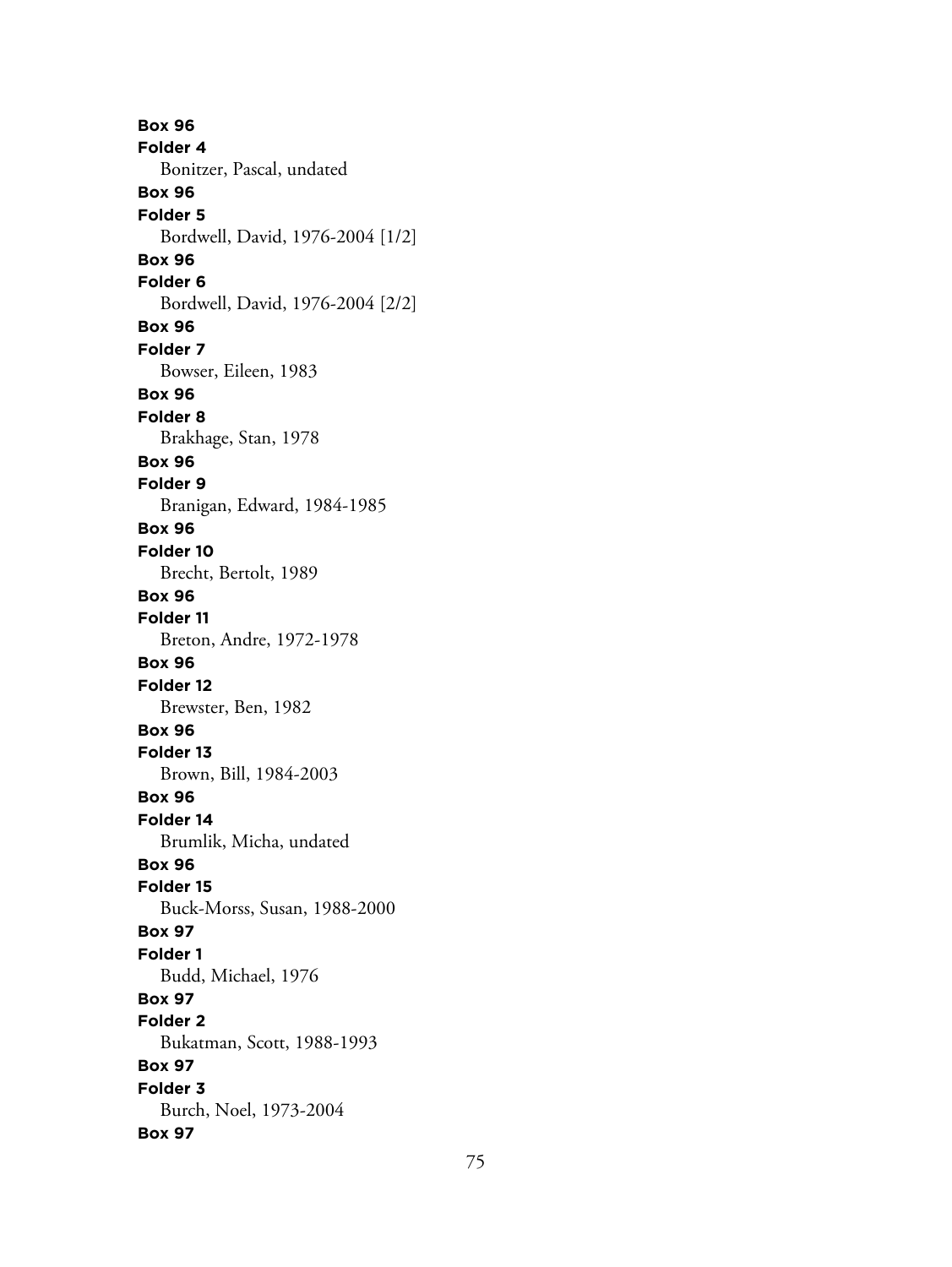**Folder 4** Burger, Peter, 1984 **Box 97 Folder 5** Burnett, Charles, 1989 **Box 97 Folder 6** Buscombe, Edward, 1985-1988 **Box 97 Folder 7** Butler, Judith, 1990 **Box 97 Folder 8** Byme, David, 1986 **Box 97 Folder 9** Caillois, Roger, 1988 **Box 97 Folder 10** Calas, Nicolas, undated **Box 98 Folder 1** Carbina, Mary, 1990 **Box 98 Folder 2** Carrdel, Noel, undated **Box 98 Folder 3** Cavell, Stanley, 1981-1997 **Box 98 Folder 4** Cawelti, John, 1995 **Box 98 Folder 5** Chabrol, Claude, undated **Box 98 Folder 6** Chametzky, Peter, 2001 **Box 98 Folder 7** Chandler, James, 1990-1995 **Box 98 Folder 8** Chauncey, George, 2002-2003 **Box 98 Folder 9**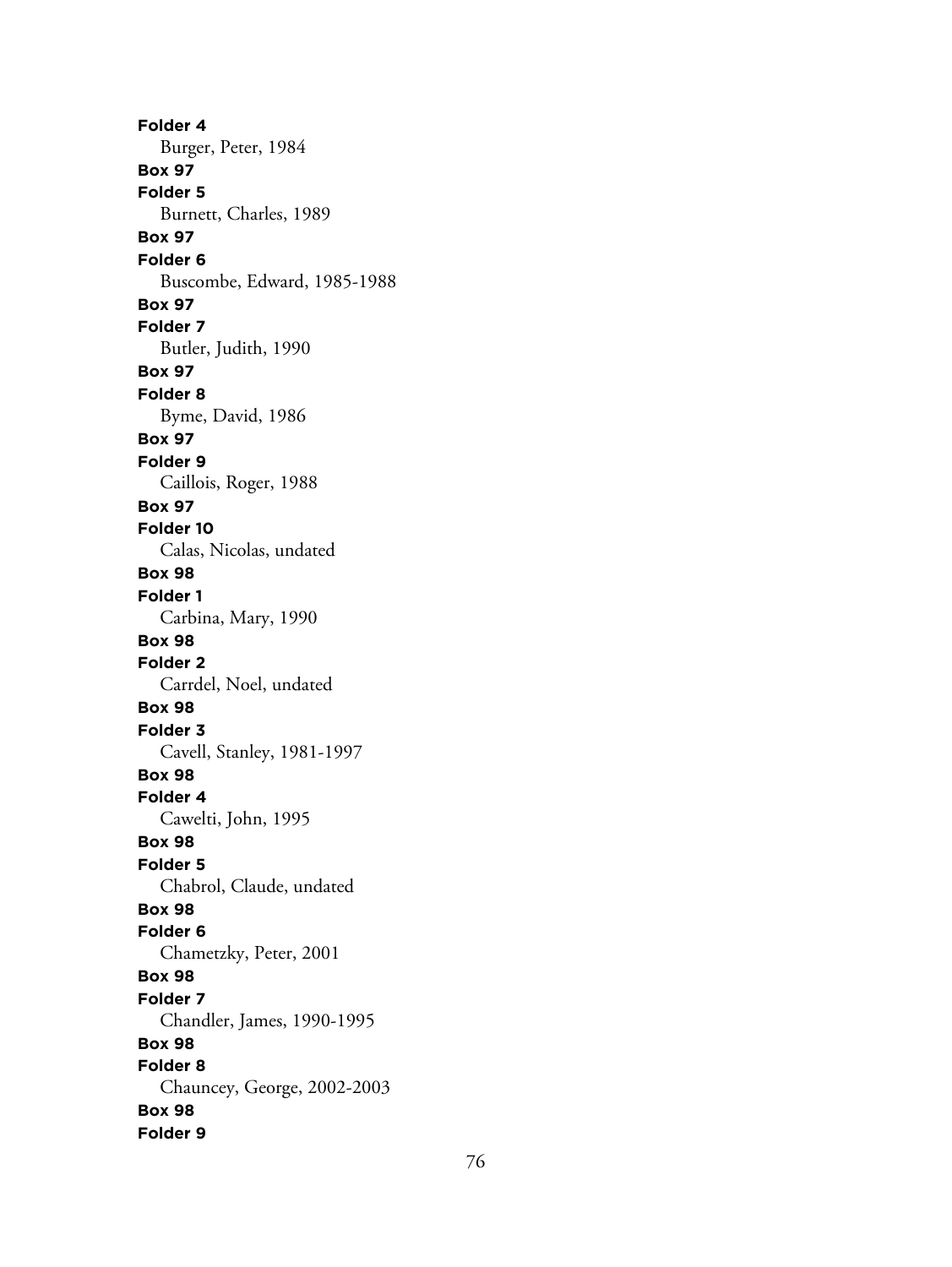Cherchi, Usai, Paolo, 1985-1995 **Box 98 Folder 10** Chi, Robert, undated [1/2] **Box 98 Folder 11** Chi, Robert, undated [2/2] **Box 98 Folder 12** Chow, Rey, 1991-1992 **Box 99 Folder 1** Citron, Michelle, 1988 **Box 99 Folder 2** Clark, Michael, undated **Box 99 Folder 3** Clark, T.J., 1983 **Box 99 Folder 4** Clifford, James, 1988 **Box 99 Folder 5** Clover, Carol J., 1987 **Box 99 Folder 6** Cohen, Lizabeth, 1985-1989 **Box 99 Folder 7** Cohen, Mary Morley, 1994 **Box 99 Folder 8** Collins, Jim, 1993 **Box 99 Folder 9** Conroy, Marianne, undated **Box 99 Folder 10** Cook, Pam, 1978 **Box 99 Folder 11** Copjel, Joon, undated **Box 99 Folder 12** Corrigan, Timothy, 1980-1991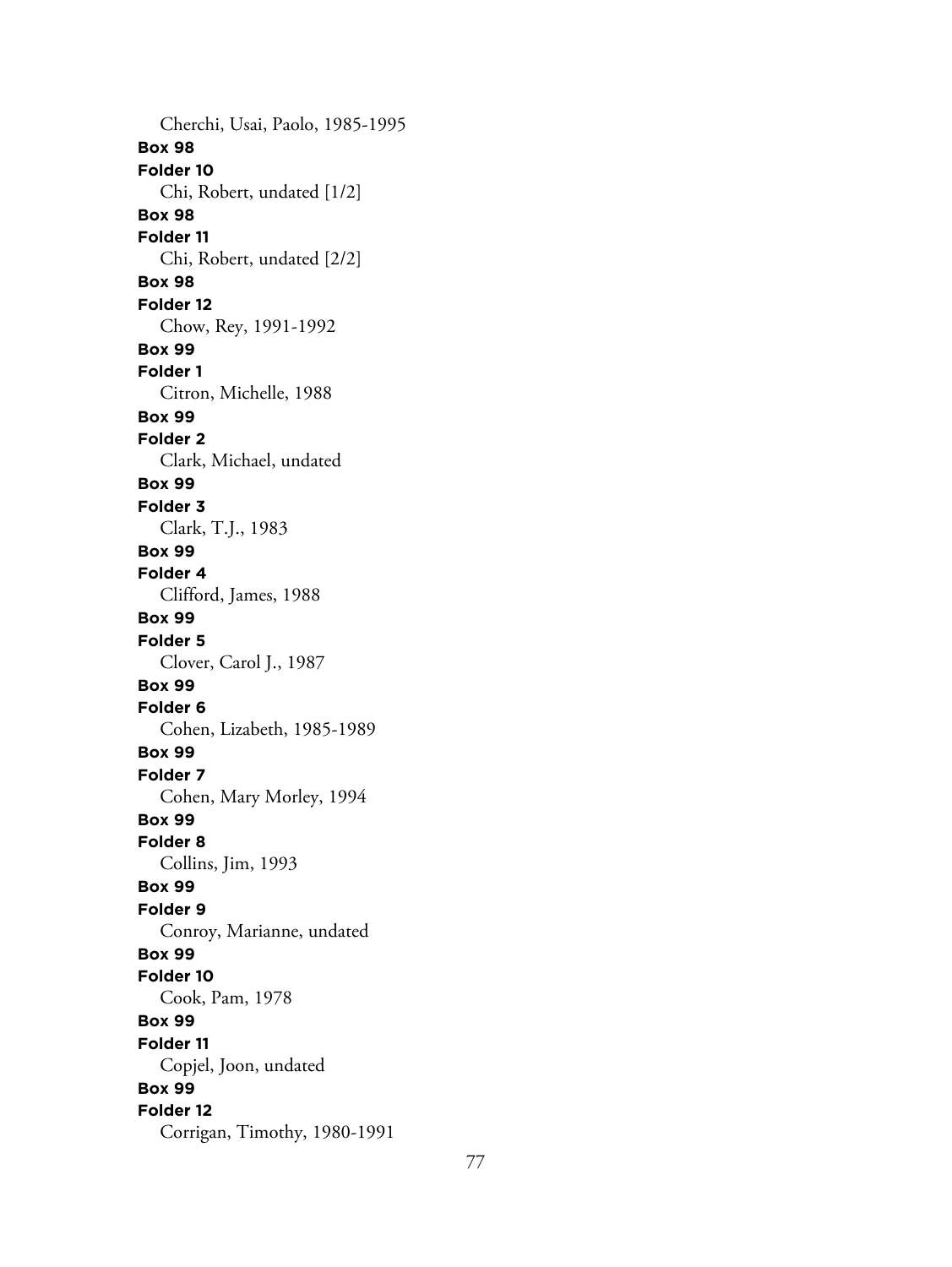**Box 99 Folder 13** Crafton, Donald, 1988 **Box 99 Folder 14** Crary, Jonathan, 1994 **Box 99 Folder 15** Creed, Barbara, undated **Box 99 Folder 16** Cripps, Thomas, 1977-1990 **Box 99 Folder 17** Crofts, Stephen, 1983 **Box 99 Folder 18** Culver, Stuart, 1988 **Box 100 Folder 1** Deluze, Gilles, 1971 **Box 100 Folder 2** DeMan, Paul, 1988 **Box 100 Folder 3** Demonsablon, Philippe, 1981 **Box 100 Folder 4** Deren, Maya, 1978 **Box 100 Folder 5** Derrida, Jacques, 1973-1988 **Box 100 Folder 6** Desnos, Robert, 1978 **Box 100 Folder 7** Deutelbaum, Marshall, undated **Box 100 Folder 8** Diawara, Manthia, 1988-1993 **Box 100 Folder 9** Dimendberg, Edward, 1988-1996 **Box 100**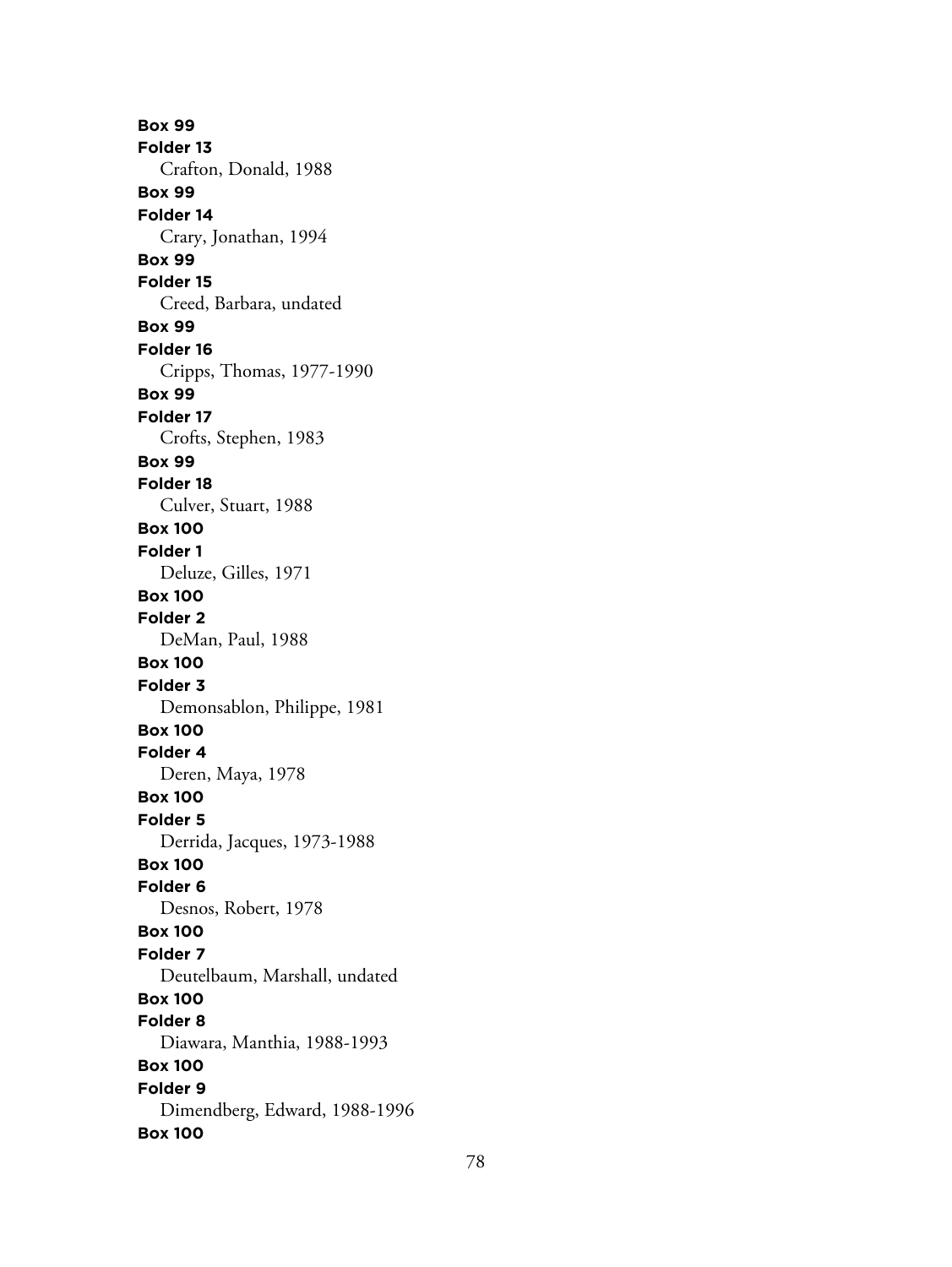**Folder 10** Dimendberg, Edward, 1988-1996 **Box 100 Folder 11** Doane, Mary Ann, 1985 **Box 101 Folder 1** Doll'Asta, Monica, 1996 **Box 101 Folder 2** Donald, James, 1984-1987 **Box 101 Folder 3** Dong, Xinyu, 2009 **Box 101 Folder 4** Doniger, Wendy, 1997-2004 **Box 101 Folder 5** Doome, Mary Ann, 1985-1994 **Box 101 Folder 6** Douglas, Mary, 2007 **Box 101 Folder 7** Dyer, Richard, 1978-1992 **Box 101 Folder 8** Eberwein, Robert, undated **Box 101 Folder 9** Eckert, Charles, 1978 **Box 101 Folder 10** Eco, Umberto, 1976-1985 **Box 101 Folder 11** Eichenbaum, Boris, 1981 **Box 101 Folder 12** Eisenstein, Sergei, 1948-1988 **Box 101 Folder 13** Eisler, Hans, 1971 **Box 102 Folder 1**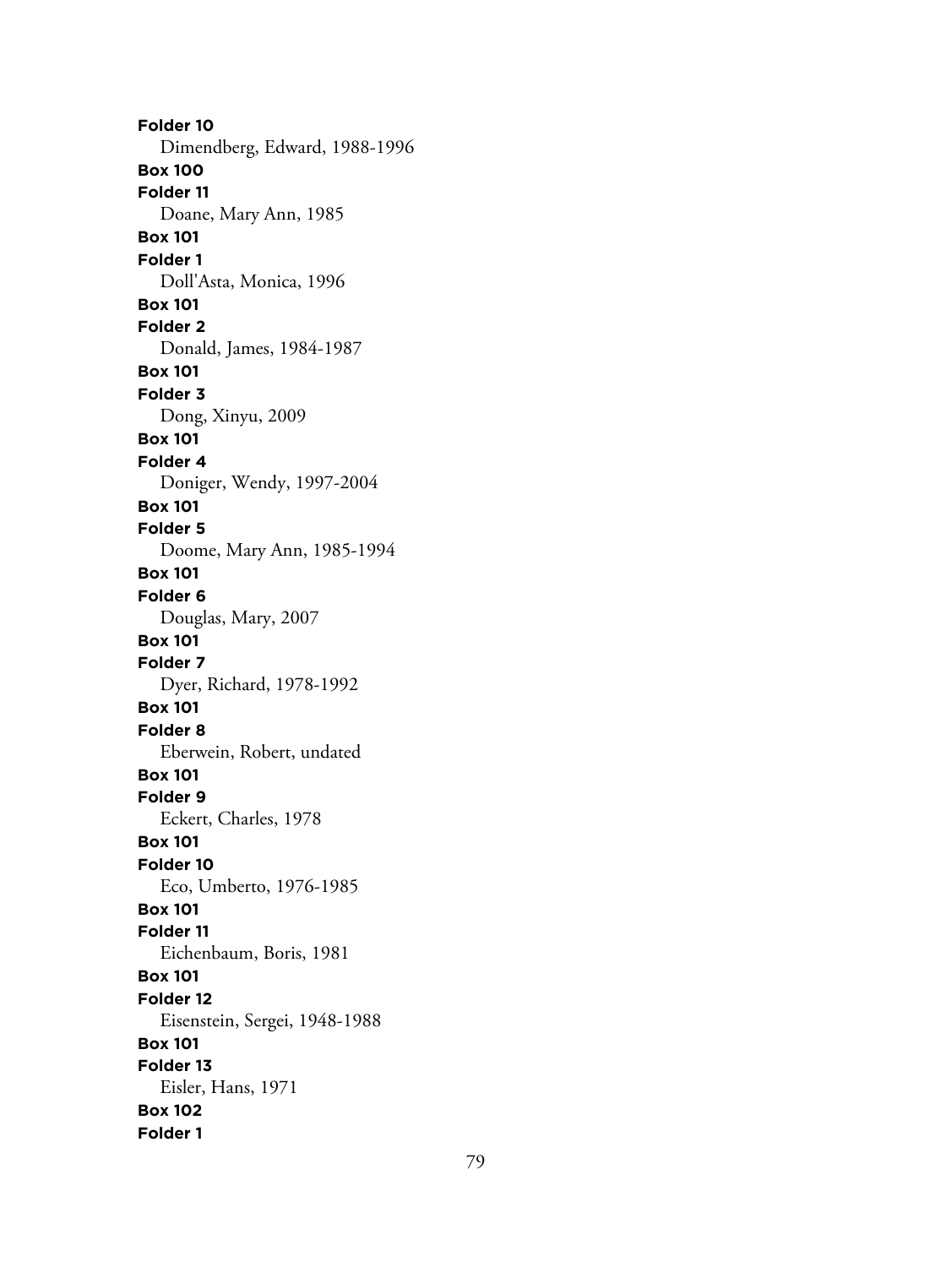Eisner, Lotte, 1969 **Box 102 Folder 2** Elsaesser, Thames, 1972-2003 **Box 102 Folder 3** Enzenberger, Hans Magnus, 1976-1982 **Box 102 Folder 4** Epstein, Jean, 1981 **Box 102 Folder 5** Ersterteil/Bild, undated **Box 102 Folder 6** Ewen, Stuart and Elizabeth, 1982 **Box 102 Folder 7** Fan, Victor, 2007-2008 **Box 102 Folder 8** Faulkner, William, undated **Box 102 Folder 9** Fejos, Paul, 2009 **Box 102 Folder 10** Feld, Melissa, 1991 **Box 102 Folder 11** Fell, John, 1983 **Box 102 Folder 12** Ferguson, Otis, 1936 **Box 102 Folder 13** Fever, Jane, 1977-1983 **Box 102 Folder 14** Field, Norma, 1993 **Box 102 Folder 15** Fittko, Lisa, 1997-2003 **Box 102 Folder 16** Fletcher, John Gould, 1929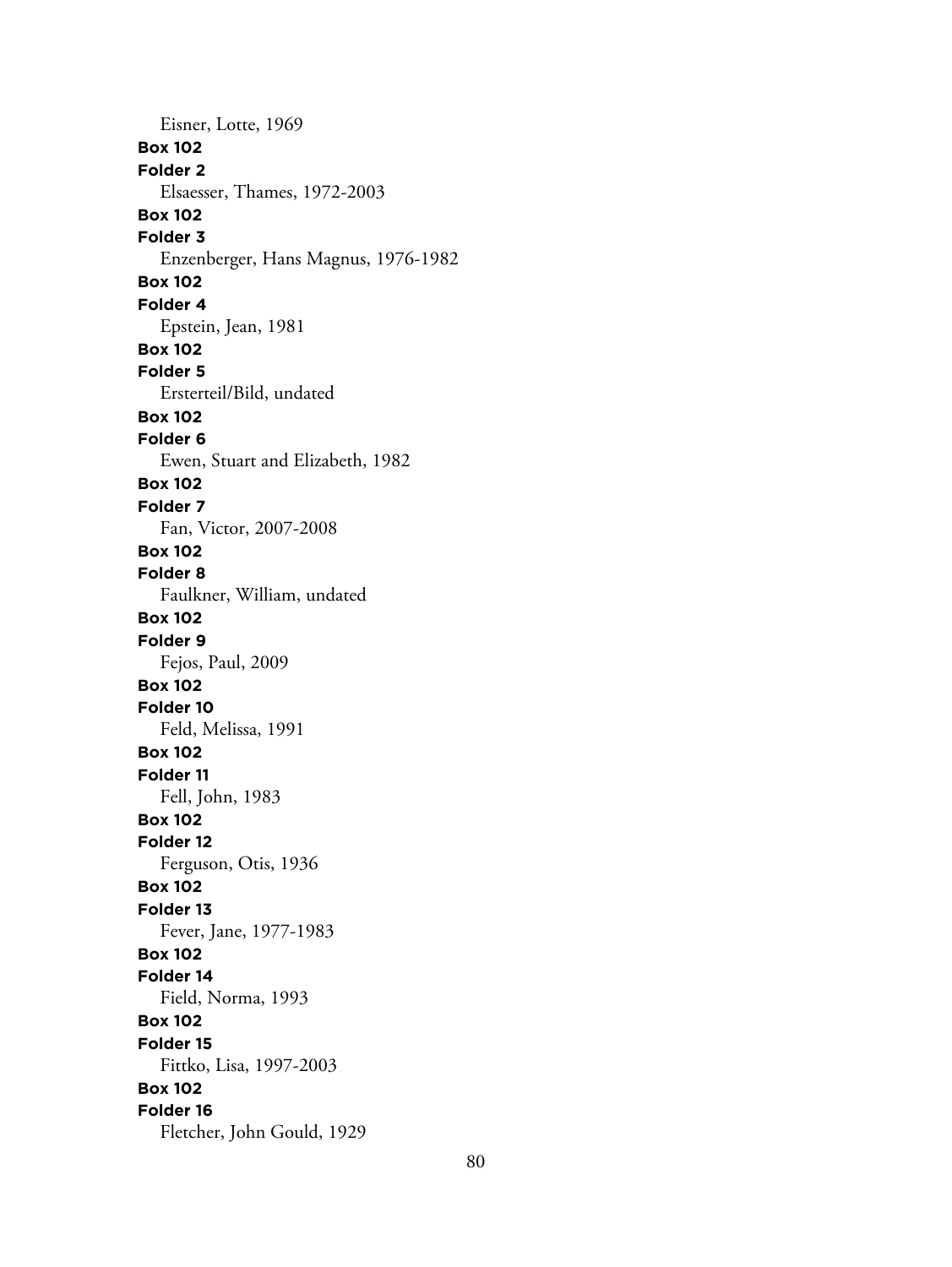**Box 102 Folder 17** Flitterman, Sandy, 1978 **Box 102 Folder 18** Foster, Hal, 1985-1988 **Box 102 Folder 19** Fried, Michael, 2005 **Box 102 Folder 20** Friedberg, Anne, 1990-1991 **Box 103 Folder 1** Gabriel, Teshome, 1989 **Box 103 Folder 2** Gaines, Jane, 1987-2001 **Box 103 Folder 3** Gascoyne, David, 1935 **Box 103 Folder 4** Gaycken, Oliver, 2002 **Box 103 Folder 5** Gledhill, Christine, 1978-1985 **Box 103 Folder 6** Gomery, Douglas, 1986 **Box 103 Folder 7** Gramsci, Antonio, 1971-1986 **Box 103 Folder 8** Graver, David, 1997 **Box 103 Folder 9** Grazia, Victoria de, 1985-1989 **Box 103 Folder 10** Green, J. Ronald, 1933 **Box 103 Folder 11** Greenberg, Clement, 1986 **Box 103**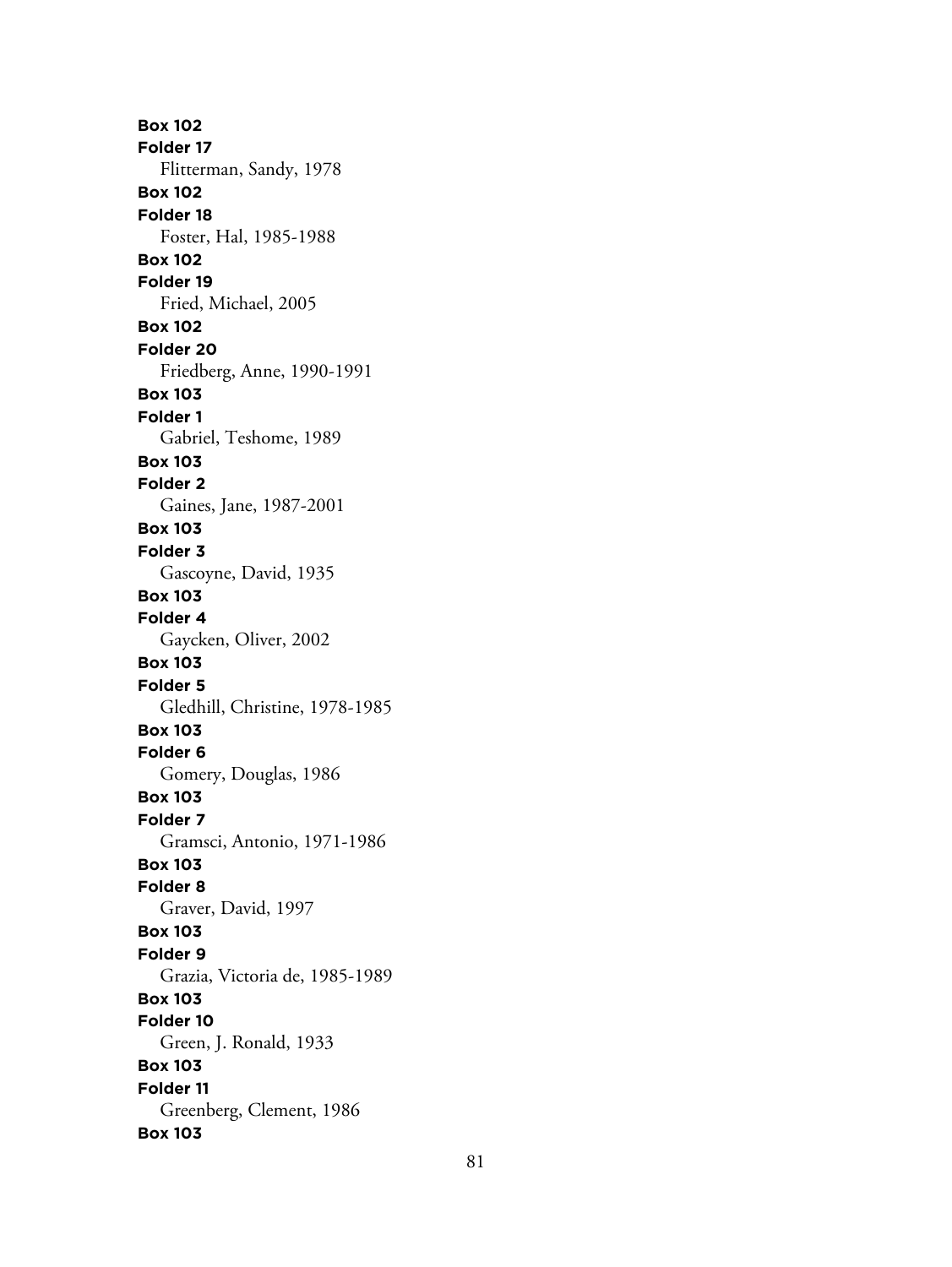**Folder 12** Guilbaut, Serge, 1983 **Box 103 Folder 13** Gunning, Tom, 1981-2010 [1/2] **Box 104 Folder 1** Gunning, Tom, 1981-2010 [2/2] **Box 104 Folder 2** Guy-Blanche, Alice, undated **Box 104 Folder 3** Habermas, Jurgen, 1979-2001 **Box 104 Folder 4** Haenni, Sabine, 2001 **Box 104 Folder 5** Halbwacks, Maurice, 1945 **Box 104 Folder 6** Halfer, Albert, 1967 **Box 104 Folder 7** Halley, Anne, 2000 **Box 104 Folder 8** Halley, Lois Kate, 1924 **Box 105 Folder 1** Halliday, Jon, 1972 **Box 105 Folder 2** Hammond, Paul, 1978 **Box 105 Folder 3** Hanet, Kari, 1976 **Box 105 Folder 4** Hansen, Fruhstwerke, 1966-1970 **Box 105 Folder 5** Harris, Neil, 1986 **Box 105 Folder 6**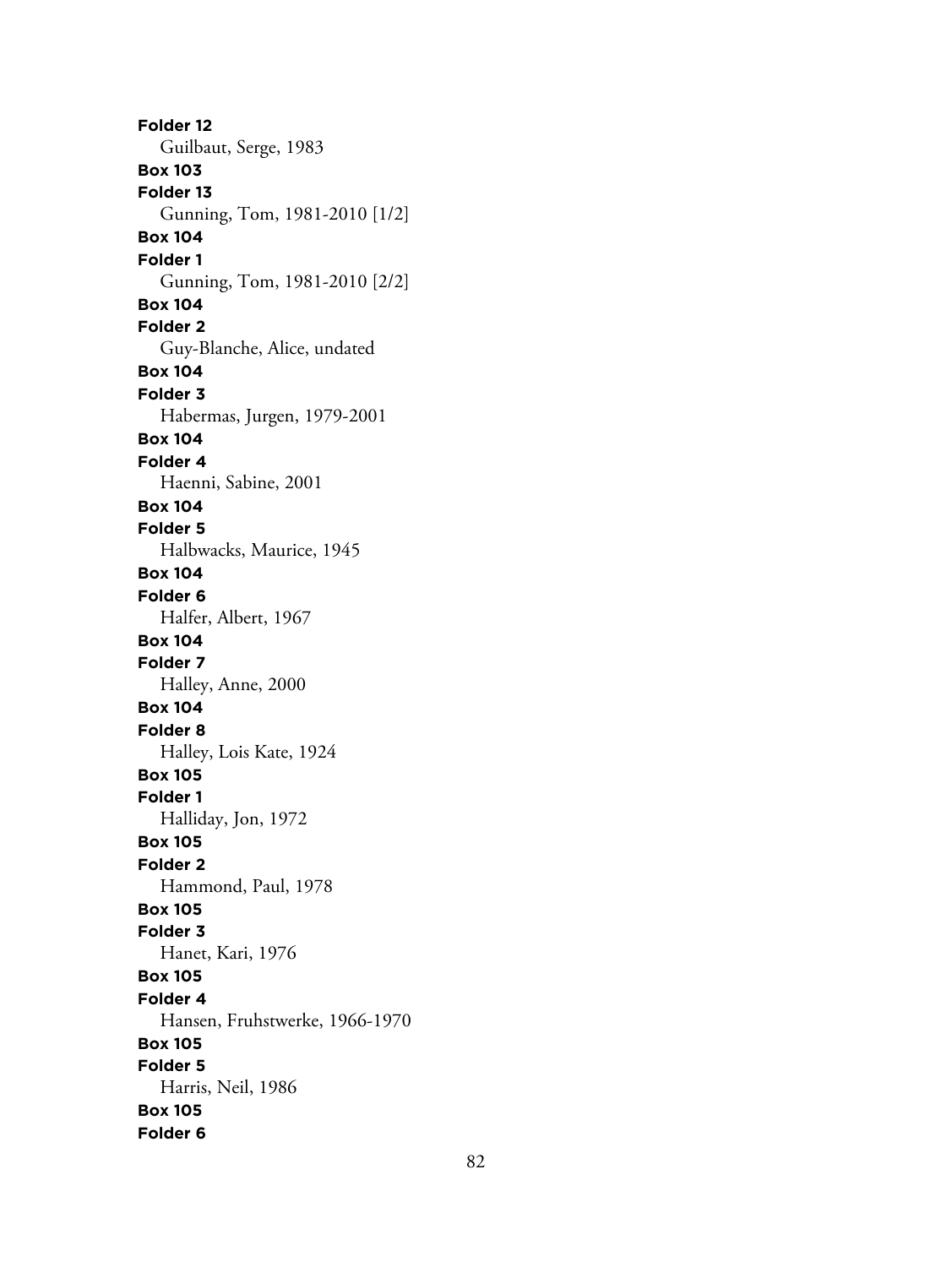Hartley, Marsden, 1918 **Box 105 Folder 7** Harvey, Sylvia, 1980 **Box 105 Folder 8** Hayward, Susan, 1994-1995 **Box 105 Folder 9** Heath, Stephen, 1973-1985 **Box 105 Folder 10** Hegel, G.W.F., 1967 **Box 105 Folder 11** Heidegger, Martin, 1938-1993 [1/2] **Box 105 Folder 12** Heidegger, Martin, 1938-1993 [2/2] **Box 105 Folder 13** Henderson, Brian, 1976-1983 **Box 106 Folder 1** Herrn, Rainer, undated **Box 106 Folder 2** Hesse, Eva, 1972-1979 **Box 106 Folder 3** Hiller, Jim, 1971-1986 **Box 106 Folder 4** Hoberman, J., 1989-1991 **Box 106 Folder 5** Horkheimer, Max, 1941-1982 **Box 106 Folder 6** Hounshell, David, 1984 **Box 106 Folder 7** Huntington, Samuel, 1993 **Box 106 Folder 8** Hurst, Fanny, 1933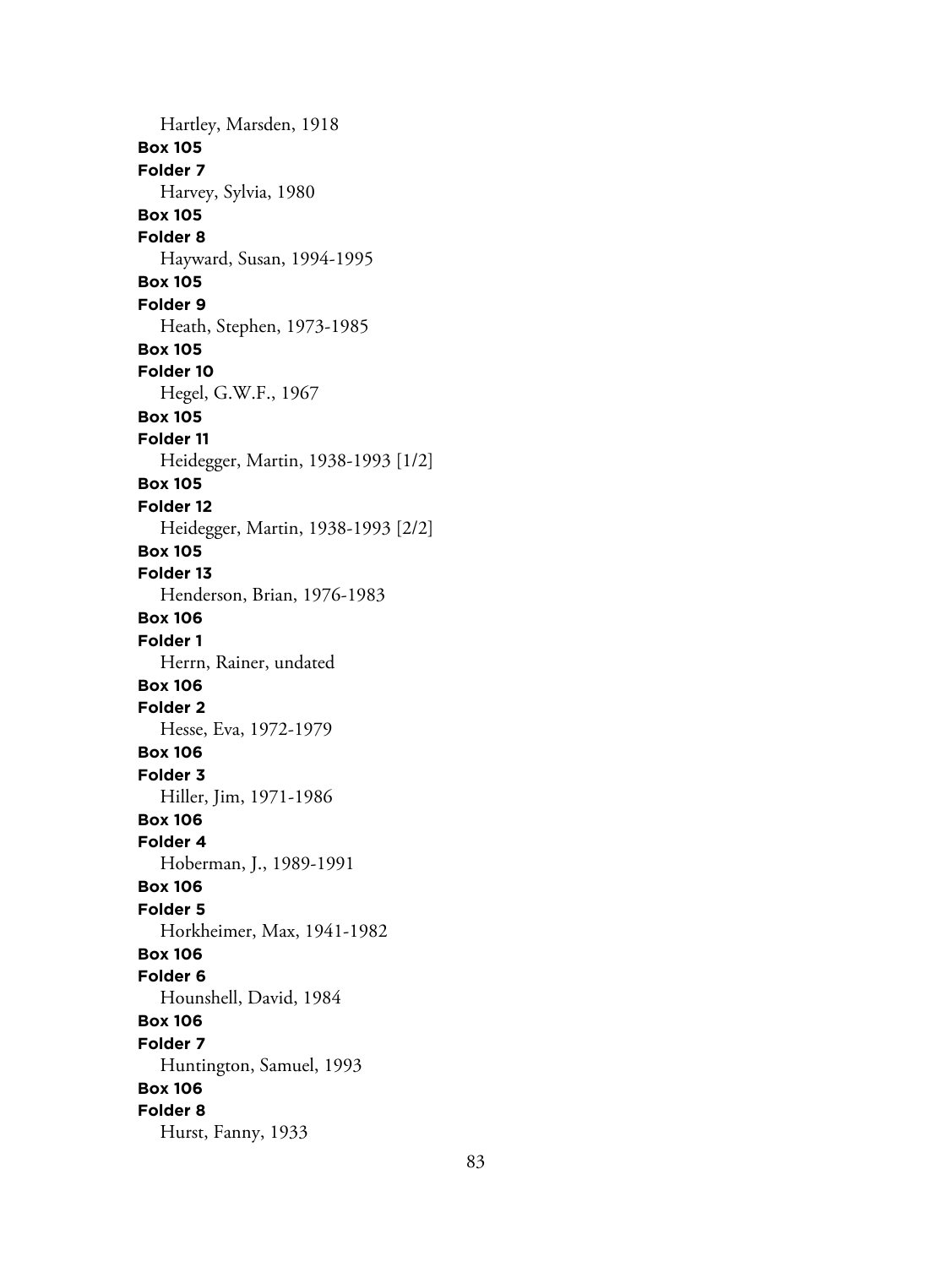**Box 106 Folder 9** Huyssen, Andreas, 1986-2006 **Box 106 Folder 10** Jacobs, Lea, 1982-1988 **Box 106 Folder 11** Jacobs, Lewis, undated **Box 106 Folder 12** Jakobson, Roman, 1921-2002 **Box 106 Folder 13** Jameson, Fredric, 1990-1997 [1/2] **Box 106 Folder 14** Jameson, Fredric, 1990-1997 [2/2] **Box 106 Folder 15** Jay, Martin, 1975-1999 **Box 107 Folder 1** Jenkins, Henry, 1982-1990 **Box 107 Folder 2** Jones, Jacquie, 1991 **Box 107 Folder 3** Junger, Ernst, 1995 **Box 107 Folder 4** Kael, Pauline, 1972 **Box 107 Folder 5** Kaes, Anton, 1994 **Box 107 Folder 6** Kafka, Franz, 1975 **Box 107 Folder 7** Kaplan, E. Ann, 1983-1985 **Box 107 Folder 8** Kaufman, George, 1996-2001 **Box 107**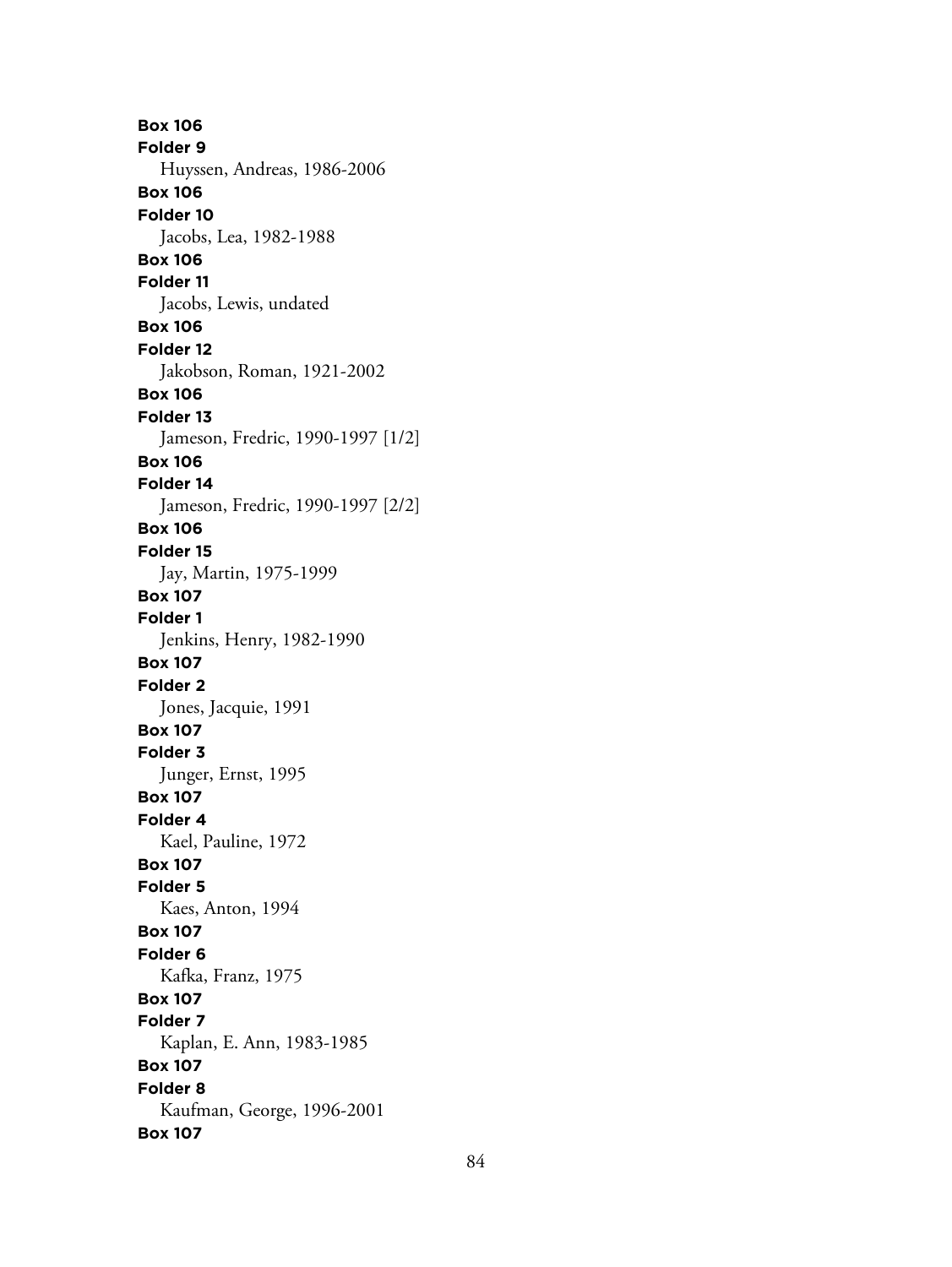**Folder 9** Kelty, Christopher and Hannah Landecker, undated **Box 107 Folder 10** Kepley, Vance, 1996 **Box 107 Folder 11** Kiar, Christina, 1996 **Box 107 Folder 12** Kilday, Gregg, 1989 **Box 107 Folder 13** King, Martin L, undated **Box 107 Folder 14** Kirby, Lynne, 1987-1992 **Box 107 Folder 15** Kittler, Friedrich, 1986 **Box 107 Folder 16** Klinger, Barbara, undated **Box 107 Folder 17** Kluge, Alexander, 1980-1990 **Box 107 Folder 18** Koch, Gertrud, 1997-1998 **Box 108 Folder 1** Kracauer, Siegfried, 1947-1995 **Box 108 Folder 2** Kratnick, Frank, 1982-1991 **Box 108 Folder 3** Krauss, Rosalind, 1988 **Box 108 Folder 4** Kromer, Tom, undated **Box 108 Folder 5** Kuhn, Annette, 1985 **Box 108 Folder 6**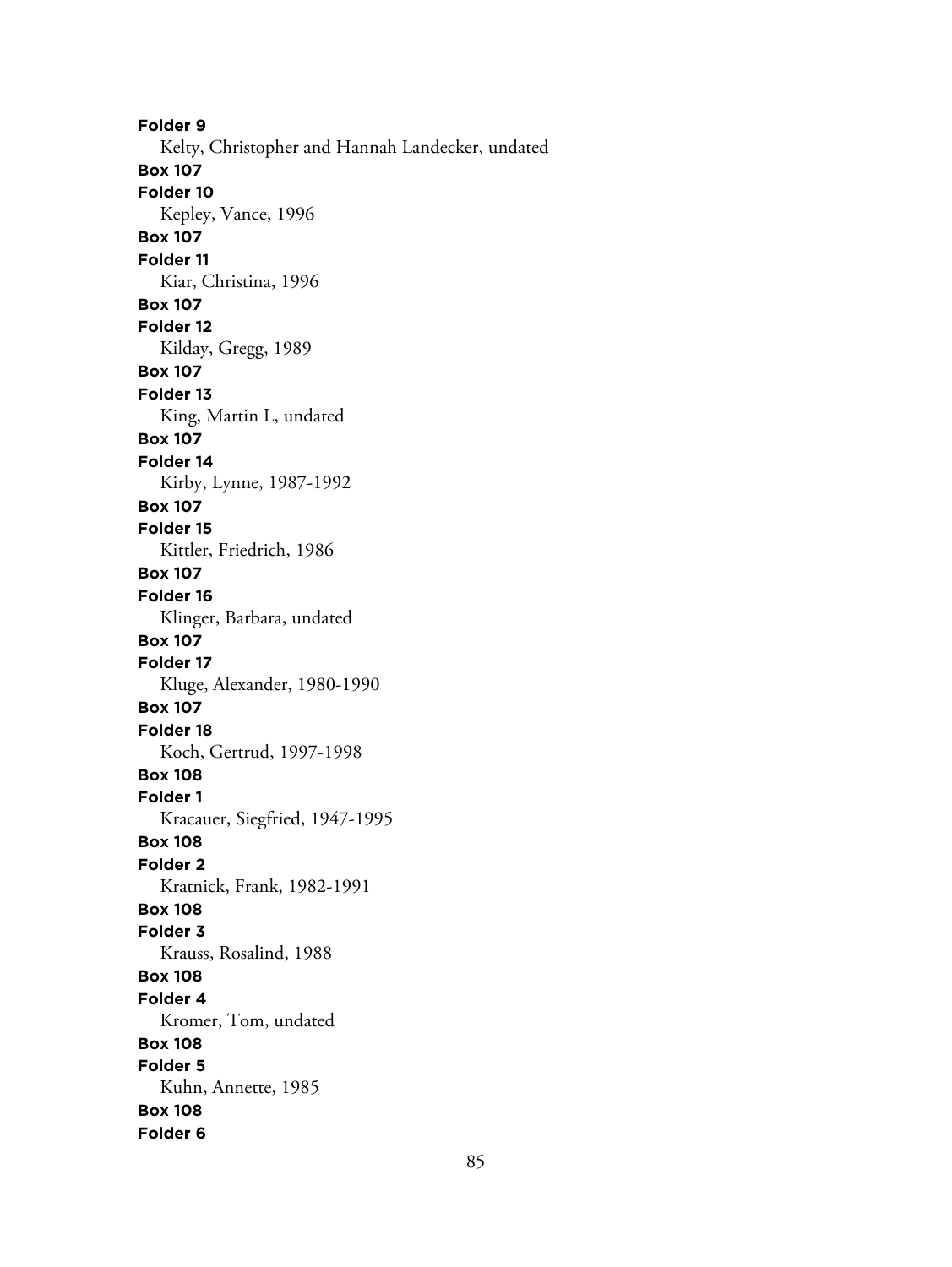Kuleshov, Lev, 1974 **Box 108 Folder 7** Kunnenman, Harry / Hent de Vries, 1989 **Box 108 Folder 8** Kuntzel, Thierry, 1976-1977 **Box 108 Folder 9** Lacan, Jacques, 1977 **Box 108 Folder 10** Lakeland, Mary Jo, 1979 **Box 108 Folder 11** Lamantia, Philip, 1979 **Box 108 Folder 12** Lant, Antonia, 1998 **Box 108 Folder 13** Larner, Jeremy, 1995 **Box 108 Folder 14** Lastra, James, 1990 **Box 108 Folder 15** Latour, Bruno, 1986 **Box 108 Folder 16** Lauretis, Teresa de, 1987 **Box 108 Folder 17** Leach, William, 1993 **Box 108 Folder 18** Lears, T.J. Jackson, 1985 **Box 109 Folder 1** Lee, Leo Ou-Fan, 1999 **Box 109 Folder 2** Leger, Fernand, 1965 **Box 109 Folder 3** Levin, Tom, 1992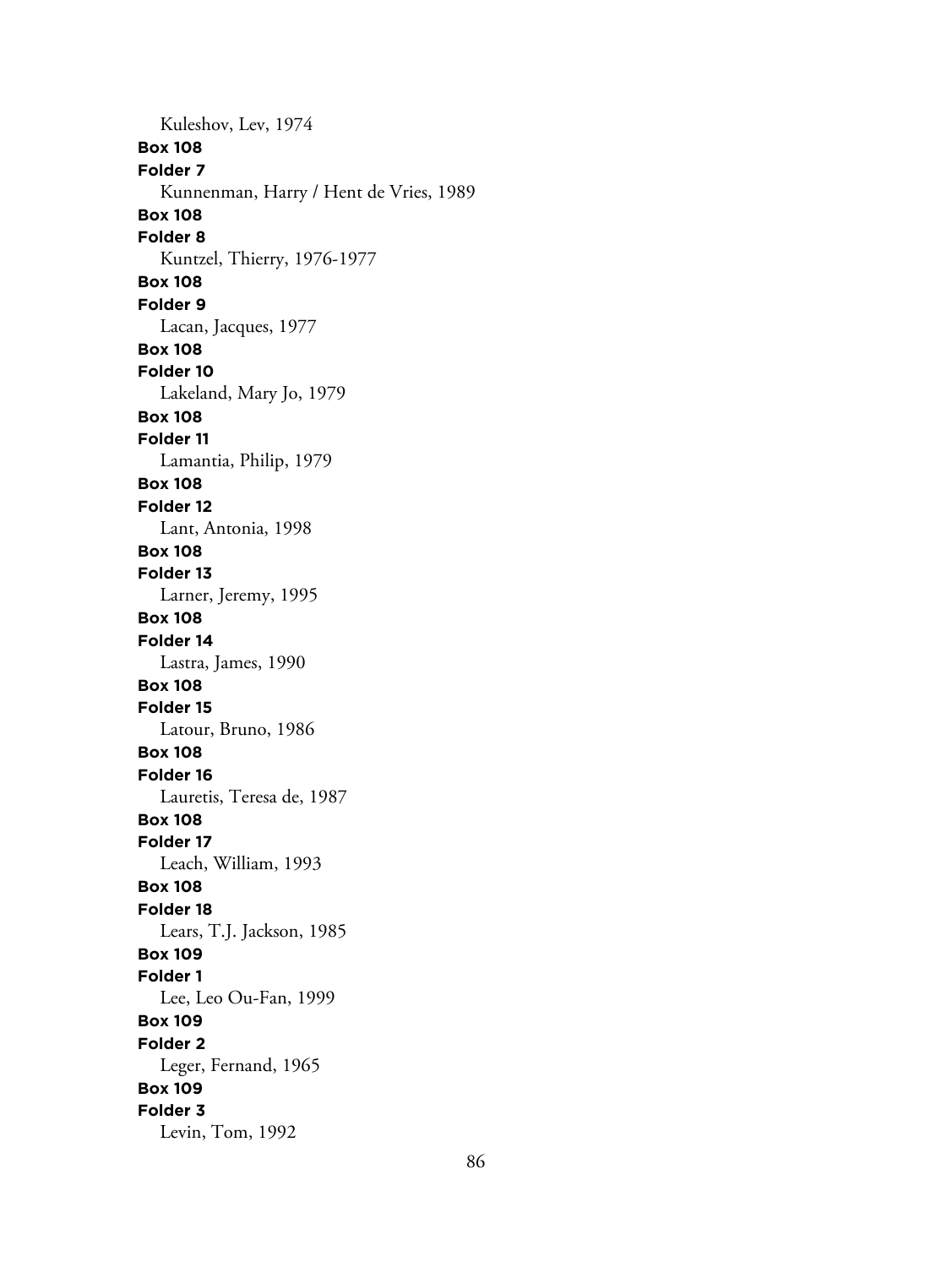**Box 109 Folder 4** Levy, Michael, 1986 **Box 109 Folder 5** Lovell, Alan, 1976 **Box 109 Folder 6** Lowenthal, Leo, 1950 **Box 109 Folder 7** Luhmaun, Niklas, 1998 **Box 109 Folder 8** Lukas, Georg, 1971 **Box 109 Folder 9** Maltby, Richard, 1981-1986 **Box 109 Folder 10** Marcuse, Herbert, 1978-1979 **Box 109 Folder 11** Marx, Karl, 1976 **Box 109 Folder 12** Masilela, Ntongela, 1993 **Box 109 Folder 13** May, Lary, 1980 **Box 109 Folder 14** Mayne, Judith, 1976-1990 **Box 109 Folder 15** McGarry, Eileen, 1975 **Box 109 Folder 16** McHugh, Kathleen, 2007 **Box 109 Folder 17** McLaughlin, Thomas, 1996 **Box 109 Folder 18** McLean, Albert, 1965 **Box 109**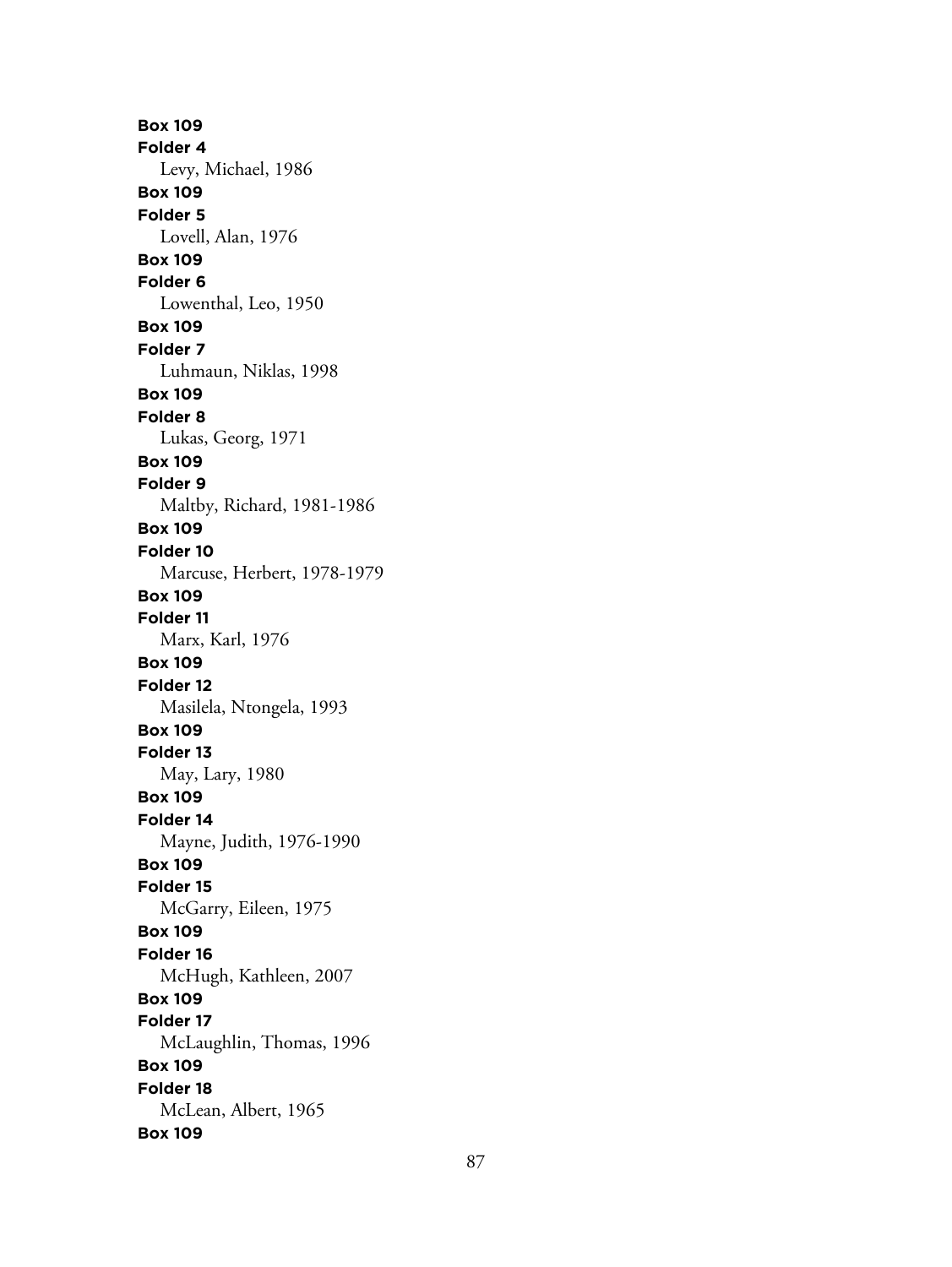**Folder 19** McRobbie, Angela, 1993 **Box 109 Folder 20** Medhurst, Andy, 1985 **Box 109 Folder 21** Melling, P.H., 1981 **Box 109 Folder 22** Merrit, Russell, 1976 **Box 109 Folder 23** Metz, Christian, 1974-1982 **Box 109 Folder 24** Meyer, Hannes, 1994 **Box 109 Folder 25** Michelson, Annette, 1978 **Box 110 Folder 1** Mirra, Helen, 2003-2009 **Box 110 Folder 2** Mitchell, W.J.,1989-2002 **Box 110 Folder 3** Modleski, Tania, 1984-1988 **Box 110 Folder 4** Moisi, Dominique, 1998 **Box 110 Folder 5** Moore, Rachel, 1992 **Box 110 Folder 6** Morgan, Daniel, 2007 **Box 110 Folder 7** Morrison, Chester, 1953 **Box 110 Folder 8** Mulvey, Laura, 1981-1994 **Box 110 Folder 9**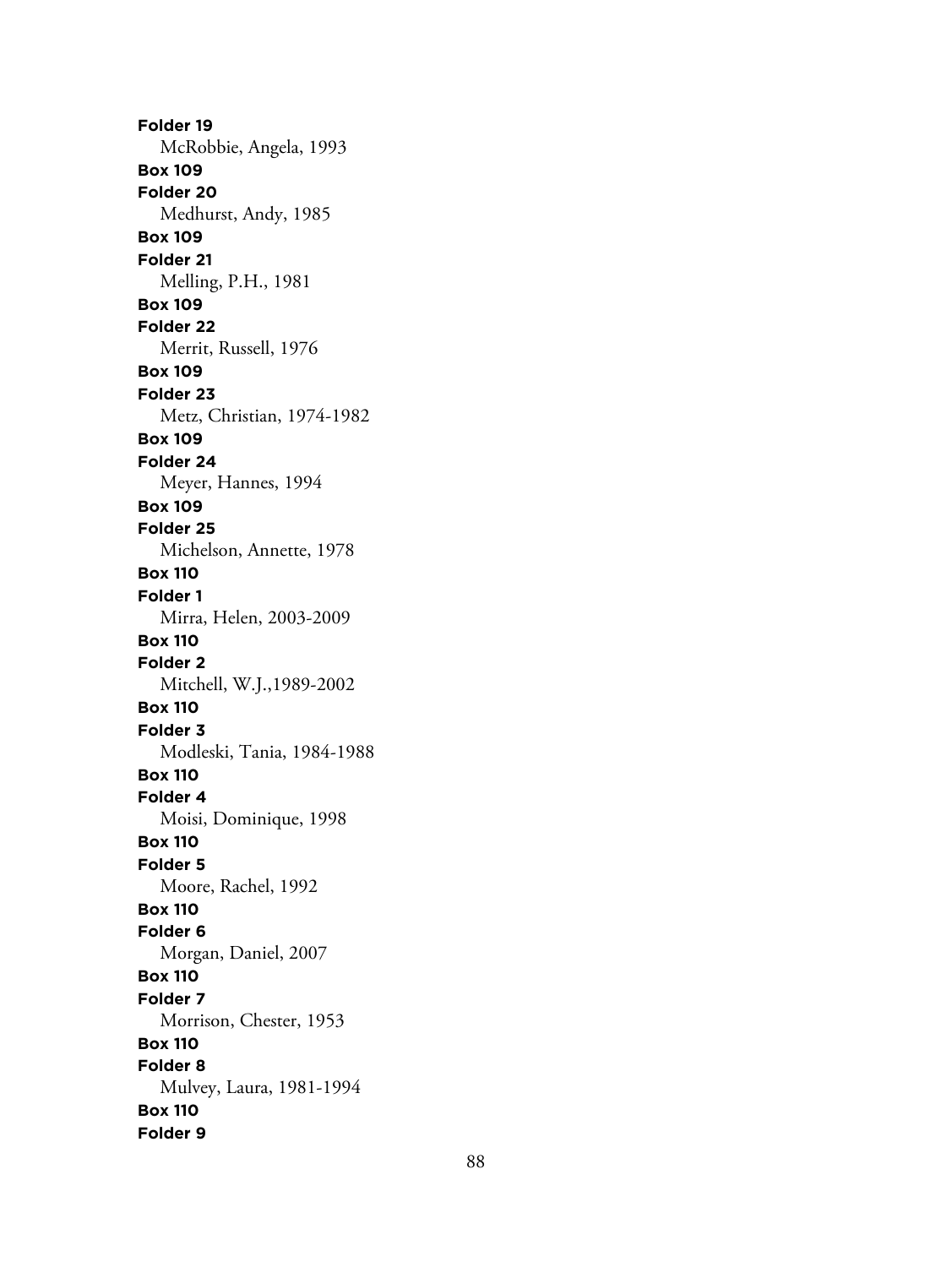Munster, Hugo, 1970 **Box 110 Folder 10** Musser, Charles, 1979-1999 **Box 110 Folder 11** Naficy, Hamid, 1989 **Box 111 Folder 1** Naremore, James, 1998 **Box 111 Folder 2** Nava, Mica, 1998 **Box 111 Folder 3** Neale, Steve, 1979-1985 **Box 111 Folder 4** Ning, Ma, undated **Box 111 Folder 5** Norbet, Elias, 1977-1978 **Box 111 Folder 6** Off-prints, 1982-1989 **Box 111 Folder 7** Ostendorf, Berndt, 1989 **Box 111 Folder 8** Ottinger, Ulrike, 2001 **Box 111 Folder 9** Parker, Tyler, 1967 **Box 111 Folder 10** Pearson, Roberta, and William Urisshio, 1989 **Box 111 Folder 11** Pearson, Roberta, undated **Box 111 Folder 12** Peis, Kathey, 1985 **Box 112 Folder 1** Penn, Arthur, 1972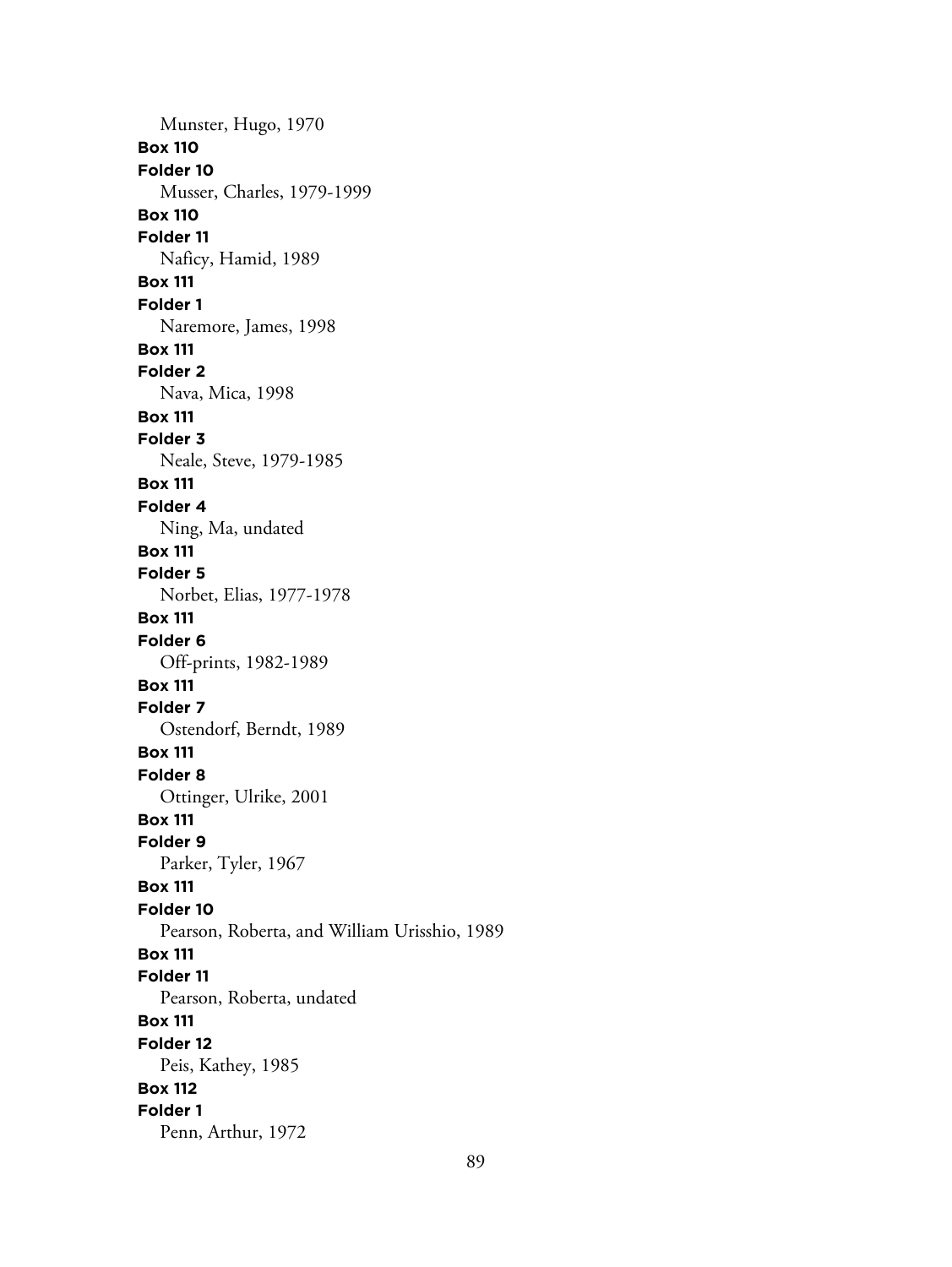**Box 112 Folder 2** Perkins, V.F., undated **Box 112 Folder 3** Peters, Nancy Joyce, 1979 **Box 112 Folder 4** Piercy, Marge, 1982 **Box 112 Folder 5** Pipolo, Tony, 1979 **Box 112 Folder 6** Pippen, Robert, undated **Box 112 Folder 7** Place, Janey, 1976-1978 **Box 112 Folder 8** Plato, undated **Box 112 Folder 9** Plessner, Helmuth, 1982 **Box 112 Folder 10** Polan, Dana, 1985 **Box 112 Folder 11** Pollock, Sheldon, 2000 **Box 112 Folder 12** Ponge, Francis, 1994 **Box 112 Folder 13** Potter, Paul, 1995 **Box 112 Folder 14** Pound, Ezra, 1972 **Box 112 Folder 15** Probyn, Elspeth, 1990 **Box 112 Folder 16** Quart, Leonard, 1981 **Box 112**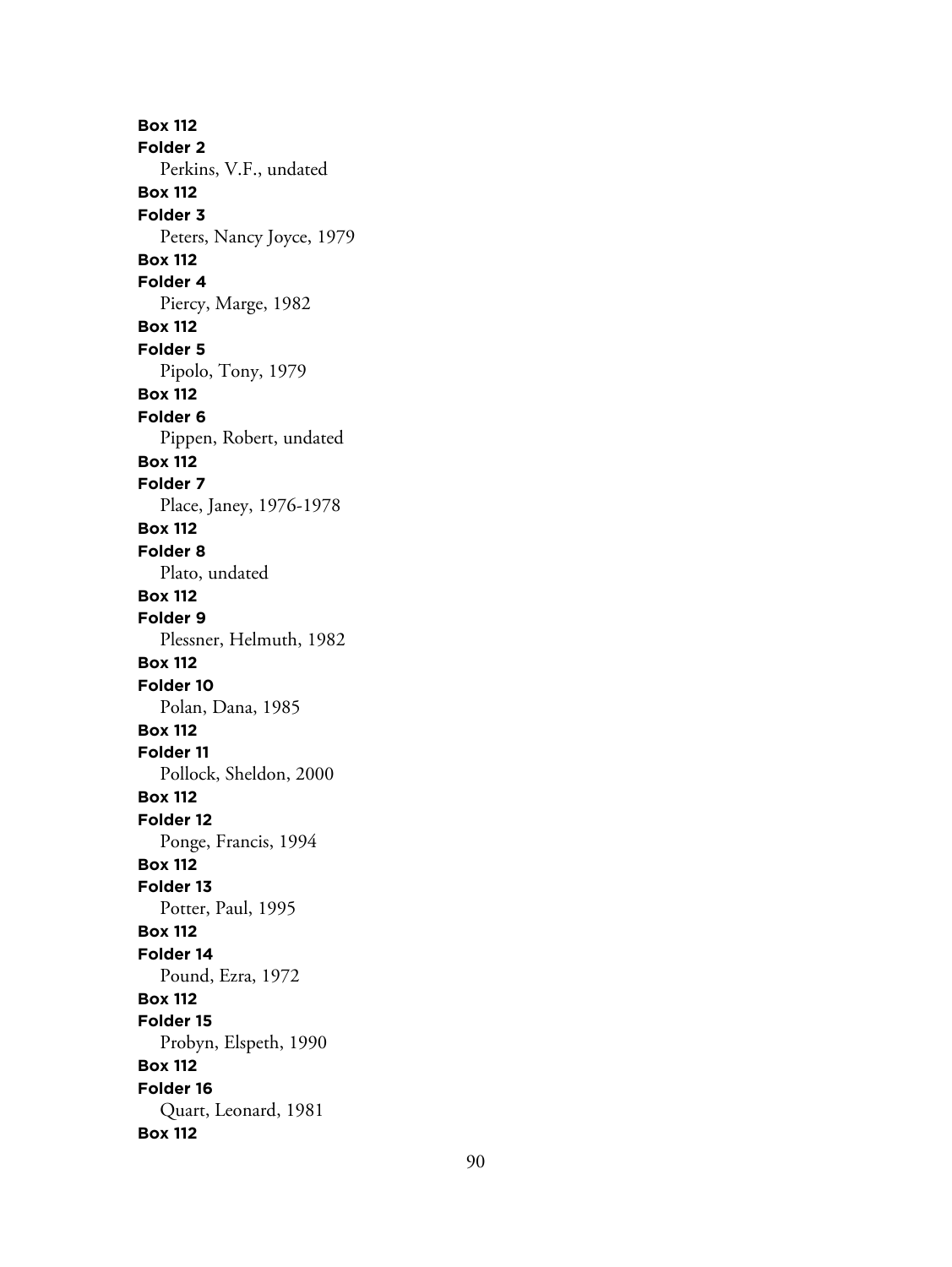**Folder 17** Rabin, Anson, 1966 **Box 112 Folder 18** Ramciere, Jacques, 2007-2009 **Box 112 Folder 19** Richardson, Dorothy, 1998 **Box 112 Folder 20** Rivette, Jacques, undated **Box 112 Folder 21** Robertson, Pamela, 1990 **Box 112 Folder 22** Rodowick, D.N., 1988-1995 **Box 112 Folder 23** Rogin, Michael, 1985-2002 **Box 112 Folder 24** Rohmer, Eric, 1985 **Box 112 Folder 25** Rosen, Philip, undated **Box 112 Folder 26** Rosenbaum, Jonathan, 1975-1996 **Box 112 Folder 27** Rudman, Lisa, 1983 **Box 112 Folder 28** Rushdie, Salman, 2001 **Box 112 Folder 29** Sandberg, Mark, 1991-1992 **Box 113 Folder 1** Schalz, Thomas, 1993 **Box 113 Folder 2** Scharres, Barbara, 1993 **Box 113 Folder 3**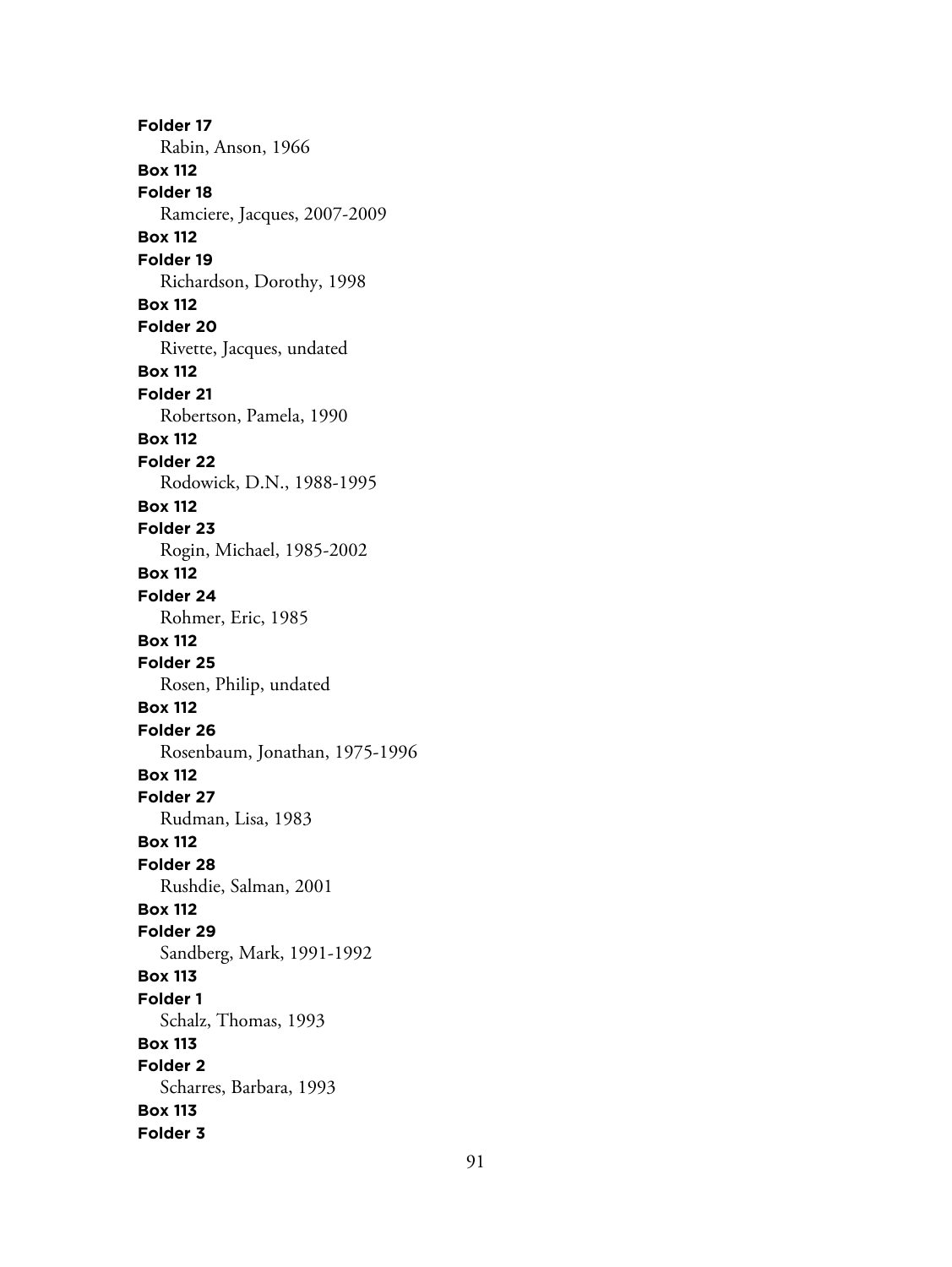Scholem and Bloom, 1985-1987 **Box 113 Folder 4** Schultz, Karla, 1990 **Box 113 Folder 5** Schupman, Heide, 1987-1994 **Box 113 Folder 6** Scruton, Roger, undated **Box 113 Folder 7** Silverman, Kaja, 1981 **Box 113 Folder 8** Simmel, Georg, 1971-1997 **Box 113 Folder 9** Smith, Terry, 1993-1996 **Box 113 Folder 10** Snead, James, 1994 **Box 114 Folder 1** Sobchack, Vivian, 1991-1997 **Box 114 Folder 2** Sollars, Werner, undated **Box 114 Folder 3** Staiger, Janet, 1985 **Box 114 Folder 4** Stam, Robert, 1983-1997 **Box 114 Folder 5** Stein, Gertrude, 1962-1972 **Box 114 Folder 6** Stein, Sally, undated **Box 114 Folder 7** Stern, Lesley, 1999 **Box 114 Folder 8** Stern, Richard, undated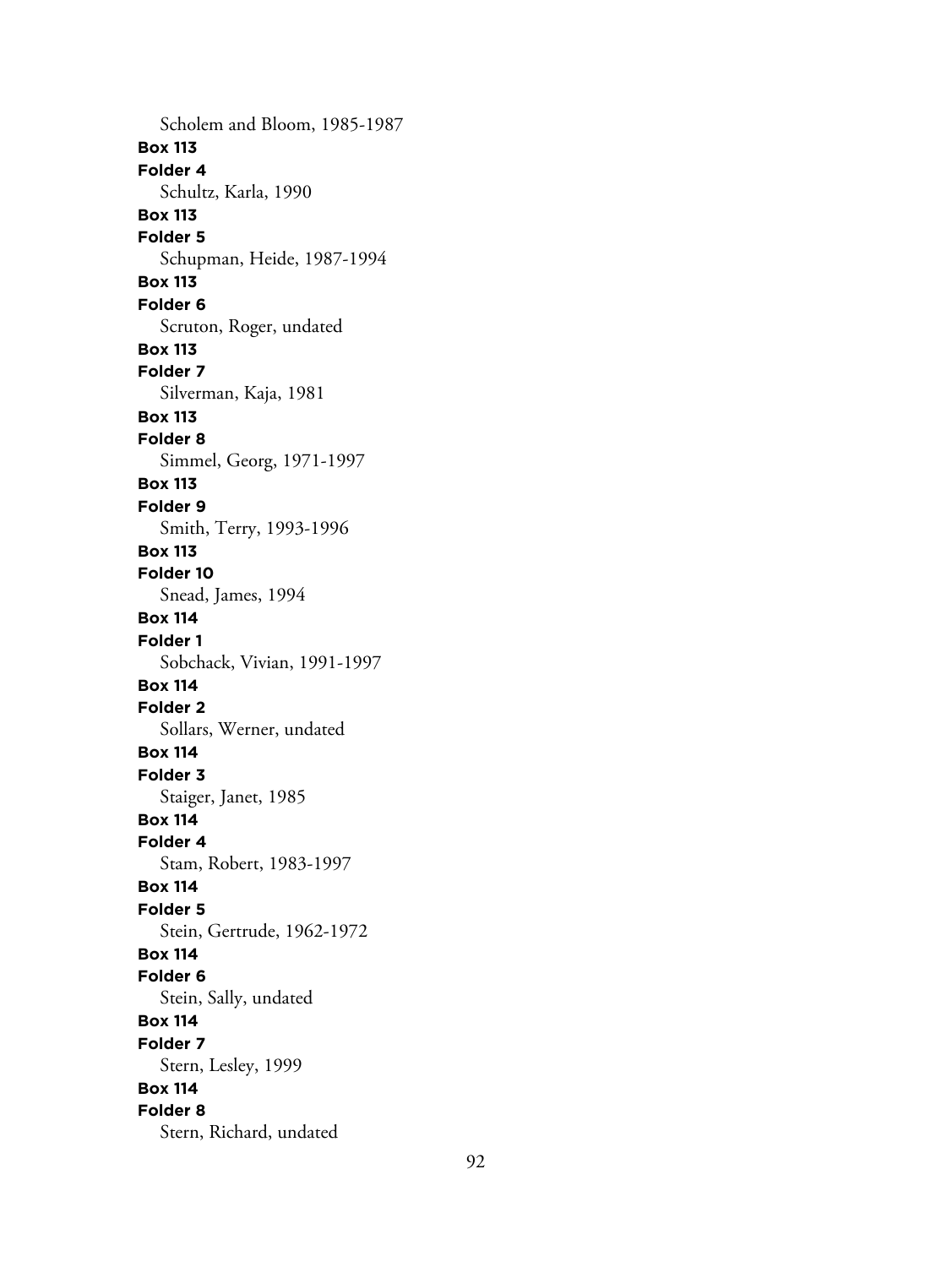**Box 114 Folder 9** Stevens, Wallace, 1972 **Box 114 Folder 10** Stewart, Jackie, 2003 **Box 114 Folder 11** Stewart, Susan, undated **Box 114 Folder 12** Stoessel, Marleen, 1986 **Box 114 Folder 13** Stokes, Melvyn, 1999 **Box 114 Folder 14** Studlar, Gaylyn, 1985-1989 **Box 114 Folder 15** Sudduth, Jimmy Lee, undated **Box 114 Folder 16** Sushmann, M. 1984 **Box 114 Folder 17** Suter, Jacquelyn, 1979 **Box 114 Folder 18** Takebe, Yasue, 1999 **Box 114 Folder 19** Taussig, Michael, 1989 **Box 114 Folder 20** Taylor, Clyde, undated **Box 114 Folder 21** Taylor, Richard, 1988 **Box 114 Folder 22** Torry, Robert, 1993 **Box 114 Folder 23** Trumpener, Katie, 1989 **Box 115**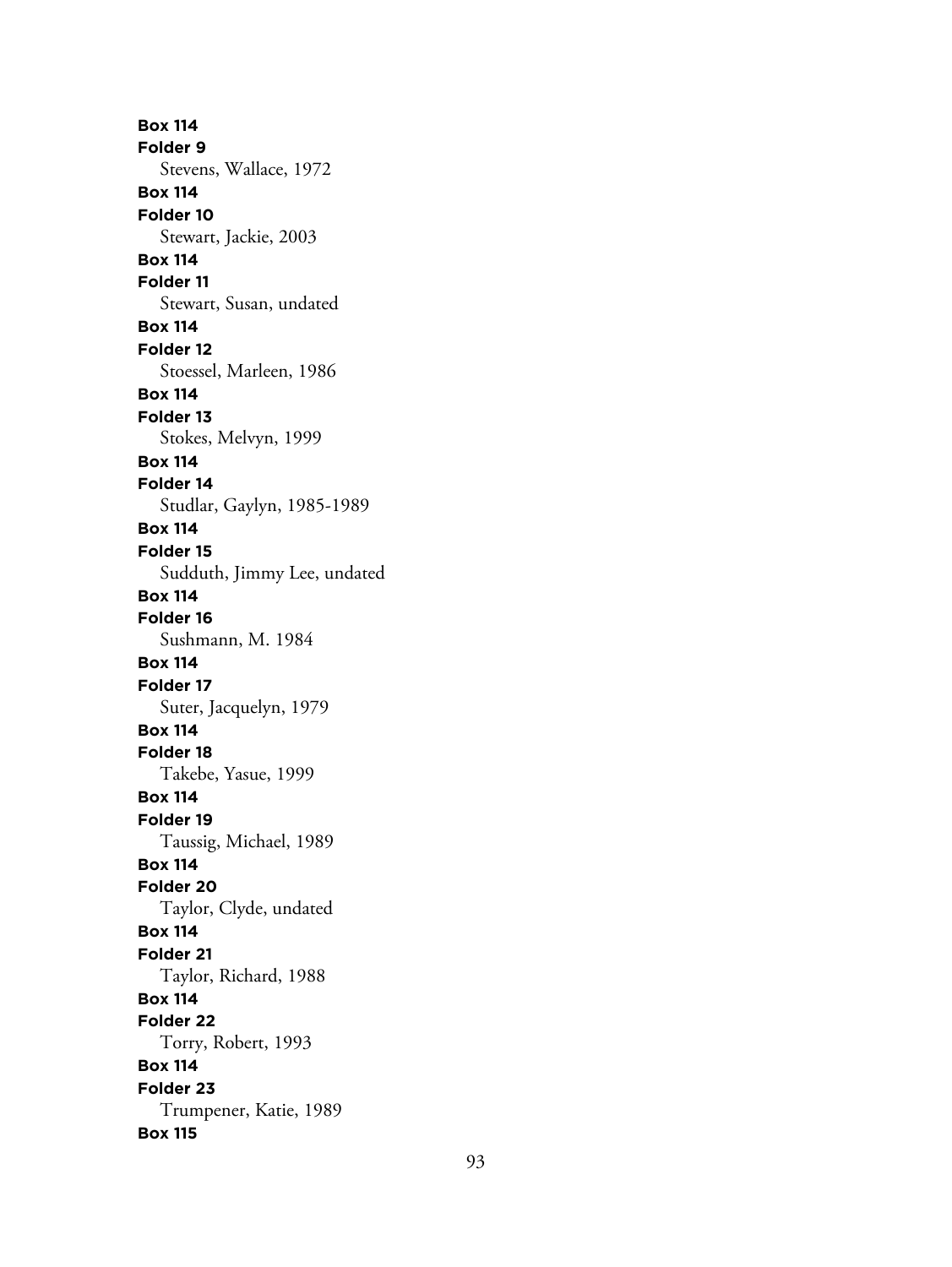**Folder 1** Tsivian, Yuri, 1992-2001 **Box 115 Folder 2** Tudor, Andrew, 1986 **Box 115 Folder 3** Turim, Maureen, 1985-1988 **Box 115 Folder 4** Vertov, Dziga, 1984-1989 **Box 115 Folder 5** Virilio, Paul, 1994 **Box 115 Folder 6** Vorse, Mary Heaton, undated **Box 115 Folder 7** Waldman, Piane, 1983 **Box 115 Folder 8** Warburg, A. undated **Box 115 Folder 9** Warshow. Rubert, 1975 **Box 115 Folder 10** Wasko, Janet, 1994 **Box 115 Folder 11** Waters, Lindsay, 1998-1999 **Box 115 Folder 12** Weber, Max, undated **Box 115 Folder 13** Wees, William, 1982 **Box 115 Folder 14** Wellmer, Albrecht, 1985 **Box 115 Folder 15** Willett, Ralph, 1981 **Box 115 Folder 16**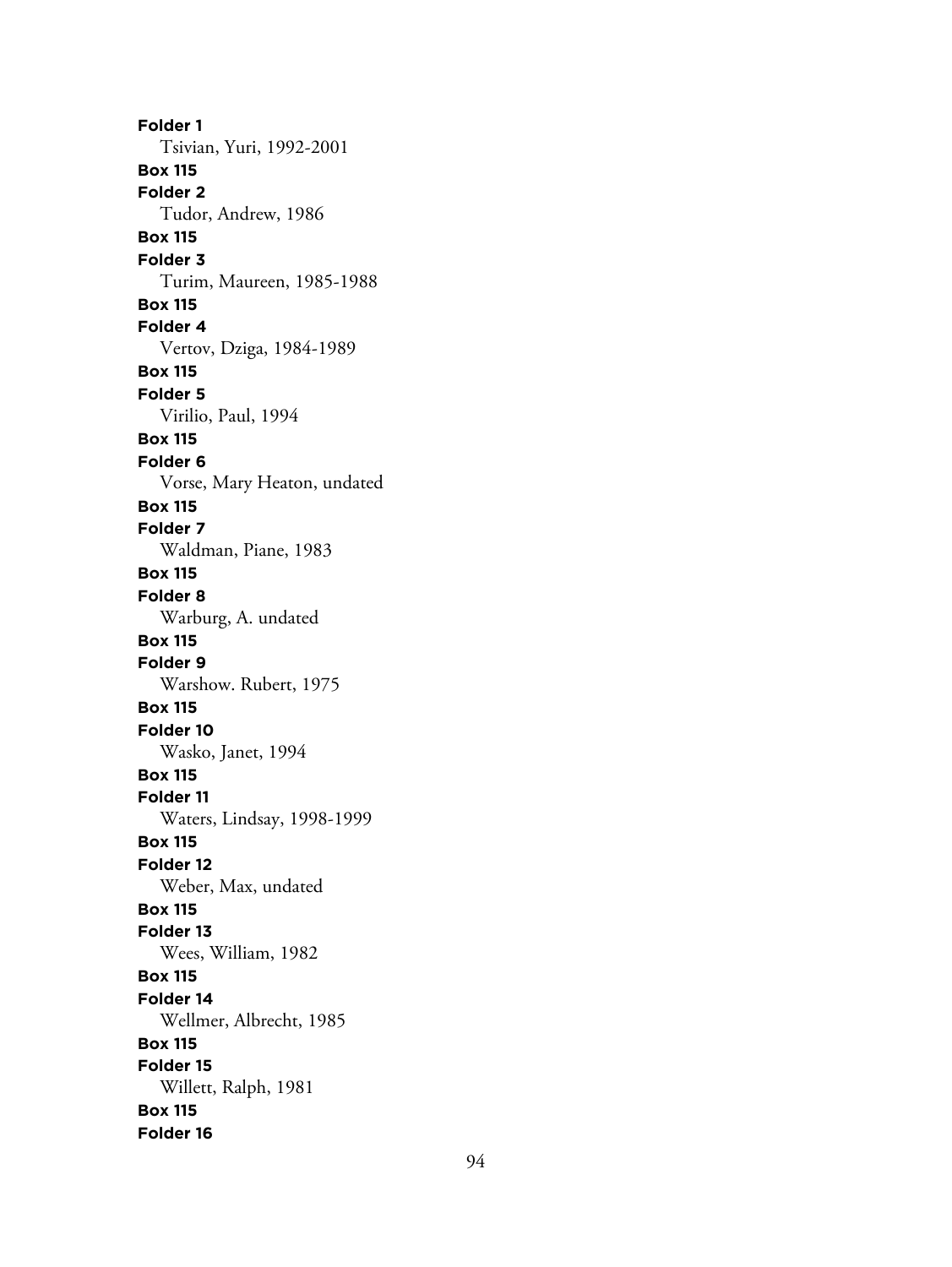Williams, Alan, 1976-1993 **Box 115 Folder 17** Williams, Linda, 1984-1993 **Box 115 Folder 18** Witte, Bernd, undated **Box 116 Folder 1** Witte, Karsten, 1975-1982 **Box 116 Folder 2** Wollen, Peter, 1972-1993 **Box 116 Folder 3** Woods, Frank, 1910 **Box 116 Folder 4** Woolf, Virginia, 1926-1950 **Box 116 Folder 5** Yale French Studies, 1964 **Box 116 Folder 6** Yoshimoto, Mitsuhiro, 1993 **Box 116 Folder 7** Young, Paul, 1999-2003 **Box 116 Folder 8** Yumibe, Joshua, 2009 **Box 116 Folder 9** Zaretsky, Eli, undated **Box 116 Folder 10** Zhen, Zhang, 2001 **Box 116 Folder 11** Zhong, Zhen, 2001 **Box 116 Folder 12** Zweigs, Stefan, 1994 • Subseries II: Books, Journals and Magazines **Box 116 Folder 13**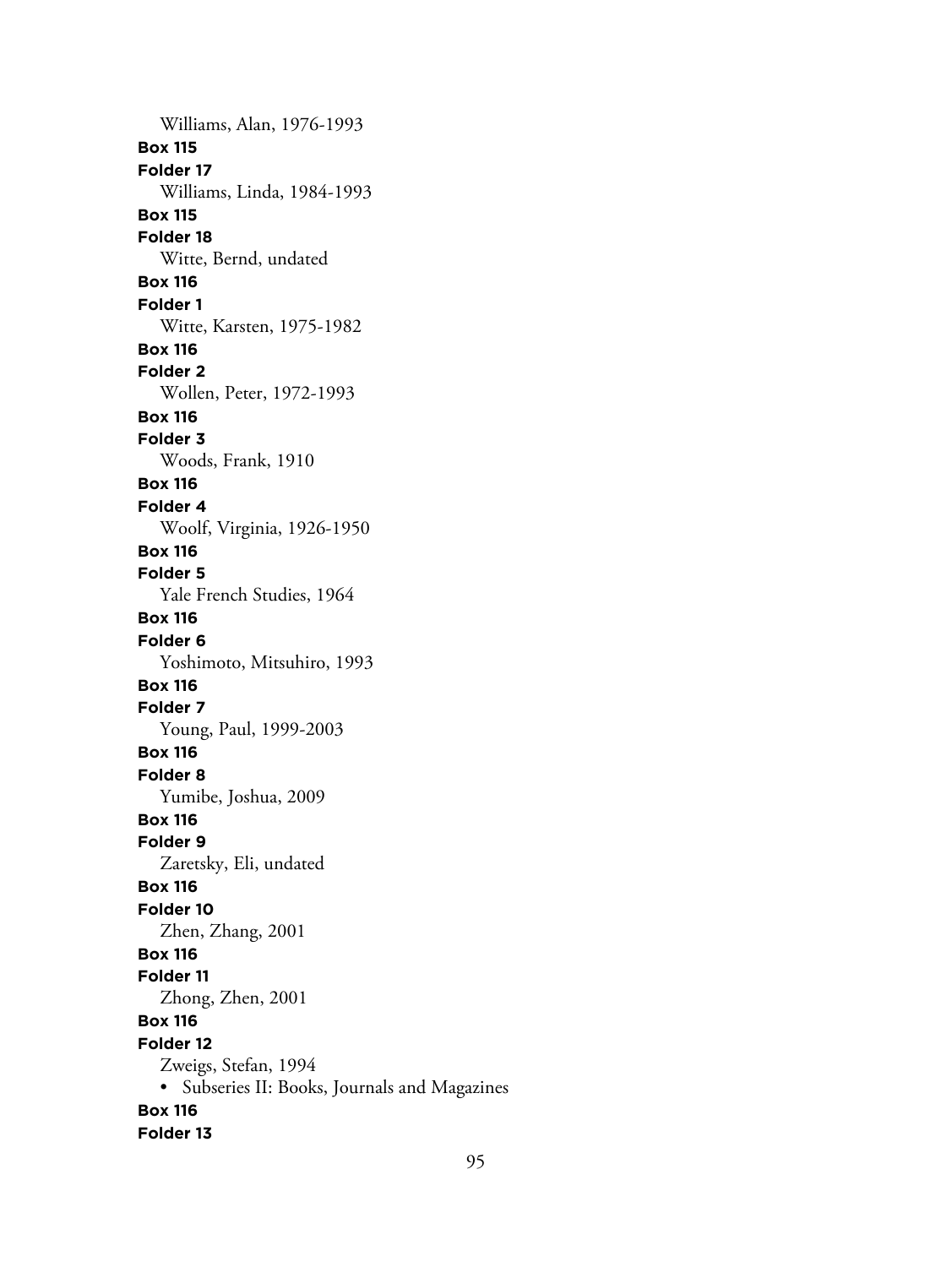American Poetry Review, 1999 **Box 116 Folder 14** Critical Inquiry, 1980 **Box 116 Folder 15** Dancing on the Volcano, 1994 **Box 116 Folder 16** EPD Film, 1997 **Box 116 Folder 17** La longue Duree, 2001 **Box 117 Folder 1** New Directions, 1973 **Box 117 Folder 2** New Harvard Dictionary of Music, undated **Box 117 Folder 3** Quarterly Review of Film Studies, 1976-1978 **Box 117 Folder 4** Radical America, 1970 **Box 117 Folder 5** Screen Education, 1978-1980 **Box 117 Folder 6** Screen, 1971-1980 [1/3] **Box 117 Folder 7** Screen, 1971-1980 [2/3] **Box 118 Folder 1** Screen, 1971-1980 [3/3] **Box 118 Folder 2** Seat-Cohen, Gilbert, 1958 **Series VII: Photographs**

**Box 118 Folder 6** Babel and Babylon Film Stills, undated [1/2] **Box 118**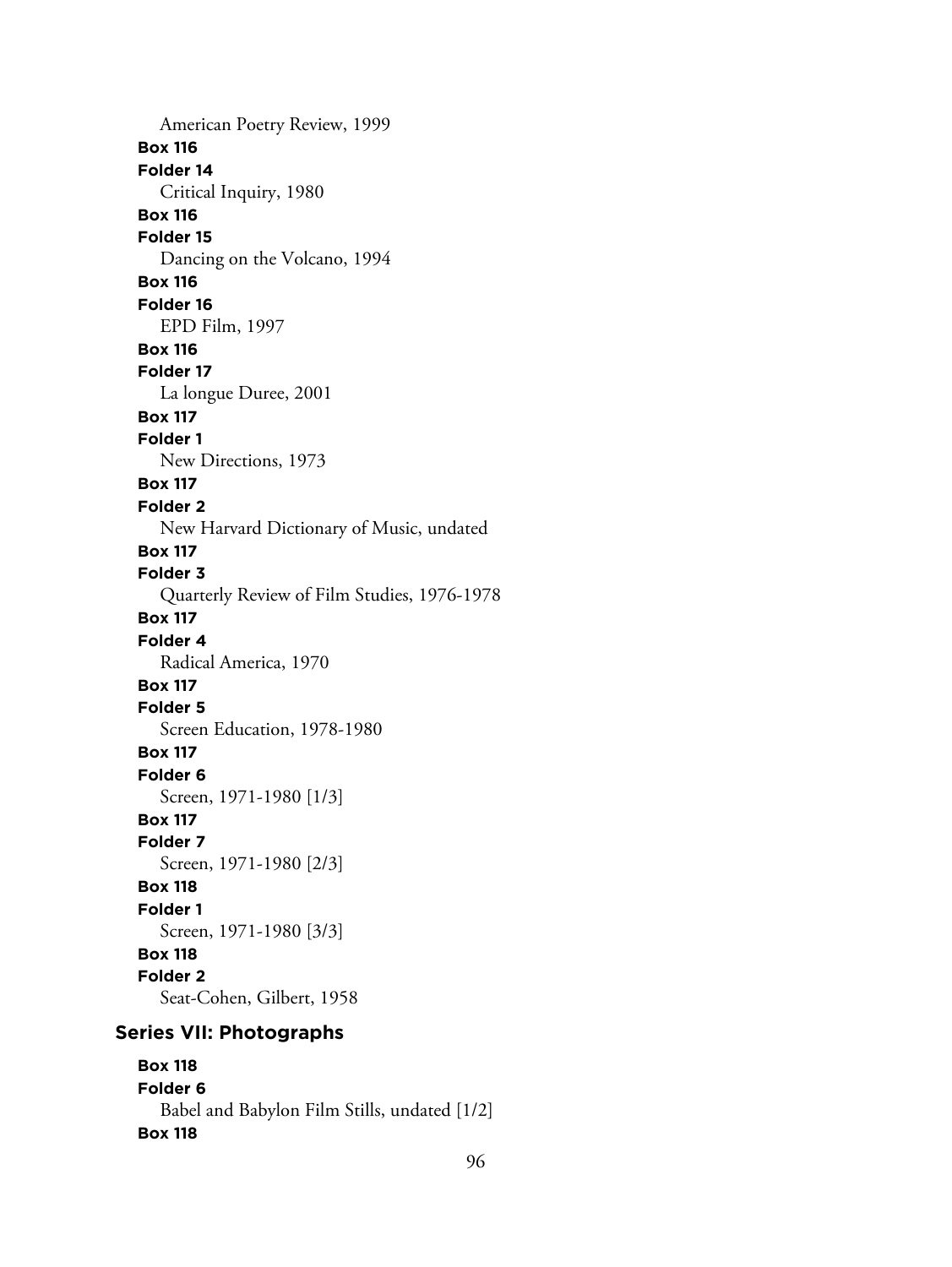**Folder 7** Babel and Babylon Film Stills, undated [2/2] **Box 118 Folder 8** Babel and Babylon Film Stills, undated [3/3] **Box 118 Folder 9** Babel and Babylon Illustrations and Photographs, undated [1/3] **Box 118 Folder 10** Babel and Babylon Illustrations and Photographs, undated [2/3] **Box 118 Folder 11** Babel and Babylon Illustrations and Photographs, undated [3/3] **Box 118 Folder 12** Babel and Babylon Negatives, undated **Box 118 Folder 13** Kluge, Alexander. Photographic Stills, undated **Box 118 Folder 14** Photographs and Negatives, 1979 **Box 119 Folder 1** Rudolph Valentino Film Stills, 1991 [1/2] **Box 119 Folder 2** Rudolph Valentino Film Stills, 1991 [2/2] **Box 119 Folder 3** Rudolph Valentino Photographs and Posters, 1984-1985 **Box 119 Folder 4** The Crowd Film Stills, undated **Series VIII: Oversized Box 120 Folder 1** Articles on Early Film, 1907-1923 [1/2] **Box 120 Folder 2** Articles on Early Film, 1907-1923 [2/2] **Box 120 Folder 3**

European Cinema, 1993-1997 [1/2]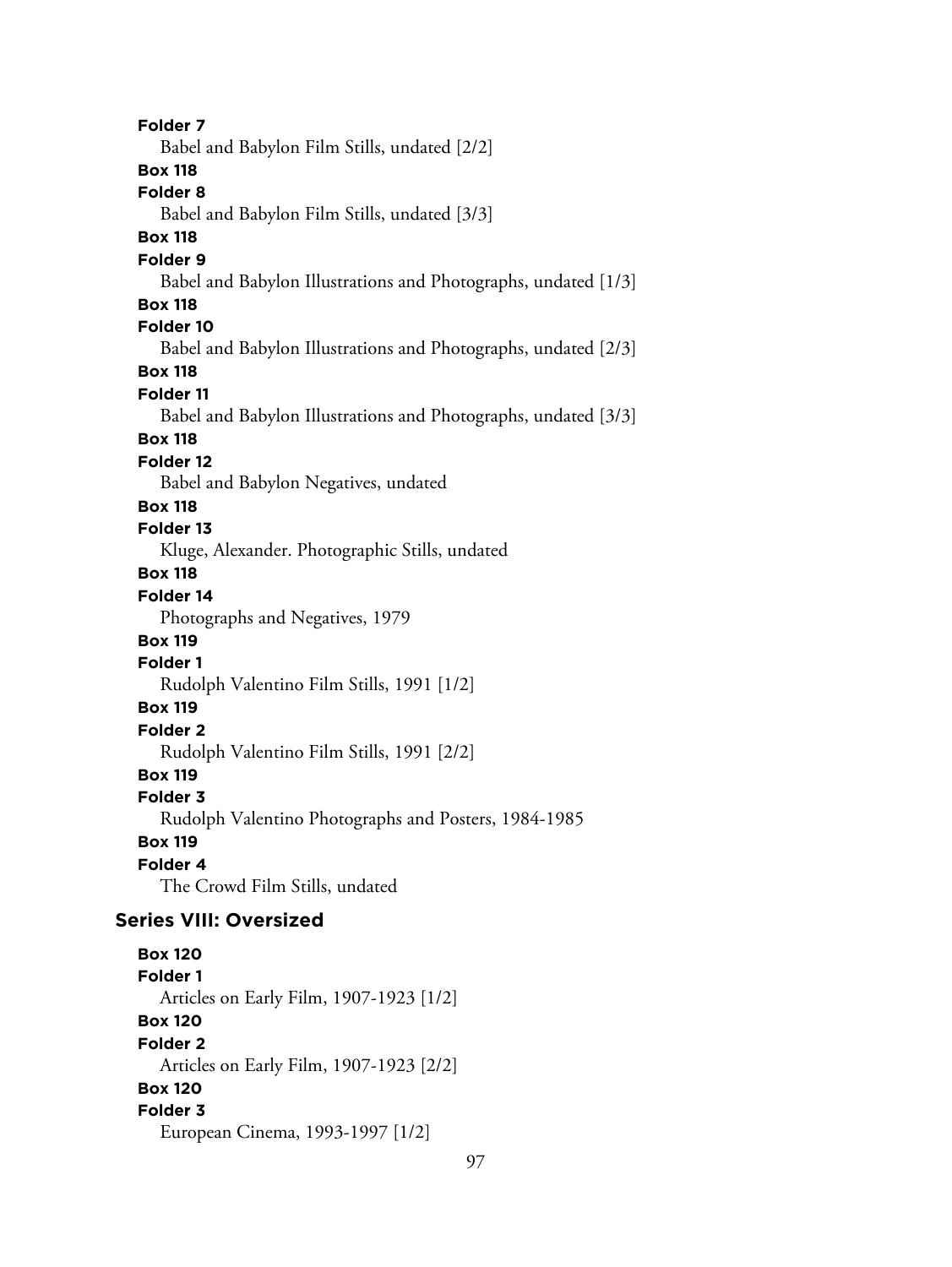**Box 121 Folder 1** European Cinema, 1993-1997 [2/2] **Box 121 Folder 2** German Newspapers, 1996-2000 **Box 121 Folder 3** Kraucer History, 1993-1994 **Box 121 Folder 4** New York Times Magazines, 1992-2000 **Box 122 Folder 1** Cinema and Media Studies Event Posters, 1996-2010 **Box 122 Folder 2** German Film Poster, undated **Box 122 Folder 3** Ottinger Retrospective, 1991 **Box 122 Folder 4** Paramount Pictures Posters, 1919-1922 **Box 122 Folder 5** Personal Photographs, 1978 [1/3] **Box 122 Folder 6** Personal Photographs, 1978 [2/3] **Box 122 Folder 7** Personal Photographs, 1978 [3/3] **Box 122 Folder 8** "The Trouble with Harry" French Poster, undated **Box 122 Folder 9** Visual Culture Class, 1996 **Series IX: Restricted Box 123 Folder 1** Allegations of Anti-Semitism, 2002

**Box 123 Folder 2**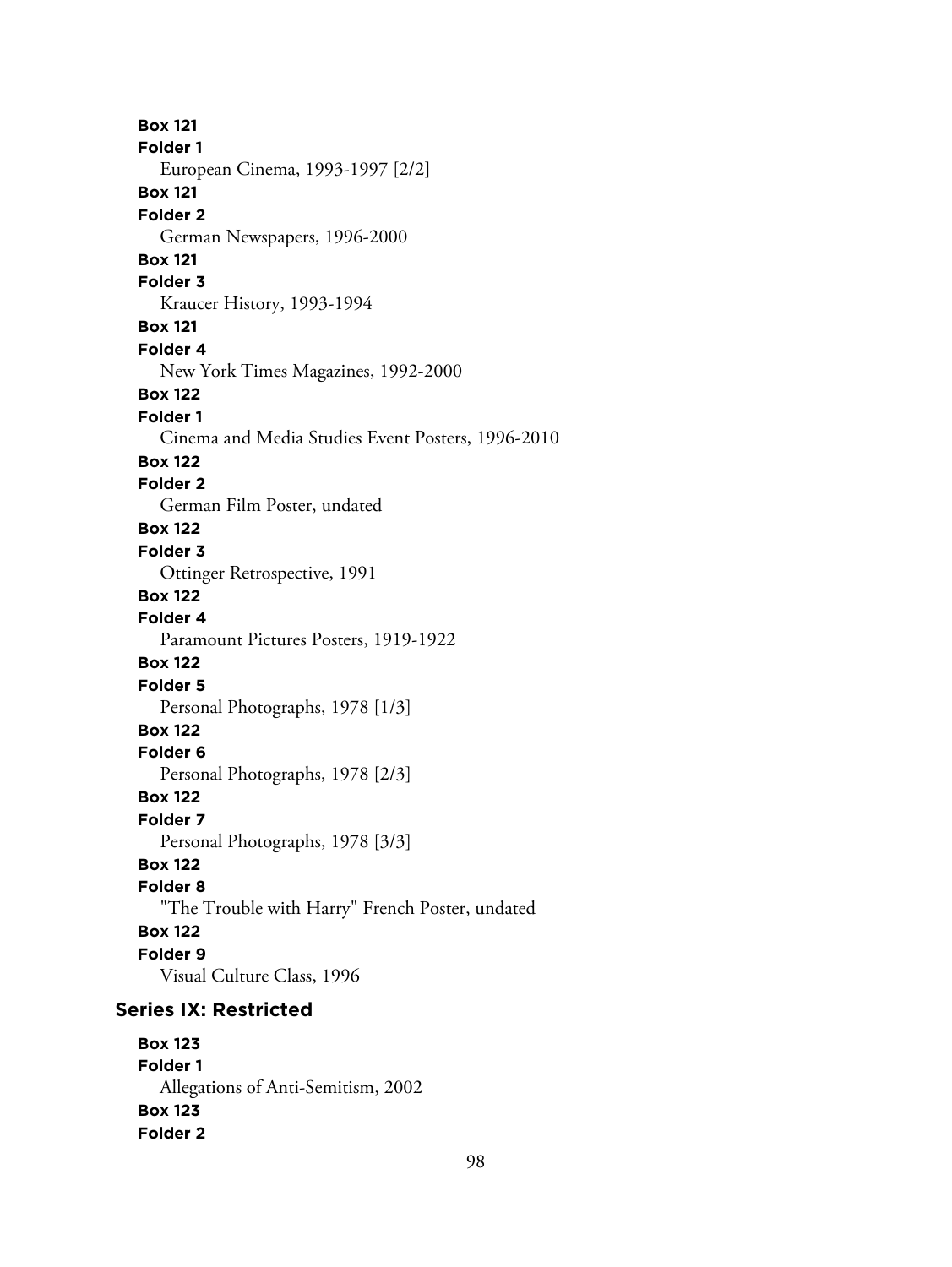Americanist Field, 2003 **Box 123 Folder 3** American Studies Website, 2003 **Box 123 Folder 4** Arts and Disciplines Group Report, 2010 **Box 123 Folder 5** Art History Departmental Correspondence, 1996 **Box 123 Folder 6** Asman, Carrie Grant Proposal, 2000 **Box 123 Folder 7** Board of Publications Correspondence, 1992-1998 **Box 123 Folder 8** Buck-Morris, Susan Recommendation, 1995-1999 **Box 123 Folder 9** CCP, 1990-1992 **Box 123 Folder 10** CCP, 1992-1997 **Box 123 Folder 11** CCP, 1994-1995 **Box 123 Folder 12** Cinema and Media Studies 1984-1997 **Box 123 Folder 13** Cinema and Media Studies, 1994-1995 **Box 123 Folder 14** Cinema and Media Studies, 1998-2006 **Box 123 Folder 15** Cinema and Media Studies, undated **Box 123 Folder 16** Cinema and Media Studies Administrative Notes, 2006-2008 **Box 123 Folder 17** Cinema and Media Studies Appointment Correspondence, 2006-2007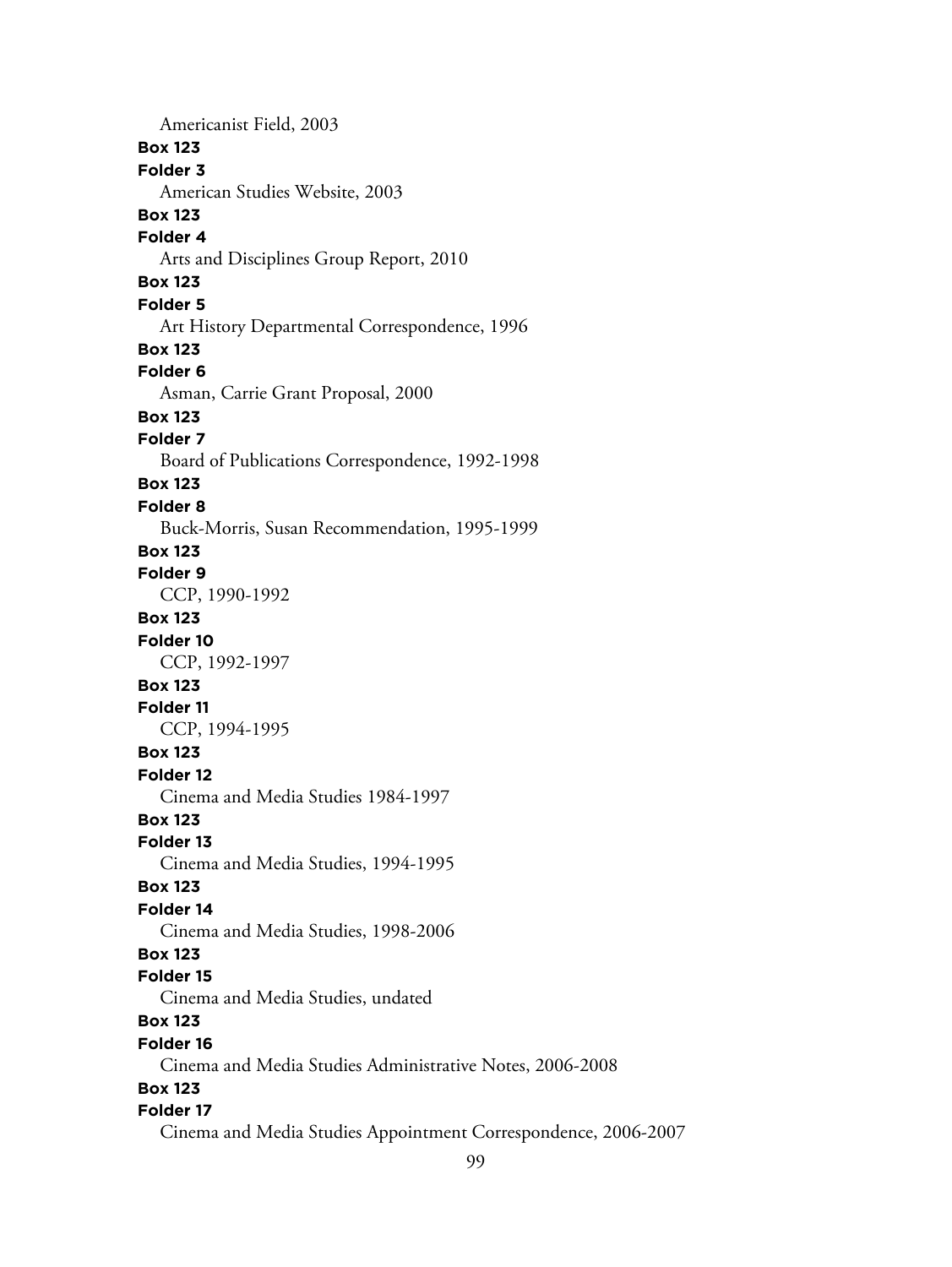100 **Box 123 Folder 18** Cinema and Media Studies CA Positions, 2006-2007 **Box 123 Folder 19** Cinema and Media Studies College Catalog, 1993 **Box 124 Folder 1** Cinema and Media Studies Concentration, 1999 **Box 124 Folder 2** Cinema and Media Studies Coordinator Job Description, 2004 **Box 124 Folder 3** Cinema and Media Studies Courses, 2006 **Box 124 Folder 4** Cinema and Media Studies Course Offerings, 2005-2006 **Box 124 Folder 5** Cinema and Media Studies Course Schedule, 2008-2011 **Box 124 Folder 6** Cinema and Media Studies Development Objectives, 2006 **Box 124 Folder 7** Cinema and Media Studies Faculty Letter, 1997 **Box 124 Folder 8** Cinema and Media Studies Faculty Meeting, 2009-2010 **Box 124 Folder 9** Cinema and Media Studies Graduate Handbook Timeline, 2009 **Box 124 Folder 10** Cinema and Media Studies Graduate Townhall Meeting, 2009 **Box 124 Folder 11** Cinema and Media Studies Graduation Information, 2006-2007 **Box 124 Folder 12** Cinema and Media Studies Orientation, 2006 **Box 124 Folder 13** Cinema and Media Studies Orientation, 2009 **Box 124**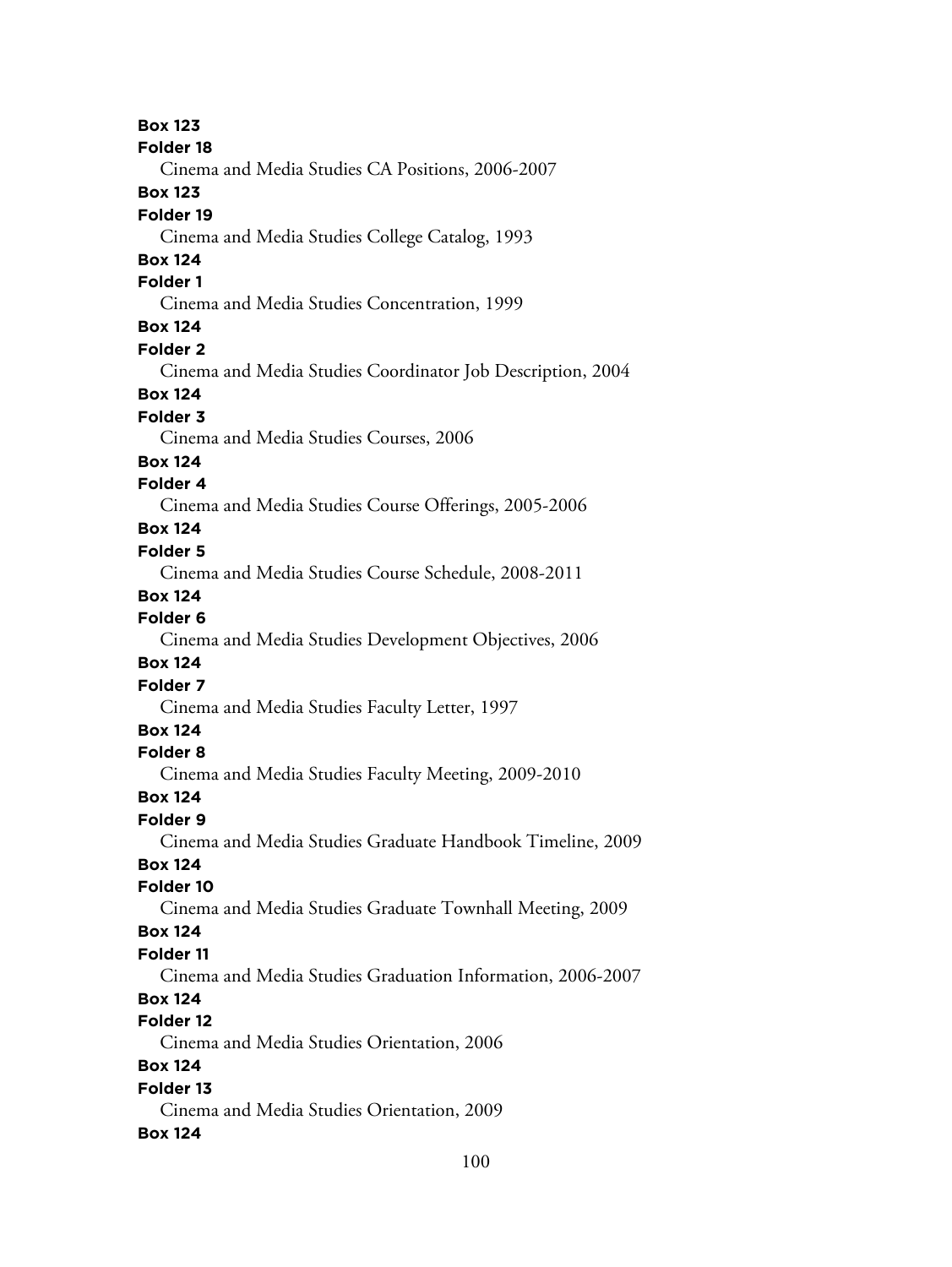**Folder 14** Cinema and Media Studies Proposal for a Degree-Granting Committee, 1998-2002 **Box 124 Folder 15** Cinema and Media Studies Proposal Drafts, 1996-1999 **Box 124 Folder 16** Cinema and Media Studies Provost's Committee Reports, 2009 **Box 124 Folder 17** Cinema and Media Studies Senior Colloquium, 2002 **Box 124 Folder 18** Center for Media Studies Stationary, undated **Box 124 Folder 19** Cinema and Media Studies Status, undated **Box 124 Folder 20** Cinema and Media Studies Website, 2008-2009 **Box 124 Folder 21** Cinema and Media Studies/Film Studies Center Publicity, 1992-1997 [1/2] **Box 124 Folder 22** Cinema and Media Studies/Film Studies Center Publicity, 1992-1997 [2/2] **Box 124 Folder 23** Cinema and Media Studies Programs, 1994-1995 **Box 124 Folder 24** College Core Reports, 1996 **Box 124 Folder 25** College and Core Curriculum Minutes, 1998-1999 **Box 124 Folder 26** Committee on Awards and Prizes, 2003-2006 **Box 125 Folder 1** Committee on Cinema and Media Studies, 1998 **Box 125 Folder 2** Committee on Committees in the Humanities, 1992 **Box 125 Folder 3**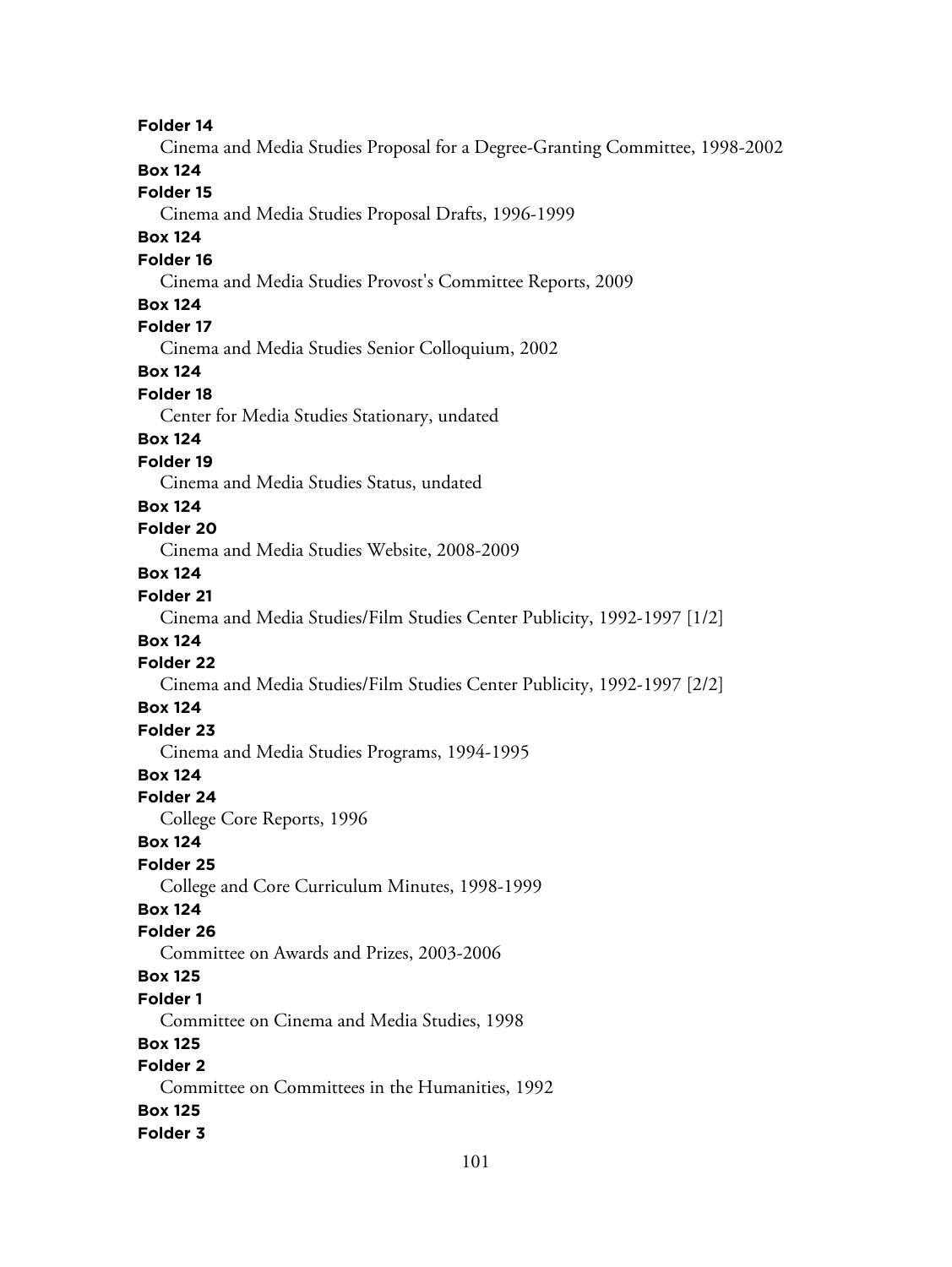Committee on the Visual Arts, 2004 **Box 125 Folder 4** Committees in Humanities Division Report, 1992 **Box 125 Folder 5** Comparative Literature, 1991-1992 **Box 125 Folder 6** Council of the Senate, 1995-1997 **Box 125 Folder 7** DAAD, 1998 **Box 125 Folder 8** Dean of Humanities Correspondence, 2001-2007 **Box 125 Folder 9** Departmental Administration, 1995-1996 **Box 125 Folder 10** Division of Humanities, 1991-1993 **Box 125 Folder 11** Doc Films, 2008-2010 **Box 125 Folder 12** Doc Films Anniversary, 2007 **Box 125 Folder 13** East Asian Languages and Civilizations Joint Degree, 2007 **Box 125 Folder 14** Film Event at the President's House, 1996 **Box 125 Folder 15** Film Series, 1990-1995 **Box 125 Folder 16** Film Studies Center, 1992-1996 **Box 125 Folder 17** Film Studies Center, 1992-1998 **Box 125 Folder 18** Film Studies Center Acquisitions, 2004-2006

102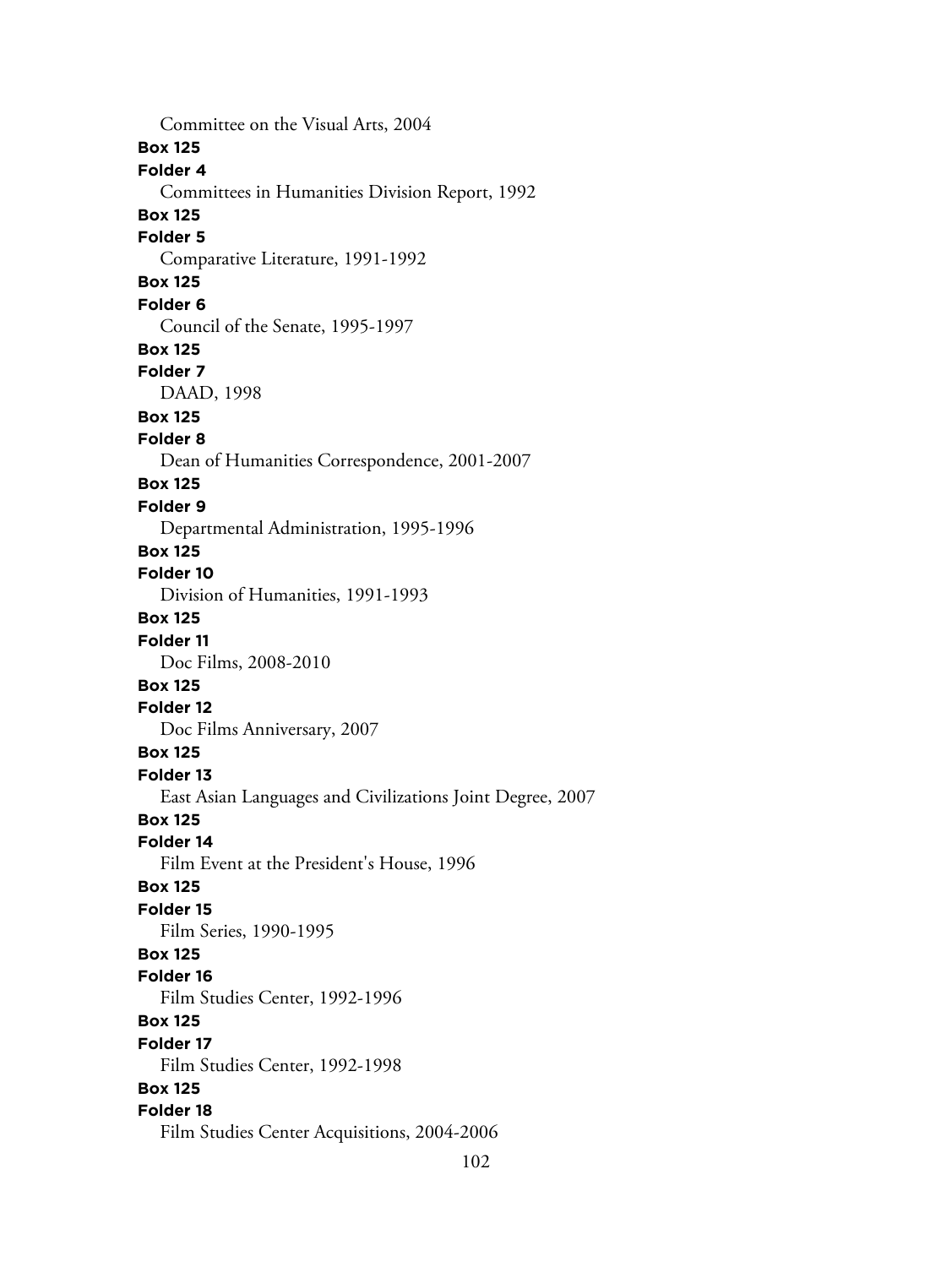**Box 125 Folder 19** Film Studies Center Advisory Committee, 1992 **Box 125 Folder 20** Film Studies Center Catalog Access, 2007 **Box 126 Folder 1** Film Studies Center Documents, 1993-1996 **Box 126 Folder 2** Film Studies Center Opening, 1992 **Box 126 Folder 3** Film Studies Center Publicity, undated **Box 126 Folder 4** Film Studies Center Speakers, 1991 **Box 126 Folder 5** Franke Board Members Meeting Minutes, 2004 **Box 126 Folder 6** Gender Studies and World Literature, 1991-1993 **Box 126 Folder 7** Gender Studies Minutes, 1995-1997 **Box 126 Folder 8** German Center, 2001 **Box 126 Folder 9** German Department, 1991 **Box 126 Folder 10** Gossett, Philip Correspondence, 1995-2010 **Box 126 Folder 11** Grant Recommendations, 1985-1997 **Box 126 Folder 12** Hansen Courses, 2002-2003 **Box 126 Folder 13** Humanities Division and English Department Faculty Numbers, 2005 **Box 126**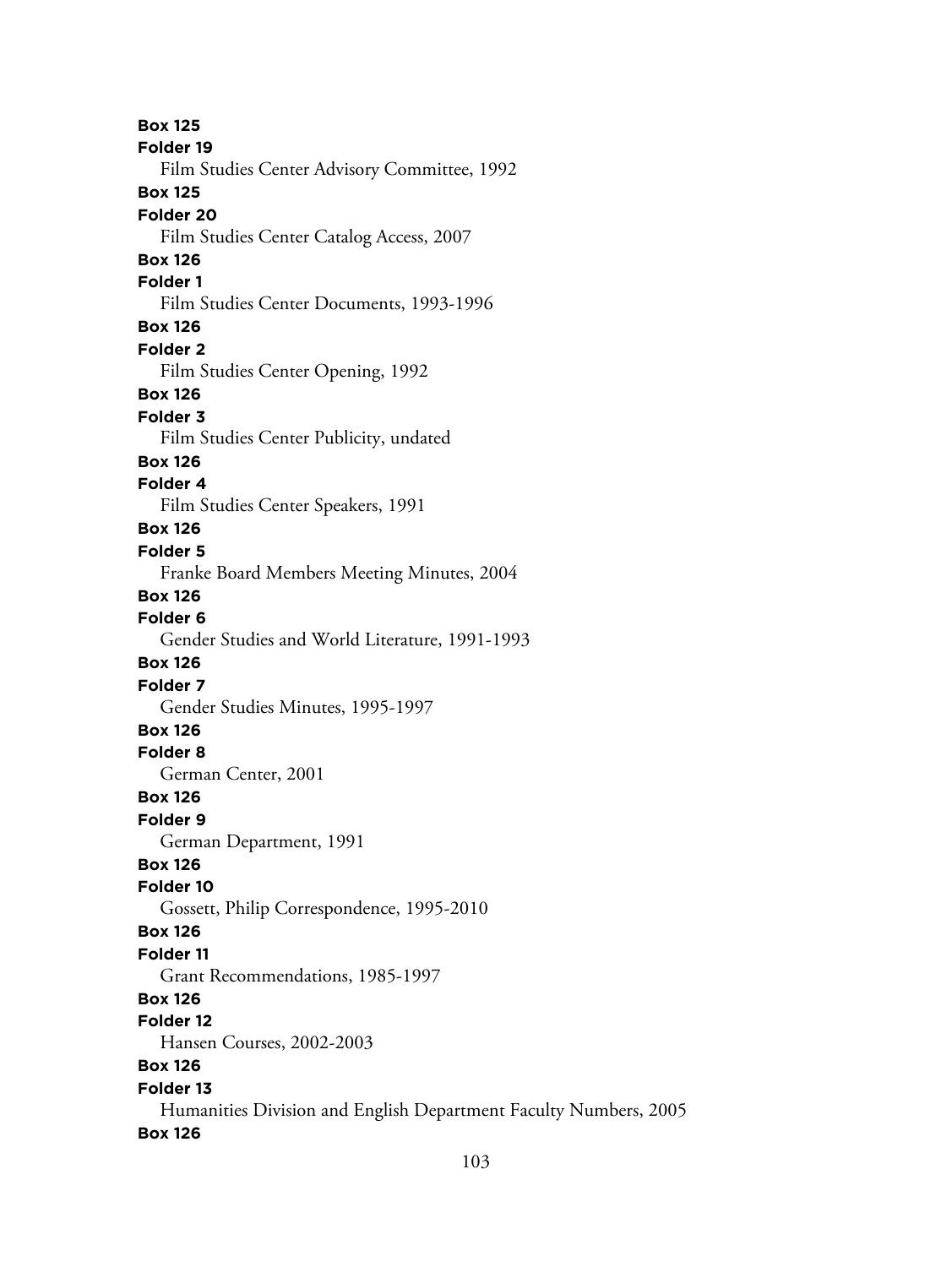**Folder 14** Humanities Division Minutes, 1994-1998 **Box 126 Folder 15** Humanities Division, Visiting Committee, 1995-1999 **Box 126 Folder 16** Jewish Studies M.A. Program Proposal, 1995-1998 **Box 126 Folder 17** Library, 1991-1995 **Box 127 Folder 1** MacArthur Foundation Evaluation Request, 2007 **Box 127 Folder 2** Malick, Terrence and Eckie Correspondence, 2004 **Box 127 Folder 3** MAPH, 2006-2007 **Box 127 Folder 4** MAPH Program Literature, undated **Box 127 Folder 5** Media Services Report, 1996 **Box 127 Folder 6** Multimedia Classrooms, 1997 **Box 127 Folder 7** Nuveen Visiting Filmmaker, 2003-2005 **Box 127 Folder 8** Position in New and Emerging Media, 2010 **Box 127 Folder 9** Proposal for a new junior faculty in Sculpture and New Media, 2009 **Box 127 Folder 10** Provost Correspondence, 1994-2003 **Box 127 Folder 11** Randel, Don Correspondence, 2001 **Box 127 Folder 12**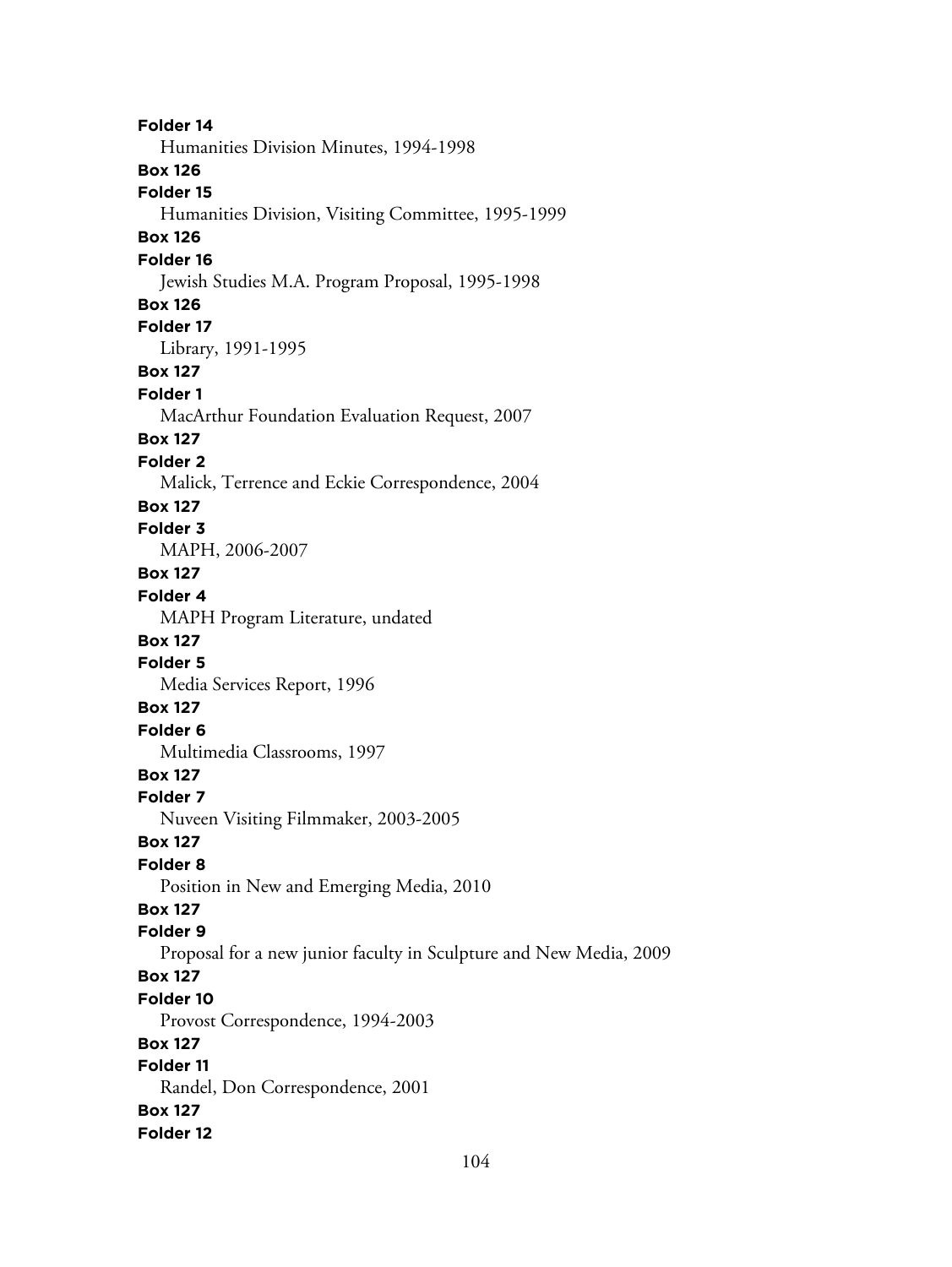Rankin, Scott. Tenure Recommendation, 1993 **Box 127 Folder 13** Report on Progress of the Program of the Humanities Division, 1991-1993 **Box 127 Folder 14** Rockefeller and Chicago Humanities Institute, 1994-1997 **Box 127 Folder 15** Screenings and Special Events, 2005-2009 **Box 127 Folder 16** Sonnenschein, Hugo Correspondence, 1995-1999 **Box 127 Folder 17** Sternly, Lesley Recommendations, 1993-1999 **Box 127 Folder 18** Tenure Recommendations, 1994-2003 **Box 127 Folder 19** Tsivian, Yuri Correspondence, 1990-1991 **Box 127 Folder 20** Undergrad Film Major, undated **Box 127 Folder 21** Visitors, 1990-1995 **Box 127 Folder 22** Zimmer, Robert Correspondence, 2006 **Box 128 Folder 1** Book Contracts, 1991-2009 **Box 128 Folder 2** Carbine, Mary, 1991-1997 **Box 128 Folder 3** Chi, Robert. CMS/EALC Search, 2006 **Box 128 Folder 4** Chinese Cinema Job Search, 2008 **Box 128 Folder 5** Cinema and Media Studies Budget, 1997-2006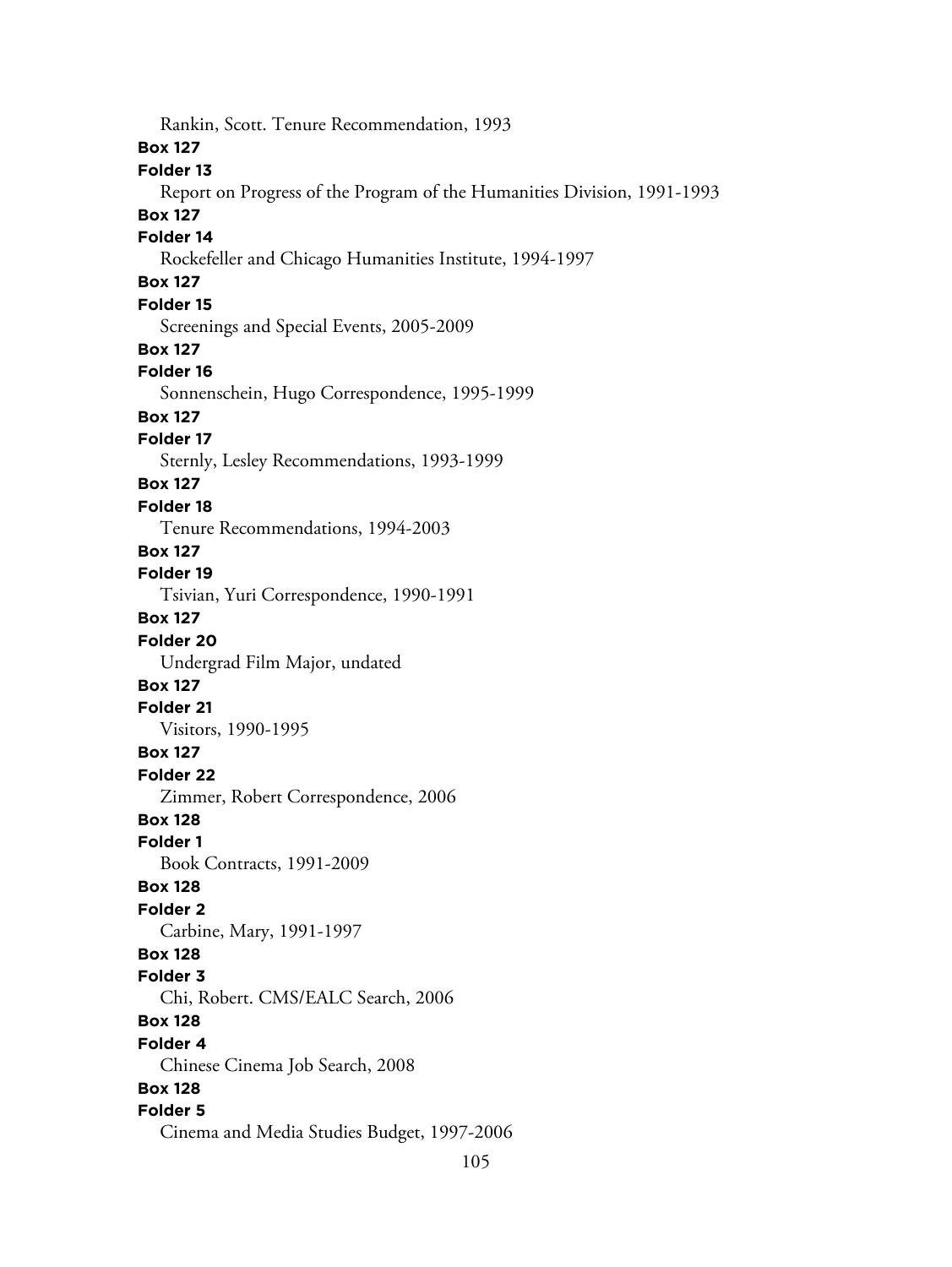**Box 128 Folder 6** Cinema and Media Studies Job Applications, 2006 **Box 128 Folder 7** Cinema and Media Studies Teaching Workshops, 2009 **Box 128 Folder 8** Cinema and Media Studies Development Paramount Pictures, 1996-1999 **Box 128 Folder 9** Cinema and Media Studies Job Search, 1996 **Box 128 Folder 10** Cinema and Media Studies Planning, 1995 **Box 128 Folder 11** CMS/EALC Search Committee, 2006 **Box 128 Folder 12** College Development Correspondence, 1992-1997 **Box 128 Folder 13** COVA Hiring, 2005 **Box 128 Folder 14** Development Correspondence and Articles, 1994-2002 **Box 129 Folder 1** Development Correspondence, 1993-1996 **Box 129 Folder 2** Division Reports and Funding, 2005-2008 **Box 129 Folder 3** Donation, 1999 **Box 129 Folder 4** Dudley, Andrew Application, 1992 **Box 129 Folder 5** East Asia Cinema Job Search, 2002-2003 **Box 129 Folder 6** East Asia Cinema Job Search, 2005-2006 **Box 129**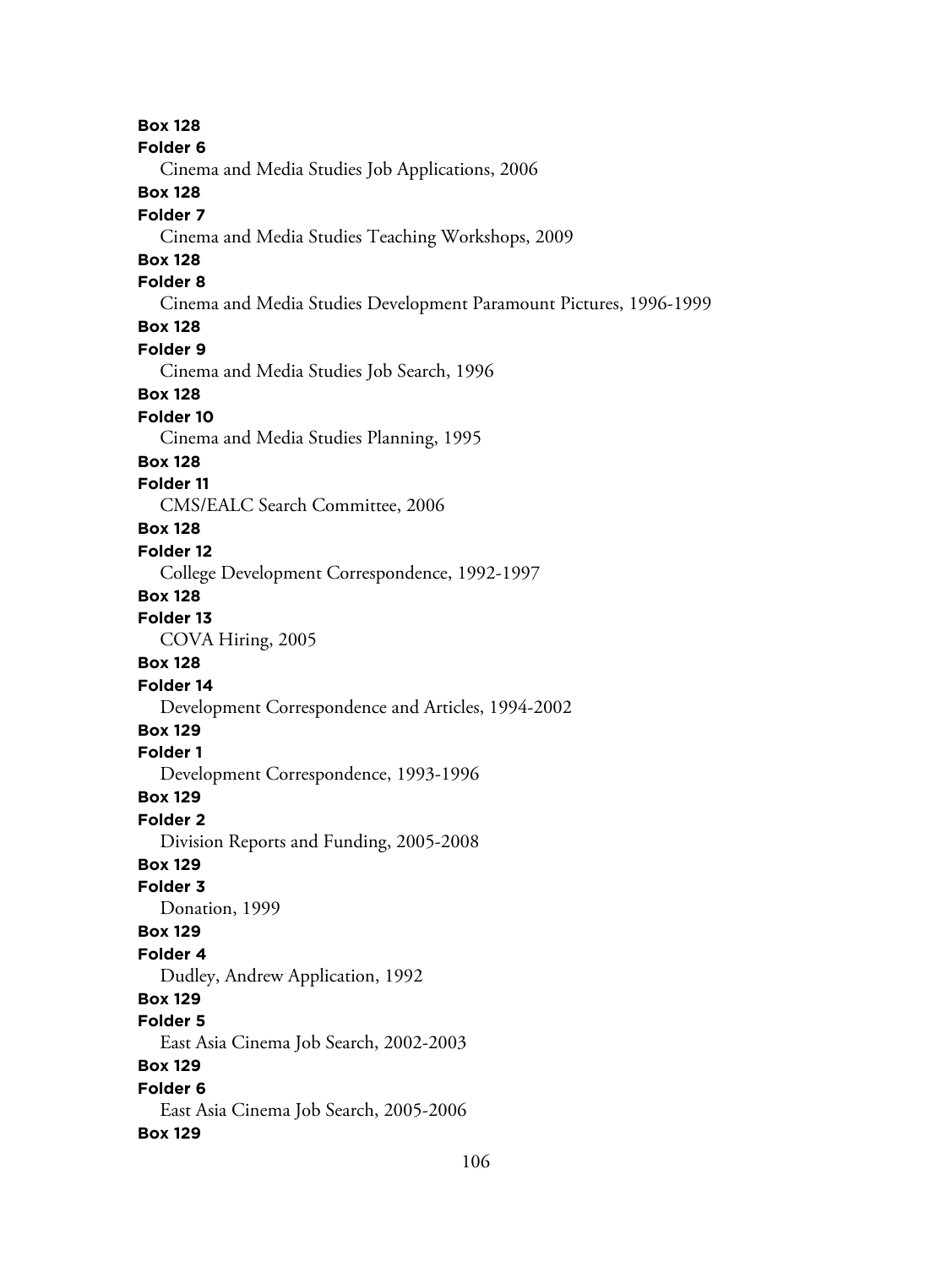**Folder 7** English Department, 1992-2006 **Box 129 Folder 8** English Department Film Search, 1986-1993 **Box 129 Folder 9** English Department Hiring Correspondence, 1995-1996 **Box 129 Folder 10** Film Librarian Applications, 1991 **Box 129 Folder 11** Film Studies Center, 1989-1990 **Box 129 Folder 12** Film Studies Center, 1989-1993 **Box 129 Folder 13** Film Studies Center, 1990-1993 **Box 129 Folder 14** Film Studies Center, 1991-1995 **Box 129 Folder 15** Film Studies Center, 1993-1995 **Box 129 Folder 16** Friends of Cinema and Media Studies, 2003 **Box 129 Folder 17** Graduate Students Input on Job Search, 2006 **Box 129 Folder 18** Gunning, Tom, 1995-1996 **Box 129 Folder 19** Harris, Kristine Correspondence, 2005 **Box 129 Folder 20** Most Estate Contributions, 1992 **Box 129 Folder 21** Jagoda, Patrick. Application, 2010 **Box 130 Folder 1**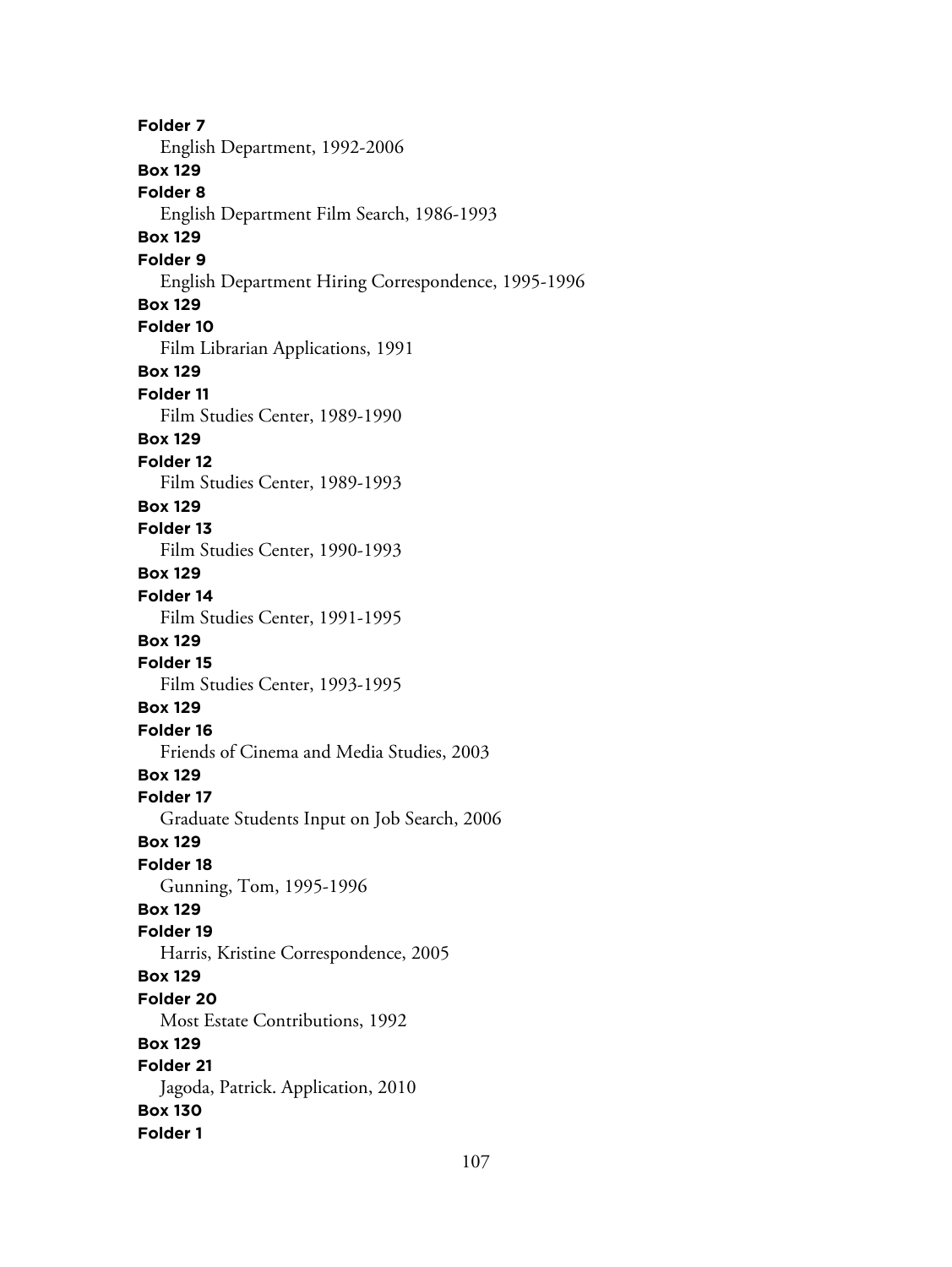LA Development, 1998 **Box 130 Folder 2** Lant, Antonia, Application, 1990-1995 **Box 130 Folder 3** Lant, Antonia, Application, 1995-1996 **Box 130 Folder 4** Lastra, Jim Tenure Review, 1998-2000 **Box 130 Folder 5** Lastra, Jim. Fellowship Recommendation, 1994 **Box 130 Folder 6** Letters of Recommendation, 1985-2004 **Box 130 Folder 7** Levin, David Letters of Recommendation, 2010 **Box 130 Folder 8** Ma, Jean Fellowship Application, 2005 **Box 130 Folder 9** Mahadevan, Sudhir Application (Asian Cinema Position), undated **Box 130 Folder 10** Morgan, Daniel Fellowship Application, 2003-2006 **Box 130 Folder 11** Palvesky, Max Correspondence, 2010 **Box 130 Folder 12** Presidential Search Committee, 1999 **Box 130 Folder 13** Raine, Michael Job Application, undated **Box 130 Folder 14** Sandleberg, Mark Letter of Recommendation, 2009 **Box 130 Folder 15** Santer, Eric Letter of Recommendation **Box 130 Folder 16** Senior Film Search, 1993-1996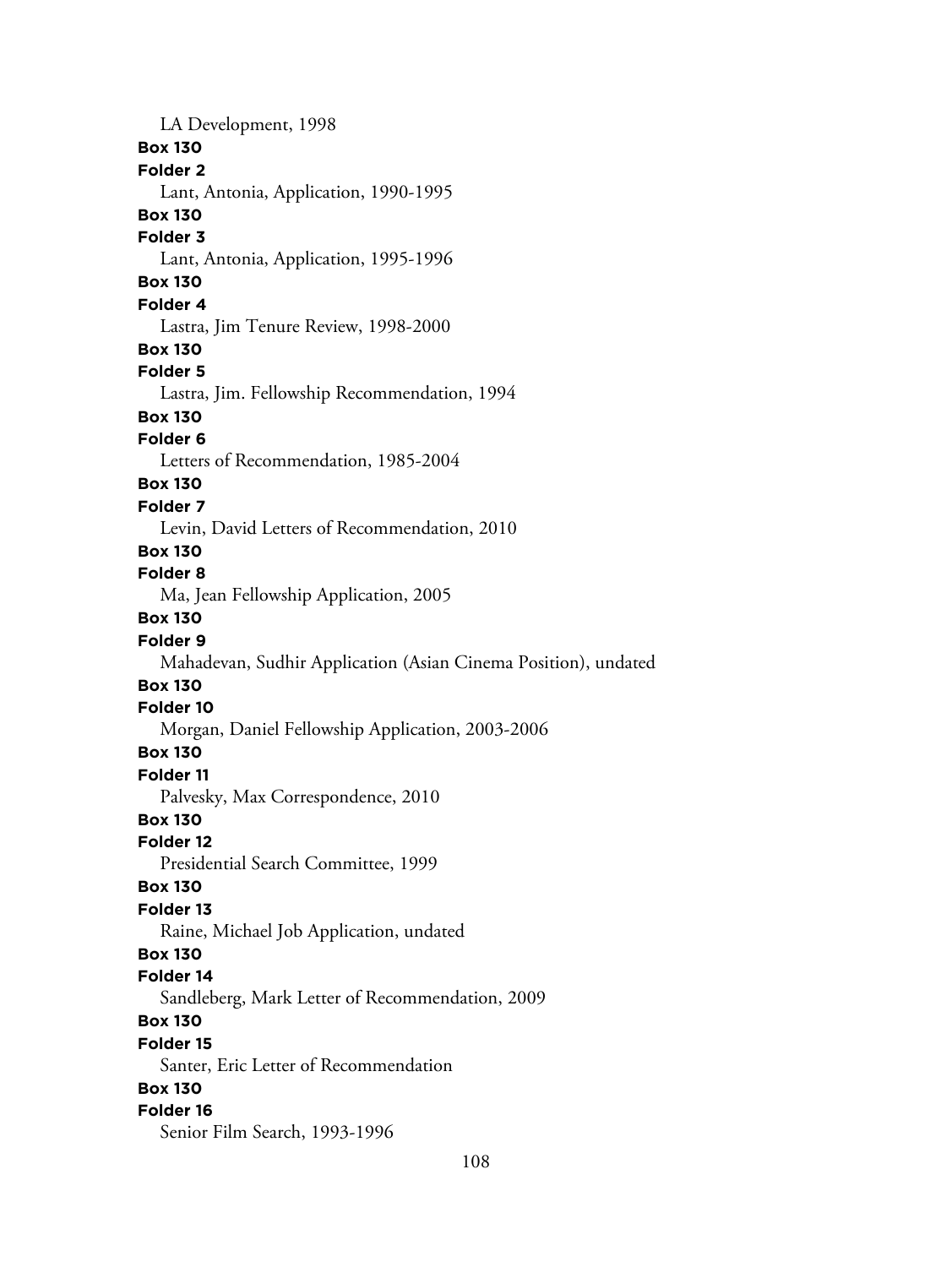**Box 130 Folder 17** Senior Job Search, 1990 **Box 130 Folder 18** Steimatsky, Noa Job Application and Recommendation, 2008 **Box 130 Folder 19** Stewart, Jacqueline Job Appliction, 2003-2005 **Box 130 Folder 20** Tsivian, Yuri, 1995-1996 **Box 130 Folder 21** Tsivian, Yuri Project Narrative, undated **Box 130 Folder 22** University Senate Minutes and John Boyer Correspondence, 1994-1998 **Box 130 Folder 23** Visiting Professorships, 2007-2008 **Box 130 Folder 24** Wang, Yueja. Application, 1994 **Box 131 Folder 1** Abramson, Leslie, 1995 **Box 131 Folder 2** Adekoya, Mary. Exam Material, 2009 **Box 131 Folder 3** Admissions, 2010 **Box 131 Folder 4** Askari, Kare.h Exam Materials, undated **Box 131 Folder 5** Bao, Weihong. Exam Materials, 2003 **Box 131 Folder 6** Barlon, 1994 **Box 131 Folder 7** Caprio, T. Dissertation, undated [1/2] **Box 131**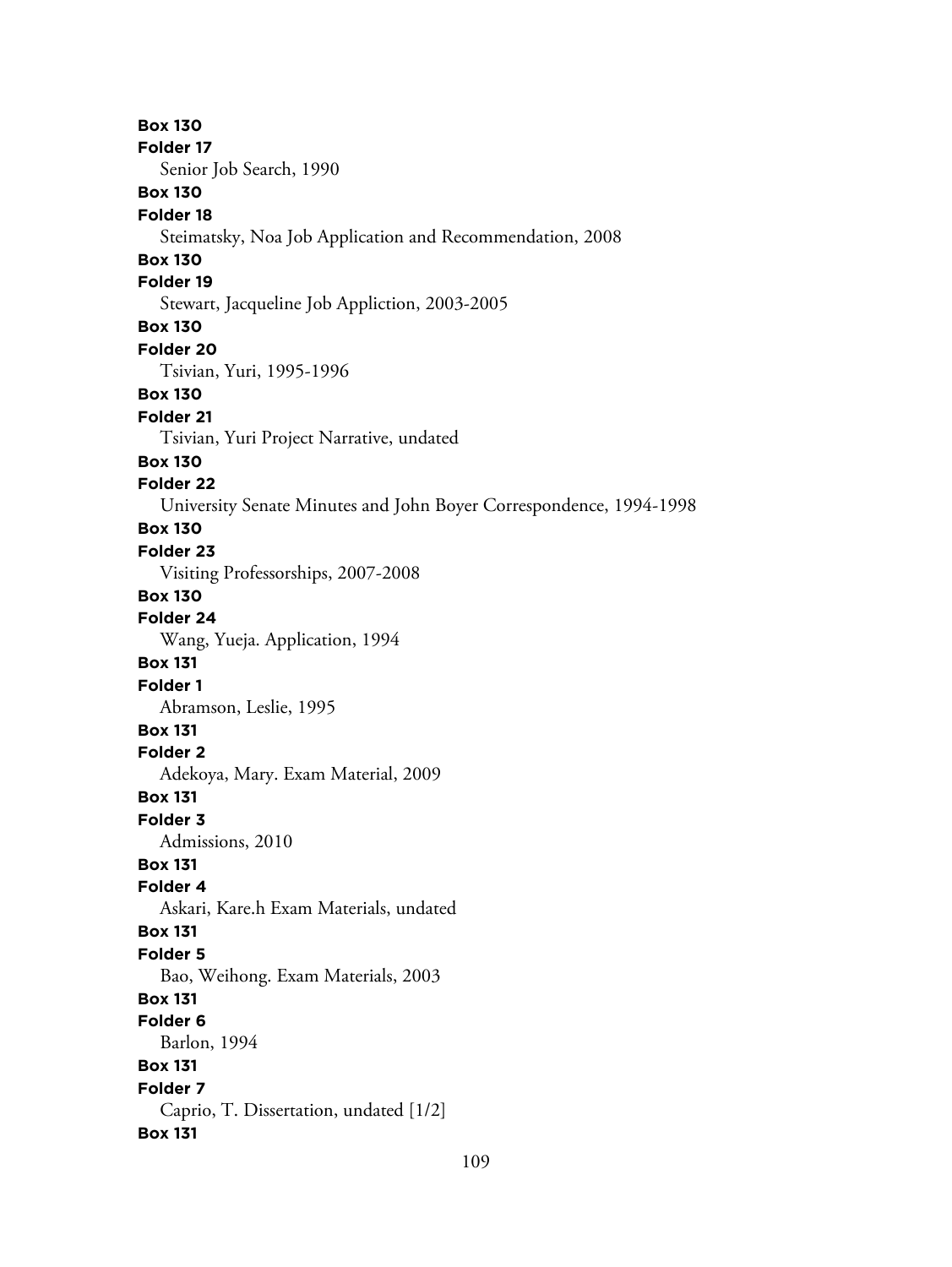**Folder 8** Caprio, T. Dissertation, undated [2/2] **Box 131 Folder 9** Coelln, Otto, 1997-2004 **Box 131 Folder 10** Currid, Brian Proposal, undated **Box 131 Folder 11** Conroy, Marianne Proposal, 1990-1993 **Box 131 Folder 12** Cinema and Media Studies Admissions, 2001-2003 **Box 131 Folder 13** Cinema and Media Studies Admissions, 2006-2007 **Box 131 Folder 14** Cinema and Media Studies Department Meetings, 2007 **Box 131 Folder 15** Cinema and Media Studies Department Meetings, 2009 **Box 131 Folder 16** Cinema and Media Studies English Fellowships, 2006 **Box 131 Folder 17** Cinema and Media Studies Graduate Student Progress, 2009 **Box 131 Folder 18** Cinema and Media Studies Travel Grants, 2009 **Box 131 Folder 19** Cinema and Media Studies Withdrawals, 2006 **Box 131 Folder 20** Dissertation Fellowship Rankings, 2010 **Box 132 Folder 1** Field Exam Lists, 2004-2007 **Box 132 Folder 2** Galili, Doron. Exam Materials, 2010 **Box 132 Folder 3**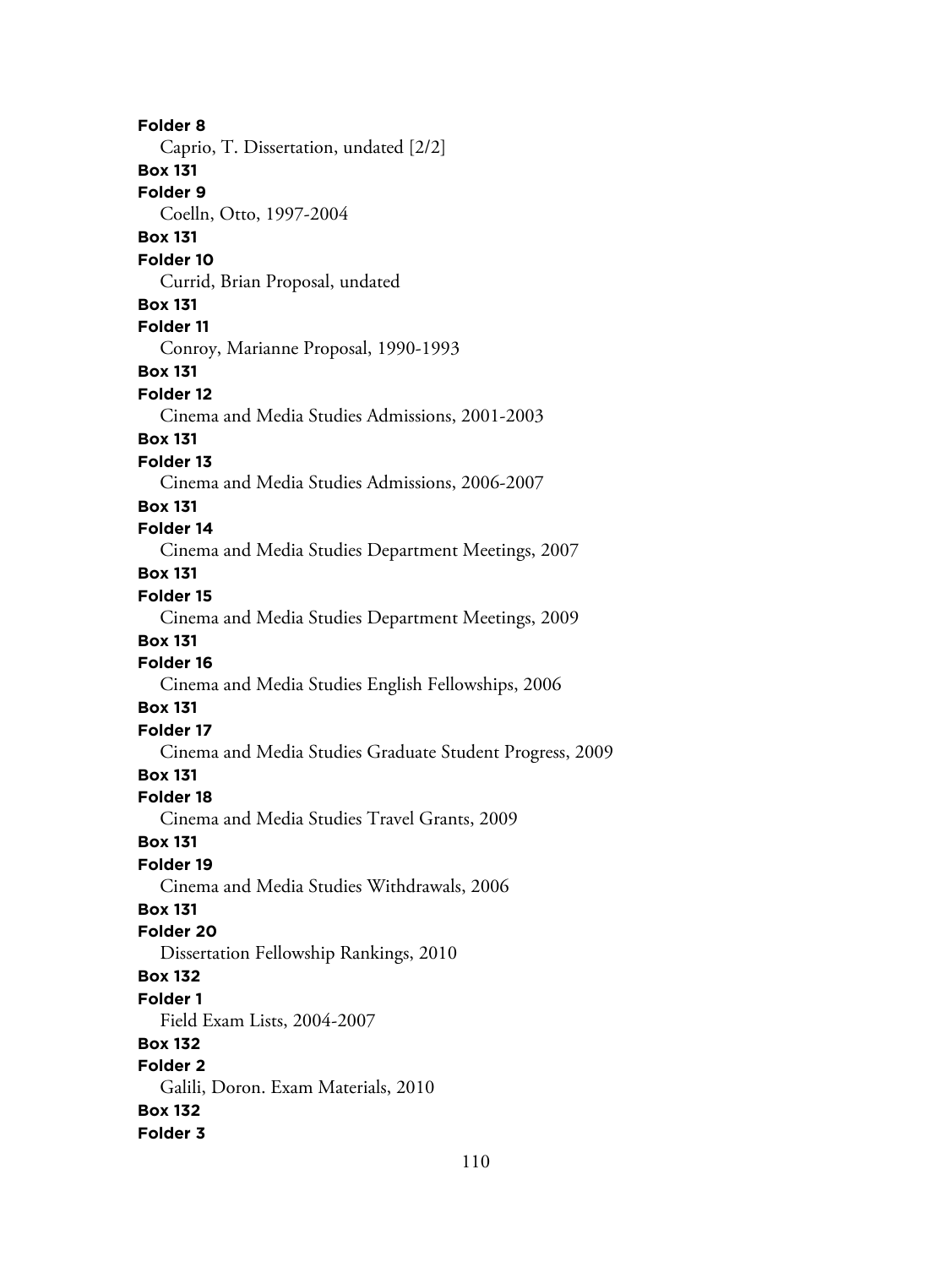Gaycken, Oliver. Dissertation Proposal, 2000 **Box 132 Folder 4** Haenni, Sabine, 1997 **Box 132 Folder 5** Han, Namhee. Exam Materials, 2007 **Box 132 Folder 6** Hryuk, Alyson. Fellowship Application, 2006 **Box 132 Folder 7** Humphreys, Laura. Exam Materials, 2007 **Box 132 Folder 8** Johnson, Colin Proposal, undated **Box 132 Folder 9** Kellar, Sarah. Exam Materials, undated **Box 132 Folder 10** Knight, Arthur. Proposal, 1998 **Box 132 Folder 11** Konzett, Delia. Recommendation, 1997 **Box 132 Folder 12** Landsberg, Alison. Proposal Response, 1994 **Box 132 Folder 13** Letters of Recommendation, 2009-2010 **Box 132 Folder 14** Lewis, Diane Wei. Exam Materials, 2007 **Box 132 Folder 15** Lowenstein, Adam. Proposal, 1997 **Box 132 Folder 16** Ma, Jean. Dissertation, undated **Box 132 Folder 17** Mirza, Candace. Proposal, 1993 **Box 132 Folder 18** Mirza, Candace. Dissertation, 1993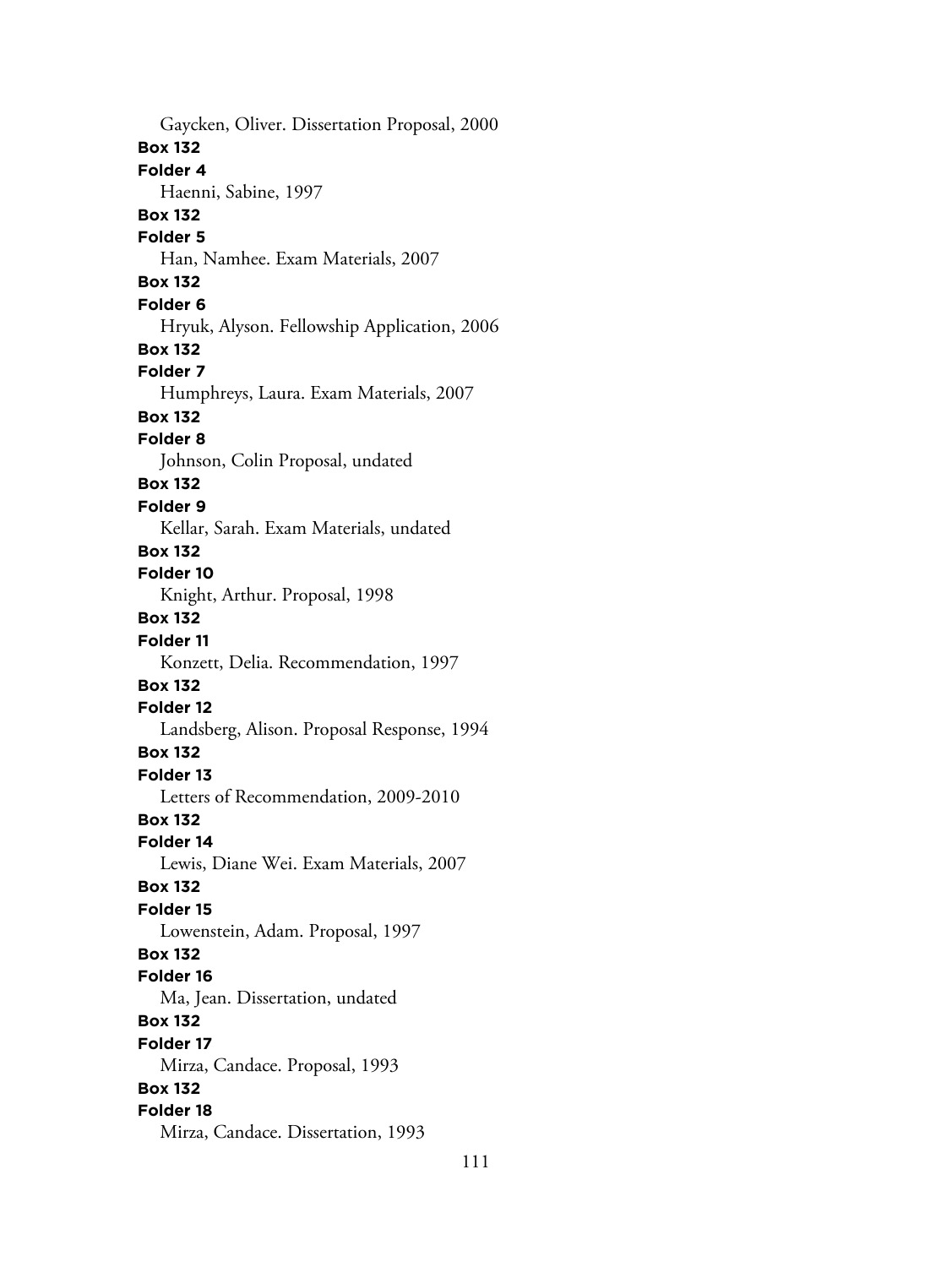**Box 132 Folder 19** Myyers, Hinkle, Laura. Exam Materials, 2006 **Box 132 Folder 20** Ophuls v. University of Chicago, 1997 **Box 132 Folder 21** Peterson, Jennifer. Exam and Fellowship Application, 2007-2010 **Box 132 Folder 22** Peterson, Jennifer. Job Letter, 2008 **Box 132 Folder 23** Pingree, Geoff. Proposal and Recommendations, 1992 **Box 133 Folder 1** Pollman, Inga, Job Application, 2009- 2010 **Box 133 Folder 2** Recommendations, 1992-1997 [1/2] **Box 133 Folder 3** Recommendations, 1992-1997 [2/2] **Box 133 Folder 4** Proposals, 1995 **Box 133 Folder 5** Richmond, Scott. CV and Dissertation Prospectus, 2009 **Box 133 Folder 6** Roberts, Shari. Dissertation, 1993 **Box 133 Folder 7** Roberts, Shari. Recommendations 1993 **Box 133 Folder 8** Robertson, Pamela. Proposal and Dissertation Chapter, 1992 **Box 133 Folder 9** Robertson, Pamela. Dissertation, 1993 [1/2] **Box 133 Folder 10** Robertson, Pamela. Dissertation, 1993 [2/2] **Box 133**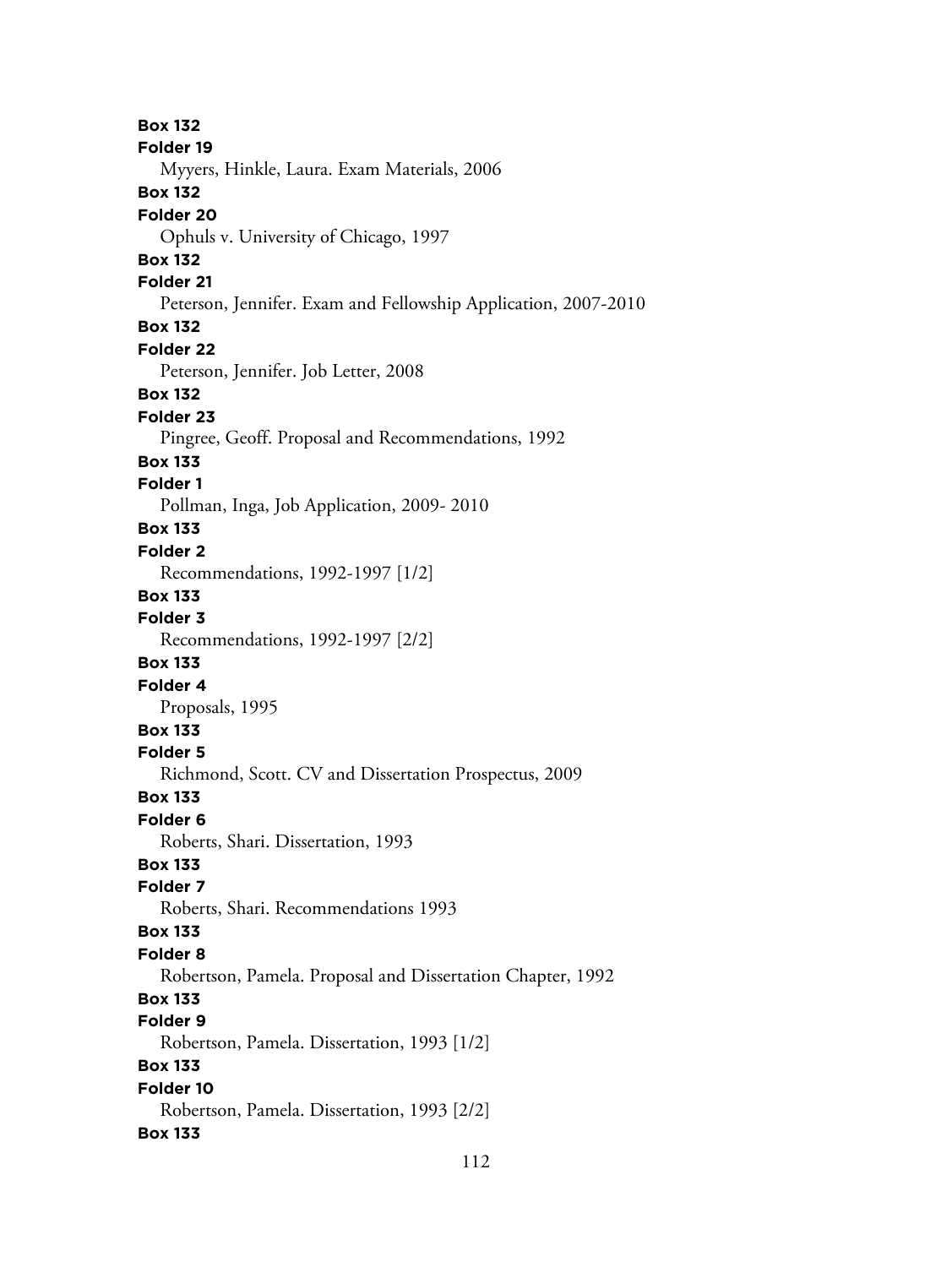**Folder 11** Rogers Ariel. Exam and Fellowship Application, 2006-2007 **Box 133 Folder 12** Sartin, Hank. Proposal, 1990 **Box 133 Folder 13** Shimizu Correspondence and Notes, 2004 **Box 134 Folder 1** Silvio, Teri. Recommendations 1997 **Box 134 Folder 2** Stephenson, Shelley. Recommendations, 2000 **Box 134 Folder 3** Student Employment, 2010 **Box 134 Folder 4** Student Exams, 2007-2008 **Box 134 Folder 5** Student Grades, 1990-2010 **Box 134 Folder 6** Student Letters of Recommendation, 1989-2006 **Box 134 Folder 7** Student Letters of Recommendation, 2002-2003 **Box 134 Folder 8** Syrimis, M. Dissertation, 2003 [1/2] **Box 134 Folder 9** Syrimis, M. Dissertation, 2003 [2/2] **Box 134 Folder 10** Syrimis, M. Thesis, 1991 **Box 134 Folder 11** Syrimis, M. Letter of Recommendation, 2003 **Box 134 Folder 12** Takinama, Yuki Exam Materials, 2007 **Box 134 Folder 13**